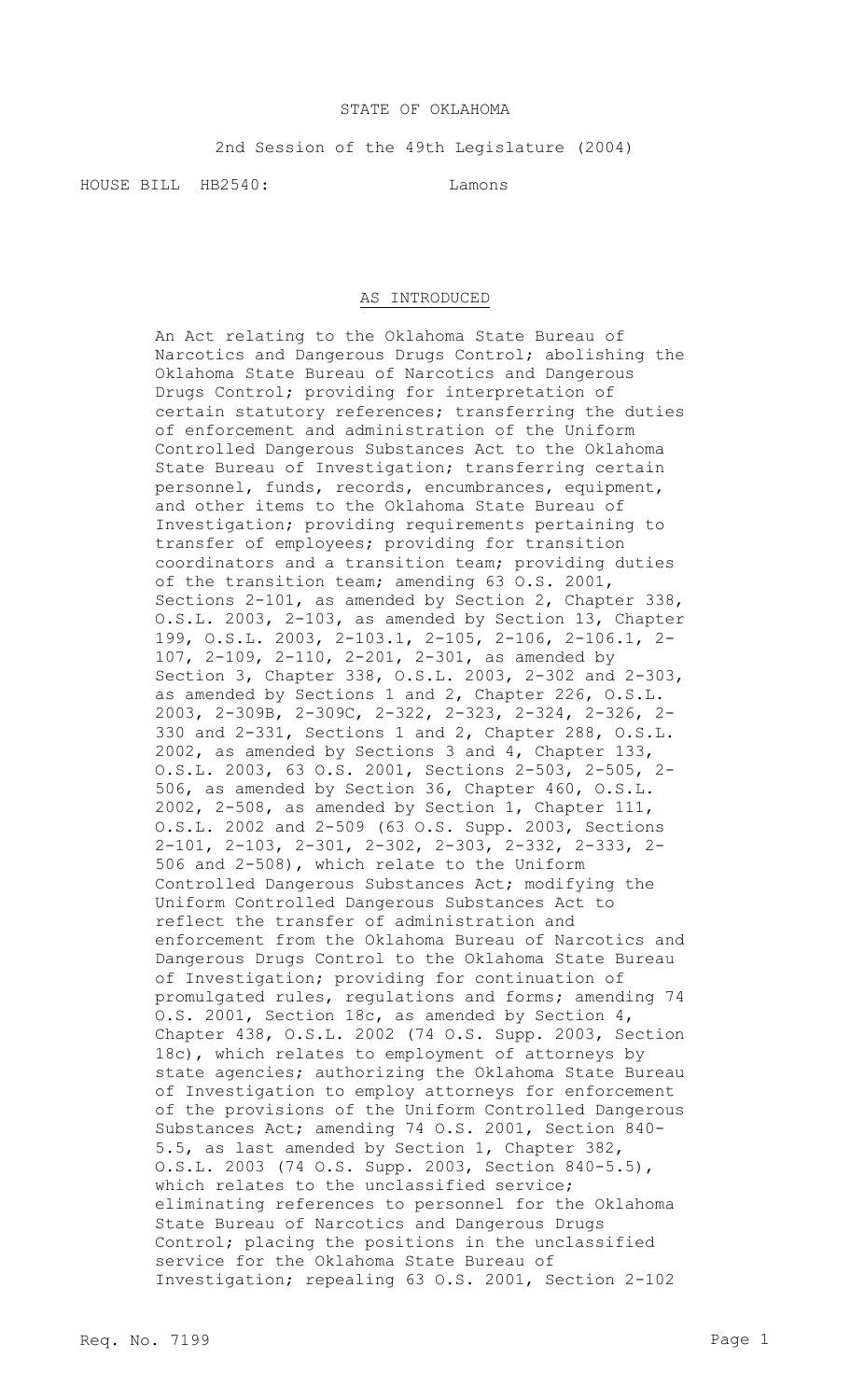and 2-104.1, as last amended by Section 4, Chapter 229, O.S.L. 2003 (63 O.S. Supp 2003, Section 2-104.1) which relate to the director of the Oklahoma State Bureau of Narcotics and Dangerous Drugs Control and the Oklahoma State Bureau of Narcotics and Dangerous Drugs Control Commission; providing for codification; providing for noncodification; providing effective dates; and declaring an emergency.

BE IT ENACTED BY THE PEOPLE OF THE STATE OF OKLAHOMA:

SECTION 1. NEW LAW A new section of law to be codified in the Oklahoma Statutes as Section 2-102b of Title 63, unless there is created a duplication in numbering, reads as follows:

A. The Oklahoma State Bureau of Narcotics and Dangerous Drugs Control is hereby abolished. Any reference in the Oklahoma Statutes to the Oklahoma State Bureau of Narcotics and Dangerous Drugs Control shall be deemed to be a reference to the Oklahoma State Bureau of Investigation. Any reference in the Oklahoma Statutes to the Director of the Oklahoma State Bureau of Narcotics and Dangerous Drugs Control shall be deemed to be a reference to the Director of the Oklahoma State Bureau of Investigation.

B. All assets, funds, liabilities, allotments, purchase orders, outstanding financial obligations, encumbrances, records, aircraft, vehicles, equipment, and other property of the Oklahoma State Bureau of Narcotics and Dangerous Drugs Control is hereby transferred to the Oklahoma State Bureau of Investigation.

C. Personnel employed by the Oklahoma State Bureau of Narcotics and Dangerous Drugs Control on July 1, 2005, shall be transferred to the Oklahoma State Bureau of Investigation pursuant to a transition plan implemented by the Director of the Oklahoma State Bureau of Investigation as required by Section 2 of this act.

D. The classified and unclassified employees who are transferred pursuant to this section shall be subject to the following provisions: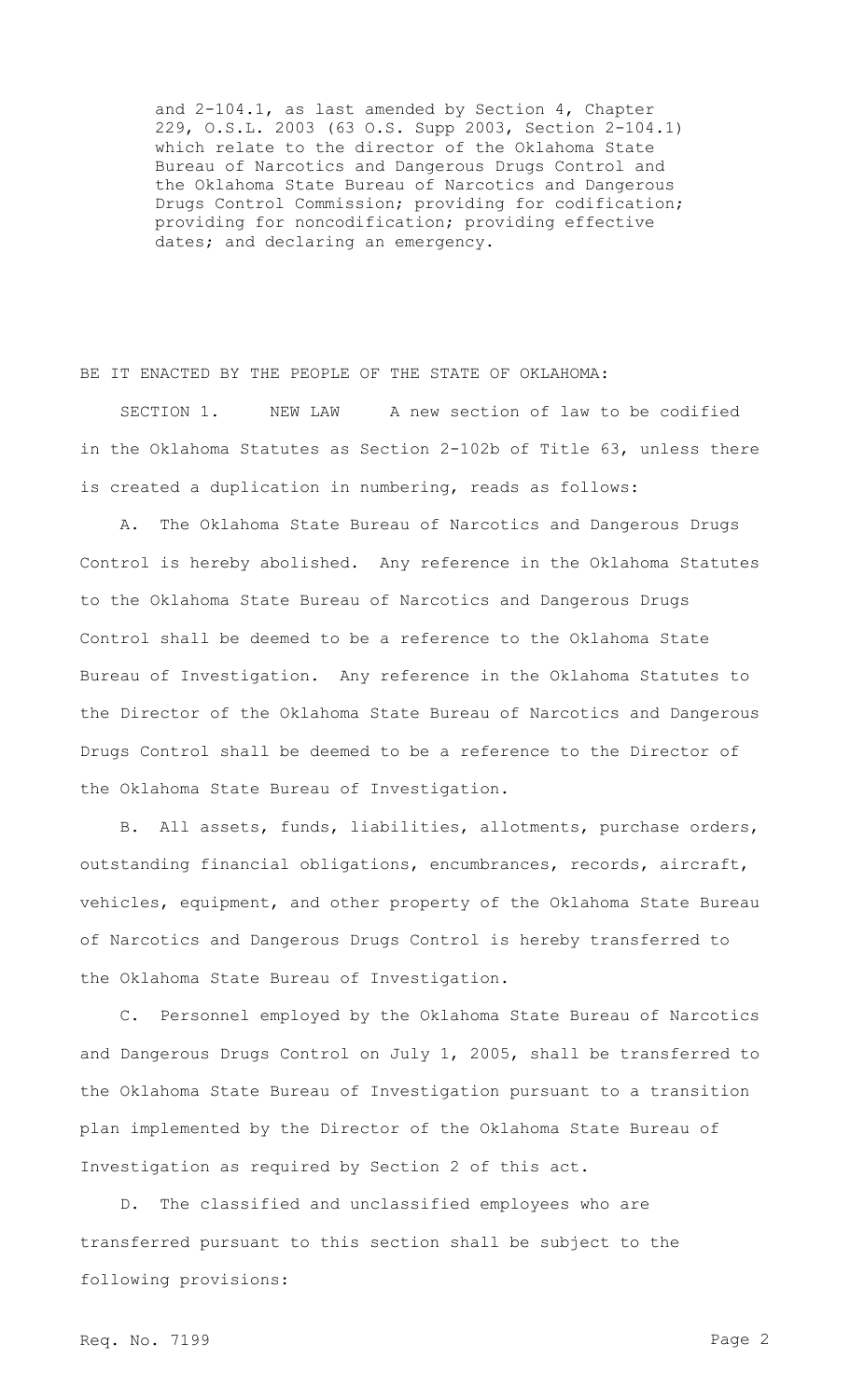1. Classified employees shall remain subject to the provisions of the Merit System of Personnel Administration, as provided in the Oklahoma Personnel Act;

2. Unclassified employees shall remain in the unclassified service and shall serve at the pleasure of the Director of the Oklahoma State Bureau of Investigation;

3. All employees who are transferred to the Oklahoma State Bureau of Investigation shall retain leave, sick and annual time earned and any retirement and longevity benefits which have accrued during their employment with the state. The salaries of employees who are transferred shall not be reduced as a direct and immediate result of the transfer;

4. If the Oklahoma State Bureau of Investigation should implement a reduction in force, all employees transferred from the Oklahoma State Bureau of Narcotics and Dangerous Drugs Control shall be credited for the time they were employed by the Oklahoma State Bureau of Narcotics and Dangerous Drugs Control; and

5. The transfer of personnel shall be coordinated with the Office of Personnel Management.

SECTION 2. NEW LAW A new section of law not to be codified in the Oklahoma Statutes reads as follows:

A. Effective July 1, 2004, the Director of the Oklahoma State Bureau of Investigation and the Director of the Oklahoma State Bureau of Narcotics and Dangerous Drugs Control shall serve as transition coordinators and shall establish a transition team to coordinate the orderly transfer of duties, personnel, property, funds, and encumbrances from the Oklahoma State Bureau of Narcotics and Dangerous Drugs Control to the Oklahoma State Bureau of Investigation. Each Director may assign personnel to the transition team from the respective agency of the Director as deemed necessary.

B. The transition team shall: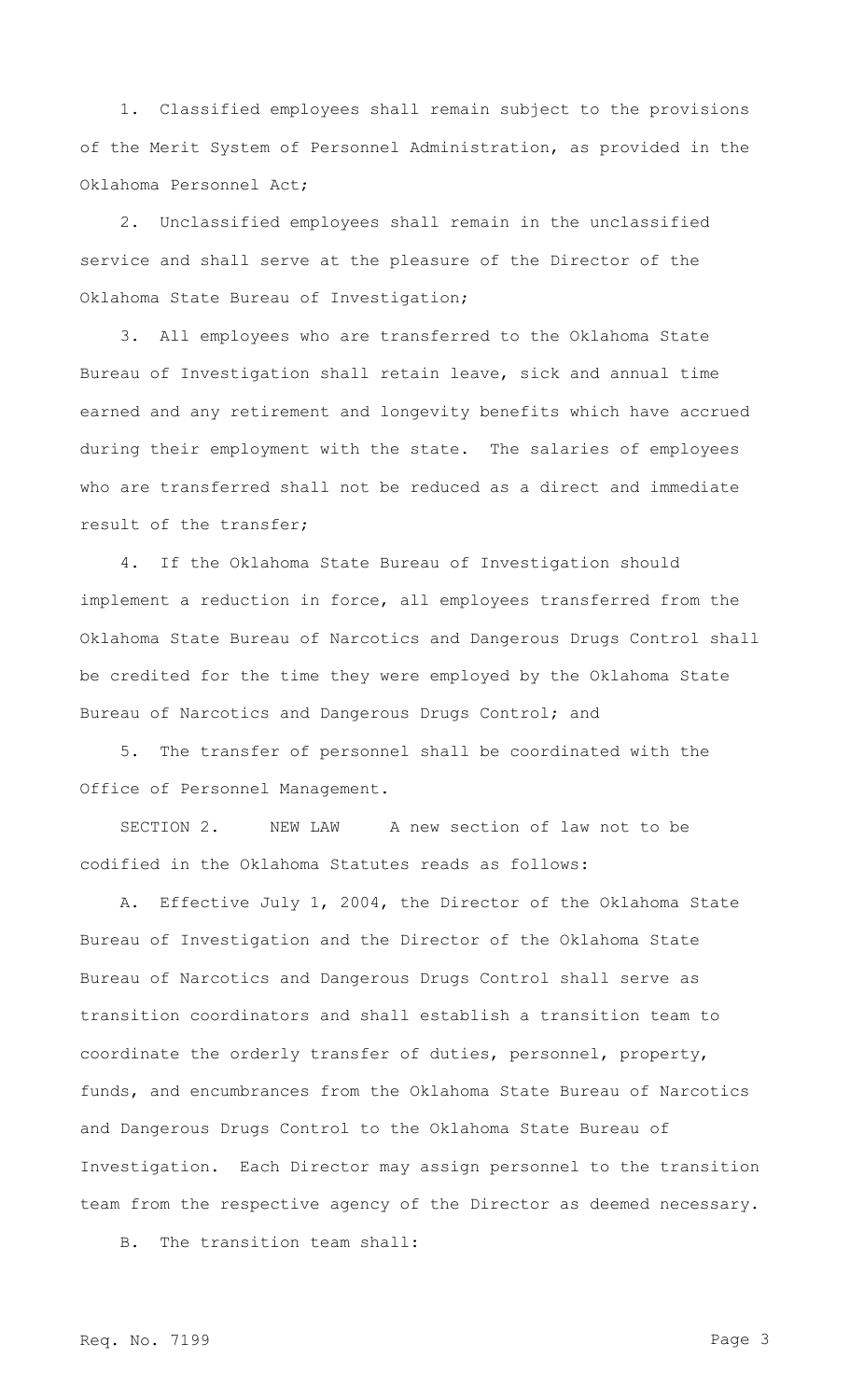1. In conjunction with the Department of Central Services, the Office of State Finance and the Office of Personnel Management, oversee and administer the orderly transfer of responsibilities, liabilities, property, records, personnel and any outstanding financial obligations or encumbrances to the Oklahoma State Bureau of Investigation from the Oklahoma State Bureau of Narcotics and Dangerous Drugs Control;

2. Review functions currently assigned to or managed by the Oklahoma State Bureau of Narcotics and Dangerous Drugs Control;

3. Devise a proposal for an organizational framework within the Oklahoma State Bureau of Investigation for drug law enforcement;

4. Establish a plan for the transfer of employees from the Oklahoma Bureau of Narcotics and Dangerous Drugs Control to the Oklahoma State Bureau of Investigation. The plan shall include a list of positions to be transferred. The plan also shall include a reduction-in-force plan and a severance benefits plan that conform with the requirements of the State Government Reduction-in-Force and Severance Benefits Act; and

5. Take such other action as may be reasonably necessary and appropriate to effectuate the orderly transition of functions as provided by this act.

SECTION 3. AMENDATORY 63 O.S. 2001, Section 2-101, as amended by Section 2, Chapter 338, O.S.L. 2003 (63 O.S. Supp. 2003, Section 2-101), is amended to read as follows:

Section 2-101. As used in the Uniform Controlled Dangerous Substances Act, Section 2-101 et seq. of this title:

1. "Administer" means the direct application of a controlled dangerous substance, whether by injection, inhalation, ingestion or any other means, to the body of a patient, animal or research subject by: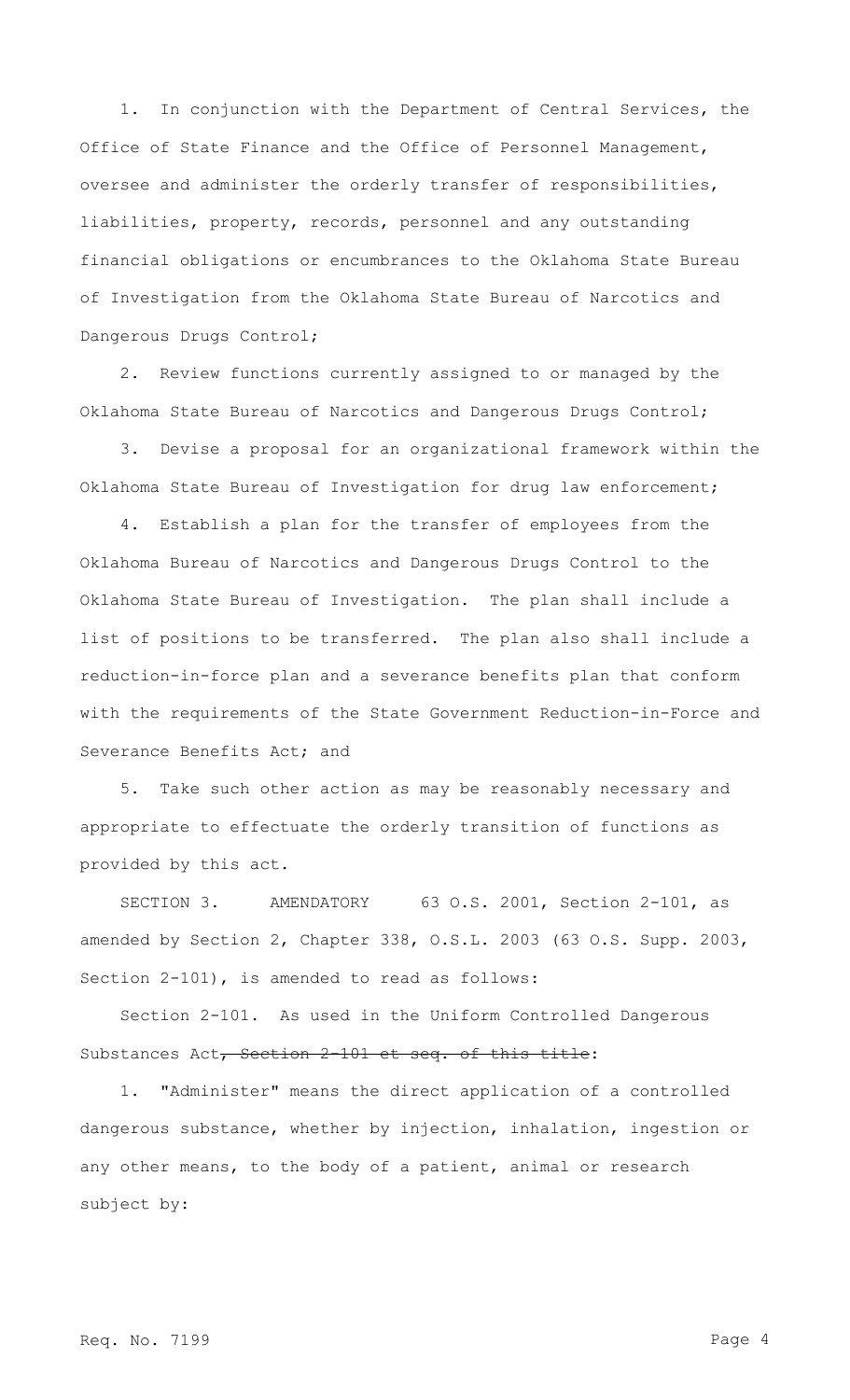- a. a practitioner (or, in the presence of the practitioner, by the authorized agent of the practitioner), or
- b. the patient or research subject at the direction and in the presence of the practitioner;

2. "Agent" means a peace officer appointed by and who acts in behalf of the Director of the Oklahoma State Bureau of Narcotics and Dangerous Drugs Control Investigation or an authorized person who acts on behalf of or at the direction of a person who manufactures, distributes, dispenses, prescribes, administers or uses for scientific purposes controlled dangerous substances but does not include a common or contract carrier, public warehouser or employee thereof, or a person required to register under the Uniform Controlled Dangerous Substances Act;

3. "Board" means the Advisory Board to the Director of the Oklahoma State Bureau of Narcotics and Dangerous Drugs Control;

4. "Bureau" means the Oklahoma State Bureau of Narcotics and Dangerous Drugs Control Investigation;

5. 4. "Coca leaves" includes cocaine and any compound, manufacture, salt, derivative, mixture or preparation of coca leaves, except derivatives of coca leaves which do not contain cocaine or ecgonine;

6. 5. "Commissioner" or "Director" means the Director of the Oklahoma State Bureau of Narcotics and Dangerous Drugs Control Investigation;

7. 6. "Control" means to add, remove or change the placement of a drug, substance or immediate precursor under the Uniform Controlled Dangerous Substances Act;

8. 7. "Controlled dangerous substance" means a drug, substance or immediate precursor in Schedules I through V of the Uniform Controlled Dangerous Substances Act, Section 2-101 et seq. of this title;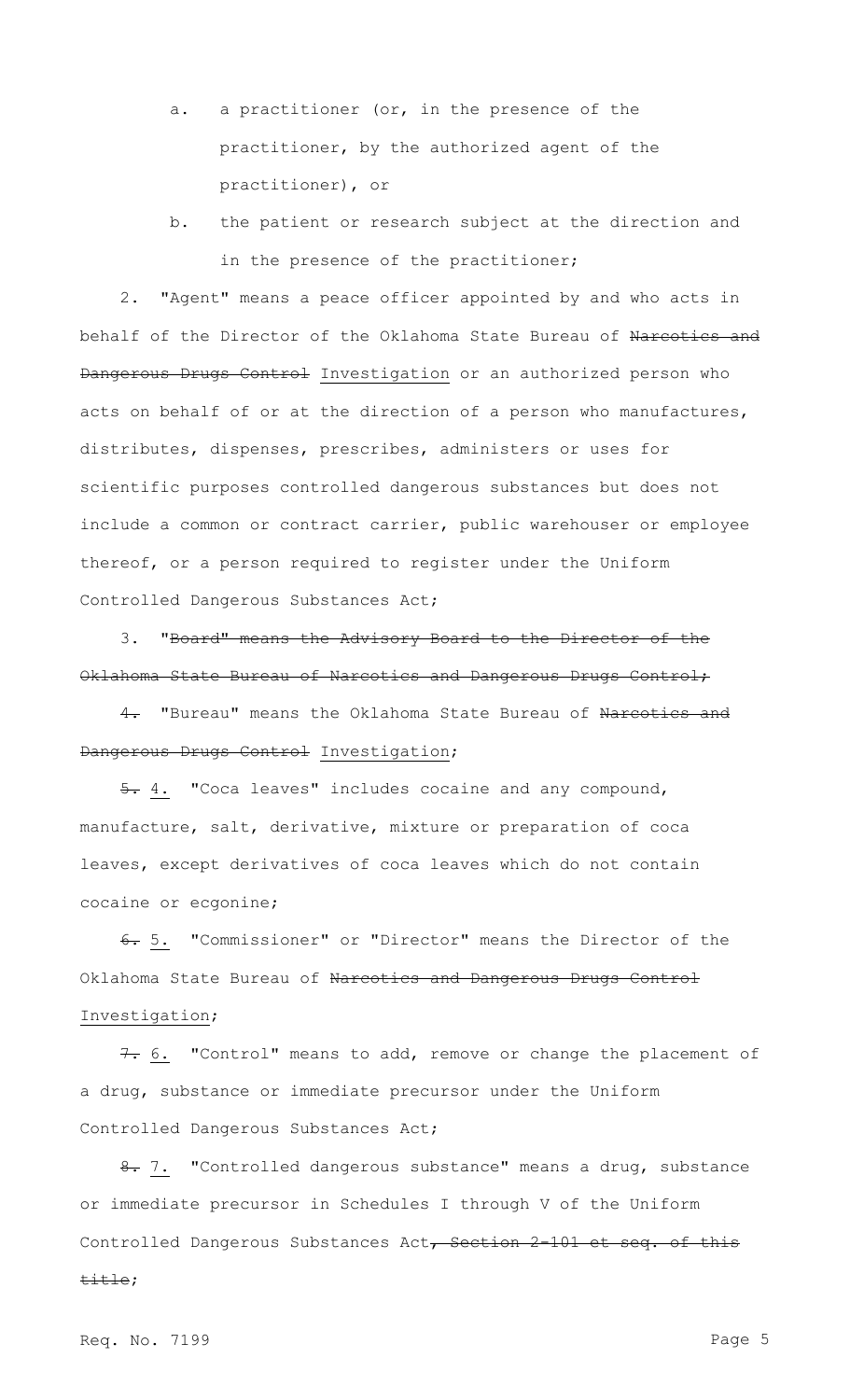9. 8. "Counterfeit substance" means a controlled substance which, or the container or labeling of which without authorization, bears the trademark, trade name or other identifying marks, imprint, number or device or any likeness thereof of a manufacturer, distributor or dispenser other than the person who in fact manufactured, distributed or dispensed the substance;

10. 9. "Deliver" or "delivery" means the actual, constructive or attempted transfer from one person to another of a controlled dangerous substance, whether or not there is an agency relationship;

11. 10. "Dispense" means to deliver a controlled dangerous substance to an ultimate user or human research subject by or pursuant to the lawful order of a practitioner, including the prescribing, administering, packaging, labeling or compounding necessary to prepare the substance for such distribution. "Dispenser" is a practitioner who delivers a controlled dangerous substance to an ultimate user or human research subject;

12. 11. "Distribute" means to deliver other than by administering or dispensing a controlled dangerous substance;

13. 12. "Distributor" means a commercial entity engaged in the distribution or reverse distribution of narcotics and dangerous drugs and who complies with all regulations promulgated by the federal Drug Enforcement Administration and the Oklahoma State Bureau of Narcotics and Dangerous Drugs Control Investigation;

14. 13. "Drug" means articles:

- a. recognized in the official United States Pharmacopoeia, official Homeopathic Pharmacopoeia of the United States, or official National Formulary, or any supplement to any of them,
- b. intended for use in the diagnosis, cure, mitigation, treatment or prevention of disease in man or other animals,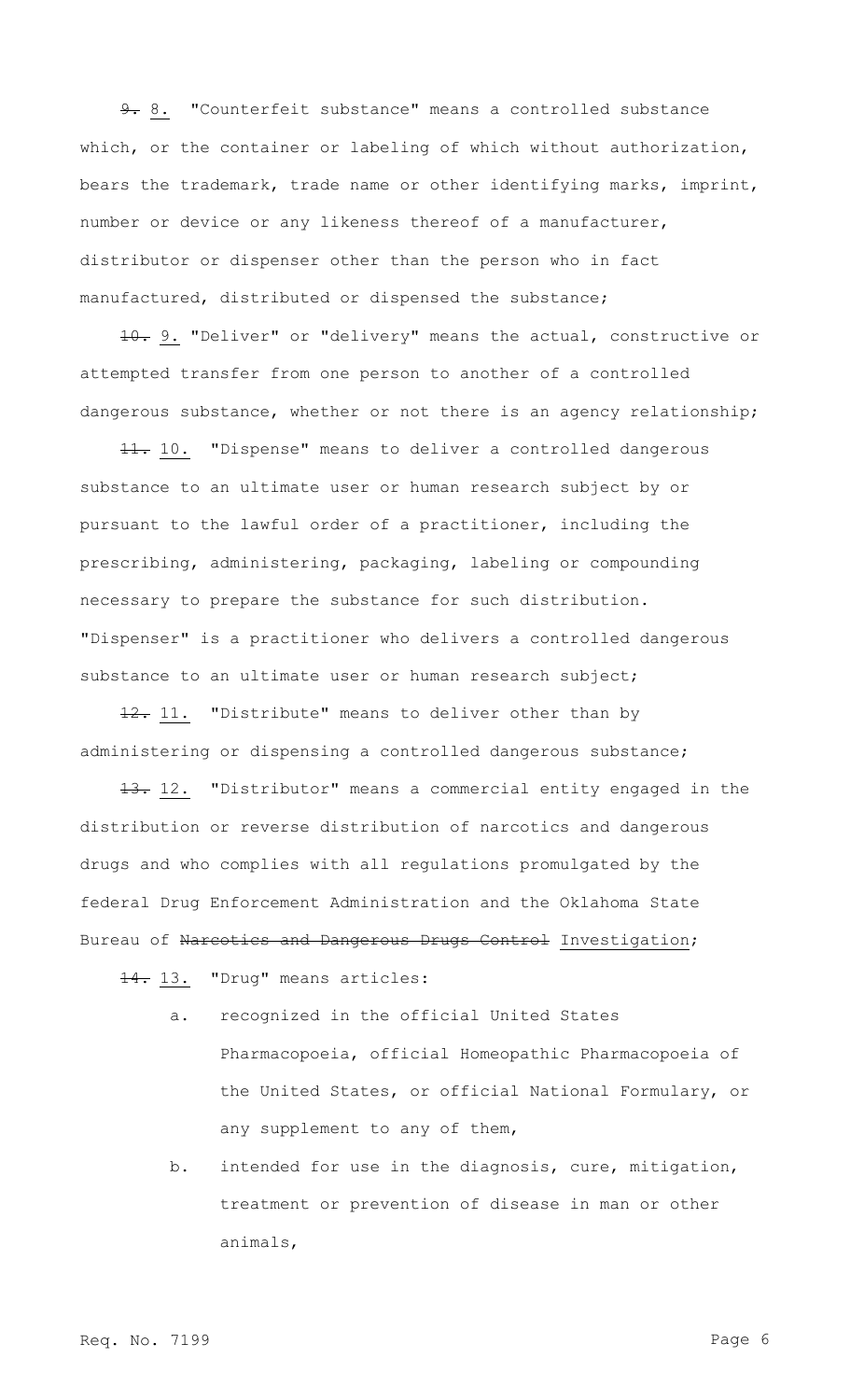- c. other than food, intended to affect the structure or any function of the body of man or other animals, and
- d. intended for use as a component of any article specified in this paragraph;

provided, however, the term "drug" does not include devices or their components, parts or accessories;

15. 14. "Drug-dependent person" means a person who is using a controlled dangerous substance and who is in a state of psychic or physical dependence, or both, arising from administration of that controlled dangerous substance on a continuous basis. Drug dependence is characterized by behavioral and other responses which include a strong compulsion to take the substance on a continuous basis in order to experience its psychic effects, or to avoid the discomfort of its absence;

16. 15. "Home care agency" means any sole proprietorship, partnership, association, corporation, or other organization which administers, offers, or provides home care services, for a fee or pursuant to a contract for such services, to clients in their place of residence;

17. 16. "Home care services" means skilled or personal care services provided to clients in their place of residence for a fee;

18. 17. "Hospice" means a centrally administered, nonprofit or profit, medically directed, nurse-coordinated program which provides a continuum of home and inpatient care for the terminally ill patient and the patient's family. Such term shall also include a centrally administered, nonprofit or profit, medically directed, nurse-coordinated program if such program is licensed pursuant to the provisions of this act. A hospice program offers palliative and supportive care to meet the special needs arising out of the physical, emotional and spiritual stresses which are experienced during the final stages of illness and during dying and bereavement. This care is available twenty-four (24) hours a day, seven (7) days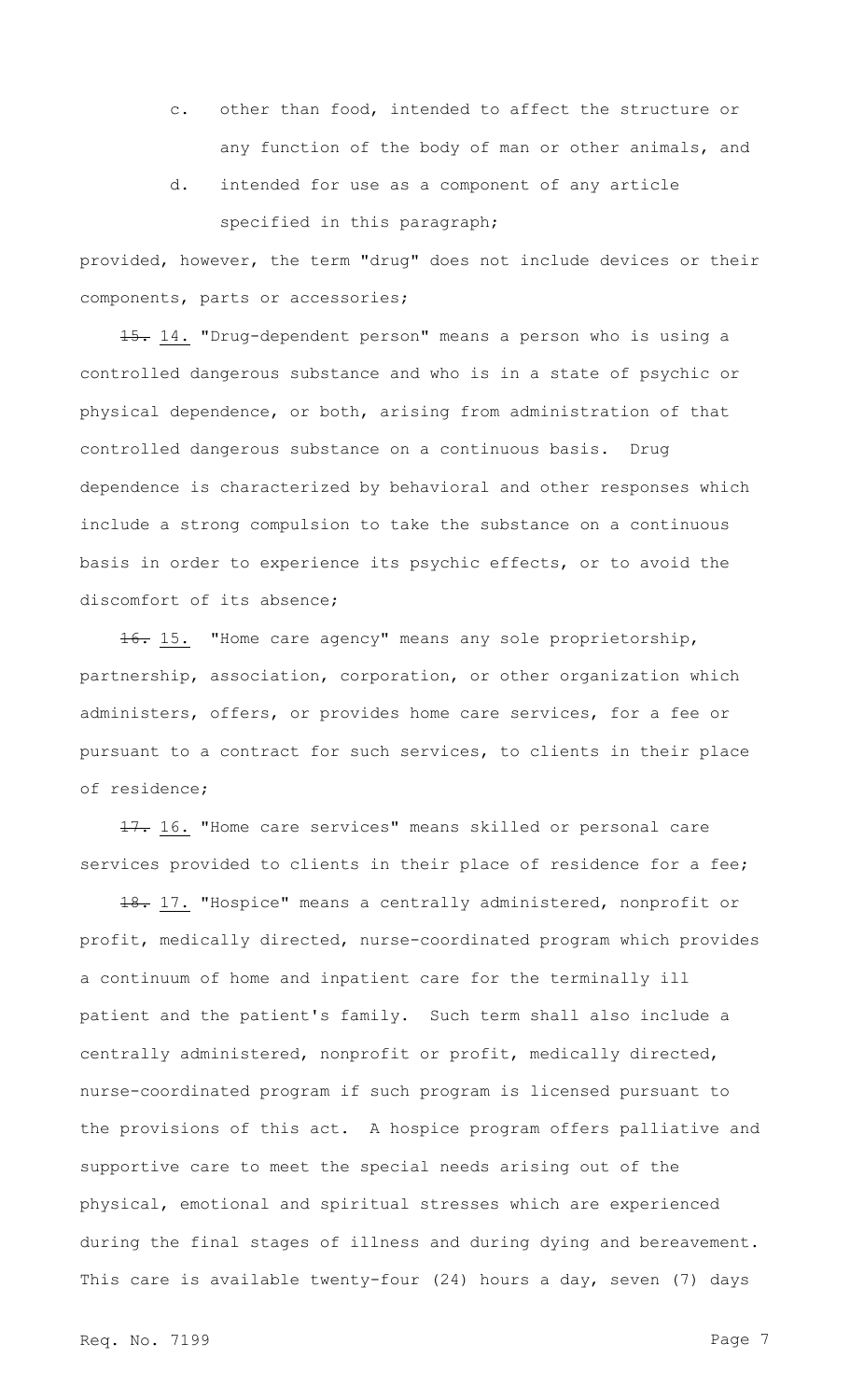a week, and is provided on the basis of need, regardless of ability to pay. "Class A" Hospice refers to Medicare certified hospices. "Class B" refers to all other providers of hospice services;

19. 18. "Imitation controlled substance" means a substance that is not a controlled dangerous substance, which by dosage unit appearance, color, shape, size, markings or by representations made, would lead a reasonable person to believe that the substance is a controlled dangerous substance. In the event the appearance of the dosage unit is not reasonably sufficient to establish that the substance is an "imitation controlled substance", the court or authority concerned should consider, in addition to all other factors, the following factors as related to "representations made" in determining whether the substance is an "imitation controlled substance":

- a. statements made by an owner or by any other person in control of the substance concerning the nature of the substance, or its use or effect,
- b. statements made to the recipient that the substance may be resold for inordinate profit,
- c. whether the substance is packaged in a manner normally used for illicit controlled substances,
- d. evasive tactics or actions utilized by the owner or person in control of the substance to avoid detection by law enforcement authorities,
- e. prior convictions, if any, of an owner, or any other person in control of the object, under state or federal law related to controlled substances or fraud, and
- f. the proximity of the substances to controlled dangerous substances;

20. 19. "Immediate precursor" means a substance which the Director has found to be and by regulation designates as being the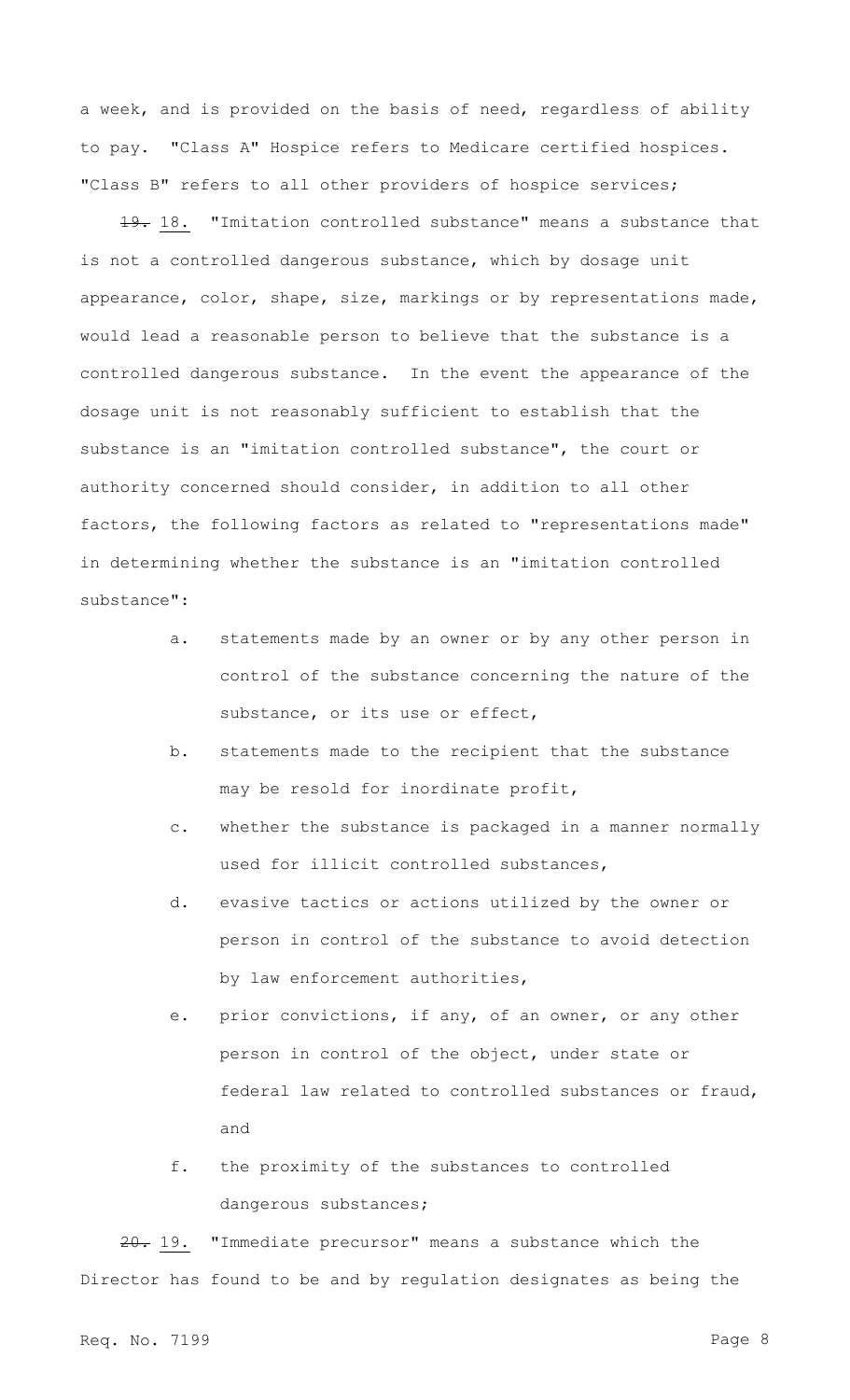principal compound commonly used or produced primarily for use, and which is an immediate chemical intermediary used, or likely to be used, in the manufacture of a controlled dangerous substance, the control of which is necessary to prevent, curtail or limit such manufacture;

21. 20. "Laboratory" means a laboratory approved by the Director as proper to be entrusted with the custody of controlled dangerous substances and the use of controlled dangerous substances for scientific and medical purposes and for purposes of instruction;

22. 21. "Manufacture" means the production, preparation, propagation, compounding or processing of a controlled dangerous substance, either directly or indirectly by extraction from substances of natural or synthetic origin, or independently by means of chemical synthesis or by a combination of extraction and chemical synthesis. "Manufacturer" includes any person who packages, repackages or labels any container of any controlled dangerous substance, except practitioners who dispense or compound prescription orders for delivery to the ultimate consumer;

23. 22. "Marihuana" means all parts of the plant Cannabis sativa L., whether growing or not; the seeds thereof; the resin extracted from any part of such plant; and every compound, manufacture, salt, derivative, mixture or preparation of such plant, its seeds or resin, but shall not include the mature stalks of such plant, fiber produced from such stalks, oil or cake made from the seeds of such plant, any other compound, manufacture, salt, derivative, mixture or preparation of such mature stalks (except the resin extracted therefrom), fiber, oil or cake, or the sterilized seed of such plant which is incapable of germination;

24. 23. "Medical purpose" means an intention to utilize a controlled dangerous substance for physical or mental treatment, for diagnosis, or for the prevention of a disease condition not in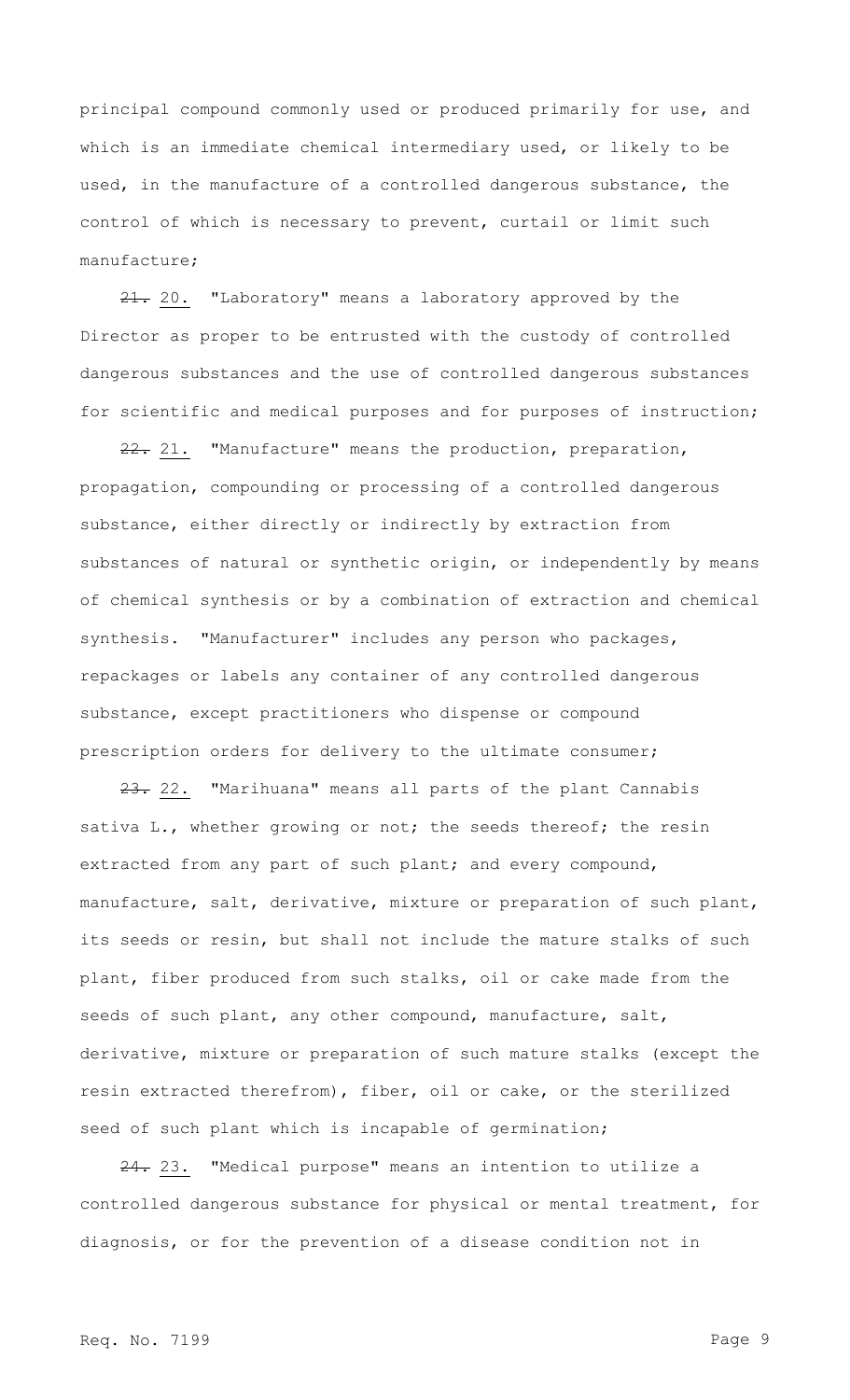violation of any state or federal law and not for the purpose of satisfying physiological or psychological dependence or other abuse;

25. 24. "Mid-level practitioner" means an advanced practice nurse as defined and within parameters specified in Section 567.3a of Title 59 of the Oklahoma Statutes, or a certified animal euthanasia technician as defined in Section 698.2 of Title 59 of the Oklahoma Statutes, or an animal control officer registered by the Oklahoma State Bureau of Narcotics and Dangerous Drugs Control Investigation under subsection B of Section 3 2-301 of this aet title within the parameters of such officer's duty under Sections 501 through 508 of Title 4 of the Oklahoma Statutes;

26. 25. "Narcotic drug" means any of the following, whether produced directly or indirectly by extraction from substances of vegetable origin, or independently by means of chemical synthesis, or by a combination of extraction and chemical synthesis:

- a. opium, coca leaves and opiates,
- b. a compound, manufacture, salt, derivative or preparation of opium, coca leaves or opiates,
- c. cocaine, its salts, optical and geometric isomers, and salts of isomers,
- d. ecgonine, its derivatives, their salts, isomers and salts of isomers, and
- e. a substance, and any compound, manufacture, salt, derivative or preparation thereof, which is chemically identical with any of the substances referred to in subparagraphs a through d of this paragraph, except that the words "narcotic drug" as used in Section 2- 101 et seq. of this title shall not include decocainized coca leaves or extracts of coca leaves, which extracts do not contain cocaine or ecgonine;

27. 26. "Opiate" means any substance having an addictionforming or addiction-sustaining liability similar to morphine or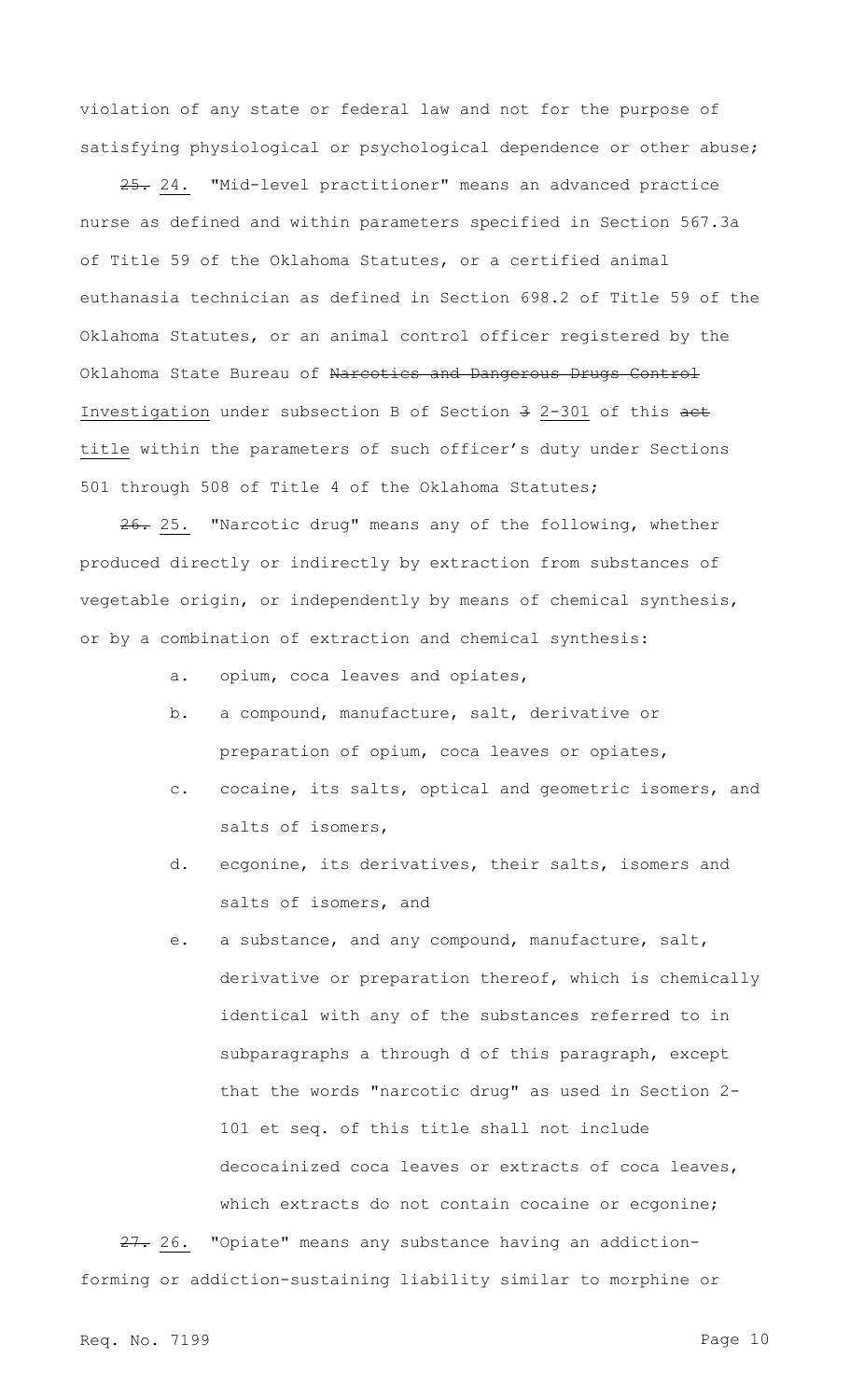being capable of conversion into a drug having such addictionforming or addiction-sustaining liability. It does not include, unless specifically designated as controlled under the Uniform Controlled Dangerous Substances Act, the dextrorotatory isomer of 3 methoxy-n-methyl-morphinan and its salts (dextromethorphan). It does include its racemic and levorotatory forms;

28. 27. "Opium poppy" means the plant of the species Papaver somniferum L., except the seeds thereof;

29. 28. "Peace officer" means a police officer, sheriff, deputy sheriff, district attorney's investigator, investigator from the Office of the Attorney General, or any other person elected or appointed by law to enforce any of the criminal laws of this state or of the United States;

30. "Person" means an individual, corporation, government or governmental subdivision or agency, business trust, estate, trust, partnership or association, or any other legal entity;

31. 30. "Poppy straw" means all parts, except the seeds, of the opium poppy, after mowing;

32. 31. "Practitioner" means:

- a. (1) a medical doctor or osteopathic physician,
	- (2) a dentist,
	- (3) a podiatrist,
	- (4) an optometrist,
	- (5) a veterinarian,
	- (6) a physician assistant under the supervision of a licensed medical doctor or osteopathic physician,
	- (7) a scientific investigator, or
	- (8) any other person,

licensed, registered or otherwise permitted to prescribe, distribute, dispense, conduct research with respect to, use for scientific purposes or administer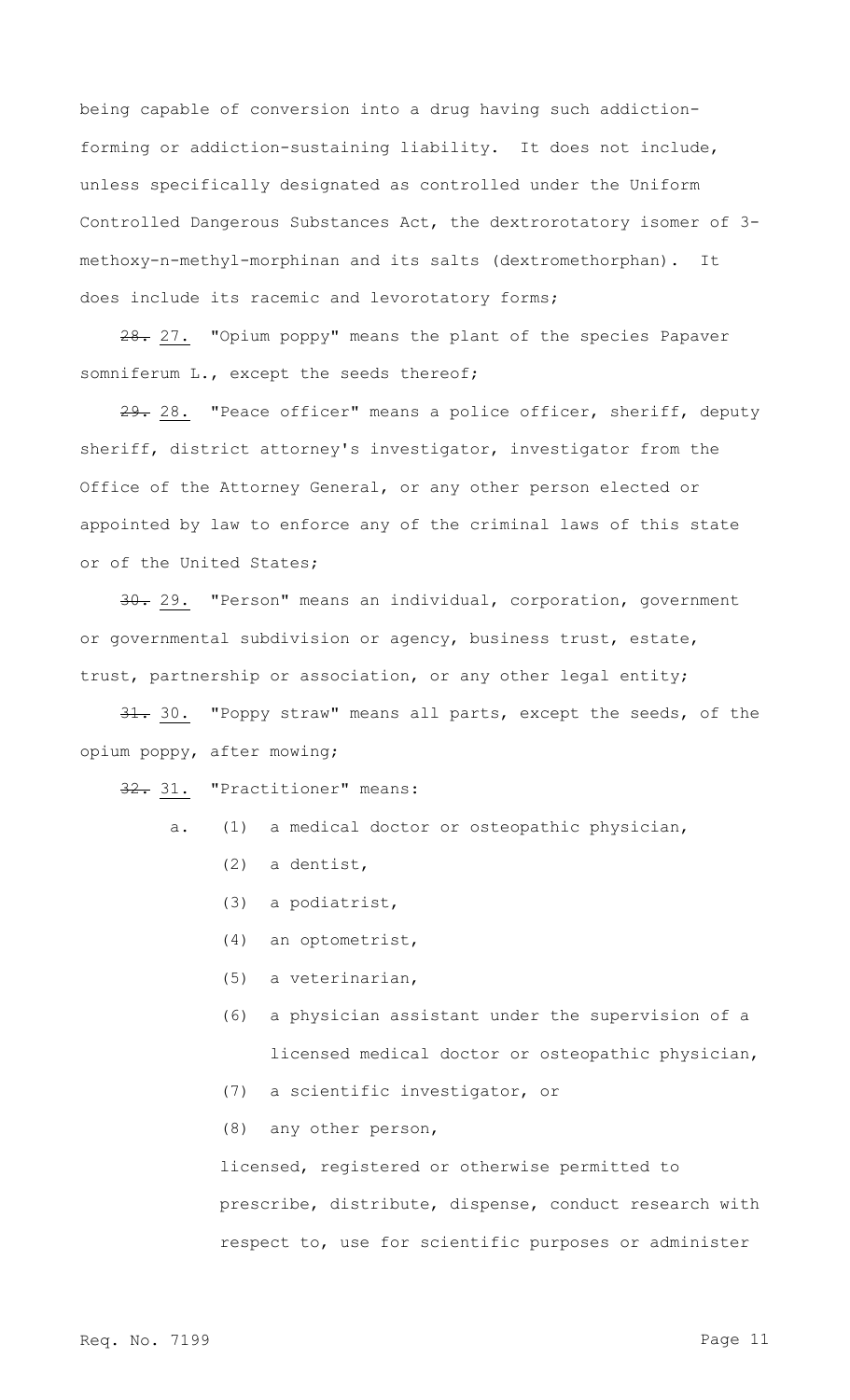a controlled dangerous substance in the course of professional practice or research in this state, or

b. a pharmacy, hospital, laboratory or other institution, licensed, registered or otherwise permitted to distribute, dispense, conduct research with respect to, use for scientific purposes or administer a controlled dangerous substance in the course of professional practice or research in this state;

33. 32. "Production" includes the manufacture, planting, cultivation, growing or harvesting of a controlled dangerous substance;

34. 33. "State" means the State of Oklahoma or any other state of the United States;

35. 34. "Ultimate user" means a person who lawfully possesses a controlled dangerous substance for the person's own use or for the use of a member of the person's household or for administration to an animal owned by the person or by a member of the person's household;

36. 35. "Drug paraphernalia" means all equipment, products and materials of any kind which are used or intended for use in planting, propagating, cultivating, growing, harvesting, manufacturing, compounding, converting, producing, processing, preparing, testing, analyzing, packaging, repackaging, storing, containing, concealing, injecting, ingesting, inhaling or otherwise introducing into the human body, a controlled dangerous substance in violation of the Uniform Controlled Dangerous Substances Act including, but not limited to:

> a. kits used or intended for use in planting, propagating, cultivating, growing or harvesting of any species of plant which is a controlled dangerous substance or from which a controlled dangerous substance can be derived,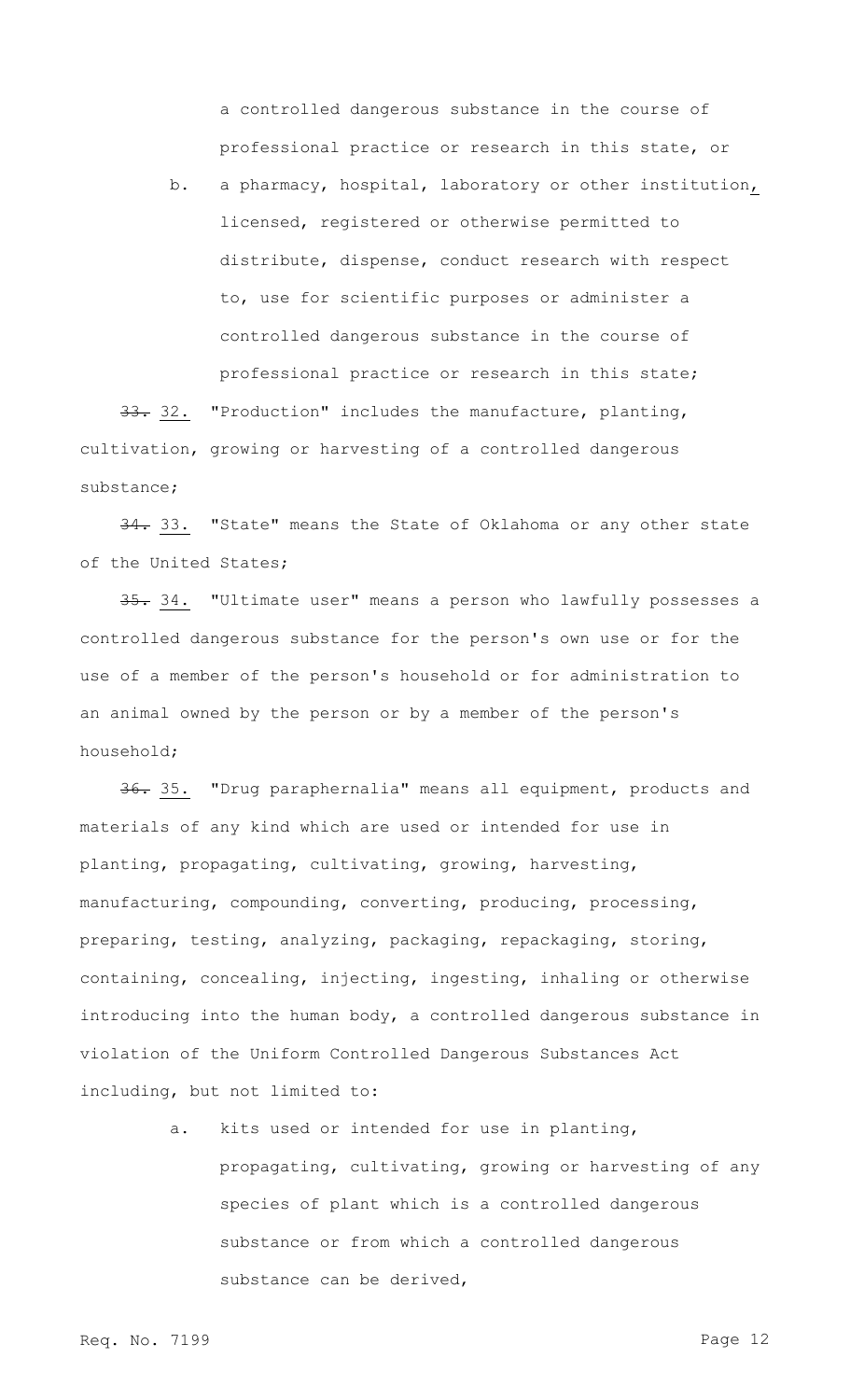- b. kits used or intended for use in manufacturing, compounding, converting, producing, processing or preparing controlled dangerous substances,
- c. isomerization devices used or intended for use in increasing the potency of any species of plant which is a controlled dangerous substance,
- d. testing equipment used or intended for use in identifying, or in analyzing the strength, effectiveness or purity of controlled dangerous substances,
- e. scales and balances used or intended for use in weighing or measuring controlled dangerous substances,
- f. diluents and adulterants, such as quinine hydrochloride, mannitol, mannite, dextrose and lactose, used or intended for use in cutting controlled dangerous substances,
- g. separation gins and sifters used or intended for use in removing twigs and seeds from, or in otherwise cleaning or refining, marihuana,
- h. blenders, bowls, containers, spoons and mixing devices used or intended for use in compounding controlled dangerous substances,
- i. capsules, balloons, envelopes and other containers used or intended for use in packaging small quantities of controlled dangerous substances,
- j. containers and other objects used or intended for use in parenterally injecting controlled dangerous substances into the human body,
- k. hypodermic syringes, needles and other objects used or intended for use in parenterally injecting controlled dangerous substances into the human body, and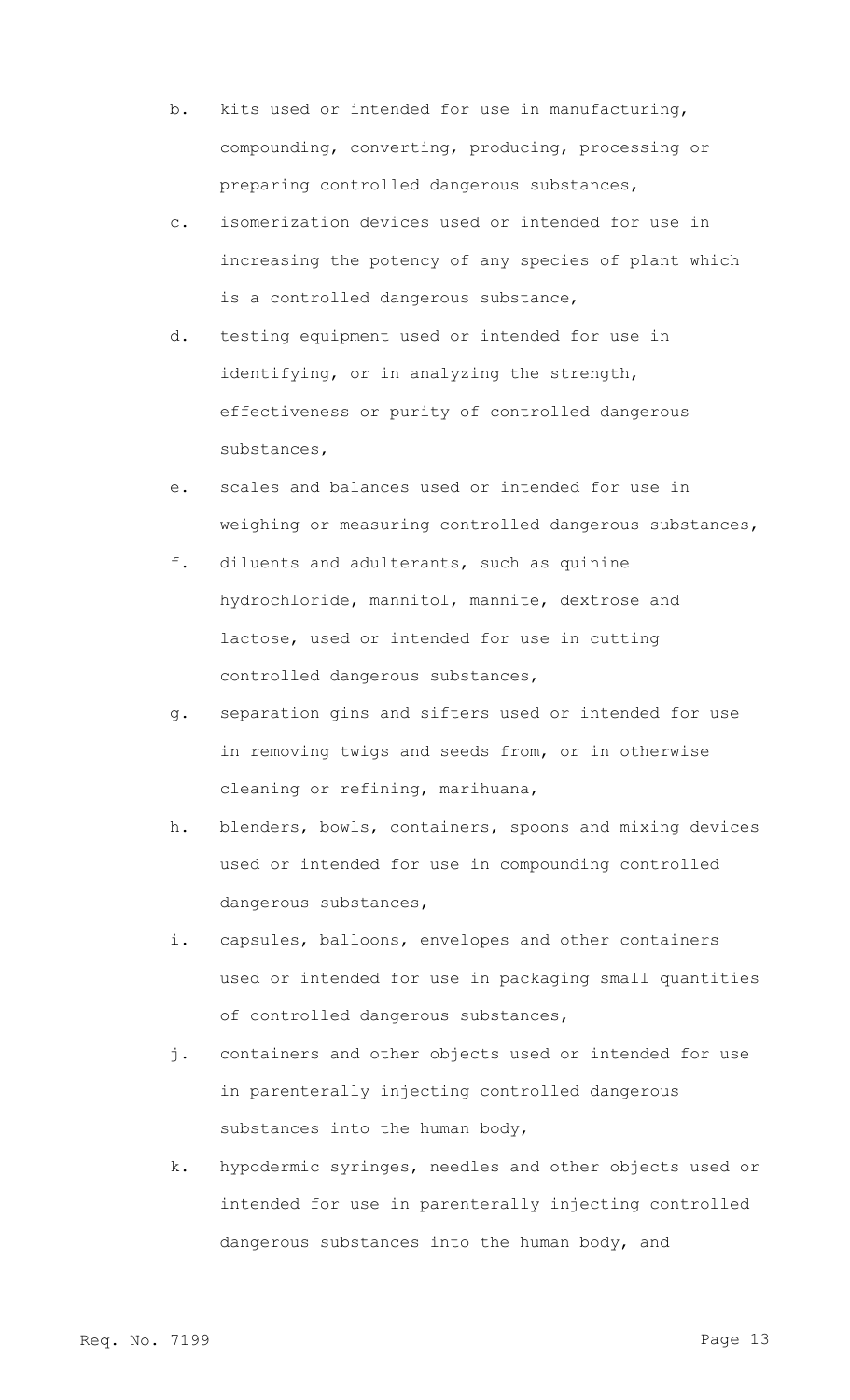- l. objects used or intended for use in ingesting, inhaling or otherwise introducing marihuana, cocaine, hashish or hashish oil into the human body, such as:
	- (1) metal, wooden, acrylic, glass, stone, plastic or ceramic pipes with or without screens, permanent screens, hashish heads or punctured metal bowls,
	- (2) water pipes,
	- (3) carburetion tubes and devices,
	- (4) smoking and carburetion masks,
	- (5) roach clips, meaning objects used to hold burning material, such as a marihuana cigarette, that has become too small or too short to be held in the hand,
	- (6) miniature cocaine spoons and cocaine vials,
	- (7) chamber pipes,
	- (8) carburetor pipes,
	- (9) electric pipes,
	- (10) air-driven pipes,
	- (11) chillums,
	- (12) bongs, or
	- (13) ice pipes or chillers;

provided, however, the term "drug paraphernalia" shall not include separation gins intended for use in preparing tea or spice, clamps used for constructing electrical equipment, water pipes designed for ornamentation or pipes designed for smoking tobacco;

37. 36. "Synthetic controlled substance" means a substance that is not a controlled dangerous substance, but is a substance that produces a like or similar physiological or psychological effect on the human central nervous system that currently has no accepted medical use in treatment in the United States and has a potential for abuse. The court or authority concerned with establishing that the substance is a synthetic controlled substance should consider,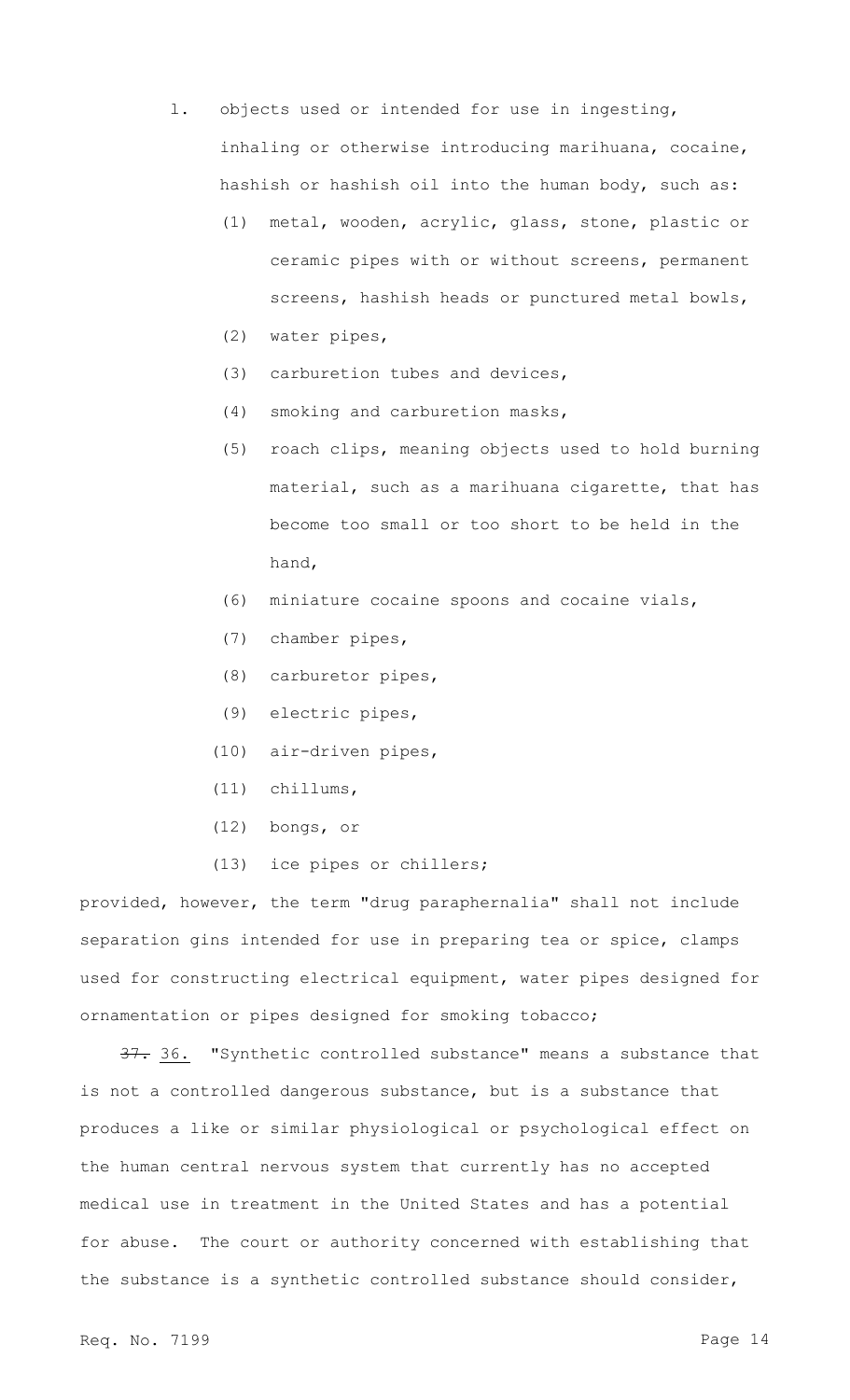in addition to all other factors, the following factors as related to "representations made" in determining whether the substance is a synthetic controlled substance:

- a. statements made by an owner or by any other person in control of the substance concerning the nature of the substance, its use or effect,
- b. statements made to the recipient that the substance may be resold for an inordinate profit,
- c. prior convictions, if any, of an owner or any person in control of the substance, under state or federal law related to controlled dangerous substances, and
- d. the proximity of the substance to any controlled dangerous substance;

38. 37. "Tetrahydrocannabinols" means all substances that have been chemically synthesized to emulate the tetrahydrocannabinols of marihuana;

39. 38. "Isomer" means the optical isomer, except as used in subsection C of Section 2-204 of this title and paragraph 4 of subsection A of Section 2-206 of this title. As used in subsection C of Section 2-204 of this title, "isomer" means the optical, positional or geometric isomer. As used in paragraph 4 of subsection A of Section 2-206 of this title, the term "isomer" means the optical or geometric isomer;

40. 39. "Hazardous materials" means materials, whether solid, liquid or gas, which are toxic to human, animal, aquatic or plant life, and the disposal of which materials is controlled by state or federal guidelines; and

41. 40. "Anhydrous ammonia" means any substance that exhibits cryogenic evaporative behavior and tests positive for ammonia.

SECTION 4. AMENDATORY 63 O.S. 2001, Section 2-103, as amended by Section 13, Chapter 199, O.S.L. 2003 (63 O.S. Supp. 2003, Section 2-103), is amended to read as follows: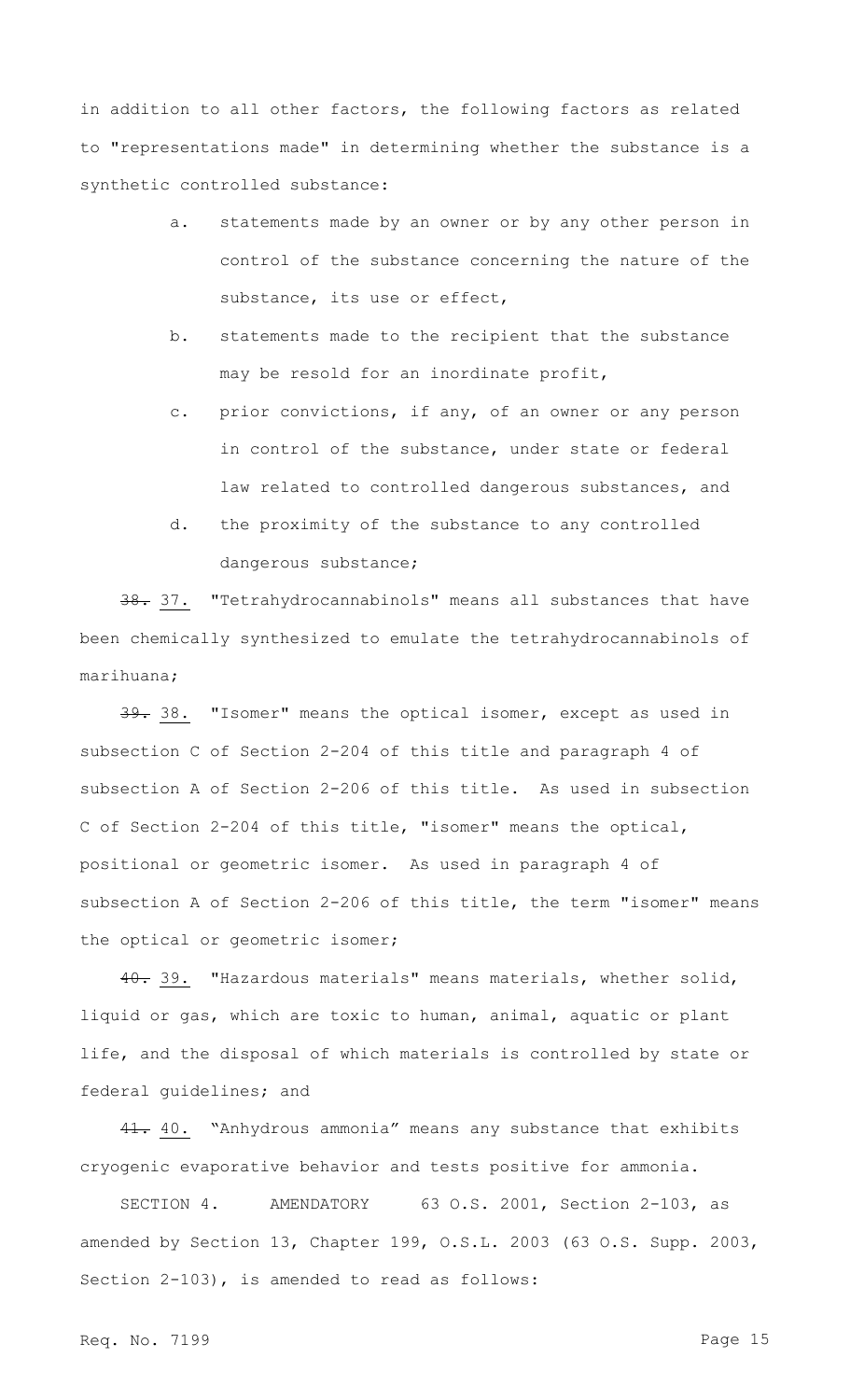Section 2-103. A. The Director shall be appointed by the Oklahoma State Bureau of Narcotics and Dangerous Drugs Control Commission. The Director of Narcotics and Dangerous Drugs Control on January 1, 1984, shall be initially appointed as Director. The succeeding Director shall, at the time of the appointment, have a Bachelor's Degree from an accredited college or university and at least five (5) years' experience in drug law enforcement. The Director may appoint necessary assistants, agents, and other personnel to perform the work of the office and may prescribe their titles and duties and fix their compensation pursuant to Merit System rules. The Director may appoint an employee to the position of Public Information/Education Officer. Said position shall be unclassified and exempt from the rules and procedures of the Office of Personnel Management, except leave regulations. The office of the Director shall be located at a suitable place in Oklahoma City, Oklahoma.

B. 1. Agents appointed by the Director shall have the powers of peace officers generally; provided, the Director may appoint special agents to meet specific investigatory need, who do not meet the age and educational requirements as specified in this section.

2. Agents appointed on and after November 1, 1998, shall be at least twenty-one (21) years of age and shall have a Bachelor's Degree from an accredited college or university.

3. Each entering agent shall be required to serve one (1) year in a probationary status as a prerequisite to being placed on permanent status.

C. B. Agents appointed pursuant to the provisions of this section shall have the responsibility of investigating alleged violations and shall have the authority to arrest those suspected of having violated the provisions of the Uniform Controlled Dangerous Substances Act.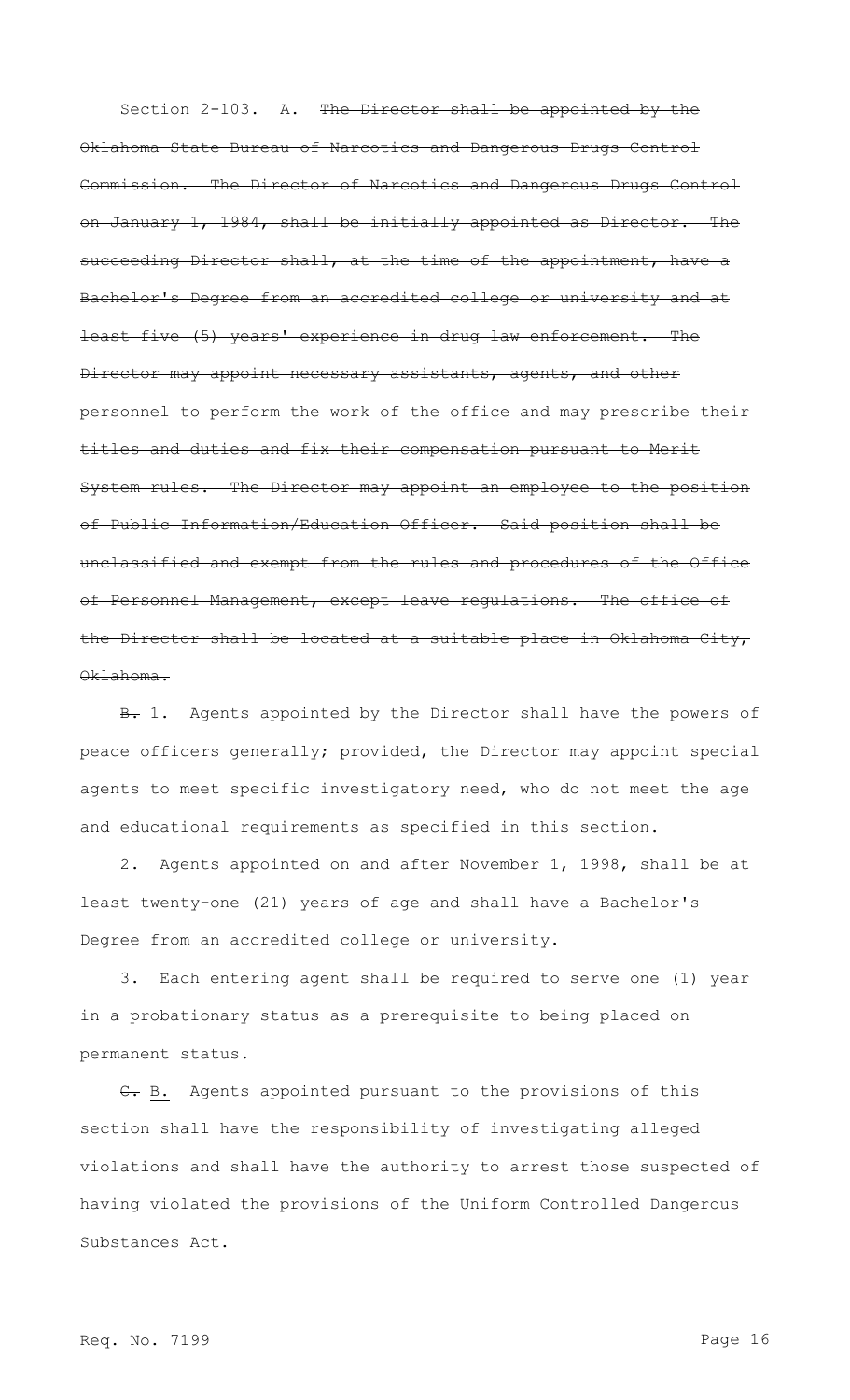$\theta$ . C. A commissioned employee of the Oklahoma State Bureau of Narcotics and Dangerous Drugs Control Investigation, appointed pursuant to the provisions of the Uniform Controlled Dangerous Substances Act, shall be entitled to receive upon retirement by reason of length of service, the continued custody and possession of the sidearm and badge carried by such employee immediately prior to retirement.

E. D. A commissioned employee of the Bureau, employed pursuant to the provisions of the Uniform Controlled Dangerous Substances Act, may be entitled to receive, upon retirement by reason of disability, the continued custody and possession of the sidearm and badge carried by such employee immediately prior to retirement upon written approval of the Director.

F. E. Custody and possession of the sidearm and badge of a commissioned employee killed in the line of duty may be awarded by the Director to the spouse or next of kin of the deceased employee.

G. F. Custody and possession of the sidearm and badge of a commissioned employee who dies while employed at the Oklahoma State Bureau of Narcotics and Dangerous Drugs Control Investigation, pursuant to the provision of the Uniform Controlled Dangerous Substances Act, may be awarded by the Director to the spouse or next of kin of the deceased employee.

H. Any Director appointed on or after July 1, 2003, shall be eligible to participate in either the Oklahoma Public Employees Retirement System or in the Oklahoma Law Enforcement Retirement System and shall make an irrevocable election in writing to participate in one of the two retirement systems.

SECTION 5. AMENDATORY 63 O.S. 2001, Section 2-103.1, is amended to read as follows:

Section 2-103.1 A. In any investigation relating to the functions of the Oklahoma State Bureau of Narcotics and Dangerous Drugs Control Investigation pursuant to the provisions of the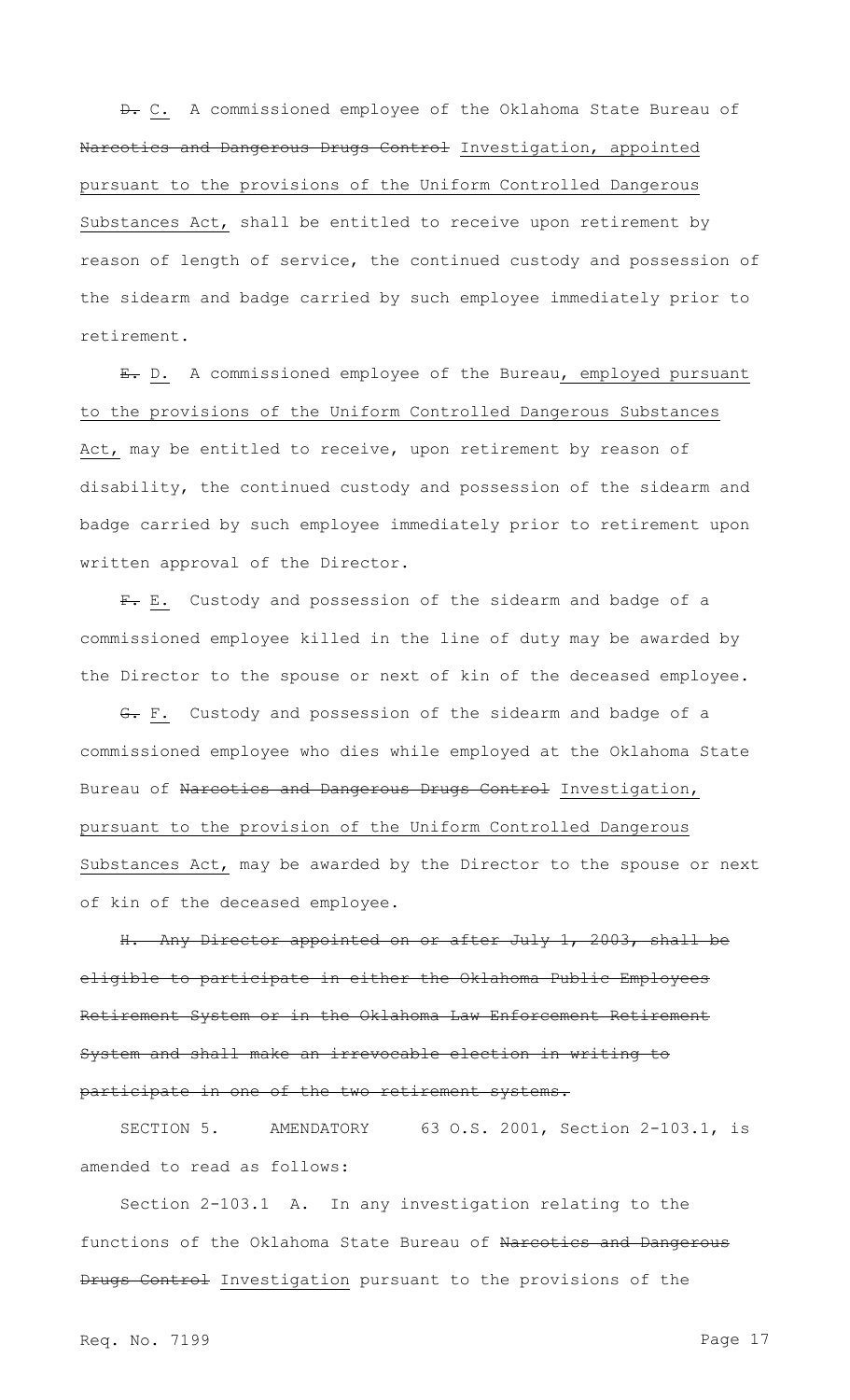Uniform Controlled Dangerous Substances Act with respect to controlled substances, the Director of the Oklahoma State Bureau of Narcotics and Dangerous Drugs Control Investigation, if recommended and approved by a chief agent of the Bureau and the legal counsel of the Bureau, may subpoena witnesses, compel the attendance and testimony of witnesses, and require the production of any records, including books, papers, documents, and other tangible things which constitute or contain evidence, which the Director or agent finds relevant or material to the investigation. The attendance of witnesses and the production of records may be required from any place in the state to a designated location in the county seat of the county of which the subpoenaed person is an inhabitant or in which the subpoenaed person carries on business or may be found. Witnesses summoned pursuant to this section shall be paid the same fees and mileage that are paid witnesses in the courts of this state.

B. The witness shall have the option of complying with said subpoena by:

1. Appearing and/or producing documents, as requested; or

2. Notifying the Bureau, in writing, of refusal to appear or produce documents, within ten (10) days of the date of service.

The subpoena form shall clearly set forth the optional means of compliance including instructions for sending written notice of refusal.

C. A subpoena issued pursuant to this section may be served by any person designated in the subpoena to serve it. Service upon a natural person may be made by personal delivery of the subpoena to him. Service may be made upon a domestic or foreign corporation or upon a partnership or other unincorporated association which is subject to suit under a common name, by delivering the subpoena to an officer, to a managing or general agent, or to any other agent authorized by appointment or by law to receive service of process.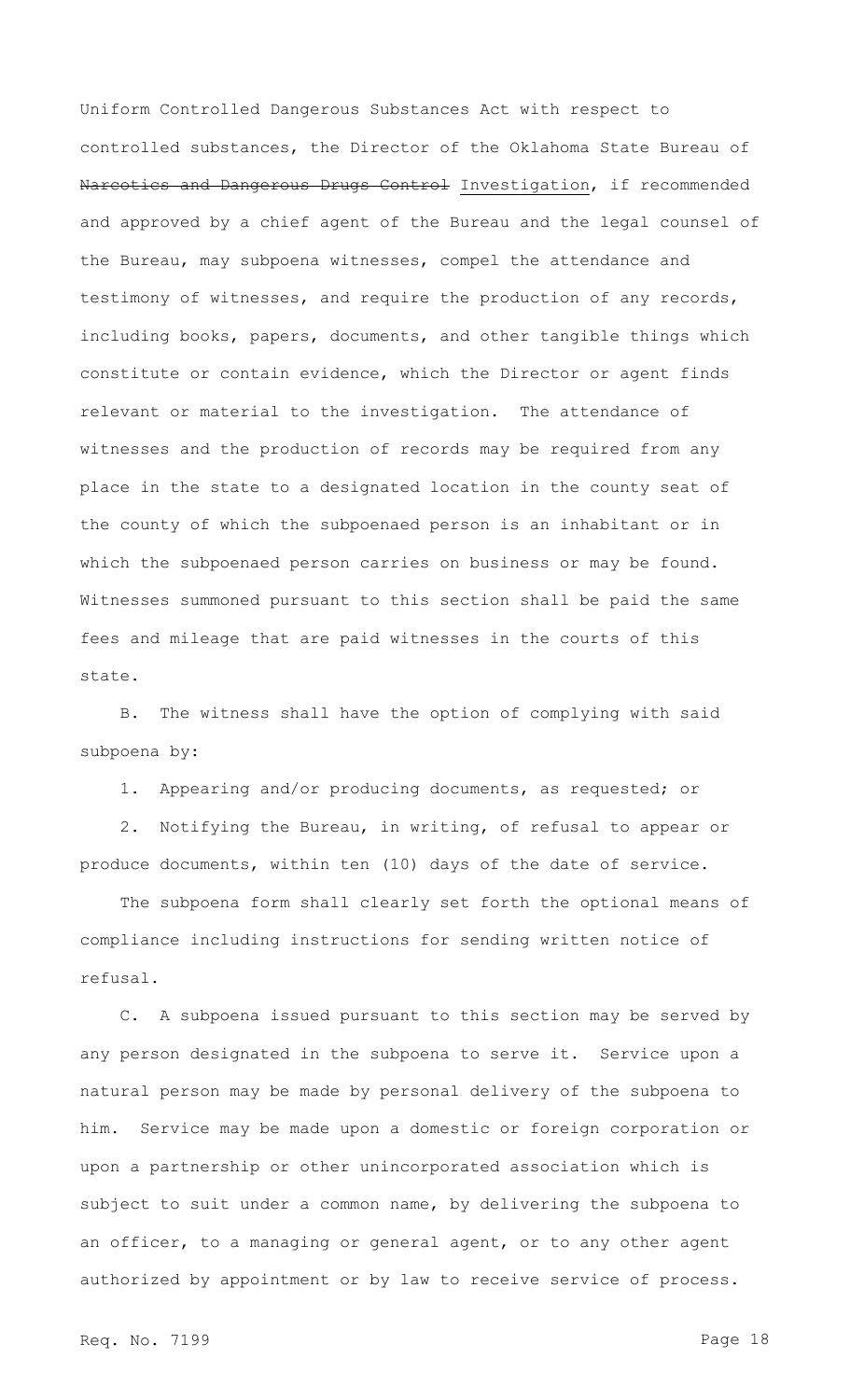The affidavit of the person serving the subpoena entered on a true copy thereof by the person serving it shall be proof of service.

D. In the case of contumacy by or refusal to obey a subpoena issued to any person, the Director may invoke the aid of any district court of the state within the jurisdiction of which the investigation is carried on or of which the subpoenaed person is an inhabitant, or in which he carries on business or may be found, to compel compliance with the subpoena. The court may issue an order requiring the subpoenaed person to appear before the Director to produce records, if so ordered, or to give testimony touching the matter under investigation. Any failure to obey the order of the court may be punished by the court as an indirect contempt thereof. All process in any such case may be served in any judicial district in which such person may be found.

E. The district court of the county wherein the subpoena is served may quash a subpoena issued pursuant to this section, upon a motion to quash the subpoena filed with the court by the party to whom the subpoena is issued.

SECTION 6. AMENDATORY 63 O.S. 2001, Section 2-105, is amended to read as follows:

Section 2-105. It shall be the duty of all departments, officers, agencies, and employees of the state to cooperate with the Director of the Oklahoma State Bureau of Narcotics and Dangerous Drugs Control Investigation in carrying out the functions of his office duties of the Director pursuant to the Uniform Controlled Dangerous Substances Act. The State Medical Examiner shall promptly report to the office of the Director all deaths occurring within the state which were the result or probable result of abuse of a controlled dangerous substance.

SECTION 7. AMENDATORY 63 O.S. 2001, Section 2-106, is amended to read as follows: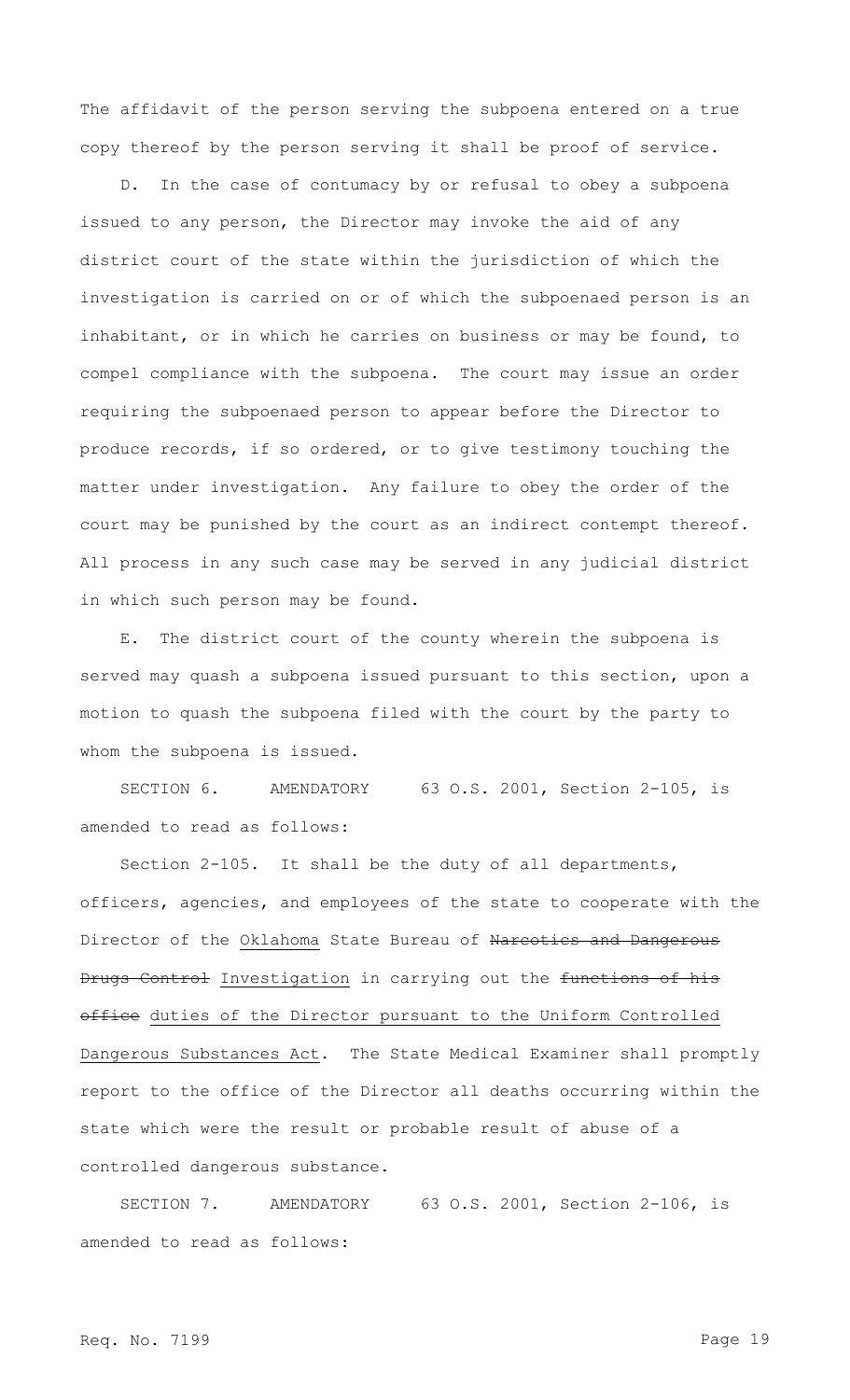Section 2-106. A. The Director of the Oklahoma State Bureau of Investigation shall, in addition to other powers and duties vested in him the Director:

1. Cooperate with federal and other state agencies in discharging his responsibilities concerning traffic in narcotics and dangerous substances and in suppressing the abuse of dangerous substances;

2. Arrange for the exchange of information between governmental officials concerning the use and abuse of dangerous substances;

3. Coordinate and cooperate in training programs on dangerous substances law enforcement at the local and state levels;

4. Cooperate with the **Federal** Bureau of Narcotics and Dangerous Drugs by establishing a centralized unit which will accept, catalogue, file and collect statistics, including records of drug dependent persons and other dangerous substance law offenders within the state, and make such information available for federal, state and local law enforcement purposes; and may collect and furnish statistics for other appropriate purposes;

5. Coordinate and cooperate in programs of eradication aimed at destroying wild or illicit growth of plant species from which controlled dangerous substances may be extracted.

B. Results, information and evidence received from the Federal Bureau of Narcotics and Dangerous Drugs relating to the regulatory functions of this act the Uniform Controlled Dangerous Substances Act, including results of inspections conducted by that agency, may be relied upon and acted upon by the Director in conformance with his regulatory functions under this act the Uniform Controlled Dangerous Substances Act.

C. The Director is further authorized and directed to:

1. Coordinate and cooperate in educational programs designed to prevent and deter misuse and abuse of controlled dangerous substances;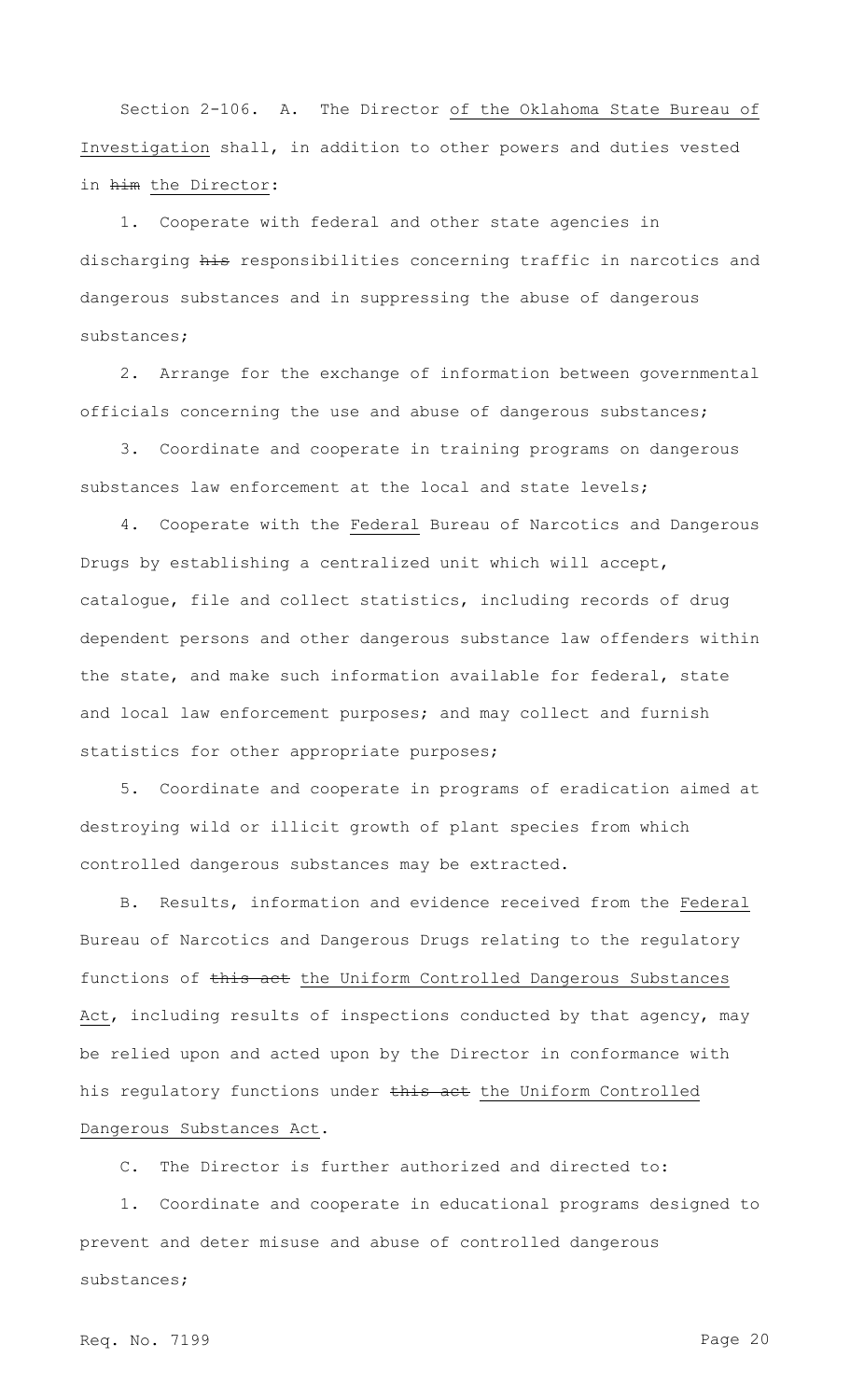2. Promote better recognition of the problems of misuse and abuse of controlled dangerous substances within the regulated industry and among interested groups and organizations;

3. Assist the regulated industry, interested groups and organizations in contributing to the reduction of misuse and abuse of controlled dangerous substances;

4. Consult with interested groups and organizations to aid them in solving administrative and organizational problems;

5. Assist in evaluating procedures, projects, techniques and controls conducted or proposed as part of educational programs on misuse and abuse of controlled dangerous substances;

6. Disseminate the results of research on misuse and abuse of controlled dangerous substances to promote a better public understanding of what problems exist and what can be done to combat them; and

7. Assist in the education and training of state and local law enforcement officials in their efforts to control misuse and abuse of controlled dangerous substances-;

8. Conduct an annual seminar to be attended by selected law enforcement officers in order to teach new techniques and advances in the investigation of violations of the Uniform Controlled Dangerous Substances  $Act_{\tau}$ ; and

9. Supervise and direct agents appointed in the performance of their function of enforcement of the provisions of this act the Uniform Controlled Dangerous Substances Act.

D. The Director is further authorized and directed to:

1. Encourage research on misuse and abuse of controlled dangerous substances;

2. Cooperate in establishing methods to assess accurately the effects of controlled dangerous substances and to identify and characterize controlled dangerous substances with potential for abuse; and

Req. No. 7199 Page 21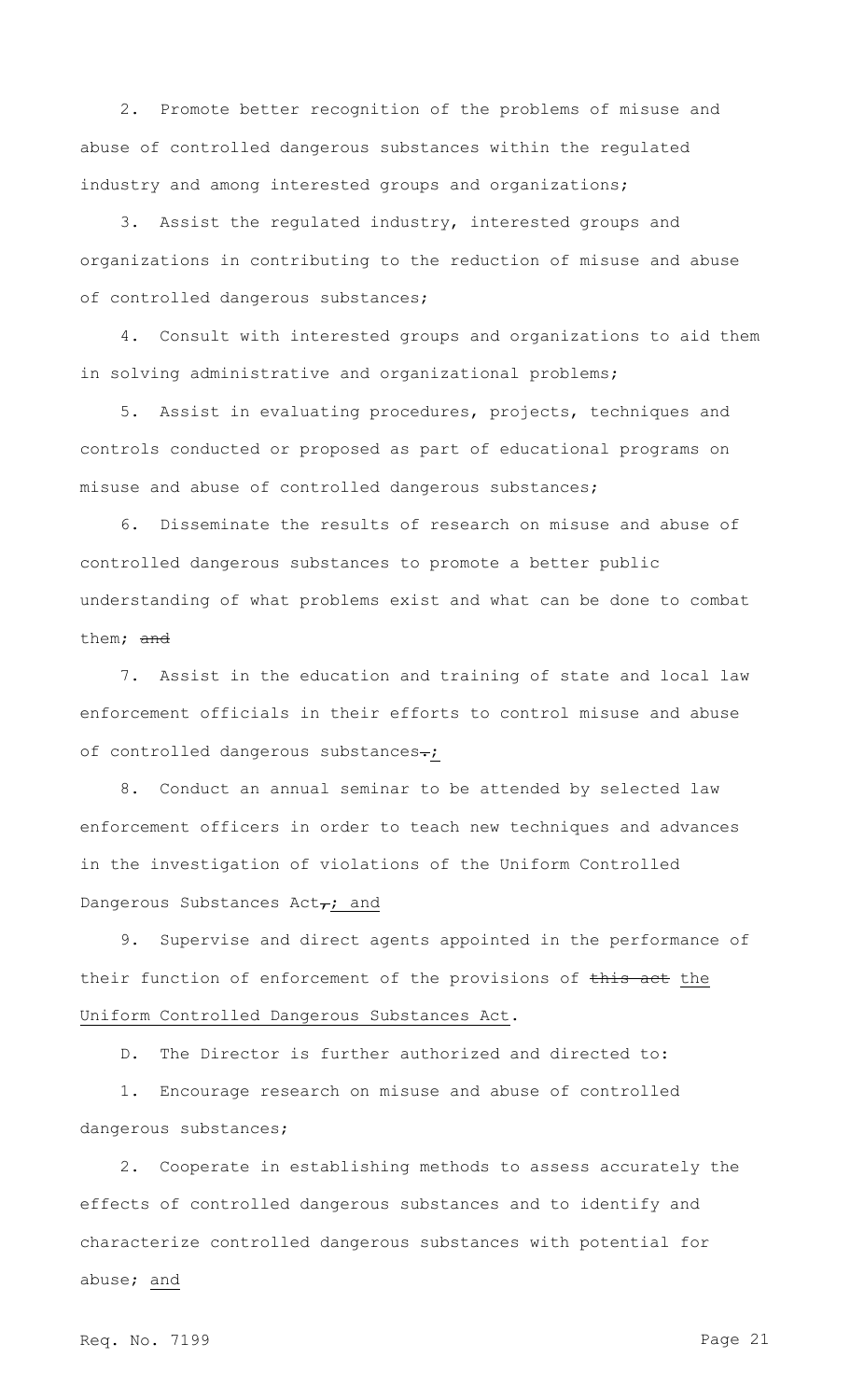3. Cooperate in making studies and in undertaking programs of research to:

> a. develop new or improved approaches, techniques, systems, equipment and devices to strengthen the enforcement of this act;

b. determine patterns of misuse and abuse of controlled dangerous substances and the social effects thereof; and c. improve methods for preventing, predicting, understanding and dealing with the misuse and abuse of controlled dangerous substances.

E. The Director may enter into contracts with public agencies, institutions of higher education and private organizations or individuals for the purpose of conducting research, demonstrations or special projects which bear directly on misuse and abuse of controlled dangerous substances.

F. The Director may enter into contracts for educational and research activities without performance bonds.

G. The Director may authorize persons engaged in research or scientific activities on the use and effects of dangerous substances to withhold the names and other identifying characteristics of persons who are the subjects of such research. Persons who obtain this authorization may not be compelled in any state civil, criminal, administrative, legislative or other proceeding to identify the subjects of research for which such authorization was obtained.

H. The Director may authorize the lawful possession, distribution and use of controlled dangerous substances by persons engaged in research or scientific activities; authorization for possession of controlled dangerous substances may be extended to persons engaged in a program of drug education or persons in the performance of an official duty. Persons who obtain this authorization shall be exempt from state prosecution for possession,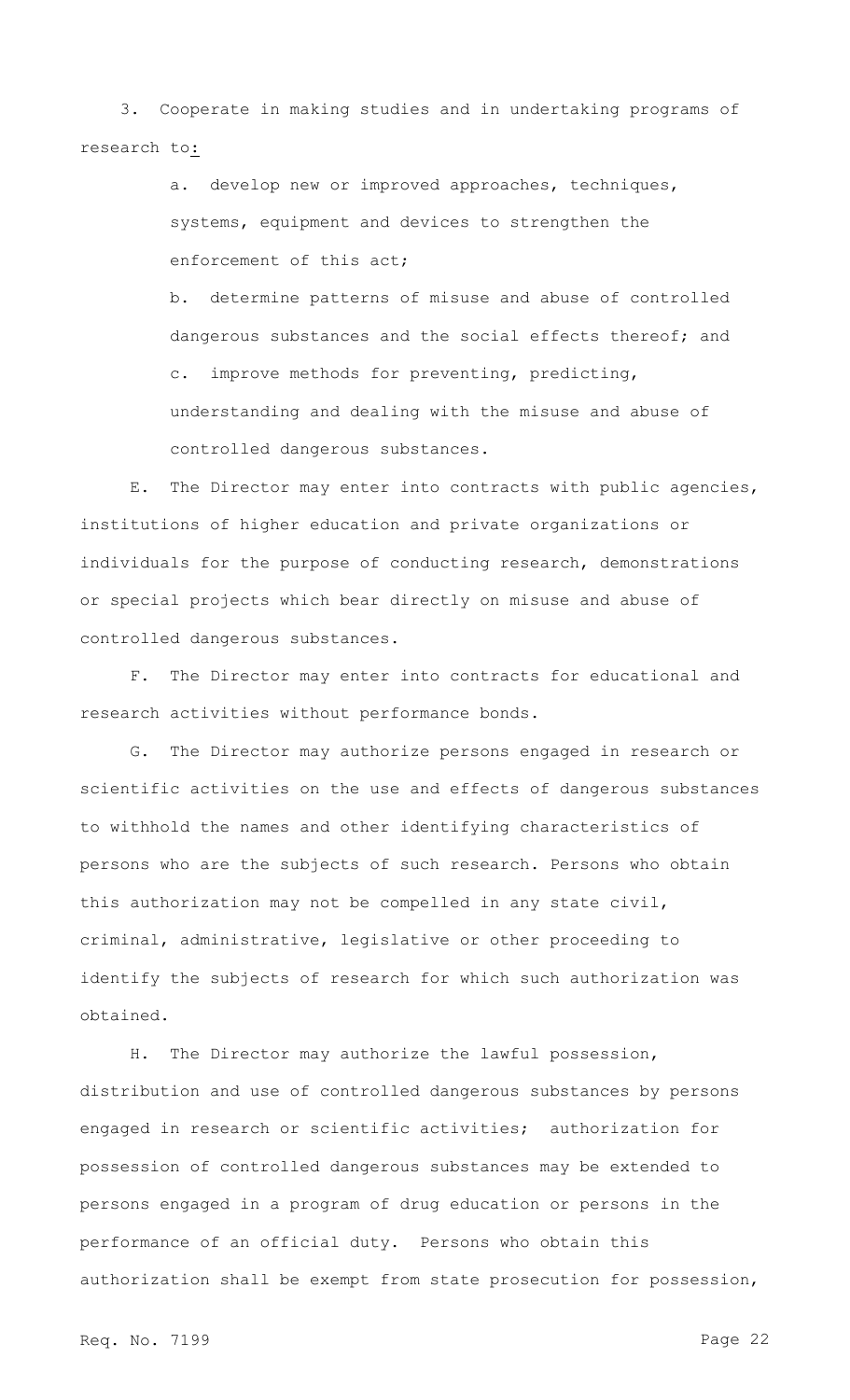distribution or use of dangerous substances to the extent authorized by the Director.

I. The Director is authorized to accept gifts, bequests, devises, contributions and grants, public or private, including federal funds or funds from any other source for use in furthering the purpose of the office of the Director.

J. The Director shall be in charge of all monies appropriated for or deposited to the credit of the office of the Director and is authorized to approve claims and payrolls as provided in Section 41.26 of Title 62 of the Oklahoma Statutes.

K. The Director shall have the authority of a peace officer and is authorized to commission assistants of his office as peace officers.

SECTION 8. AMENDATORY 63 O.S. 2001, Section 2-106.1, is amended to read as follows:

Section 2-106.1 The Oklahoma State Bureau of Narcotics and Dangerous Drugs Control Investigation is hereby authorized to lease the seaplane owned by said Bureau. Said lease shall not be subject to the provisions of Section 85.5 of Title 74 of the Oklahoma Statutes and shall not have to be approved by the Office of Public Affairs.

SECTION 9. AMENDATORY 63 O.S. 2001, Section 2-107, is amended to read as follows:

Section 2-107. There is hereby created in the State Treasury a revolving fund for the Oklahoma State Bureau of Narcotics and Dangerous Drugs Control of Investigation to be designated the "Bureau of Investigation Narcotics Revolving Fund". The fund shall be a continuing fund, not subject to fiscal year limitations, and shall consist of any monies received from the sale of surplus and confiscated property, fees and receipts collected pursuant to the Oklahoma Open Records Act, gifts, bequests, devises, contributions or grants, public or private, including federal funds unless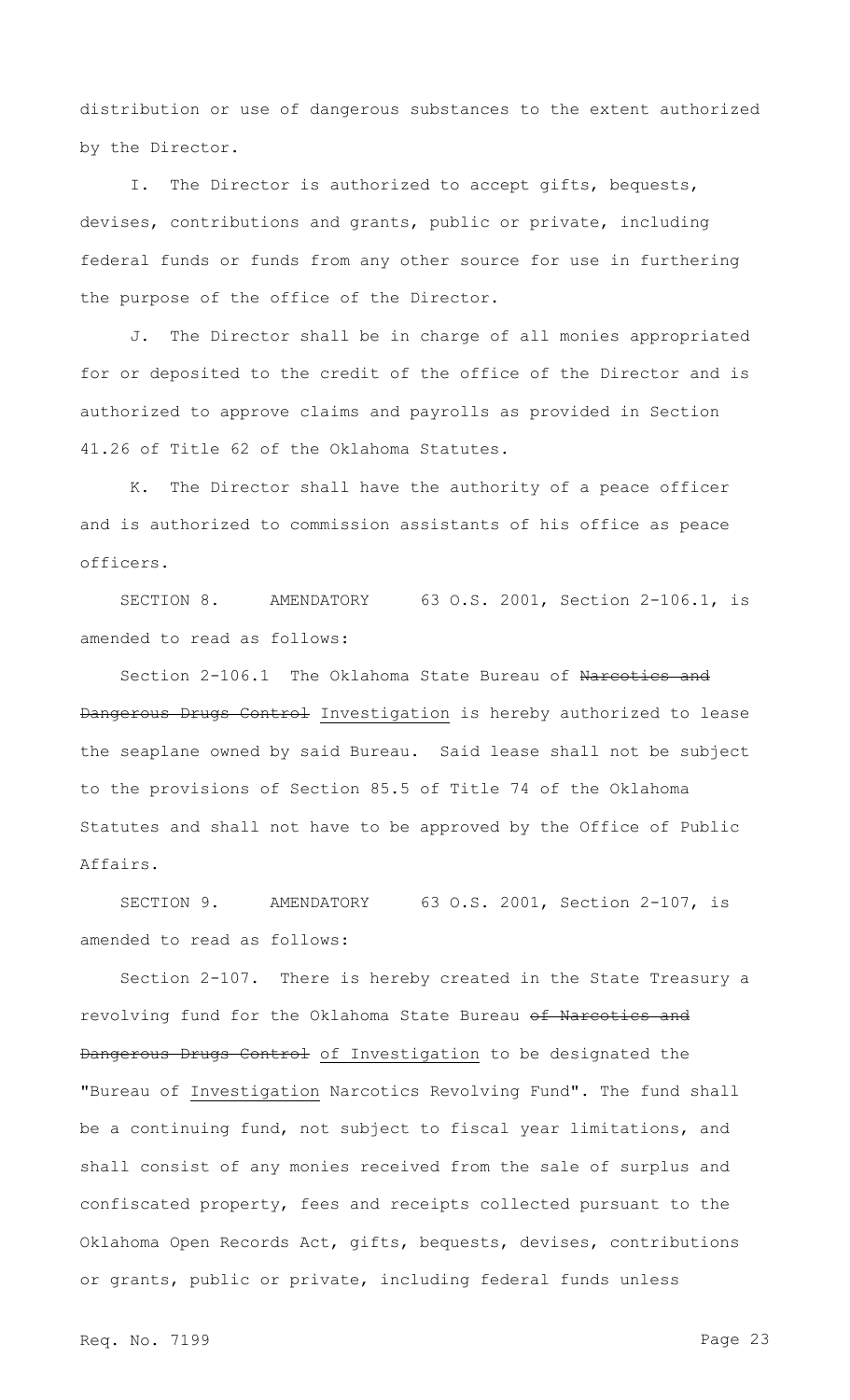otherwise provided by federal law or regulation, registration fees and receipts relating to prescription pads and receipts from any other source. All monies accruing to the credit of said fund are hereby appropriated and may be budgeted and expended by the Oklahoma State Bureau of Narcotics and Dangerous Drugs Control Investigation for general operations of the agency administration and enforcement of the provisions of the Uniform Controlled Dangerous Substances Act. Expenditures from said fund shall be made upon warrants issued by the State Treasurer against claims filed as prescribed by law with the Director of State Finance for approval and payment.

SECTION 10. AMENDATORY 63 O.S. 2001, Section 2-109, is amended to read as follows:

Section 2-109. The Oklahoma State Bureau of Narcotics and Dangerous Drugs Control Investigation is hereby authorized to rent and/or charter aircraft on a project mission basis for enforcement of the provisions of the Uniform Controlled Dangerous Substances Act; such rental or charter to last only for the duration of the project mission. The Bureau is also authorized to pay, from any funds available to the Bureau, expenses involved in qualifying multiengine and instrument pilots as may be required to accomplish agency responsibilities pursuant to the provisions of the Uniform Controlled Dangerous Substances Act.

SECTION 11. AMENDATORY 63 O.S. 2001, Section 2-110, is amended to read as follows:

Section 2-110. The Director of the Oklahoma State Bureau of Narcotics and Dangerous Drugs Control Investigation may employ attorneys, who shall be unclassified employees of the state, or contract with attorneys, as needed for the enforcement and administration of the provisions of the Uniform Controlled Dangerous Substances Act. These attorneys may advise the Director $\tau$  the Oklahoma State Bureau of Narcotics and Dangerous Drugs Control Commission and Bureau personnel on all legal matters and shall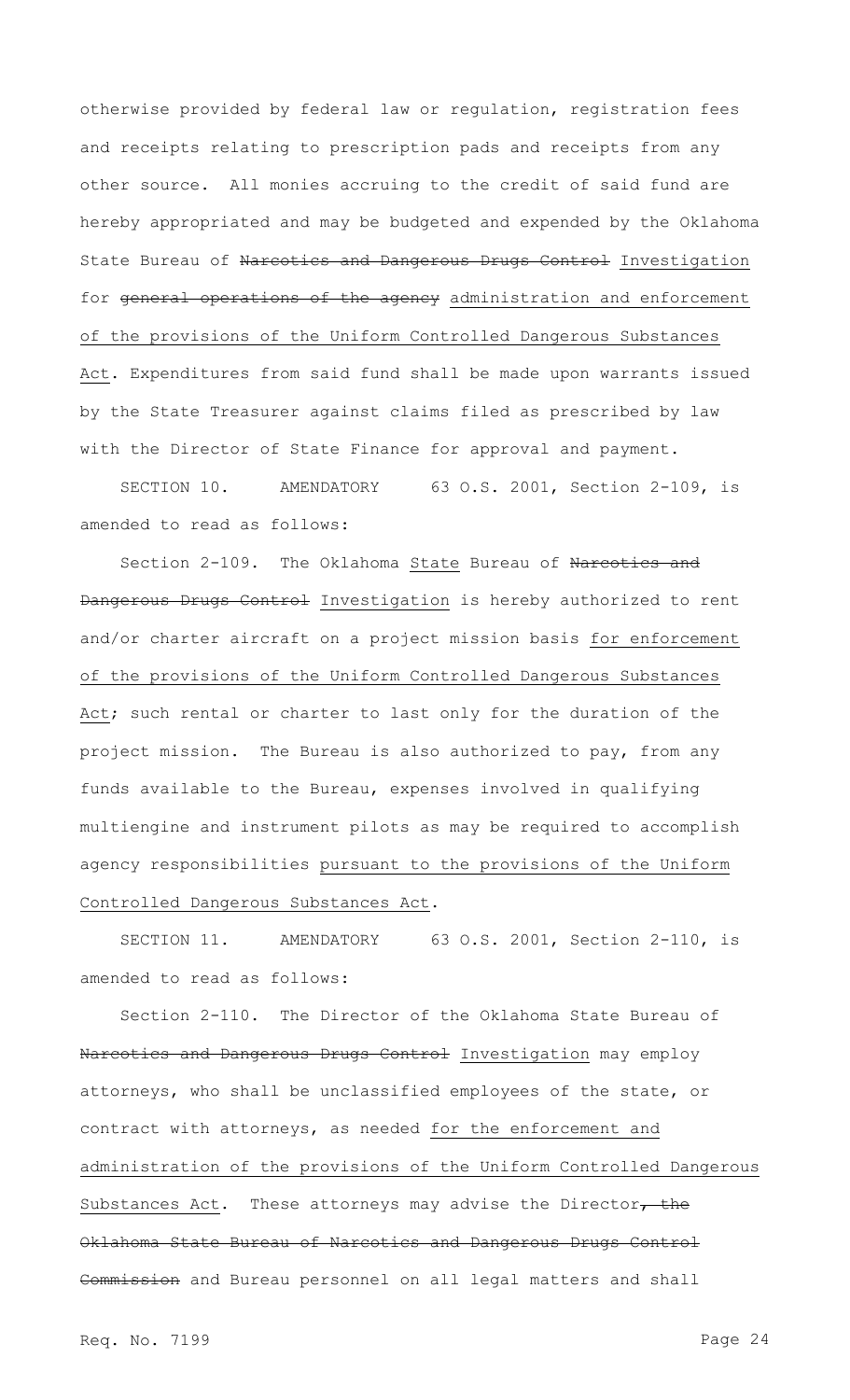appear for and represent the Director, the Commission and Bureau personnel in all administrative hearings and all litigation or other proceedings which may arise in the discharge of their duties. At the request of the Oklahoma State Bureau of Narcotics and Dangerous Drugs Control Commission Director, such attorney shall assist the district attorney in prosecuting charges of violators of the Uniform Controlled Dangerous Substances Act or any felony relating to or arising from a violation of the Uniform Controlled Dangerous Substances Act. Provided, if a conflict of interest would be created by such attorney representing the Director, the Commission or Bureau personnel, additional counsel may be hired upon approval of the Oklahoma State Bureau of Narcotics and Dangerous Drugs Control Commission Director. Any classified employee who is serving in an attorney position which is subject to the Merit System of Personnel Administration on the effective date of this act shall have the option of retaining such classified status. An incumbent who chooses to remain in the classified service shall be subject to all provisions and conditions of the Merit System of Personnel Administration. An incumbent who chooses to change status from classified to unclassified shall so indicate in writing. All future appointees to such positions shall be in the unclassified service.

SECTION 12. AMENDATORY 63 O.S. 2001, Section 2-201, is amended to read as follows:

Section 2-201. A. The Commissioner Director of the Oklahoma State Bureau of Investigation shall administer the provisions of this act the Uniform Controlled Dangerous Substances Act except as otherwise provided.

B. The Board of Pharmacy by rule may classify new products determined to have a potential for abuse as controlled dangerous substances after notice and hearing; provided that such rule shall be submitted to the next regular session of the Legislature, and such rule shall remain in force and effect unless a concurrent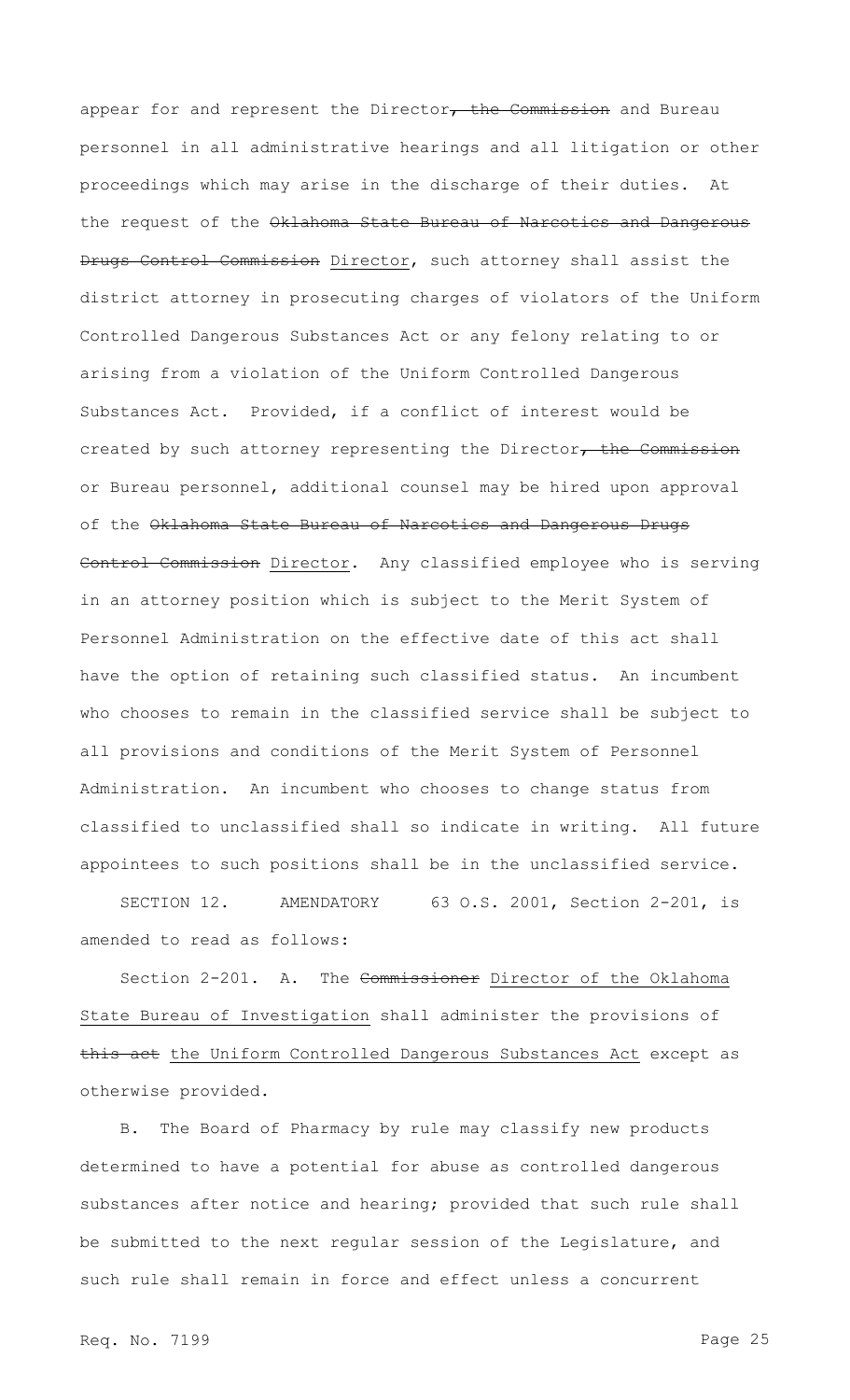resolution of disapproval is passed. Hearings shall be conducted by the Board of Pharmacy or such officers, agents or employees as the Board of Pharmacy may designate for the purpose. The Board of Pharmacy shall give appropriate notice of the proposed classification and of the time and place for a hearing. The rule so promulgated shall become effective on a date fixed by the Board of Pharmacy. Such rule may be amended or repealed in the same manner as provided for its adoption. Proceedings pursuant to this subsection shall be governed by the Administrative Procedures Act. A new substance controlled pursuant to this subsection shall be subject to the same regulatory provisions of this act the Uniform Controlled Dangerous Substances Act applicable to the Schedule of substances to which it is classified.

C. The Commissioner Director may recommend to the Legislature the addition, deletion or rescheduling of a substance.

D. In considering whether to make a recommendation or issue an order under this section, the Commissioner or the Board of Pharmacy, as the case may be, shall consider the following:

1. Its actual or relative potential for abuse;

2. Scientific evidence of its pharmacological effect, if known;

3. State of current scientific knowledge regarding the substance;

4. Its history and current pattern of abuse;

5. The scope, duration, and significance of abuse;

6. What, if any, risk there is to the public health;

7. Its psychic or physiological dependence liability; and

8. Whether the substance is an immediate precursor or principal compound of a substance already controlled under this article.

E. Substances which are precursors of a controlled precursor shall not be subject to control solely because they are precursors of the controlled precursor.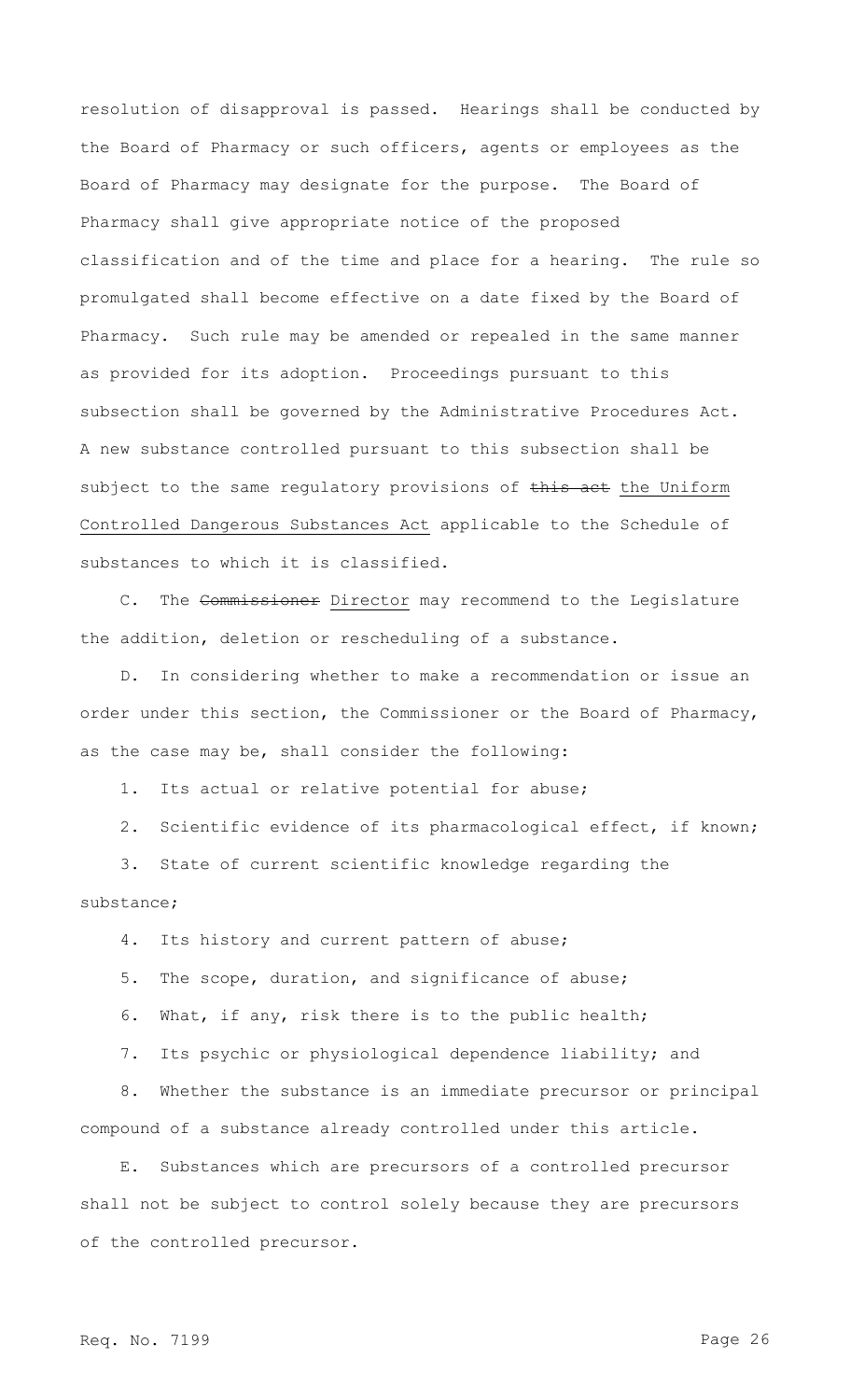F. In addition to the filing requirements of the Administrative Procedures Act, copies of orders issued under this section shall, during the time the Legislature is not in session, be filed with the Chairman and Vice Chairman of the State Legislative Council's Judiciary Committee.

G. The Board of Pharmacy shall exclude any nonnarcotic substance from a schedule if such substance may, under the Federal Food, Drug and Cosmetic Act and the law of this state; be lawfully sold over the counter without a prescription.

SECTION 13. AMENDATORY 63 O.S. 2001, Section 2-301, as amended by Section 3, Chapter 338, O.S.L. 2003 (63 O.S. Supp. 2003, Section 2-301), is amended to read as follows:

Section 2-301. A. The Commissioner Director of the Oklahoma State Bureau of Investigation is authorized to promulgate rules and regulations relating to the registration and control of the manufacture, distribution, dispensing, prescribing, administering or use for scientific purposes of controlled dangerous substances within this state. Until such rules and regulations are promulgated, the rules and regulations promulgated by the Director of the Oklahoma State Bureau of Narcotics and Dangerous Drugs Control shall remain in effect. All proceedings before the office of Commissioner the Director pursuant to this section shall be governed by the Administrative Procedures Act.

B. The Commissioner Director shall promulgate rules relating to the training, certification and registration of animal control officers for the purpose of authorizing such individuals to purchase, possess and administer controlled dangerous substances for animal control within this state and operating under the parameters of Sections 501 through 508 of Title 4 of the Oklahoma Statutes. In promulgating such rules, the Commissioner Director shall cooperate with any federal, state or local entity with jurisdiction over the euthanasia of animals.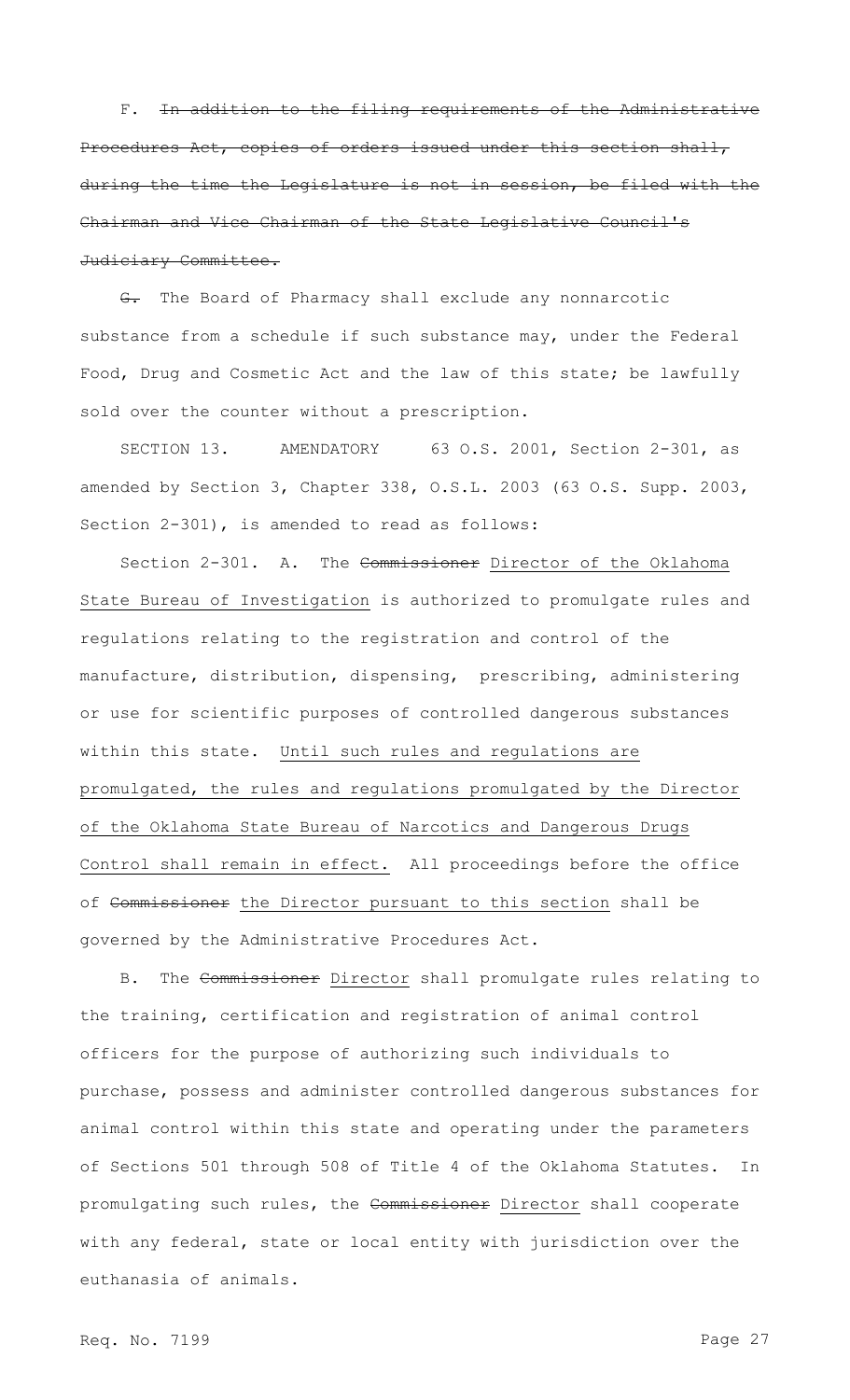SECTION 14. AMENDATORY 63 O.S. 2001, Section 2-302, as amended by Section 1, Chapter 226, O.S.L. 2003 (63 O.S. Supp. 2003, Section 2-302), is amended to read as follows:

Section 2-302. A. Every person who manufactures, distributes, dispenses, prescribes, administers or uses for scientific purposes any controlled dangerous substance within this state, or who proposes to engage in the manufacture, distribution, dispensing, prescribing, administering or use for scientific purposes of any controlled dangerous substance within this state shall obtain a registration issued by the Director of the Oklahoma State Bureau of Narcotics and Dangerous Drugs Control Investigation, in accordance with rules promulgated by the Director. Persons registered by the Director under Section 2-101 et seq. of this title to manufacture, distribute, dispense, or conduct research with controlled dangerous substances may possess, manufacture, distribute, dispense, or conduct research with those substances to the extent authorized by their registration and in conformity with the other provisions of this article.

B. Out-of-state pharmaceutical suppliers who provide controlled dangerous substances to individuals within this state shall obtain a registration issued by the Director of the Oklahoma State Bureau of Narcotics and Dangerous Drugs Control Investigation, in accordance with rules promulgated by the Director; provided that this provision shall not apply to wholesale distributors who ship controlled dangerous substances to pharmacies or other entities registered within this state in accordance with rules promulgated by the Director.

C. Manufacturers, distributors, home care agencies, hospices, home care services, and scientific researchers shall obtain a registration annually. Other practitioners shall obtain a registration for a period to be determined by the Director that will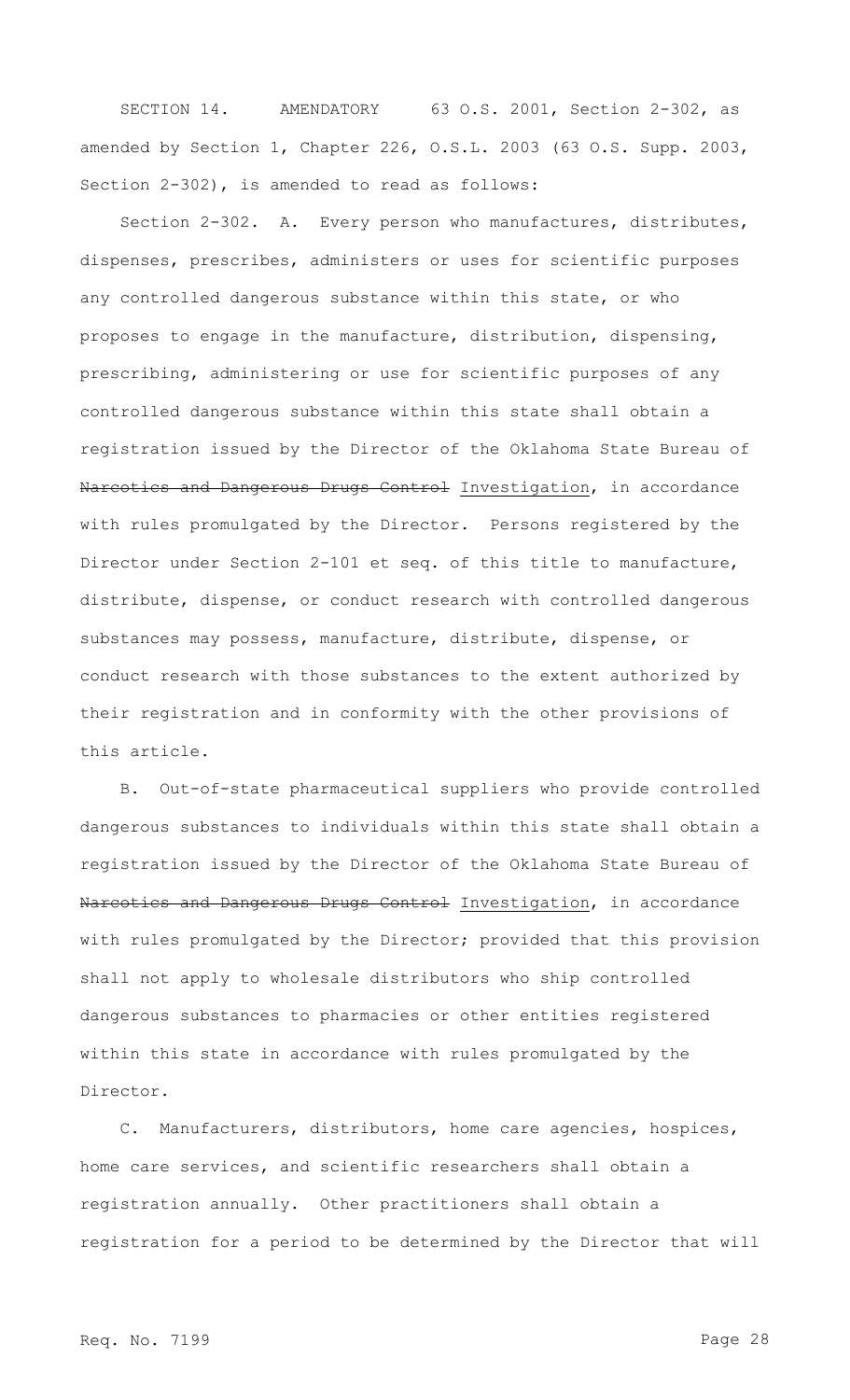be for a period not less than one (1) year nor more than three (3) years.

D. Every trainer or handler of a canine controlled dangerous substances detector who, in the ordinary course of such trainer's or handler's profession, desires to possess any controlled dangerous substance, annually, shall obtain a registration issued by the Director for a fee of Seventy Dollars (\$70.00). Such persons shall be subject to all applicable provisions of Section 2-101 et seq. of this title and such applicable rules promulgated by the Director for those individuals identified in subparagraph a of paragraph 28 31 of Section 2-101 of this title. Persons registered by the Director pursuant to this subsection may possess controlled dangerous substances to the extent authorized by their registration and in conformity with the other provisions of this article.

E. The following persons shall not be required to register and may lawfully possess controlled dangerous substances under the provisions of Section 2-101 et seq. of this title:

1. An agent, or an employee thereof, of any registered manufacturer, distributor, dispenser or user for scientific purposes of any controlled dangerous substance, if such agent is acting in the usual course of such agent's or employee's business or employment;

2. Any person lawfully acting under the direction of a person authorized to administer controlled dangerous substances under Section 2-312 of this title;

3. A common or contract carrier or warehouser, or an employee thereof, whose possession of any controlled dangerous substance is in the usual course of such carrier's or warehouser's business or employment;

4. An ultimate user or a person in possession of any controlled dangerous substance pursuant to a lawful order of a practitioner;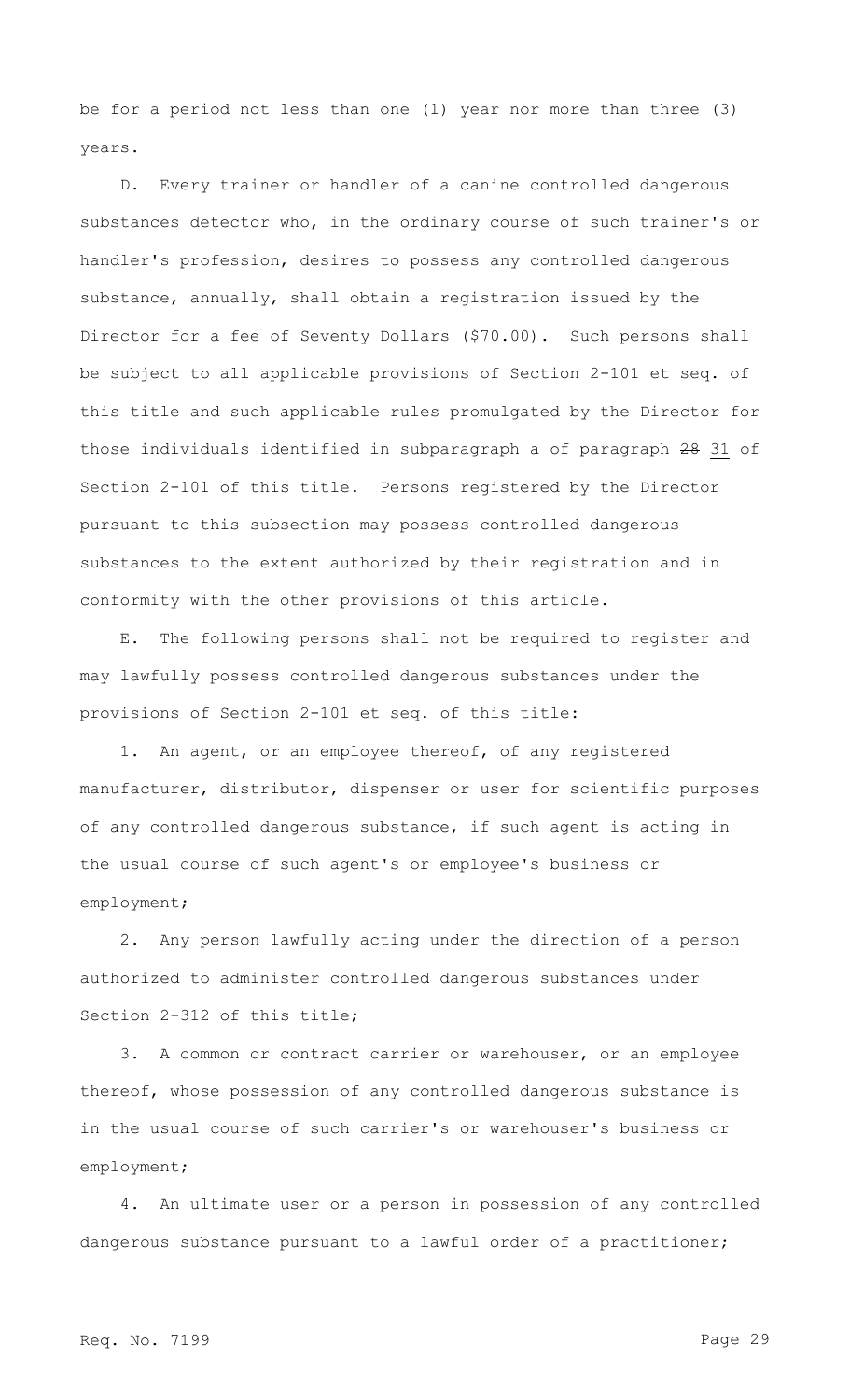5. An individual pharmacist acting in the usual course of such pharmacist's employment with a pharmacy registered pursuant to the provisions of Section 2-101 et seq. of this title;

6. A nursing home licensed by this state; and

7. Registered nurses and licensed practical nurses.

F. The Director may, by rule, waive the requirement for registration or fee for registration of certain manufacturers, distributors, dispensers, prescribers, administrators, or users for scientific purposes if the Director finds it consistent with the public health and safety.

G. A separate registration shall be required at each principal place of business or professional practice where the applicant manufactures, distributes, dispenses, prescribes, administers, or uses for scientific purposes controlled dangerous substances.

H. The Director is authorized to inspect the establishment of a registrant or applicant for registration in accordance with rules promulgated by the Director.

I. No person engaged in a profession or occupation for which a license to engage in such activity is provided by law shall be registered under this act unless such person holds a valid license of such person's profession or occupation.

J. Registrations shall be issued on the first day of November of each year. Registrations may be issued at other times, however, upon certification of the professional licensing board.

K. The licensing boards of all professions and occupations to which the use of controlled dangerous substances is incidental shall furnish a current list to the Director, not later than the first day of October of each year, of the persons holding valid licenses. All such persons except persons exempt from registration requirements under subsection E of this section shall be subject to the registration requirements of Section 2-101 et seq. of this title.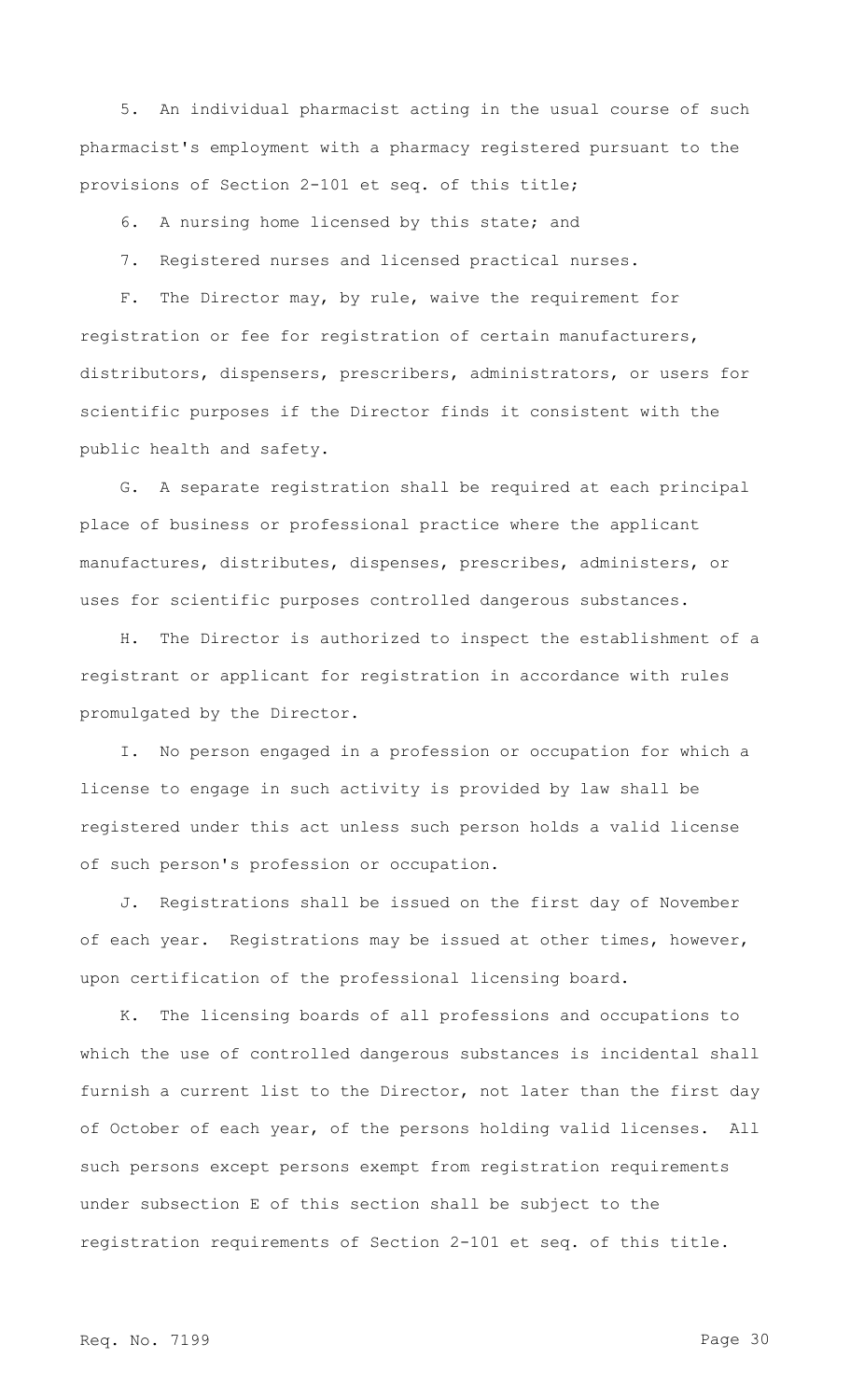L. The licensing board of any professional defined as a midlevel practitioner shall notify and furnish to the Director, not later than the first day of October of each year that such professional holds a valid license, a current listing of individuals licensed and registered with their respective boards to prescribe, order, select, obtain and administer controlled dangerous substances. The licensing board shall immediately notify the Director of any action subsequently taken against any such individual.

SECTION 15. AMENDATORY 63 O.S. 2001, Section 2-303, as amended by Section 2, Chapter 226, O.S.L. 2003 (63 O.S. Supp. 2003, Section 2-303), is amended to read as follows:

Section 2-303. A. The Director of the Oklahoma State Bureau of Narcotics and Dangerous Drugs Control Investigation shall register an applicant to manufacture, distribute, dispense, prescribe, administer or use for scientific purposes controlled dangerous substances included in Schedules I through V of Section 2-101 et seq. of this title unless the Director determines that the issuance of such registration is inconsistent with the public interest. In determining the public interest, the following factors shall be considered:

1. Maintenance of effective controls against diversion of particular controlled dangerous substances and any Schedule I or II substance compounded therefrom into other than legitimate medical, scientific or industrial channels, including examination of the fitness of his employees or agents to handle dangerous substances;

2. Compliance with applicable state and local law;

3. Prior conviction record of applicant under federal or state laws relating to the manufacture, distribution or dispensing of such substances;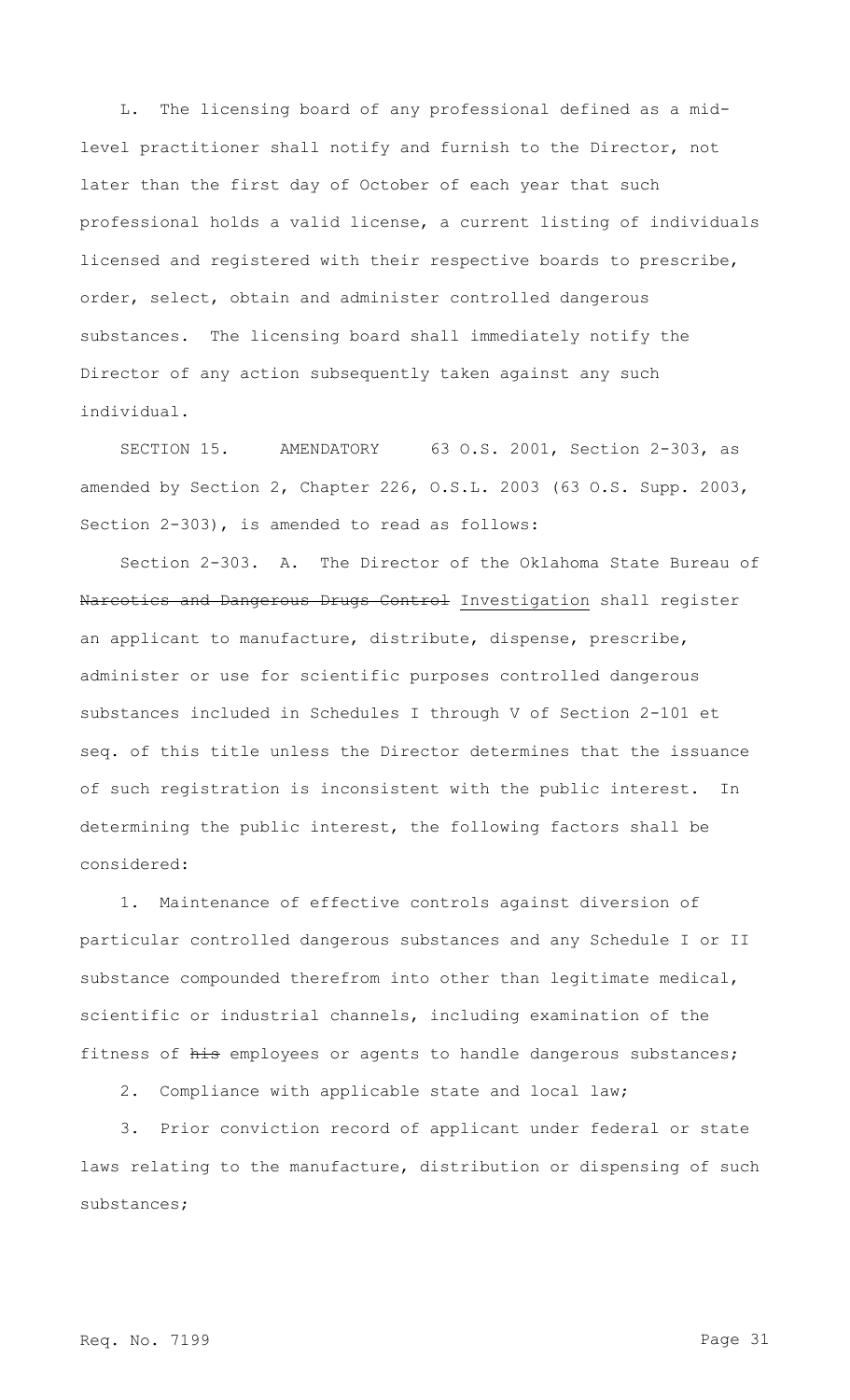4. Furnishing by the applicant false or fraudulent material information in any application filed under Section 2-101 et seq. of this title;

5. Past experience in the manufacture, distribution, dispensing, prescribing, administering or use for scientific purposes of controlled dangerous substances, and the existence in the establishment of effective controls against diversion;

6. Denial, suspension or revocation of the applicant's federal registration to manufacture, distribute or dispense controlled dangerous substances as authorized by federal law; and

7. Such other factors as may be relevant to and consistent with the public health and safety.

Nothing herein shall be deemed to require individual licensed pharmacists to register under the provisions of the Uniform Controlled Dangerous Substances Act.

B. Registration granted under subsection A of this section shall not entitle a registrant to manufacture, distribute, dispense, prescribe, administer or use for scientific purposes controlled dangerous substances in Schedule I or II other than those specified in the registration.

C. Practitioners shall be registered to dispense, prescribe, administer or use for scientific purposes substances in Schedules II through V if they are authorized to carry on their respective activities under the laws of this state. A registration application by a practitioner who wishes to conduct research with Schedule I substances shall be accompanied by evidence of the applicant's federal registration to conduct such activity and shall be referred to the Medical Research Commission for advice. The Medical Research Commission shall promptly advise the Director concerning the qualifications of each practitioner requesting such registration. Registration for the purpose of bona fide research or of use for scientific purposes with Schedule I substances by a practitioner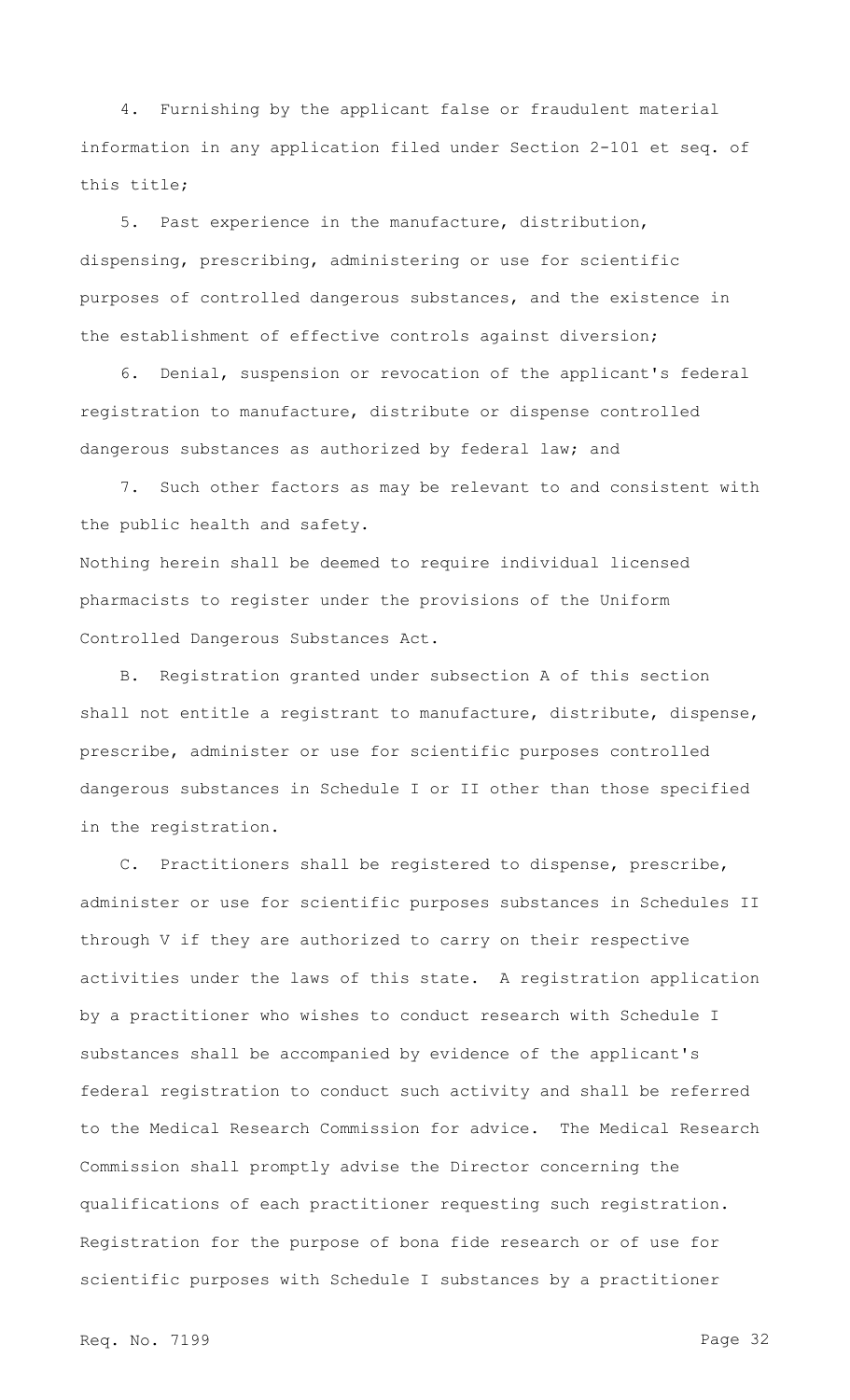deemed qualified by the Medical Research Commission may be denied only on a ground specified in subsection A of Section 2-304 of this title or if there are reasonable grounds to believe that the applicant will abuse or unlawfully transfer such substances or fail to safeguard adequately such applicant's supply of such substances against diversion from legitimate medical or scientific use.

D. 1. The Director shall initially permit persons to register who own or operate any establishment engaged in the manufacture, distribution, dispensing, prescribing, administering or use for scientific purposes of any controlled dangerous substances prior to June 4, 1991, and who are registered or licensed by the state. Fees for registration under this section shall be as follows:

Practitioners and

mid-level practitioners  $$70.00$  per year

of

registration

Home Care Agencies,

| Hospices & Home Care Services | \$70.00 annually   |
|-------------------------------|--------------------|
| Distributors                  | $$100.00$ annually |
| Manufacturers                 | \$200.00 annually  |

2. A registrant shall be required to pay double the amount of the above-listed fee for any renewal of registration received more than sixty (60) days late.

3. A Ten Dollar (\$10.00) fee shall be charged for a duplicate registration certificate.

E. Compliance by manufacturers and distributors with the provisions of the Federal Controlled Substances Act, 21 U.S.C., Section 801 et seq., respecting registration, excluding fees, shall be deemed sufficient to qualify for registration under this act article.

SECTION 16. AMENDATORY 63 O.S. 2001, Section 2-309B, is amended to read as follows:

Req. No. 7199 Page 33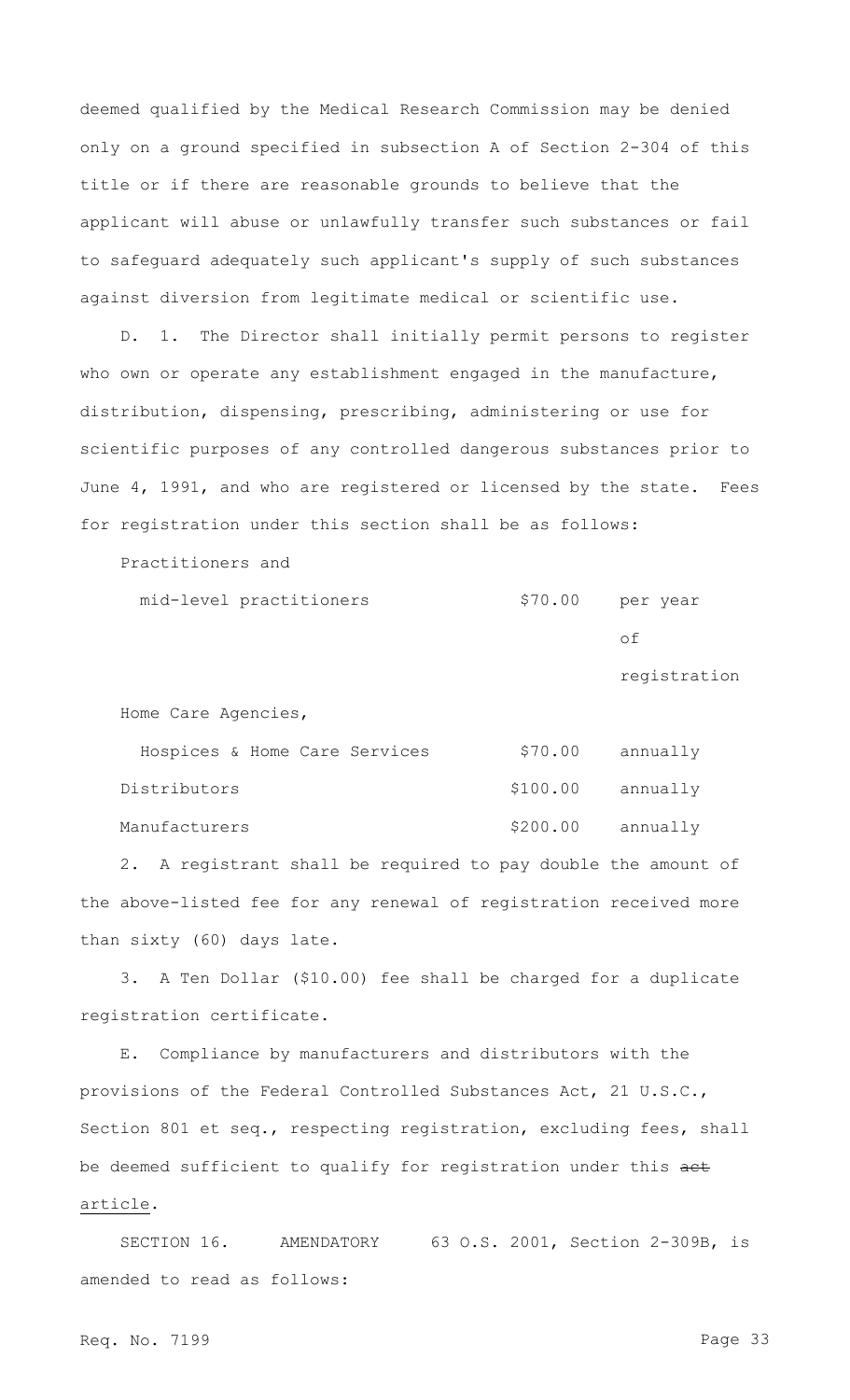Section 2-309B. For the purposes of the Anti-Drug Diversion Act:

1. "Bureau" means the Oklahoma State Bureau of Narcotics and Dangerous Drugs Control Investigation;

2. "Dispenser" means a person who distributes a Schedule II controlled dangerous substance, but does not include a licensed hospital pharmacy or a licensed nurse or medication aide who administers such a substance at the direction of a licensed physician;

3. "Dispenser's registration number" means the dispenser's Oklahoma State Bureau of Narcotics and Dangerous Drugs Control Investigation registration number or, in the case of a pharmacist, the National Association of Boards of Pharmacy number for the pharmacy where the dispensation is made;

4. "Exception report" means an output of data indicating Schedule II controlled dangerous substance dispensation which is outside expected norms for a prescriber practicing a particular specialty or field of health care, for a dispenser doing business in a particular location, or for a recipient;

5. "Recipient's identification number" means the unique number contained on a Schedule II controlled dangerous substance recipient's valid driver's license, valid military identification card, or valid identification card issued pursuant to Section 6-105 of Title 47 of the Oklahoma Statutes or similar statute of another state if the recipient is not a resident of the State of Oklahoma, or, if the recipient is less than eighteen (18) years old and has no such identification, the unique number contained on the recipient's parent's or guardian's valid driver's license, valid military identification card, or valid identification card issued pursuant to Section 6-105 of Title 47 of the Oklahoma Statutes or similar statute of another state if the parent or guardian is not a resident of the State of Oklahoma, or, if the controlled dangerous substance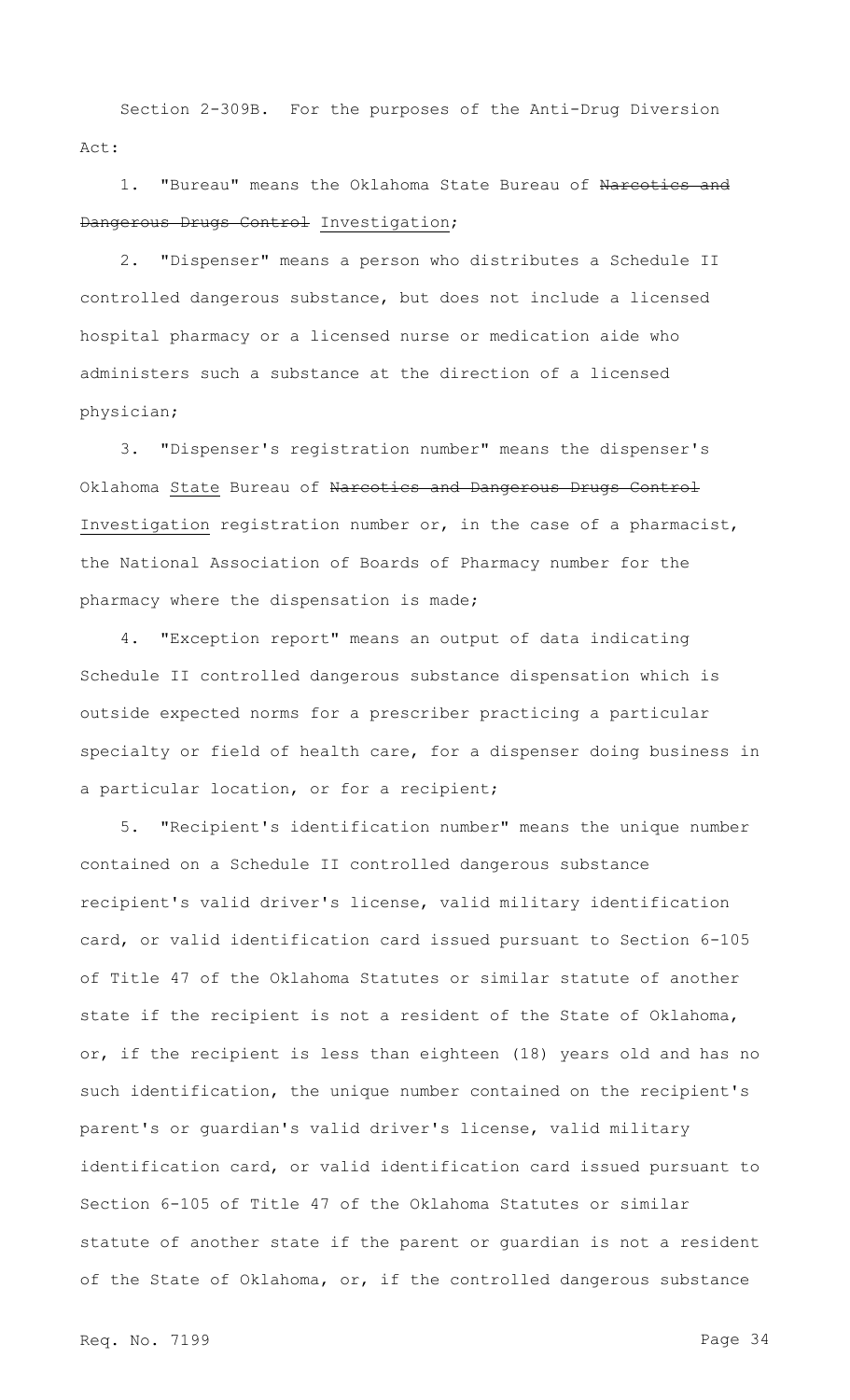is obtained for an animal, the unique number contained on the animal owner's valid driver's license, valid military identification card, or valid identification card issued pursuant to Section 6-105 of Title 47 of the Oklahoma Statutes or similar statute of another state if the owner is not a resident of the State of Oklahoma; and

6. "State" means any state, territory, or possession of the United States, the District of Columbia, or foreign nation.

SECTION 17. AMENDATORY 63 O.S. 2001, Section 2-309C, is amended to read as follows:

Section 2-309C. A. A dispenser of a Schedule II controlled dangerous substance shall transmit to a central repository designated by the Oklahoma State Bureau of Narcotics and Dangerous Drugs Control Investigation the following information for each dispensation:

1. Recipient's name, when feasible to submit;

2. Recipient's identification number;

3. National Drug Code number of the substance dispensed;

4. Date of the dispensation;

5. Quantity of the substance dispensed;

6. Prescriber's U.S. Drug Enforcement Agency registration number; and

7. Dispenser's registration number and location.

B. The information required by this section shall be transmitted:

1. On an electronic device which is compatible with the receiving device of the central repository or by computer diskette, magnetic tape, or, in the case of fewer than twenty submissions per month, by pharmacy universal claim form, which meets the specifications provided by rules of the Bureau; and

2. Within fifteen (15) days of the time that the substance is dispensed.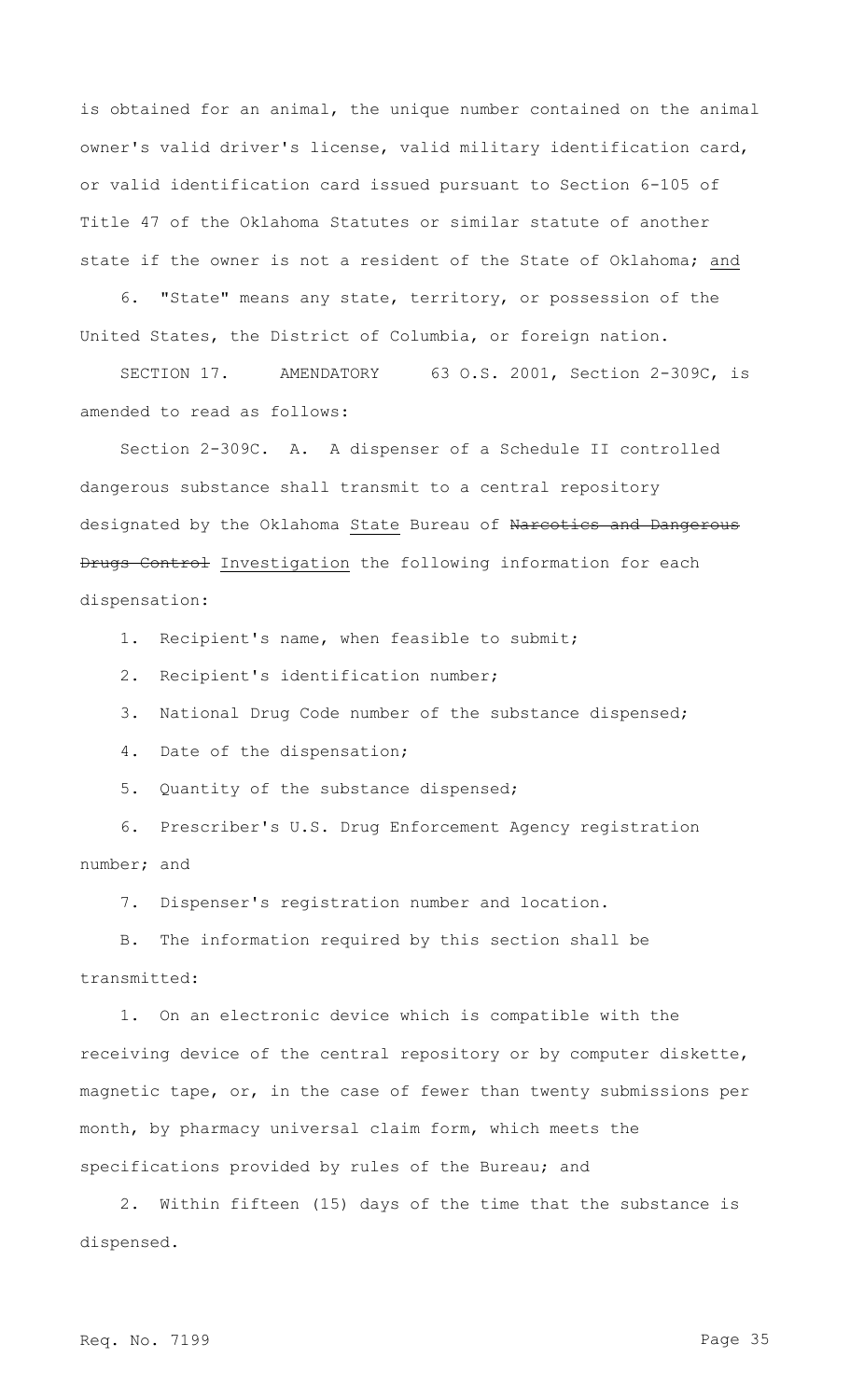C. Willful failure to transmit information as required by this section shall be a misdemeanor punishable, upon conviction, by not more than one (1) year in the county jail or a fine of not more than One Thousand Dollars (\$1,000.00) or both such imprisonment and fine.

D. The Director of the Bureau shall have the authority to waive the limit on the number of submissions on the universal claim form, and to allow a dispenser of a Schedule II controlled dangerous substance to submit more than twenty universal claim forms per month if the dispenser has an appropriate hardship.

SECTION 18. AMENDATORY 63 O.S. 2001, Section 2-322, is amended to read as follows:

Section 2-322. A. No person or business shall possess, sell, manufacture, transfer, or otherwise furnish any of the following precursor substances without first having a permit or license issued by the Director of the Oklahoma State Bureau of Narcotics and Dangerous Drugs Control Investigation, except as provided in Section 2-327 of this title:

1. D-Lysergic acid;

2. Ergotamine and its salts;

3. Ergonovine and its salts;

4. Methylamine;

5. Ethylamine;

6. Phenyl-2-Propanone;

7. Phenylacetic acid and its salts;

8. Ephedrine, its salts, optical isomers and salts of optical isomers;

9. Norpseudoephedrine, its salts, optical isomers, and salts of optical isomers;

10. Phenylpropanolamine, its salts, optical isomers and salts of optical isomers;

11. Benzyl cyanide;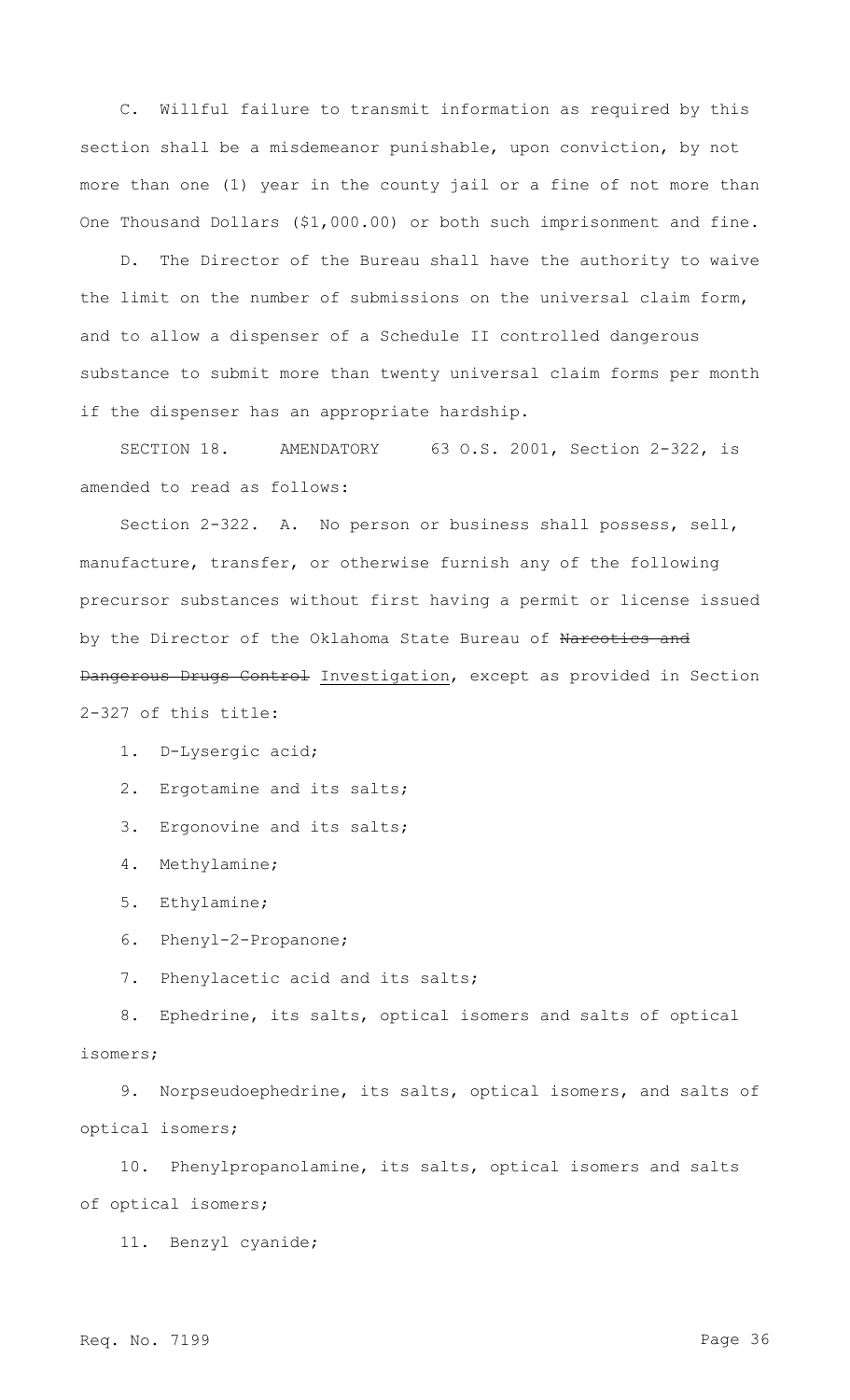12. N-methylephedrine, its salts, optical isomers and salts of optical isomers;

13. Pseudoephedrine, its salts, optical isomers and salts of optical isomers;

14. Chloroephedrine, its salts, optical isomers and salts of optical isomers;

15. Piperidine and its salts;

16. Pyrrolidine and its salts;

17. Propionic anhydride;

18. Isosafrole;

19. Safrole;

20. Piperonal; and

21. Red Phosphorus.

B. Upon completion of an application for a license pursuant to Section 2-323 of this title, or a permit pursuant to Section 2-324 of this title, the Director of the Oklahoma State Bureau of Narcotics and Dangerous Drugs Control Investigation shall either grant or deny such license or permit. A denial of an application for a permit or license shall be handled as provided by Section 2- 325 of this title.

SECTION 19. AMENDATORY 63 O.S. 2001, Section 2-323, is amended to read as follows:

Section 2-323. A. A manufacturer, wholesaler, retailer, or other person who sells, transfers, or otherwise furnishes any precursor substance defined in Section 4 2-322 of this aet title must first obtain a license annually from the Director of the Oklahoma State Bureau of Narcotics and Dangerous Drugs Control Investigation.

B. The procedure for obtaining a license to sell, transfer, manufacture, purchase for resale, or otherwise furnish a precursor substance shall be as follows: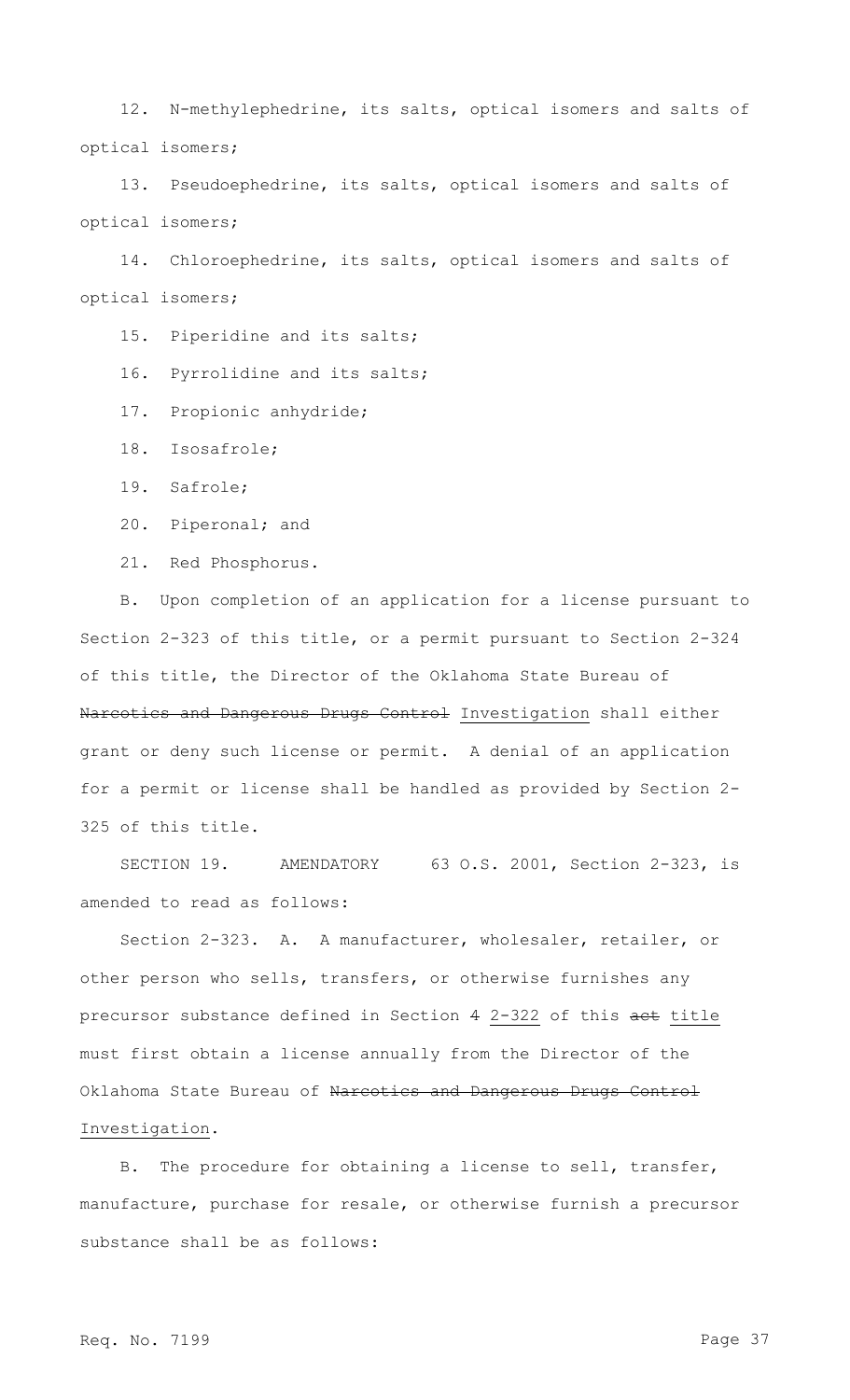1. Obtain an application from the Oklahoma State Bureau of Narcotics and Dangerous Drugs Control Investigation;

2. Submit the application to the Director of the Oklahoma State Bureau of Narcotics and Dangerous Drugs Control Investigation; and

3. Demonstrate a legitimate reason to sell, transfer, or otherwise furnish precursor chemicals.

The content of the application for a license shall include, but not be limited to, the following information:

1. Name of business;

2. Address of business other than a post office box number;

3. Phone number of business;

4. Names and addresses of business owners;

5. Location of storage facility;

6. Identification of precursor substances to be sold; and

7. Criminal history of applicant.

D. A licensee shall make an accurate and legible record of any transaction of precursor substances and maintain such record together with the following records for a period of at least two (2) years:

1. Inventory on hand;

2. Purchase receipts;

3. Manufacturing records including the date and quantity of any precursor substance manufactured, the quantity of precursor substances used in manufacturing any other substance or product, and the inventory on hand of precursor substances after the manufacturing of any other substance or product;

4. Copies of the Oklahoma State Bureau of Narcotics Investigation purchase permits or written authorization waving the permit requirement, as provided by subsection E of Section 6 2-324 of this aet title; and

5. Records of substance disposal.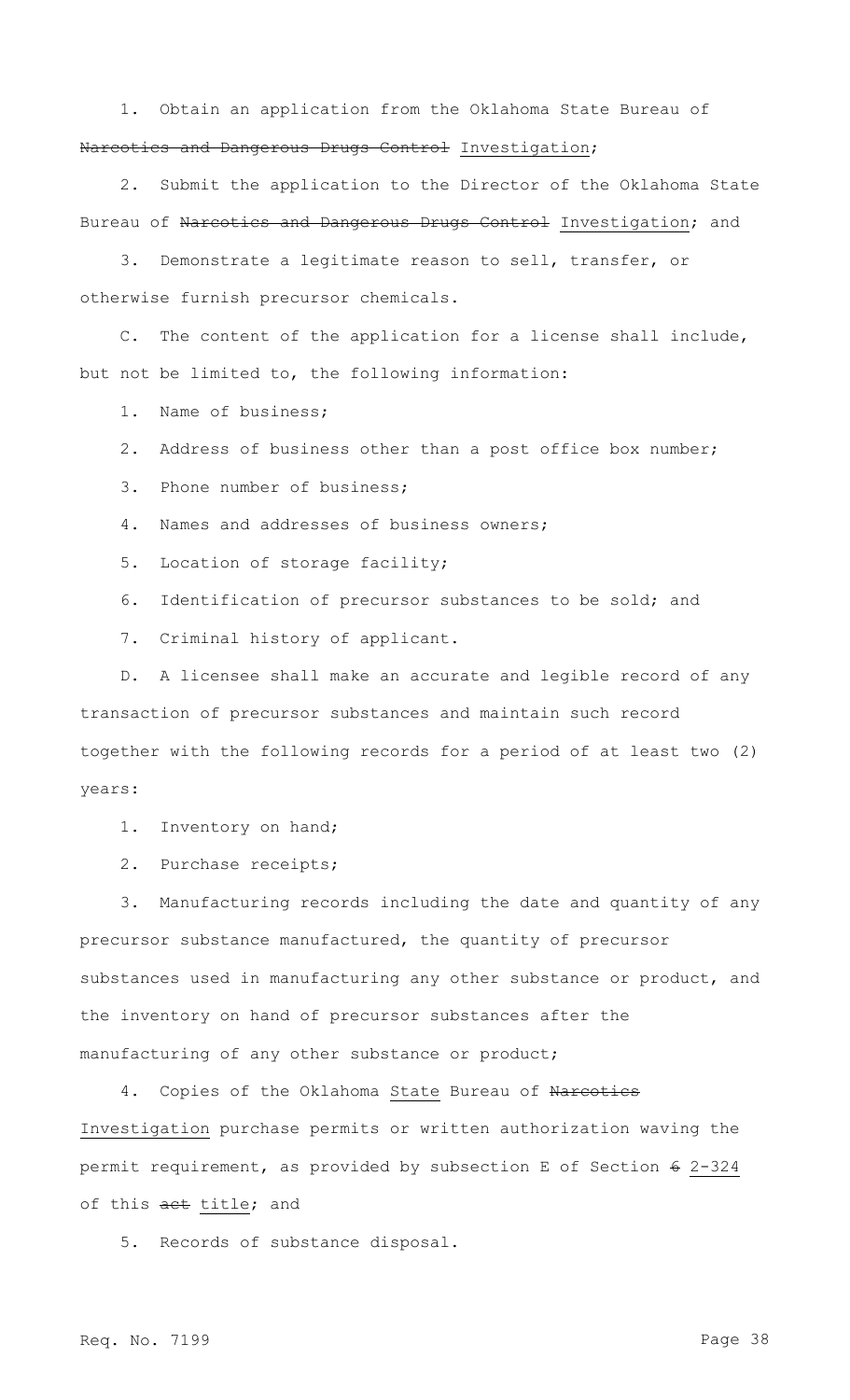E. The license shall cost One Hundred Dollars (\$100.00) annually and shall be renewable on July 1 of each year. The fee shall be payable to the Oklahoma State Bureau of Investigation Narcotics Revolving Fund.

SECTION 20. AMENDATORY 63 O.S. 2001, Section 2-324, is amended to read as follows:

Section 2-324. A. Any person or business having a legitimate need for using precursor substances defined in Section 4 2-322 of this act title, shall apply in person to the Director of Oklahoma State Bureau of Narcotics and Dangerous Drugs Control Investigation, or his a designee, for a permit to possess such substances each time said substance is obtained.

B. The following must be submitted in person to the Director of Oklahoma State Bureau of Narcotics and Dangerous Drugs Control Investigation, or his a designee, to receive a permit for possession of precursor substances:

1. A driver's license number or other personal identification certificate number, date of birth, residential or mailing address, other than a post office box number, and a driver's license or personal identification card issued by the Department of Public Safety which contains a photograph of the recipient. In the event the applicant is a corporation, the information in this paragraph shall be required of the person making application for the permit. In addition, the person making application for the permit on behalf of a corporation shall disclose his relationship to the corporation;

2. A complete description of how the substance is to be used; and

3. The location where the substance is to be stored and used.

C. The permit shall consist of three parts, including:

1. A copy to be retained by the Oklahoma State Bureau of Narcotics and Dangerous Drugs Control Investigation;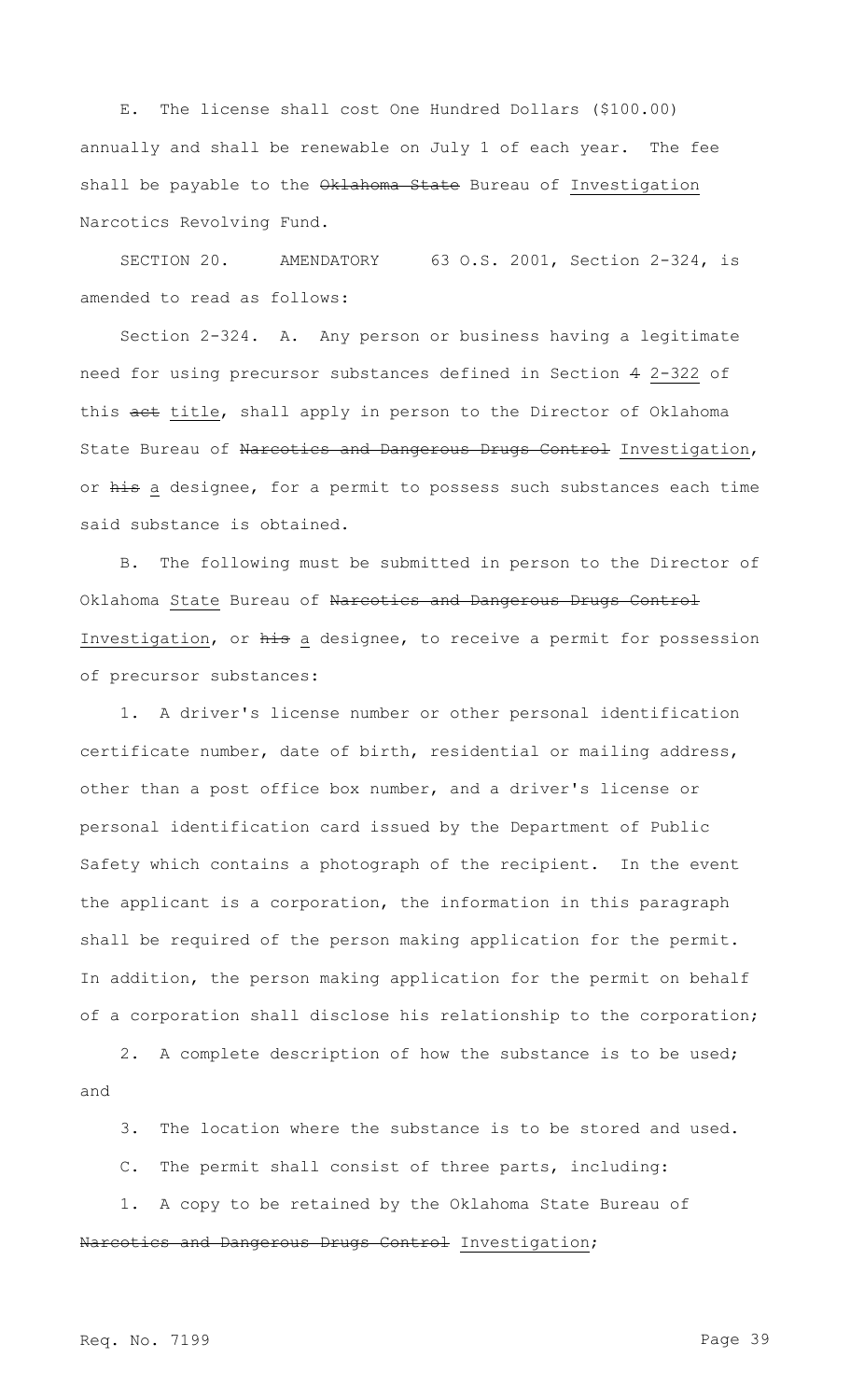2. A copy to be retained by the manufacturer, wholesaler, retailer, or other person furnishing precursor substances; and

3. A copy to be attached to the container of the precursor substances and to be kept with the substances at all times.

D. The permit shall cost Ten Dollars (\$10.00) and shall be payable to the Oklahoma State Bureau of Investigation Narcotics and Dangerous Drugs Control Revolving Fund.

E. The Director may authorize in writing any person or business to submit a comprehensive monthly report in lieu of the permit required by this section, if the Director determines that the recipient has established a record of utilization of the substance solely for a lawful purpose.

SECTION 21. AMENDATORY 63 O.S. 2001, Section 2-326, is amended to read as follows:

Section 2-326. A. Any person or business, licensed or permitted, who discovers a loss or theft of, or disposes of a substance listed in Section 4 2-322 of this aet title shall:

1. Submit a report of the loss, theft, or disposal to the Director of the Oklahoma State Bureau of Narcotics and Dangerous Drugs Control Investigation no later than the third business day after the date the manufacturer, wholesaler, retailer, or other person discovers the loss or theft, or after the actual disposal; and

2. Include the amount of loss, theft, or disposal in the report. Any disposal of precursor substances must be done in accordance with the rules and regulations of the United States Environmental Protection Administration and shall be performed at the expense of the permit or license holder.

B. A manufacturer, wholesaler, retailer, or other person who sells, transfers, possesses, uses, or otherwise furnishes any precursor substance shall: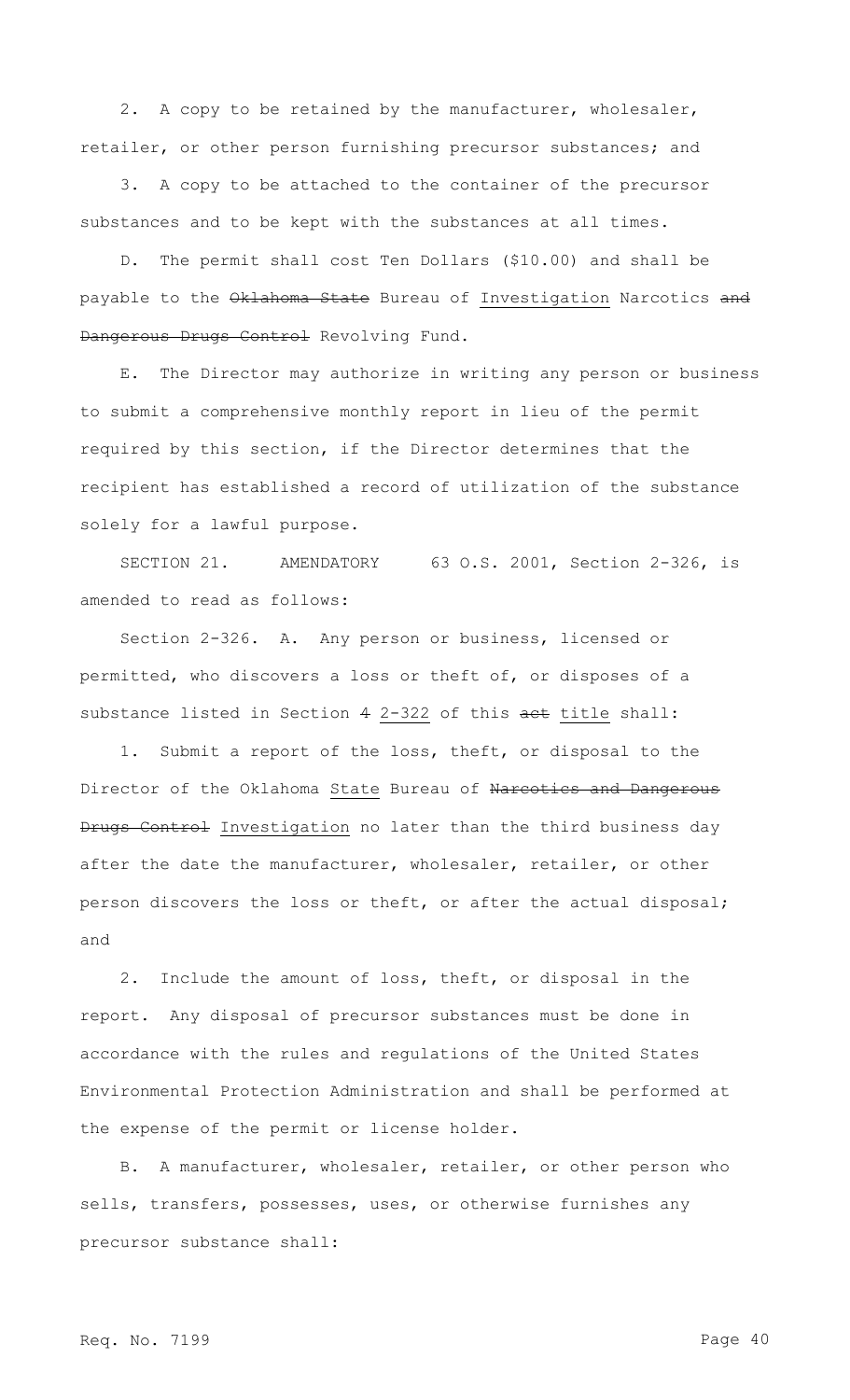1. Maintain records as specified in Section 5 2-323 of this aet title;

2. Permit agents of the Oklahoma State Bureau of Narcotics and Dangerous Drugs Control Investigation to conduct on-site audits, inspect inventory on hand and inspect all records made in accordance with this act the Precursor Substances Act at any reasonable time; and

3. Cooperate with the audit, and the full and complete inspection or copying of any records.

SECTION 22. AMENDATORY 63 O.S. 2001, Section 2-330, is amended to read as follows:

Section 2-330. A. Every law enforcement agency in this state shall notify the Oklahoma State Bureau of Narcotics and Dangerous Drugs Control Investigation within ten (10) days of any officer of such agency seizing:

1. Any precursor chemical, as defined in the Precursor Substances Act, used or allegedly used, in full or in part, to manufacture any controlled substance; and

2. Any drug paraphernalia relating to an illegal laboratory, including but not limited to any glassware, instruments, devices, utensils or other objects or equipment used or allegedly used, in full or in part, to manufacture any controlled substance.

B. The Bureau may promulgate rules and forms to facilitate the required notification pursuant to this section. Until rules and forms are promulgated by the Bureau, the rules and forms promulgated by the Oklahoma State Bureau of Narcotics and Dangerous Drugs Control shall remain in effect.

SECTION 23. AMENDATORY 63 O.S. 2001, Section 2-331, is amended to read as follows:

Section 2-331. It shall be the duty of any peace officer of the State of Oklahoma who seizes any glassware, instruments, devices, utensils or precursor chemicals, as defined by Section 2-322 of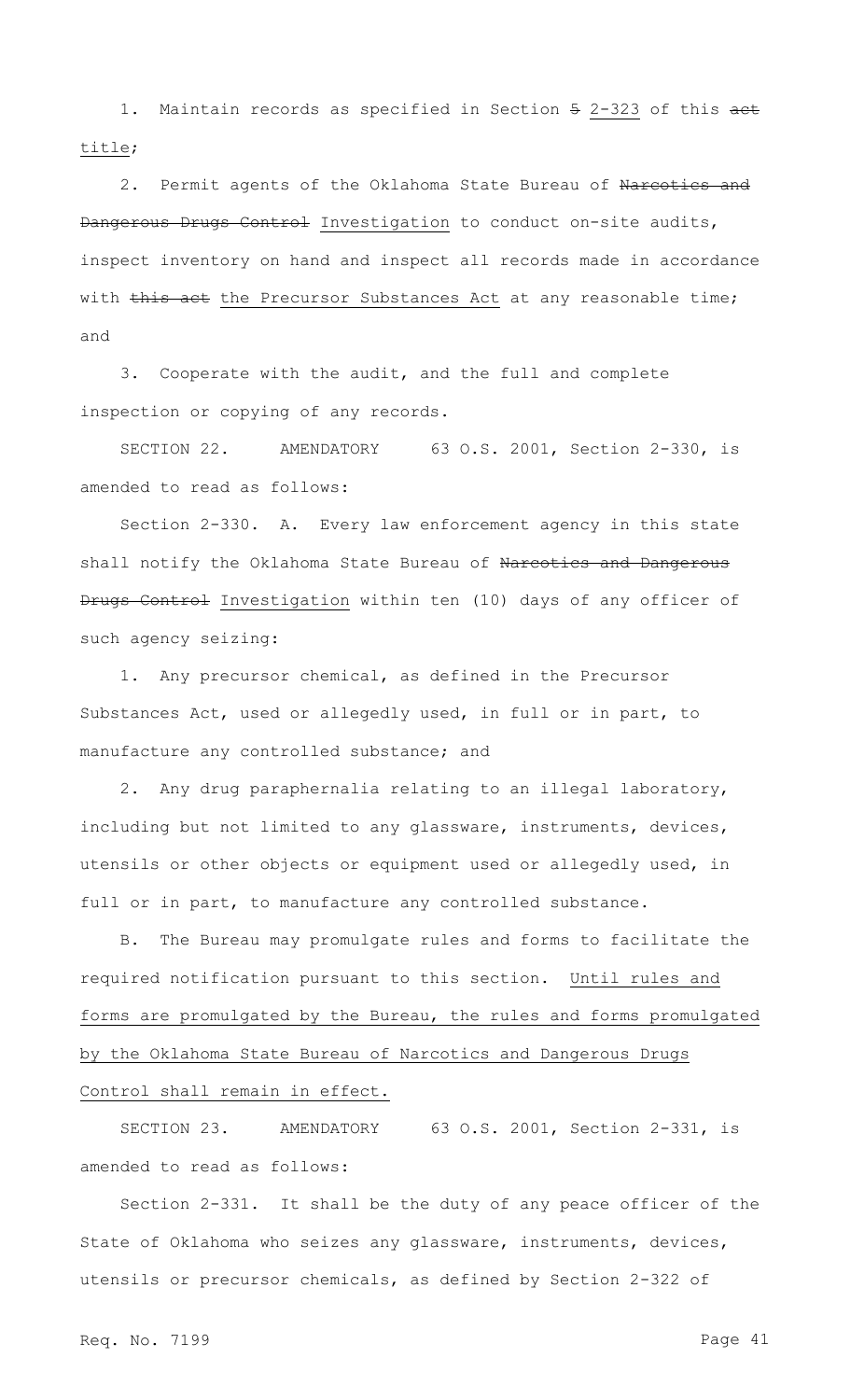Title 63 of the Oklahoma Statutes this title, which have been used or were intended to be used in the illicit manufacturing of any controlled dangerous substance, in full or in part, to make notice of the seizure in writing to the Oklahoma State Bureau of Narcotics and Dangerous Drugs Control Investigation.

SECTION 24. AMENDATORY Section 1, Chapter 288, O.S.L. 2002, as amended by Section 3, Chapter 133, O.S.L. 2003 (63 O.S. Supp. 2003, Section 2-332), is amended to read as follows:

Section 2-332. A. It shall be unlawful for a person to knowingly and unlawfully possess a drug product containing ephedrine, pseudoephedrine or phenylpropanolamine, or their salts, isomers or salts of isomers with intent to use the product as a precursor to manufacture methamphetamine or another controlled substance.

B. Except as provided in this subsection, possession of a drug product containing more than twenty-four (24) grams of ephedrine, pseudoephedrine or phenylpropanolamine, or their salts, isomers or salts of isomers shall constitute a rebuttable presumption of the intent to use the product as a precursor to methamphetamine or another controlled substance. The rebuttable presumption established by this subsection shall not apply to the following persons who are lawfully possessing drug products in the course of legitimate business:

1. A retail distributor of drug products or wholesaler;

2. A wholesale drug distributor, or its agents, licensed by the Board of Pharmacy;

3. A manufacturer of drug products, or its agents, licensed by the Board of Pharmacy;

4. A pharmacist licensed by the Board of Pharmacy; and

5. A licensed healthcare professional possessing the drug products in the course of carrying out his profession.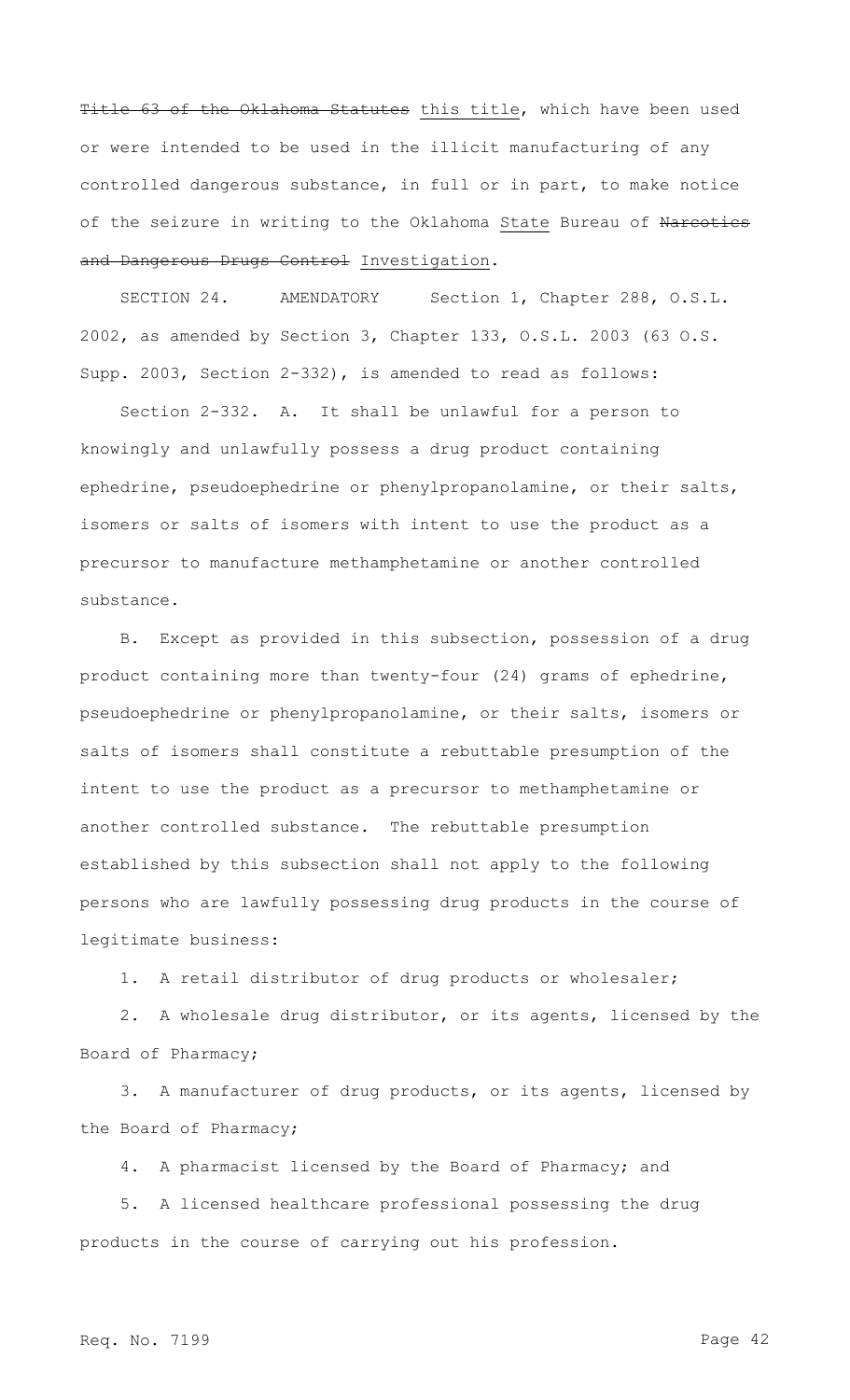C. A violation of this section shall be a felony punishable by imprisonment in the State Penitentiary for a term of not more than five (5) years.

D. Any wholesaler, manufacturer, or distributor of drug products containing pseudoephedrine or phenylpropanolamine, or their salts, isomers, or salts of isomers shall obtain a registration annually from the Oklahoma State Bureau of Narcotics and Dangerous Drugs Control Investigation. Any such wholesaler, manufacturer, or distributor shall keep complete records of all transactions involving such drug products including the names of all parties involved in the transaction and amount of the drug products involved. The records shall be kept readily retrievable and separate from all other invoices or records of transactions not involving such drug products, and shall be maintained for not less than three (3) years.

E. As used in this section:

1. "Manufacturer" means any person within this state who produces, compounds, packages, or in any manner initially prepares for sale or use any drug product described in subsection D of this section, or any such person in another state if they cause the products to be compounded, packaged, or transported into this state;

2. "Wholesaler" means any person within this state or another state, other than a manufacturer, who sells, transfers, or in any manner furnishes a drug product described in subsection A of this section to any other person in this state for the purpose of being resold;

3. "Distributor" means any person within this state or another state, other than a manufacturer or wholesaler, who sells, delivers, transfers, or in any manner furnishes a drug product described in subsection A of this section to any person who is not the ultimate user or consumer of the product; and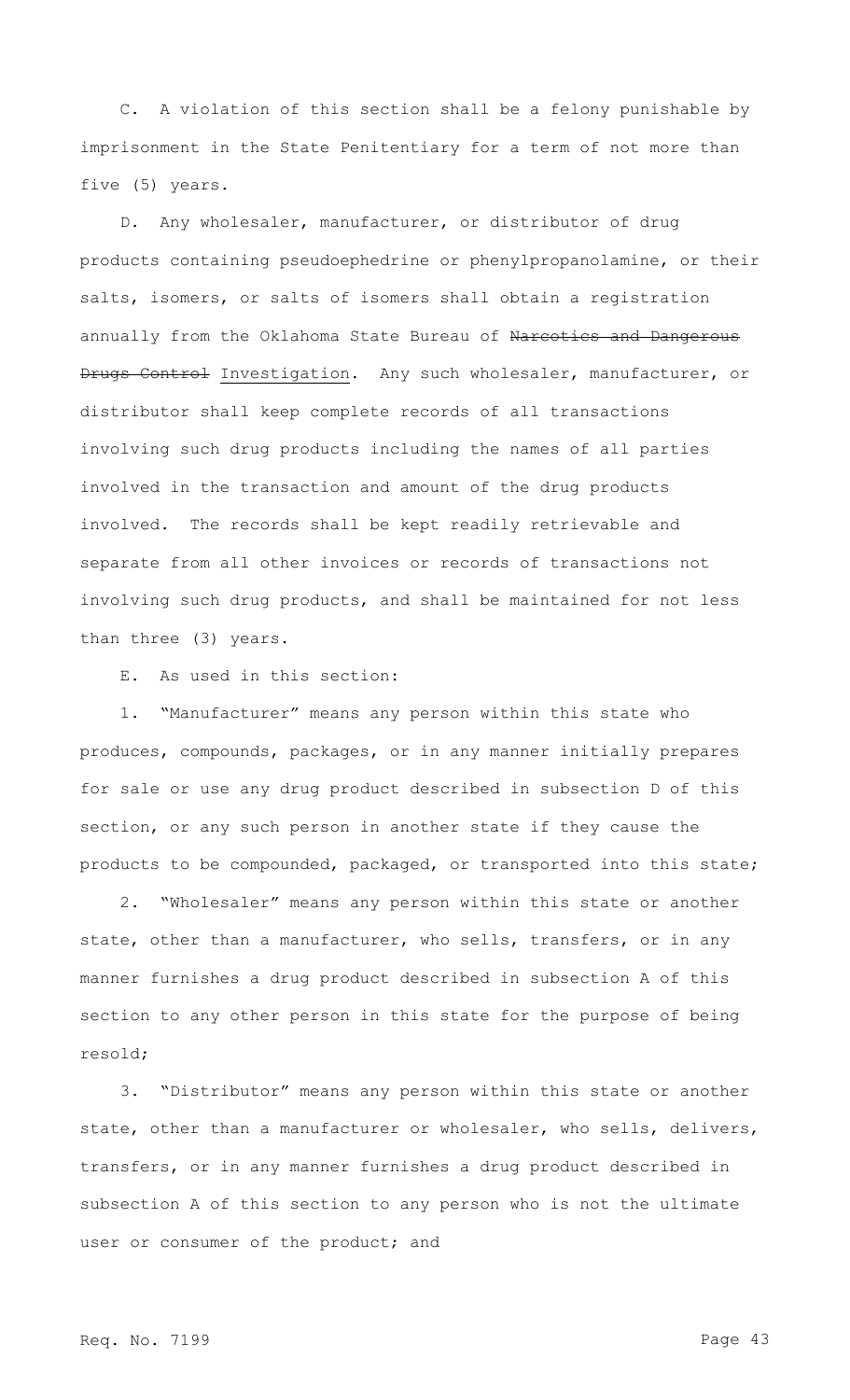4. "Readily retrievable" means available for inspection without prior notice at the registration address if that address is within the State of Oklahoma. If the registration address is in a state other than Oklahoma, it means records must be furnished within three (3) working days by courier, facsimile, mail or electronic mail.

F. Any substances possessed without a registration as provided in subsection D of this section shall be subject to forfeiture upon conviction for a violation of this section.

G. In addition to any administrative penalties provided by law, any violation of this section shall be a misdemeanor, punishable upon conviction by a fine only in an amount not more than Ten Thousand Dollars (\$10,000.00).

SECTION 25. AMENDATORY Section 2, Chapter 288, O.S.L. 2002, as amended by Section 4, Chapter 133, O.S.L. 2003 (63 O.S. Supp. 2003, Section 2-333), is amended to read as follows:

Section 2-333. A. It shall be unlawful for any person to knowingly sell, transfer, distribute, or dispense any product containing ephedrine, pseudoephedrine or phenylpropanolamine, or their salts, isomers or salts of isomers if the person knows that the purchaser will use the product as a precursor to manufacture methamphetamine or another controlled illegal substance or if the person sells, transfers, distributes or dispenses the product with reckless disregard as to how the product will be used.

B. A violation of this section shall be a felony punishable by imprisonment in the State Penitentiary for a term of not more than ten (10) years.

C. Any person who sells, transfers, distributes, dispenses, or in any manner furnishes any product containing pseudoephedrine or phenylpropanolamine, or their salts, isomers, or salts of isomers in a negligent manner, with knowledge or reason to know that the product will be used as a precursor to manufacture methamphetamine or any other illegal controlled substance, or with reckless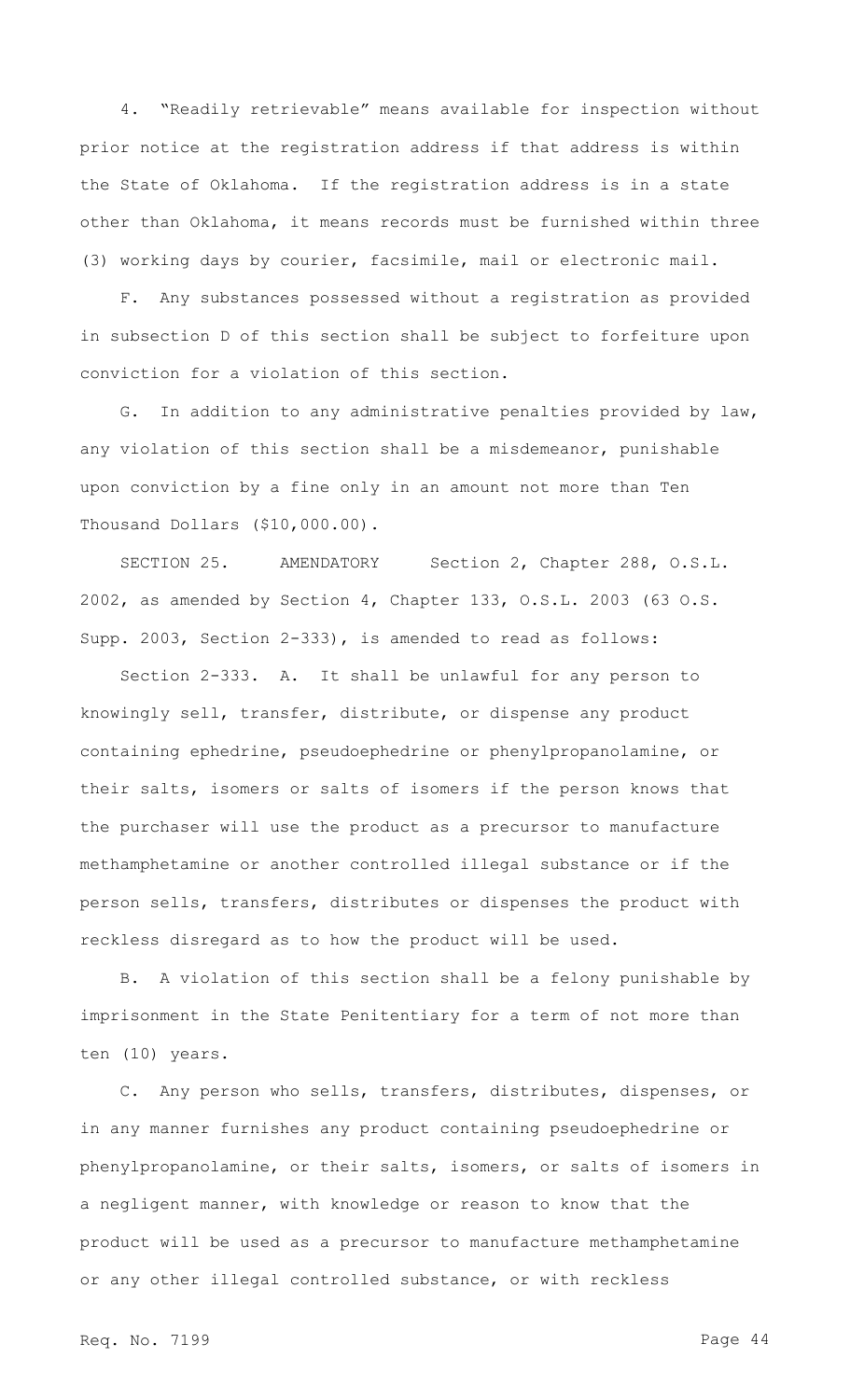disregard as to how the product will be used, shall be liable for all damages, whether directly or indirectly caused by the sale, transfer, distribution, dispensation, or furnishing.

1. Such damages may include, but are not limited to, any and all costs of detecting, investigating, and cleaning up or remediating clandestine or other unlawfully operated or maintained laboratories where controlled dangerous substances are manufactured, any and all costs of prosecuting criminal cases arising from such manufacture, and any and all consequential and punitive damages otherwise allowed by law.

2. A civil action to recover damages against persons violating this subsection may be brought only by the Attorney General, Director of the Oklahoma State Bureau of Narcotics and Dangerous Drugs Control Investigation or by any district attorney in whose jurisdiction such person may be shown to have committed such violation. Any funds recovered from such an action shall be used for payment or reimbursement of costs arising from investigating or prosecuting criminal cases involving the manufacture of controlled dangerous substances or for payment or reimbursement of remediating contaminated methamphetamine laboratory sites.

D. Violation of subsection A or C of this section shall be considered to affect at the same time an entire community or neighborhood, or any considerable number of persons, although the extent of the annoyance or damage inflicted upon the individuals may be unequal and is subject to the provisions of Section 2 of Title 50 of the Oklahoma Statutes and Section 1397 of Title 12 of the Oklahoma Statutes.

SECTION 26. AMENDATORY 63 O.S. 2001, Section 2-503, is amended to read as follows:

Section 2-503. A. The following shall be subject to forfeiture: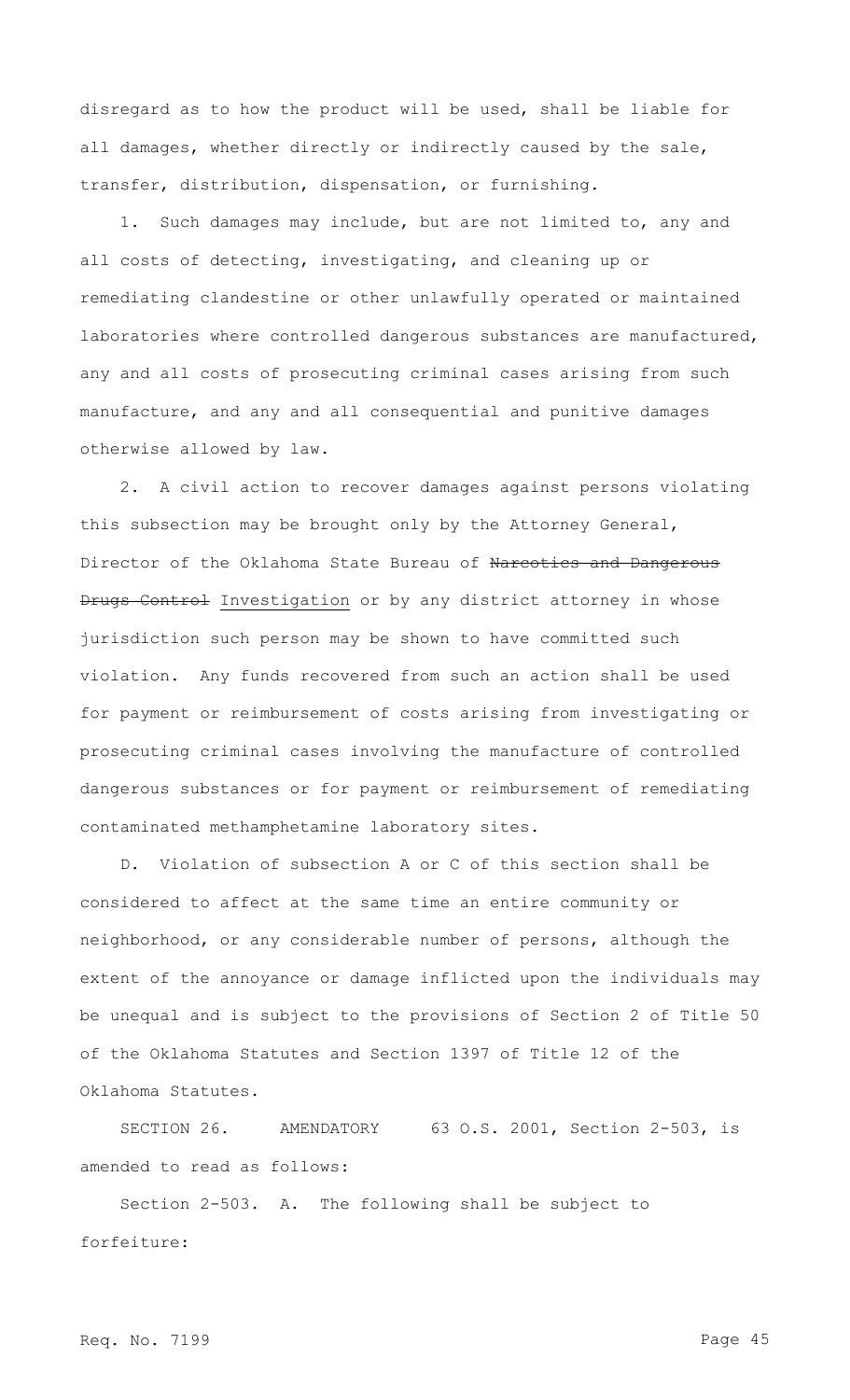1. All controlled dangerous substances which have been manufactured, distributed, dispensed, acquired, concealed or possessed in violation of the Uniform Controlled Dangerous Substances Act, Section 2-101 et seq. of this title;

2. All raw materials, products and equipment of any kind and all drug paraphernalia as defined by the Uniform Controlled Dangerous Substances Act, which are used, or intended for use, in manufacturing, compounding, processing, delivering, importing or exporting, injecting, ingesting, inhaling, or otherwise introducing into the human body any controlled dangerous substance in violation of the provisions of the Uniform Controlled Dangerous Substances Act;

3. All property which is used, or intended for use, as a container for property described in paragraphs 1 and 2 of this subsection;

4. All conveyances, including aircraft, vehicles, vessels, or farm implements which are used to transport, conceal, or cultivate for the purpose of distribution as defined in Section 2-101 of this title, or which are used in any manner to facilitate the transportation or cultivation for the purpose of sale or receipt of property described in paragraphs 1 or 2 of this subsection or when the property described in paragraphs 1 or 2 of this subsection is unlawfully possessed by an occupant thereof, except that:

> a. no conveyance used by a person as a common carrier in the transaction of business as a common carrier shall be forfeited under the provisions of the Uniform Controlled Dangerous Substances Act unless it shall appear that the owner or other person in charge of such conveyance was a consenting party or privy to a violation of the Uniform Controlled Dangerous Substances Act, and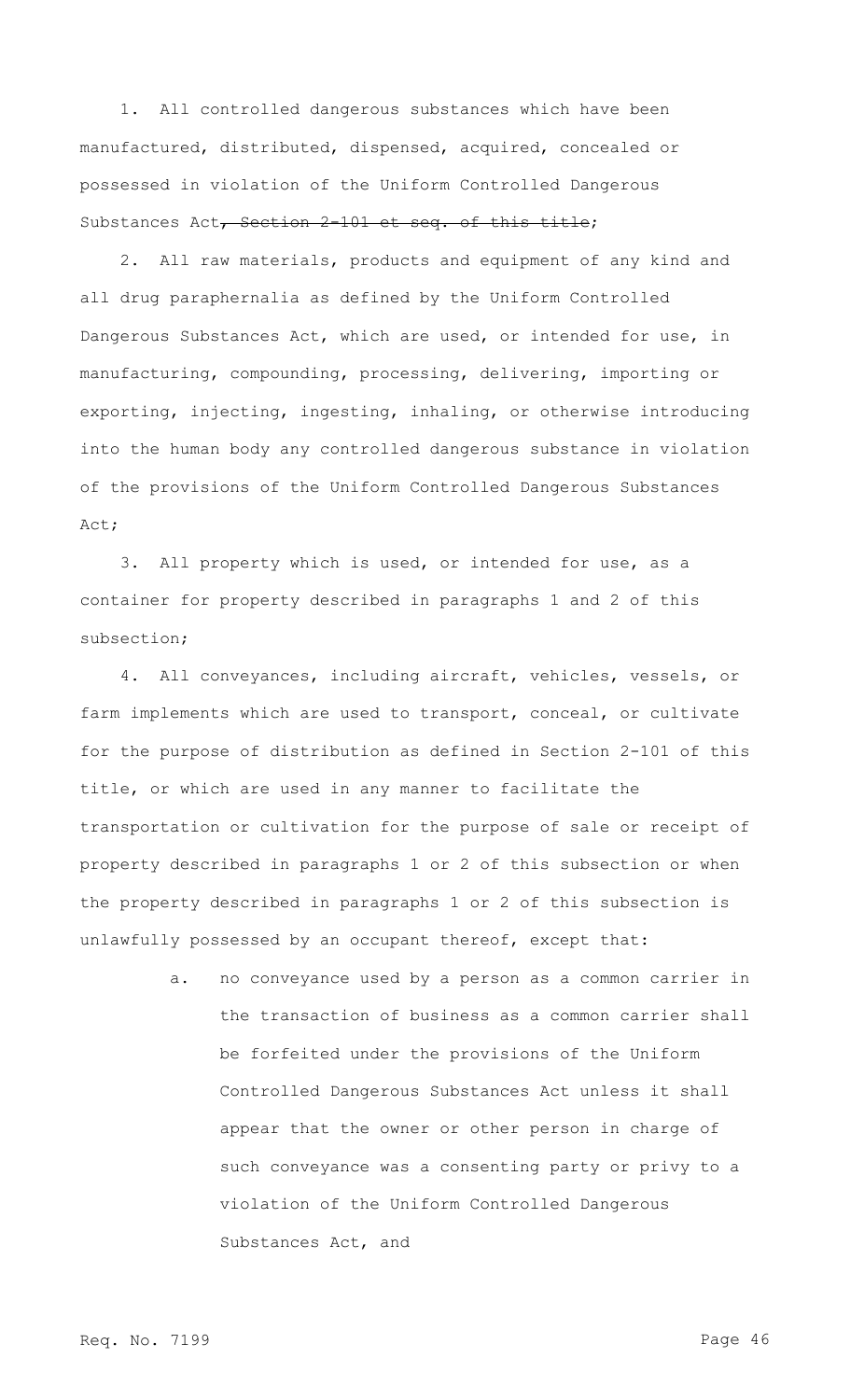b. no conveyance shall be forfeited under the provisions of this section by reason of any act or omission established by the owner thereof to have been committed or omitted without the knowledge or consent of such owner, and if the act is committed by any person other than such owner the owner shall establish further that the conveyance was unlawfully in the possession of a person other than the owner in violation of the criminal laws of the United States, or of any state;

5. All books, records and research, including formulas, microfilm, tapes and data which are used in violation of the Uniform Controlled Dangerous Substances Act;

6. All things of value furnished, or intended to be furnished, in exchange for a controlled dangerous substance in violation of the Uniform Controlled Dangerous Substances Act, all proceeds traceable to such an exchange, and all monies, negotiable instruments, and securities used, or intended to be used, to facilitate any violation of the Uniform Controlled Dangerous Substances Act;

7. All moneys, coin and currency found in close proximity to forfeitable substances, to forfeitable drug manufacturing or distribution paraphernalia or to forfeitable records of the importation, manufacture or distribution of substances, which are rebuttably presumed to be forfeitable under Section 2-101 et seq. of this title. The burden of proof is upon claimants of the property to rebut this presumption;

8. All real property, including any right, title, and interest in the whole of any lot or tract of land and any appurtenance or improvement thereto, which is used, or intended to be used, in any manner or part, to commit, or to facilitate the commission of, a violation of the Uniform Controlled Dangerous Substances Act which is punishable by imprisonment for more than one (1) year, except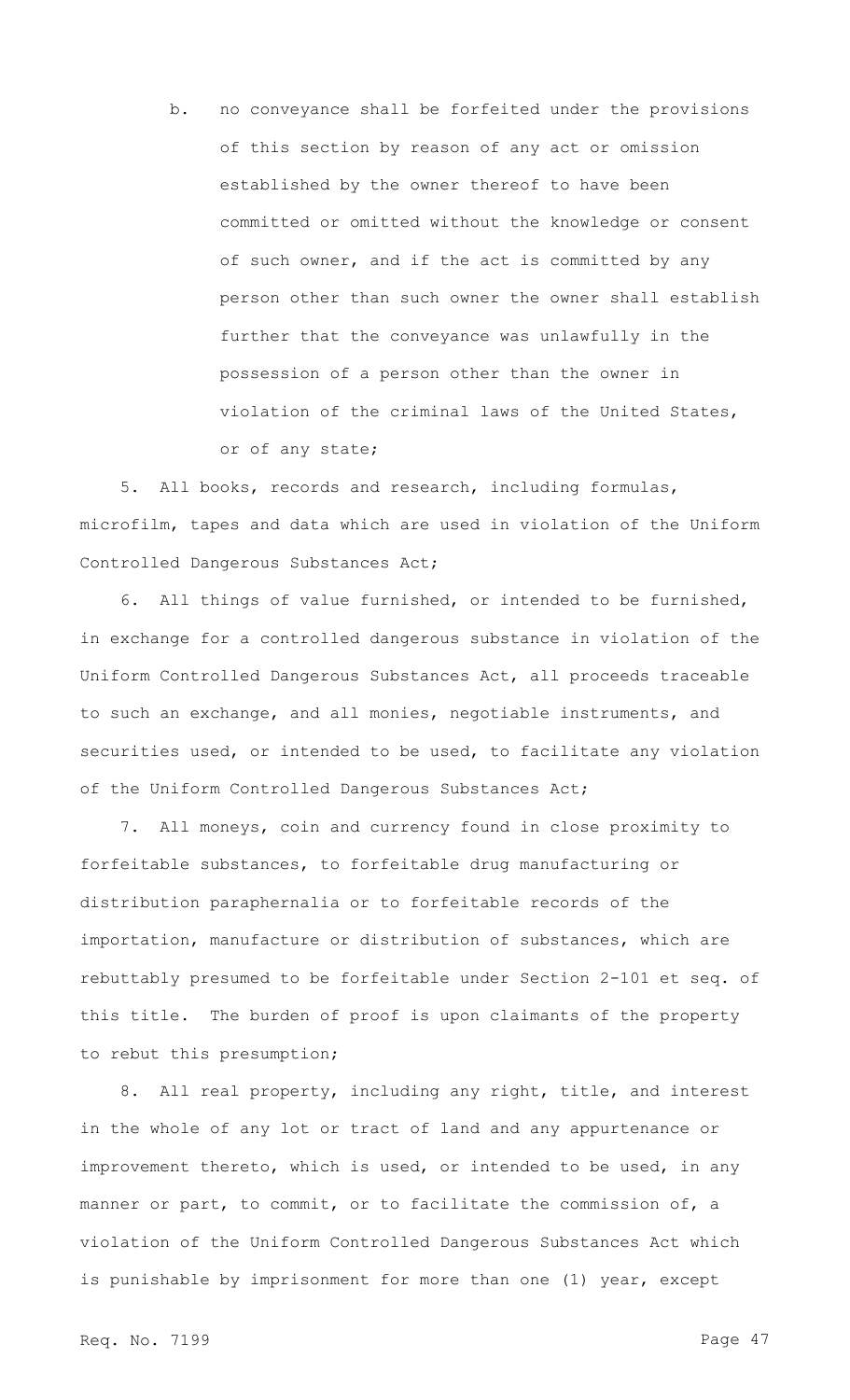that no property right, title or interest shall be forfeited pursuant to this paragraph, by reason of any act or omission established by the owner thereof to have been committed or omitted without the knowledge or consent of that owner; and

9. All weapons possessed, used or available for use in any manner to facilitate a violation of the Uniform Controlled Dangerous Substances Act, Section 2-101 et seq. of this title.

B. Any property or thing of value of a person is subject to forfeiture if it is established by a preponderance of the evidence that such property or thing of value was acquired by such person during the period of the violation of the Uniform Controlled Dangerous Substances Act or within a reasonable time after such period and there was no likely source for such property or thing of value other than the violation of the Uniform Controlled Dangerous Substances Act.

C. Any property or thing of value of a person is subject to forfeiture if it is established by a preponderance of the evidence that the person has not paid all or part of a fine imposed pursuant to the provisions of Section 2-415 of this title.

D. All items forfeited in this section shall be forfeited under the procedures established in Section 2-506 of this title. Whenever any item is forfeited pursuant to this section except for items confiscated by the Oklahoma State Bureau of Narcotics and Dangerous Drugs Control, the Oklahoma Department of Public Safety, the Oklahoma State Bureau of Investigation, the Alcoholic Beverage Laws Enforcement Commission, the Oklahoma Department of Corrections, or the Office of the Attorney General, the district court of the district shall order that such item, money, or monies derived from the sale of such item be deposited by the state, county or city law enforcement agency which seized the item in the revolving fund provided for in Section 2-506 of this title; provided, such item, money or monies derived from the sale of such item forfeited due to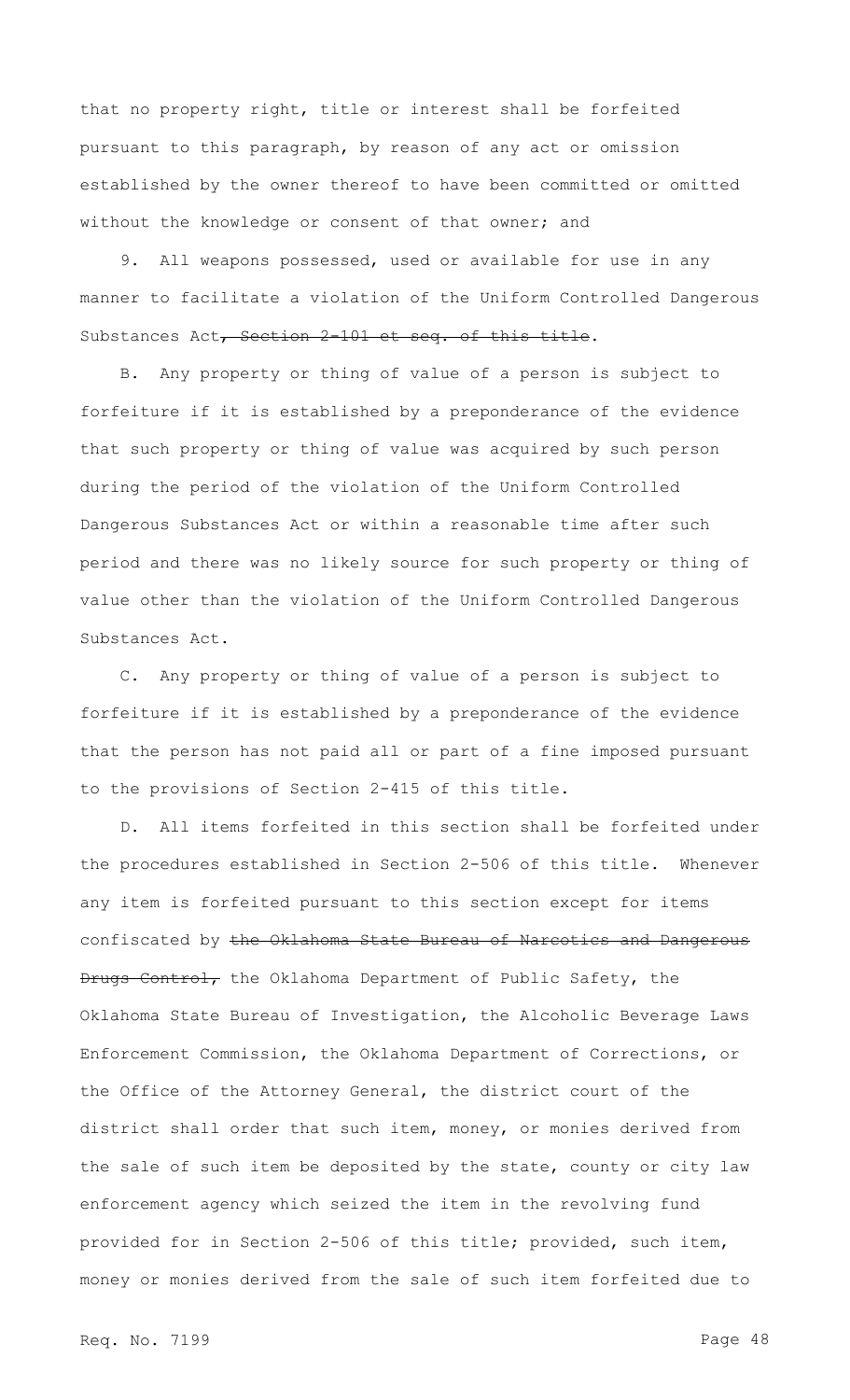nonpayment of a fine imposed pursuant to the provisions of Section 2-415 of this title shall be apportioned as provided in Section 2- 416 of this title. Items, money or monies seized pursuant to subsections A and B of this section shall not be applied or considered toward satisfaction of the fine imposed by Section 2-415 of this title. All raw materials used or intended to be used by persons to unlawfully manufacture or attempt to manufacture any controlled dangerous substance in violation of the Uniform Controlled Dangerous Substances Act shall be summarily forfeited pursuant to the provisions of Section 2-505 of this title.

E. All property taken or detained under this section by the Oklahoma State Bureau of Narcotics and Dangerous Drugs Control, the Oklahoma Department of Public Safety, the Oklahoma State Bureau of Investigation, the Alcoholic Beverage Laws Enforcement Commission, the Oklahoma Department of Corrections, or the Office of the Attorney General, shall not be repleviable, but shall remain in the custody of the Bureaus, Departments, Commission, or Office, respectively, subject only to the orders and decrees of a court of competent jurisdiction. The Director of the Oklahoma State Bureau of Narcotics and Dangerous Drugs Control, the Commissioner of Public Safety, the Director of the Oklahoma State Bureau of Investigation, the Director of the Alcoholic Beverage Laws Enforcement Commission, the Director of the Oklahoma Department of Corrections, and the Attorney General shall follow the procedures outlined in Section 2- 506 of this title dealing with notification of seizure, intent of forfeiture, final disposition procedures, and release to innocent claimants with regard to all property included in this section detained by the Oklahoma Department of Public Safety, the Oklahoma State Bureau of Investigation, the Alcoholic Beverage Laws Enforcement Commission, the Oklahoma Department of Corrections, or the Office of the Attorney General. Property taken or detained by the Oklahoma State Bureau of Narcotics and Dangerous Drugs Control,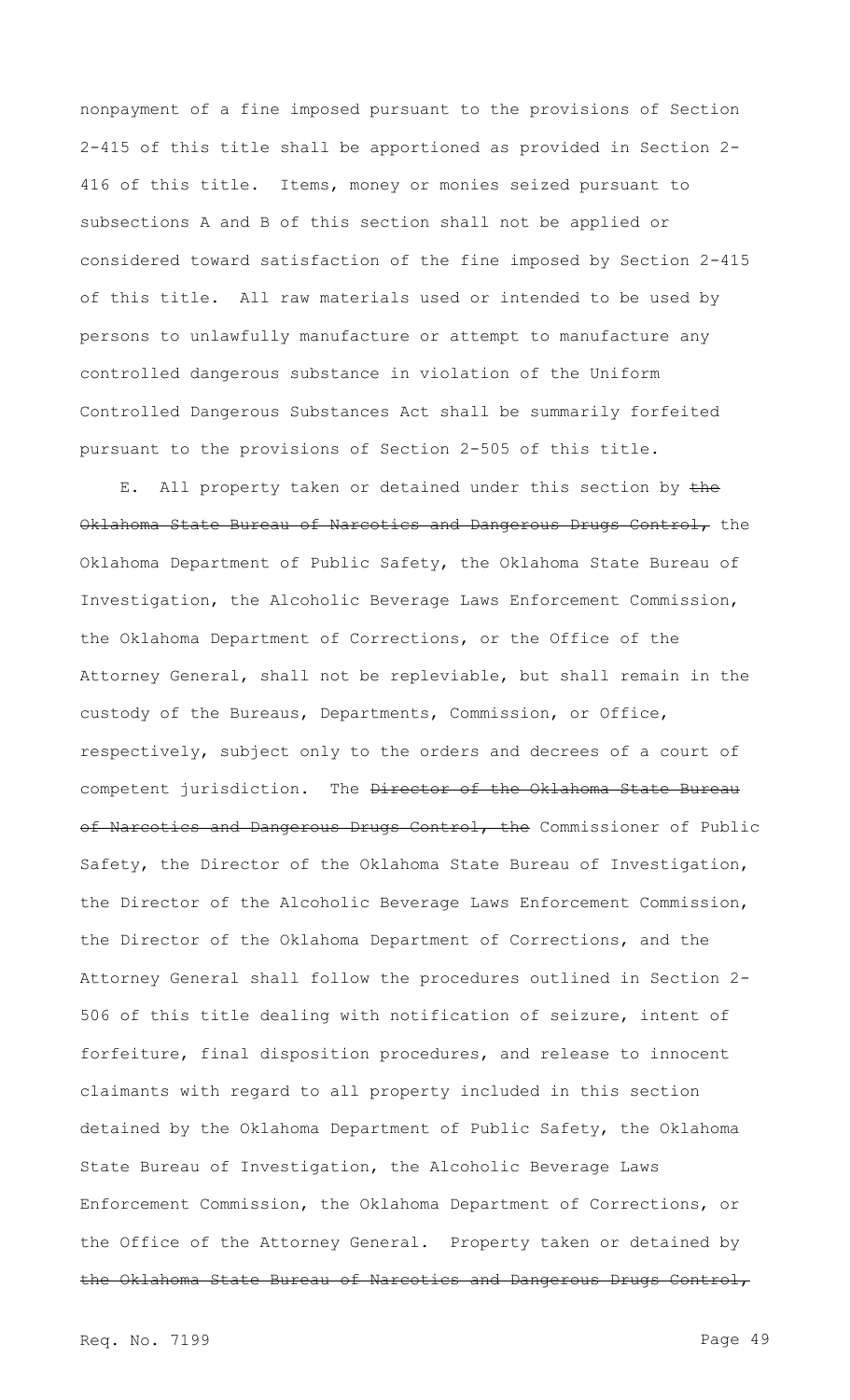the Oklahoma Department of Public Safety, the Oklahoma State Bureau of Investigation, the Alcoholic Beverage Laws Enforcement Commission, the Oklahoma Department of Corrections, or the Office of the Attorney General shall be disposed of or sold pursuant to the provisions of Section 2-508 of this title.

F. The proceeds of any forfeiture of items seized by the Oklahoma State Bureau of Narcotics and Dangerous Drugs Control Investigation shall be distributed as follows:

1. To the bona fide or innocent purchaser, conditional sales vendor or mortgagee of the property, if any, up to the amount of his interest in the property, when the court declaring a forfeiture orders a distribution to such person; and

2. The balance to the Oklahoma State Bureau of Narcotics' revolving fund Investigation Narcotics Revolving Fund or the Bureau's agency special account established pursuant to Section 7.2 of Title 62 of the Oklahoma Statutes, provided the Bureau may enter into agreements with municipal, county, state or federal law enforcement agencies, assisting in the forfeiture or underlying criminal investigation, to return to such an agency a percentage of said proceeds.

The Bureau may expend up to Nine Hundred Thousand Dollars (\$900,000.00) of the forfeited funds within a fiscal year without prior approval of the Legislature. Documentation of such expenditures shall be forwarded to the Governor, Speaker of the House of Representatives and the President Pro Tempore of the Senate on a quarterly basis. Any additional expenditures of forfeited funds shall be pre-approved by the annual appropriations process or the Contingency Review Board.

G. Any agency that acquires seized or forfeited property or money shall maintain a true and accurate inventory and record of all such property seized pursuant to this section.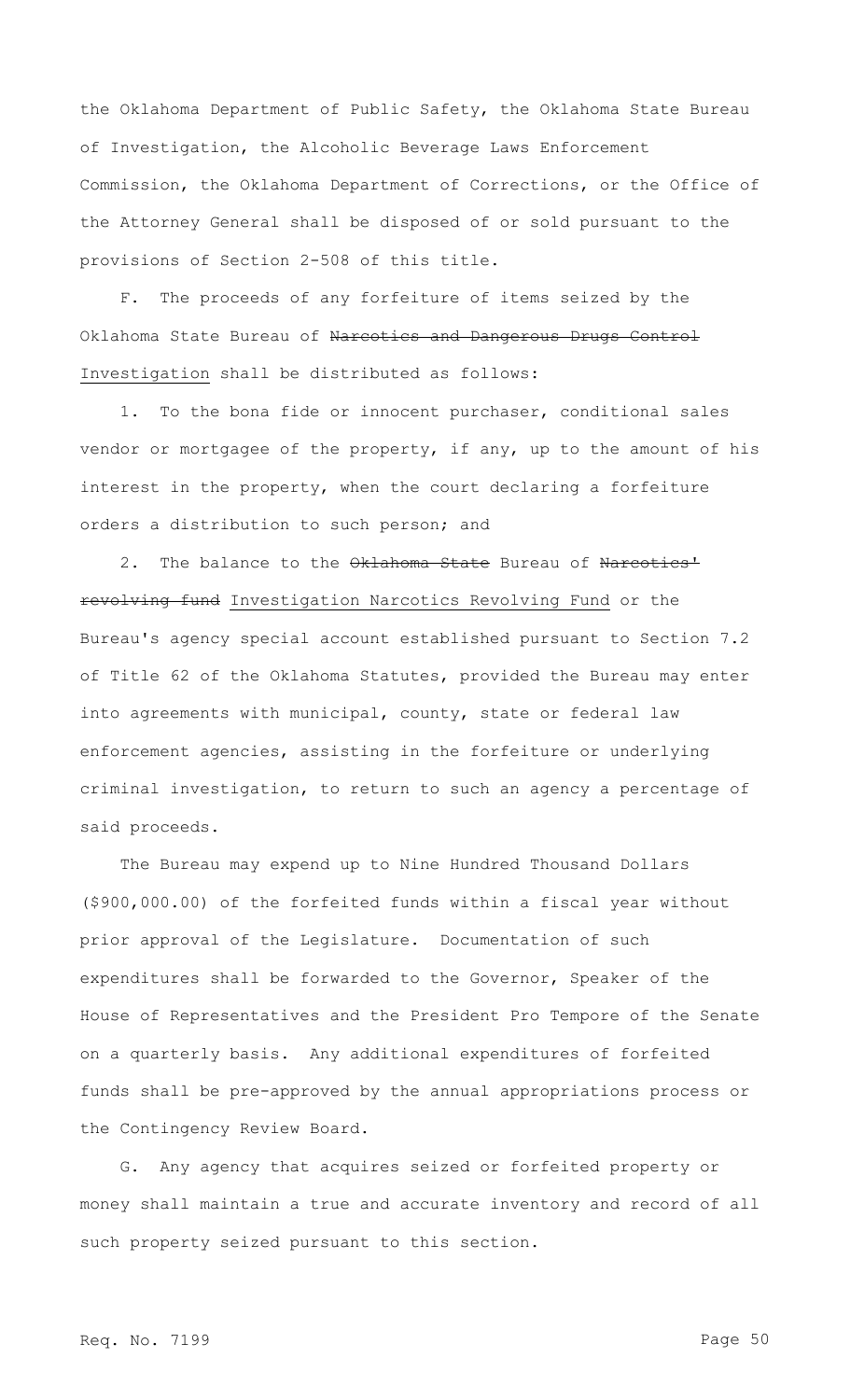SECTION 27. AMENDATORY 63 O.S. 2001, Section 2-505, is amended to read as follows:

Section 2-505. A. All controlled substances in Schedule I of Section 2-101 et seq. of this title and all controlled substances in Schedules II, III, IV, and V that are not in properly labeled containers in accordance with this act that are possessed, transferred, sold, or offered for sale in violation of this act are deemed contraband and shall be seized and summarily forfeited.

B. All hazardous materials and all property contaminated with hazardous materials described in paragraph 2 of subsection A of Section 2-503 of this title, used or intended to be used by persons to unlawfully manufacture or attempt to manufacture any controlled dangerous substance, shall be summarily forfeited to the state and submitted to the Oklahoma State Bureau of Investigation for prompt destruction in accordance with state and federal laws.

C. Species of plants from which controlled substances in Schedules I or II of the Uniform Controlled Dangerous Substances Act, Section 2-101 et seq. of this title, may be derived which have been planted or cultivated in violation of the Uniform Controlled Dangerous Substances Act, or of which the owners or cultivators are unknown, or which are wild growths, may be seized by peace officers, summarily forfeited, and, in lieu of the eradication procedures contained in Section 2-509 of this title, promptly cut and burned where seized or destroyed by applications of herbicides approved for such purpose by the Department of Agriculture. Spraying shall be limited to the chemical glyphosate and shall be applied directly to the plants by hand spraying from portable ground-based spray units or by using equipment affixed to rotary-wing aircraft. Any application of glyphosate using rotary-wing aircraft shall employ equipment and methods capable of spot spraying and under no circumstances shall broadcast or other mass spraying methods be employed. The Oklahoma State Bureau of Narcotics Investigation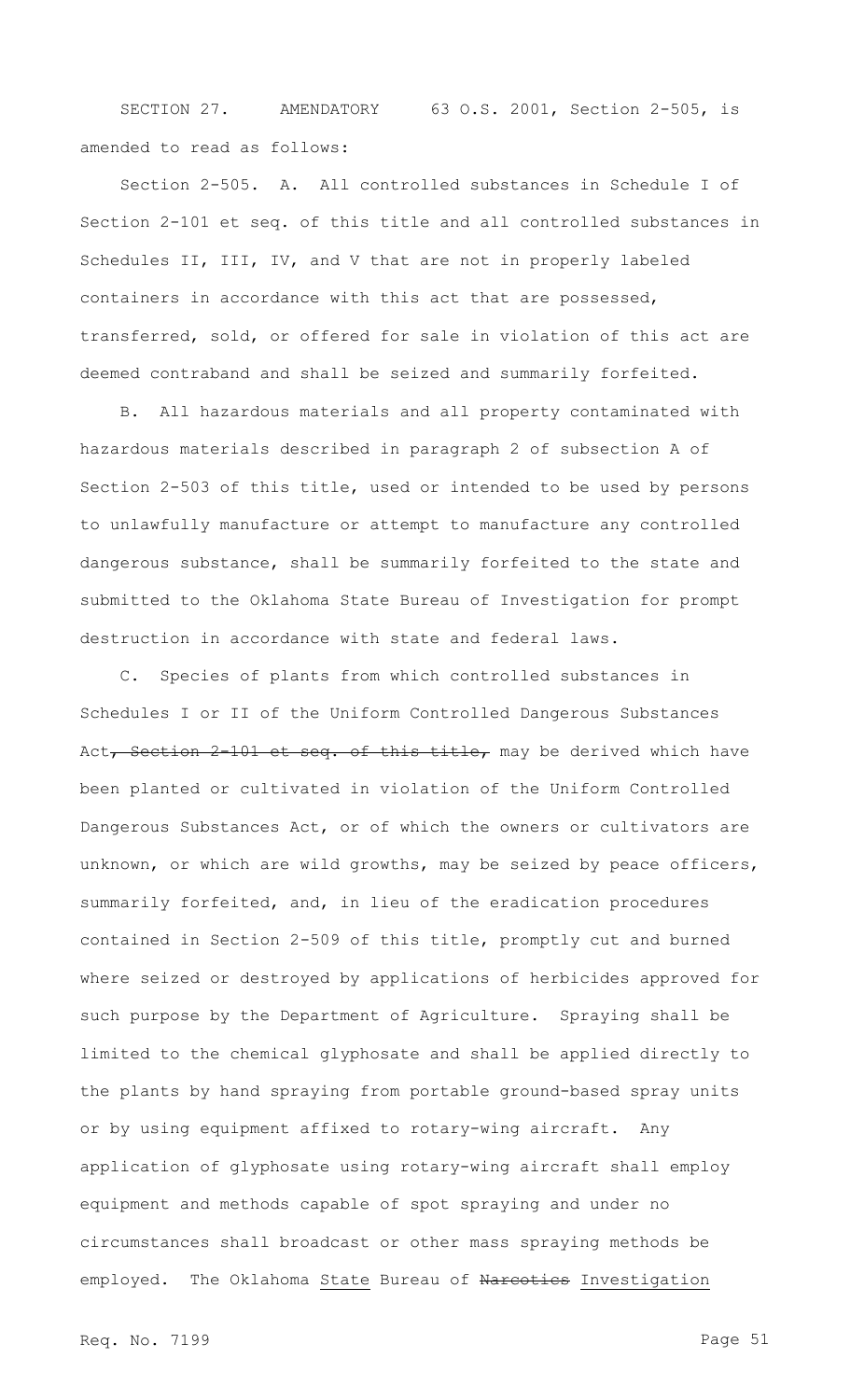shall cooperate with the Oklahoma Department of Agriculture to ensure that persons spraying the plants are trained in its appropriate use and any safety and protection issues.

SECTION 28. AMENDATORY 63 O.S. 2001, Section 2-506, as amended by Section 36, Chapter 460, O.S.L. 2002 (63 O.S. Supp. 2003, Section 2-506), is amended to read as follows:

Section 2-506. A. Any peace officer of this state shall seize the following property:

1. Any property described in subsection A of Section 2-503 of this title. Such property shall be held as evidence until a forfeiture has been declared or release ordered, except for property described in paragraphs 1, 2 and 3 of subsection A of Section 2-503 of this title;

2. Any property described in subsection B of Section 2-503 of this title; or

3. Any property described in subsection C of Section 2-503 of this title.

B. Notice of seizure and intended forfeiture proceeding shall be filed in the office of the clerk of the district court for the county wherein such property is seized and shall be given all owners and parties in interest.

C. Notice shall be given by the agency seeking forfeiture according to one of the following methods:

1. Upon each owner or party in interest whose right, title or interest is of record in the Tax Commission, by mailing a copy of the notice by certified mail to the address as given upon the records of the Tax Commission;

2. Upon each owner or party in interest whose name and address is known to the attorney in the office of the agency prosecuting the action to recover unpaid fines, by mailing a copy of the notice by registered mail to the last-known address; or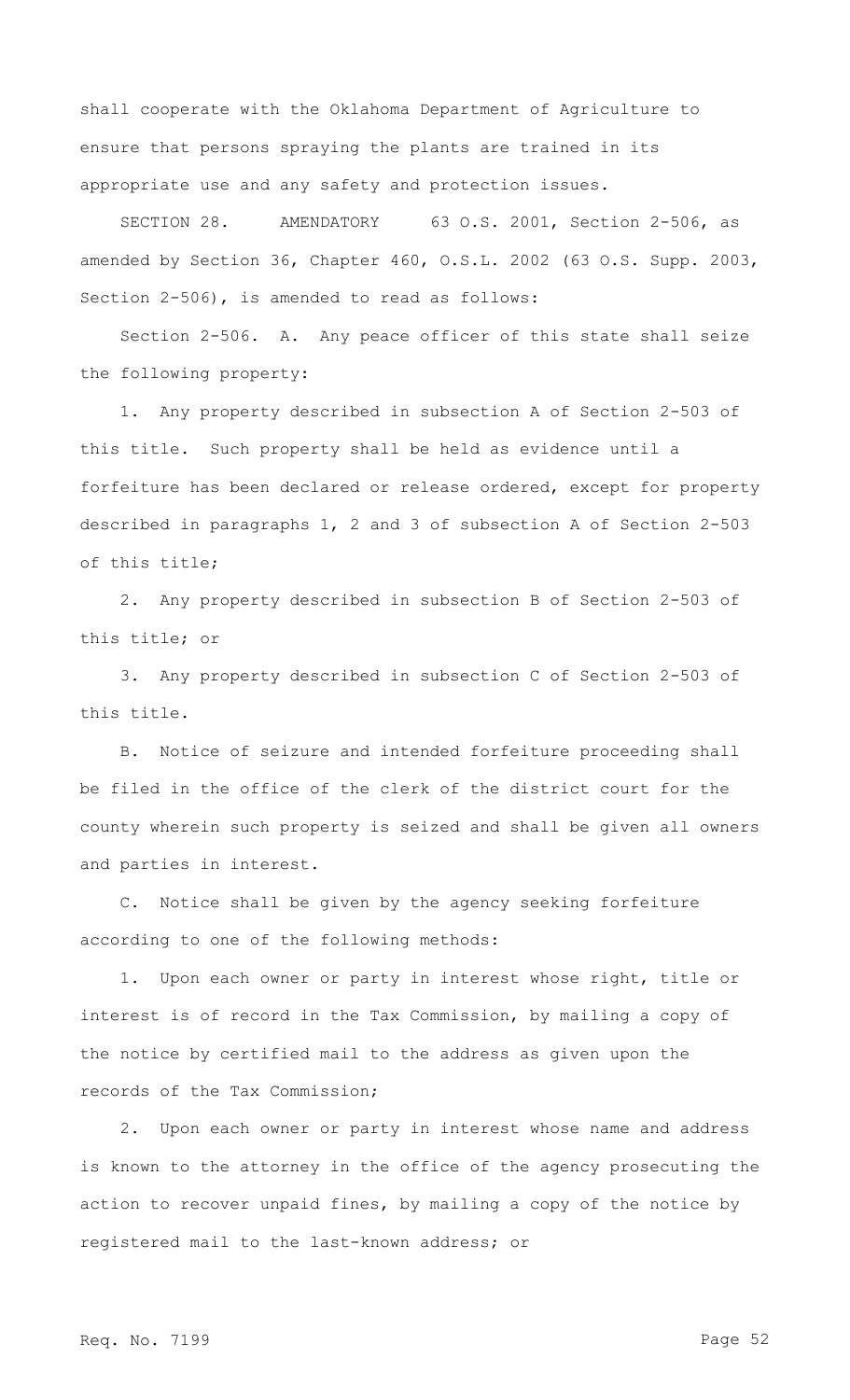3. Upon all other owners or interested parties, whose addresses are unknown, but who are believed to have an interest in the property, by one publication in a newspaper of general circulation in the county where the seizure was made.

D. Within forty-five (45) days after the mailing or publication of the notice, the owner of the property and any other party in interest or claimant may file a verified answer and claim to the property described in the notice of seizure and of the intended forfeiture proceeding.

E. If at the end of forty-five (45) days after the notice has been mailed or published there is no verified answer on file, the court shall hear evidence upon the fact of the unlawful use and shall order the property forfeited to the state, if such fact is proved.

F. If a verified answer is filed, the forfeiture proceeding shall be set for hearing.

G. At a hearing in a proceeding against property described in paragraphs 3 through 9 of subsection A or subsections B and C of Section 2-503 of this title, the requirements set forth in said paragraph or subsection, respectively, shall be satisfied by the state by a preponderance of the evidence.

H. The claimant of any right, title, or interest in the property may prove a lien, mortgage, or conditional sales contract to be a bona fide or innocent ownership interest and that such right, title, or interest was created without any knowledge or reason to believe that the property was being, or was to be, used for the purpose charged.

I. In the event of such proof, the court shall order the property released to the bona fide or innocent owner, lien holder, mortgagee or vendor if the amount due him is equal to, or in excess of, the value of the property as of the date of the seizure, it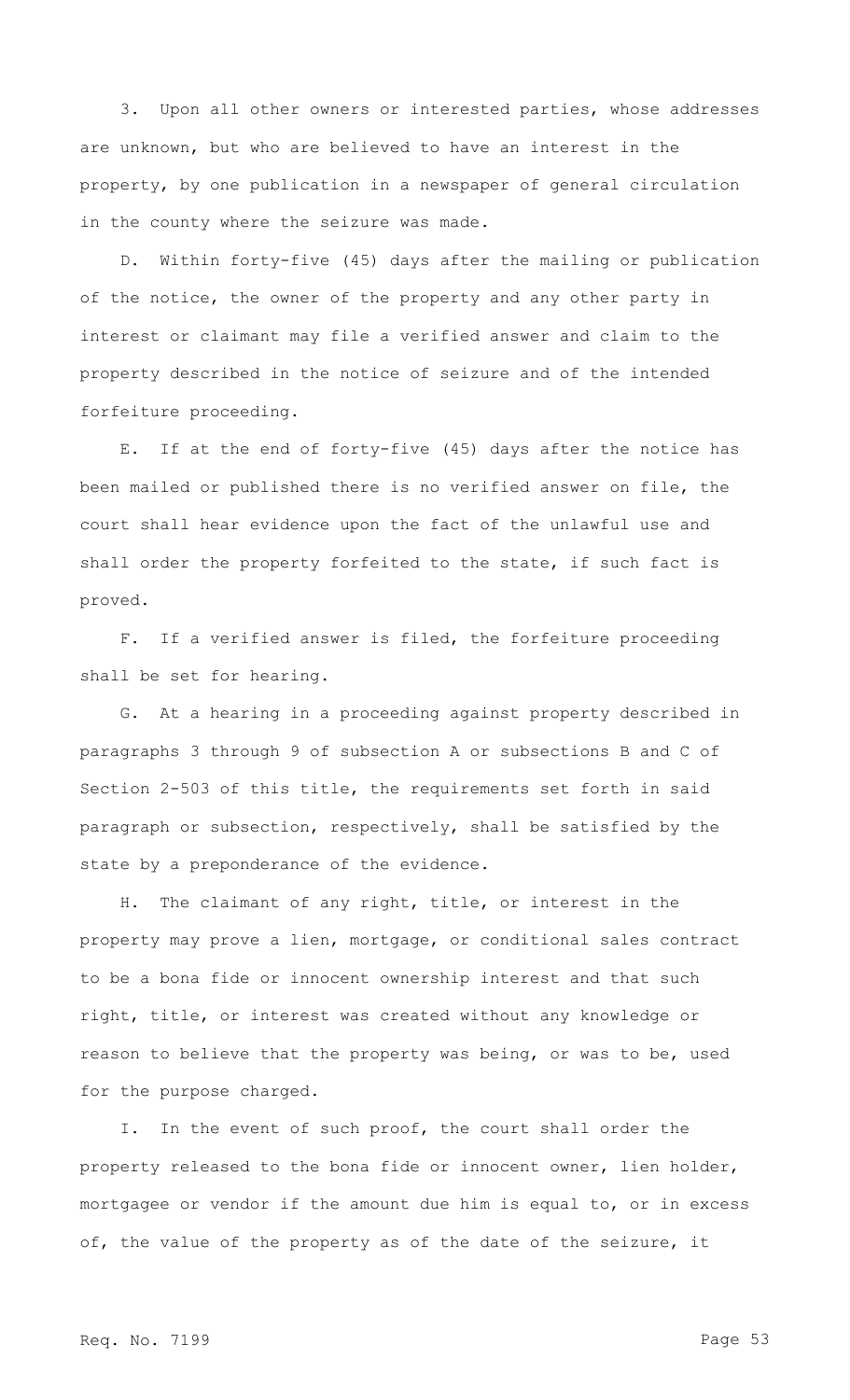being the intention of this section to forfeit only the right, title or interest of the purchaser.

J. If the amount due to such person is less than the value of the property, or if no bona fide claim is established, the property shall be forfeited to the state and sold under judgment of the court, as on sale upon execution, and as provided for in Section 2- 508 of this title, except as otherwise provided for in Section 2-503 of this title.

K. Property taken or detained under this section shall not be repleviable, but shall be deemed to be in the custody of the office of the district attorney of the county wherein the property was seized, subject only to the orders and decrees of the court or the official having jurisdiction thereof; said official shall maintain a true and accurate inventory and record of all such property seized under the provisions of this section. The provisions of this subsection shall not apply to property taken or detained by the Oklahoma State Bureau of Narcotics and Dangerous Drugs Control, the Department of Public Safety, the Oklahoma State Bureau of Investigation, the Alcoholic Beverage Laws Enforcement Commission, the Department of Corrections or the Office of the Attorney General. Property taken or detained by the Oklahoma State Bureau of Narcotics and Dangerous Drugs Control, the Department of Public Safety, the Oklahoma State Bureau of Investigation, the Alcoholic Beverage Laws Enforcement Commission, the Department of Corrections or the Office of the Attorney General shall be subject to the provisions of subsections E and F of Section 2-503 of this title.

L. The proceeds of the sale of any property not taken or detained by the Oklahoma State Bureau of Narcotics and Dangerous Drugs Control, the Department of Public Safety, the Oklahoma State Bureau of Investigation, the Alcoholic Beverage Laws Enforcement Commission, the Department of Corrections or the Office of the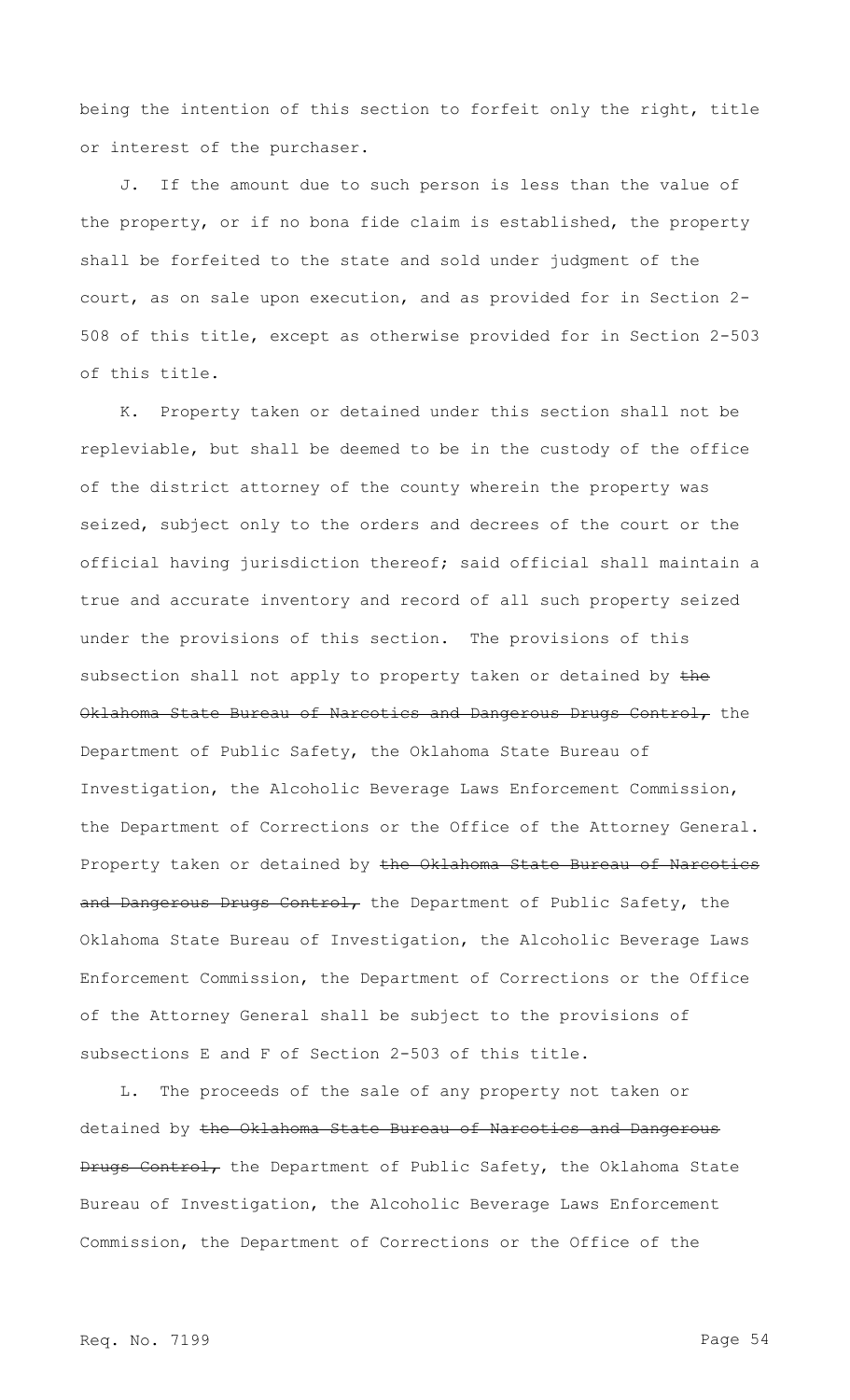Attorney General shall be distributed as follows, in the order indicated:

1. To the bona fide or innocent purchaser, conditional sales vendor or mortgagee of the property, if any, up to the amount of his interest in the property, when the court declaring the forfeiture orders a distribution to such person;

2. To the payment of the actual expenses of preserving the property and legitimate costs related to the civil forfeiture proceedings; and

3. The balance to a revolving fund in the office of the county treasurer of the county wherein the property was seized, said fund to be used as a revolving fund solely for enforcement of controlled dangerous substances laws, drug abuse prevention and drug abuse education, and maintained by the district attorney in his or her discretion for those purposes with a yearly accounting to the board of county commissioners in whose county the fund is established and to the District Attorneys Council; provided, one hundred percent (100%) of the balance of the proceeds of such sale of property forfeited due to nonpayment of a fine imposed pursuant to the provisions of Section 2-415 of this title shall be apportioned as provided in Section 2-416 of this title. The revolving fund shall be audited by the State Auditor and Inspector at least every two (2) years in the manner provided in Section 171 of Title 19 of the Oklahoma Statutes. Said audit shall include, but not be limited to, a compliance audit. A district attorney may enter into agreements with municipal, county or state agencies to return to such an agency a percentage of proceeds of the sale of any property seized by the agency and forfeited under the provisions of this section. The District Attorneys Council shall adopt guidelines which ensure that such agencies receive a reasonable percentage of such proceeds, considering the relative contribution of each agency to the drug enforcement and prosecution operations relating to the seizure. In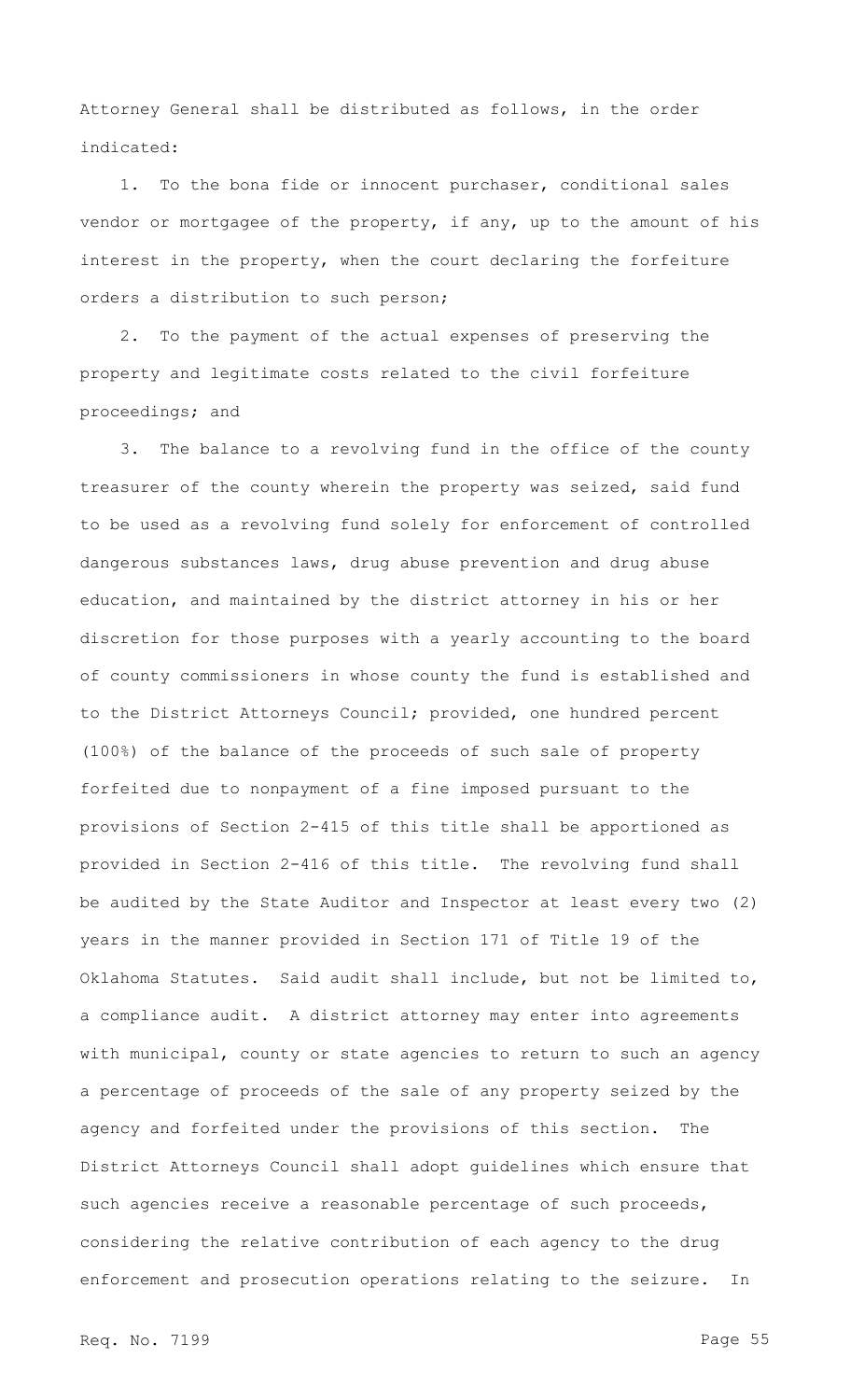formulating said guidelines, the District Attorneys Council shall examine federal guidelines on asset distribution and use said guidelines as a basis for establishing guidelines for this state. The Attorney General is hereby authorized to mediate disputes between district attorneys and such agencies concerning the application of said guidelines in particular instances. Any agency that receives proceeds from an asset distribution shall maintain a true and accurate record of all such assets.

M. Whenever any vehicle, airplane or vessel is forfeited under this act, Section 2-101 et seq. of this title, the district court of jurisdiction may order that the vehicle, airplane or vessel seized may be retained by the state, county or city law enforcement agency which seized the vehicle, airplane or vessel for its official use.

N. If the court finds that the state failed to satisfy the required showing provided for in subsection G of this section, the court shall order the property released to the owner or owners.

O. Except as provided for in subsection Q of this section, a bona fide or innocent owner, lien holder, mortgagee or vendor that recovers property pursuant to this section shall not be liable for storage fees.

P. Except as provided for in subsection Q of this section, storage fees shall be paid by the agency which is processing the seizure and forfeiture from funds generated by seizure and forfeiture actions.

Q. The bona fide or innocent owner, lien holder, mortgagee or vendor shall reclaim subject seized property within thirty (30) days of written notice from the seizing agency. If such person fails to reclaim the property within the thirty-day time period, then storage fees may be assessed against their secured interest.

R. 1. At any hearing held relevant to this section, a report of the findings of the laboratory of the Oklahoma State Bureau of Investigation, the medical examiner's report of investigation or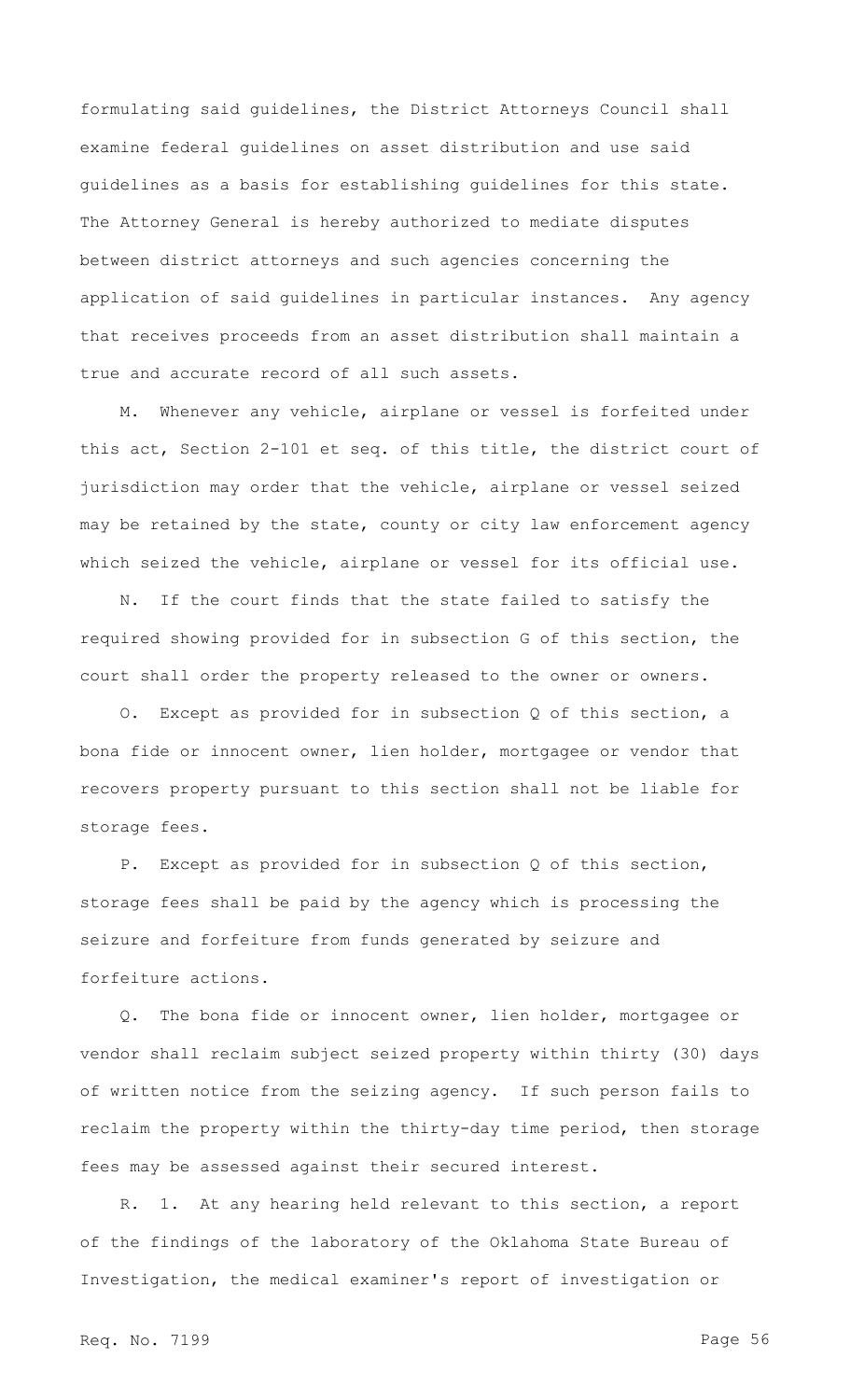autopsy report, or a laboratory report from a forensic laboratory operated by the State of Oklahoma or any political subdivision thereof, which has been made available to the accused by the office of the district attorney or other party to the forfeiture at least five (5) days prior to the hearing, with reference to all or part of the evidence submitted, when certified as correct by the persons making the report shall be received as evidence of the facts and findings stated, if relevant and otherwise admissible in evidence. If such report is deemed relevant by the forfeiture applicant or the respondent, the court shall admit such report without the testimony of the person making the report, unless the court, pursuant to this subsection, orders such person to appear.

2. When any alleged controlled dangerous substance has been submitted to the laboratory of the OSBI for analysis, and such analysis shows that the submitted material is a controlled dangerous substance, the distribution of which constitutes a felony under the laws of this state, no portion of such substance shall be released to any other person or laboratory except to the criminal justice agency originally submitting the substance to the OSBI for analysis, absent an order of a district court. The defendant shall additionally be required to submit to the court a procedure for transfer and analysis of the subject material to ensure the integrity of the sample and to prevent the material from being used in any illegal manner.

3. The court, upon motion of either party, shall order the attendance of any person preparing a report submitted as evidence in the hearing when it appears there is a substantial likelihood that material evidence not contained in said report may be produced by the testimony of any person having prepared a report. The hearing shall be held and, if sustained, an order issued not less than five (5) days prior to the time when the testimony shall be required.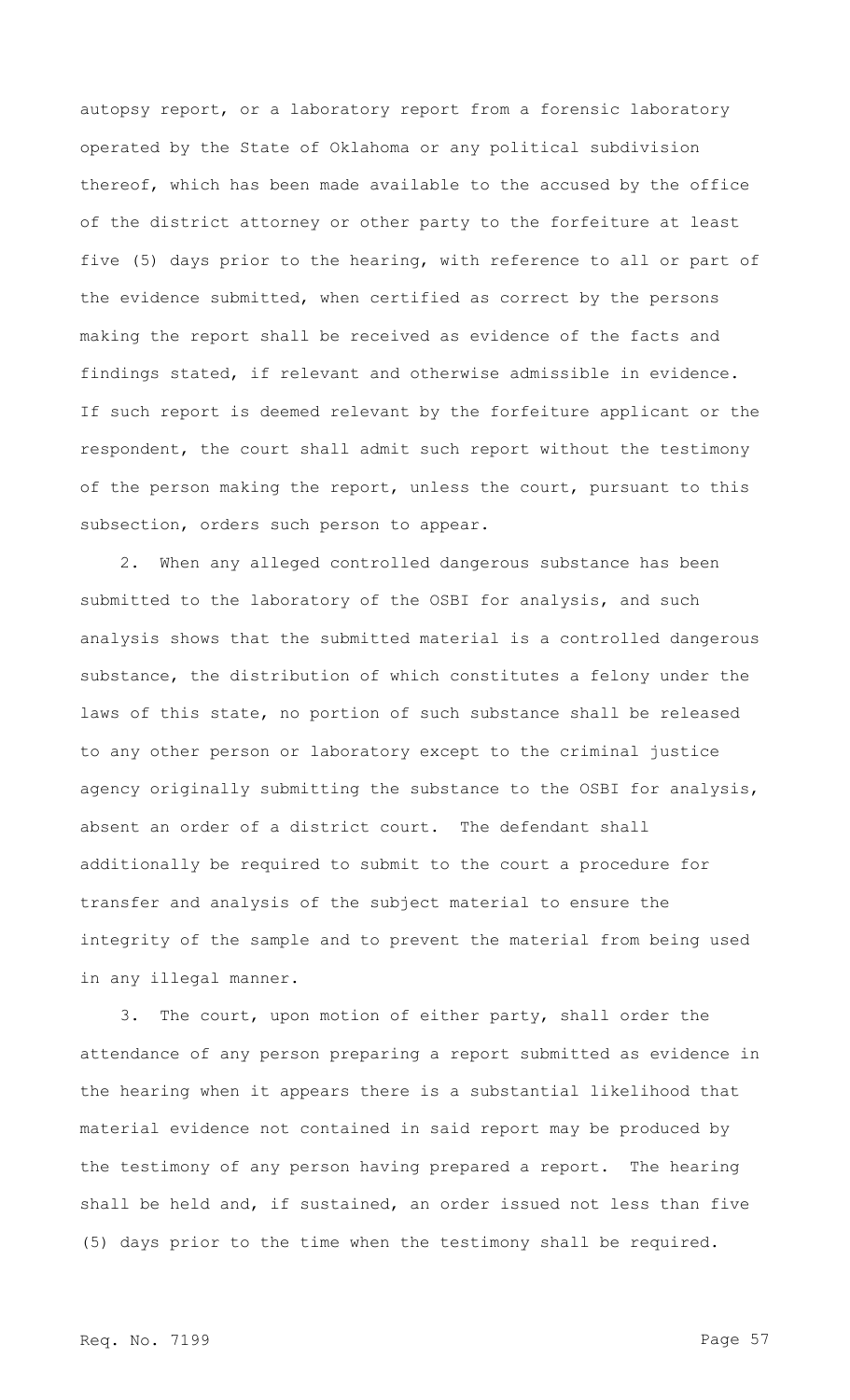4. If within five (5) days prior to the hearing or during a hearing, a motion is made pursuant to this section requiring a person having prepared a report to testify, the court may hear a report or other evidence but shall continue the hearing until such time notice of the motion and hearing is given to the person making the report, the motion is heard, and, if sustained, the testimony ordered can be given.

SECTION 29. AMENDATORY 63 O.S. 2001, Section 2-508, as amended by Section 1, Chapter 111, O.S.L. 2002 (63 O.S. Supp. 2003, Section 2-508), is amended to read as follows:

Section 2-508. A. Except as otherwise provided, all property described in paragraphs 1 and 2 of subsection A of Section 2-503 of this title which is seized or surrendered pursuant to the provisions of the Uniform Controlled Dangerous Substances Act, Section 2-101 et seq. of this title, shall be destroyed. The destruction shall be done by or at the direction of the Oklahoma State Bureau of Investigation, who shall have the discretion prior to destruction to preserve samples of the substance for testing. In any county with a population of four hundred thousand (400,000) or more according to the latest Federal Decennial Census, there shall be a located site, approved by the Oklahoma State Bureau of Investigation, for the destruction of the property. Any such property submitted to the Oklahoma State Bureau of Investigation which it deems to be of use for investigative training, educational, or analytical purposes may be retained by the Oklahoma State Bureau of Investigation in lieu of destruction.

B. 1. With respect to controlled dangerous substances seized or surrendered pursuant to the provisions of the Uniform Controlled Dangerous Substances Act, municipal police departments, sheriffs, the Oklahoma Bureau of Narcotics and Dangerous Drugs Control Commission, the Oklahoma Highway Patrol, and the Oklahoma State Bureau of Investigation shall have the authority to destroy seized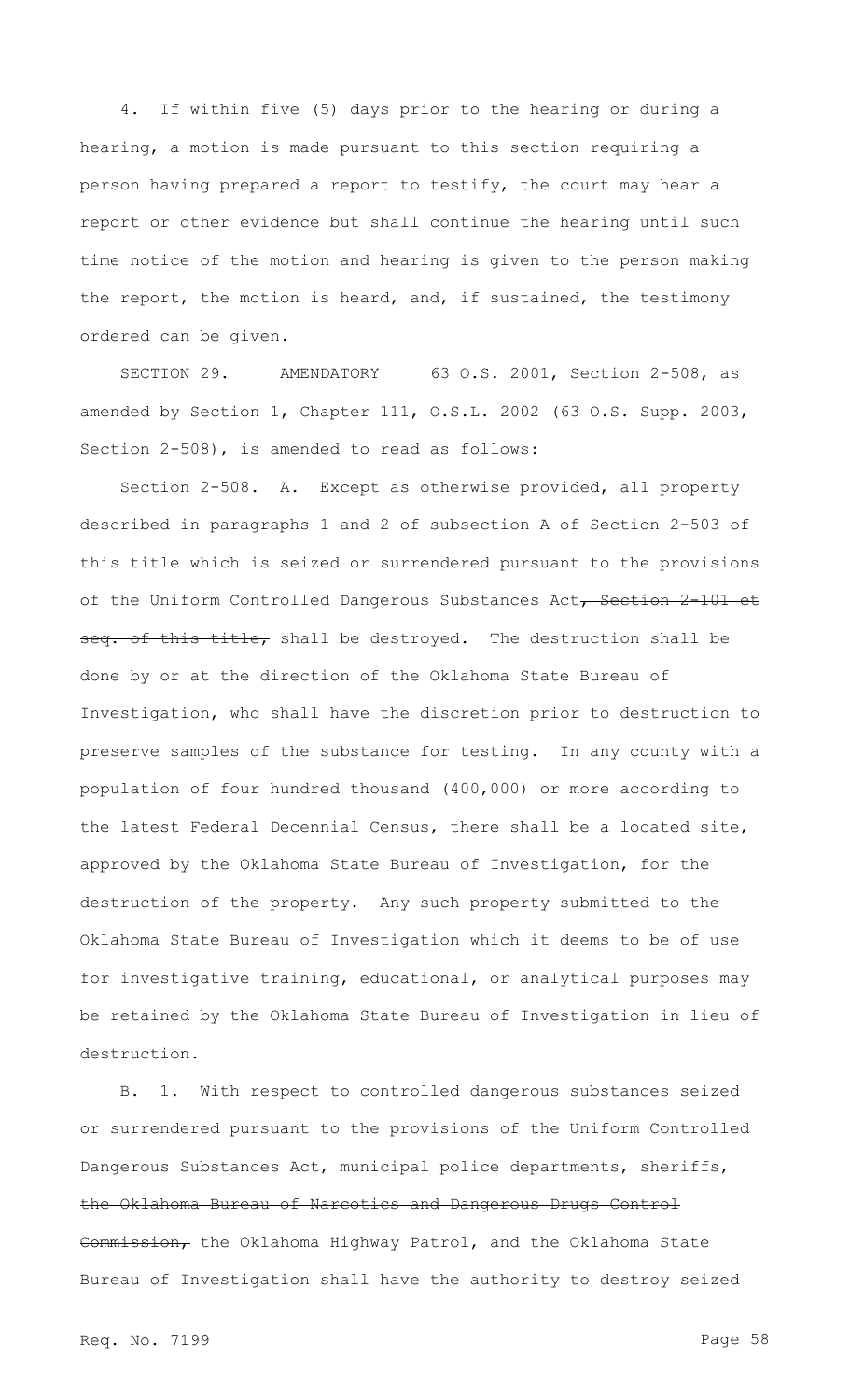controlled dangerous substances when the amount seized in a single incident exceeds ten (10) pounds. The destroying agency shall:

- a. photograph the seized substance with identifying case numbers or other means of identification,
- b. prepare a report describing the seized substance prior to the destruction,
- c. retain at least one (1) pound of the substance randomly selected from the seized substance for the purpose of evidence, and
- d. obtain and retain samples of the substance from enough containers, bales, bricks, or other units of substance seized to establish the presence of a weight of the substance necessary to establish a violation of the Trafficking in Illegal Drugs Act pursuant to subsection C of Section 2-415 of this title, if such a weight is present. If such weight is not present, samples of the substance from each container, bale, brick or other unit of substance seized shall be taken. Each sample taken pursuant to this section shall be large enough for the destroying agency and the defendant or suspect to have an independent test performed on the substance for purposes of identification.

2. If a defendant or suspect is known to the destroying agency, the destroying agency shall give at least seven (7) days' written notice to the defendant, suspect or counsel for the defendant or suspect of:

> a. the date, the time, and the place where the photographing will take place and notice of the right to attend the photographing, and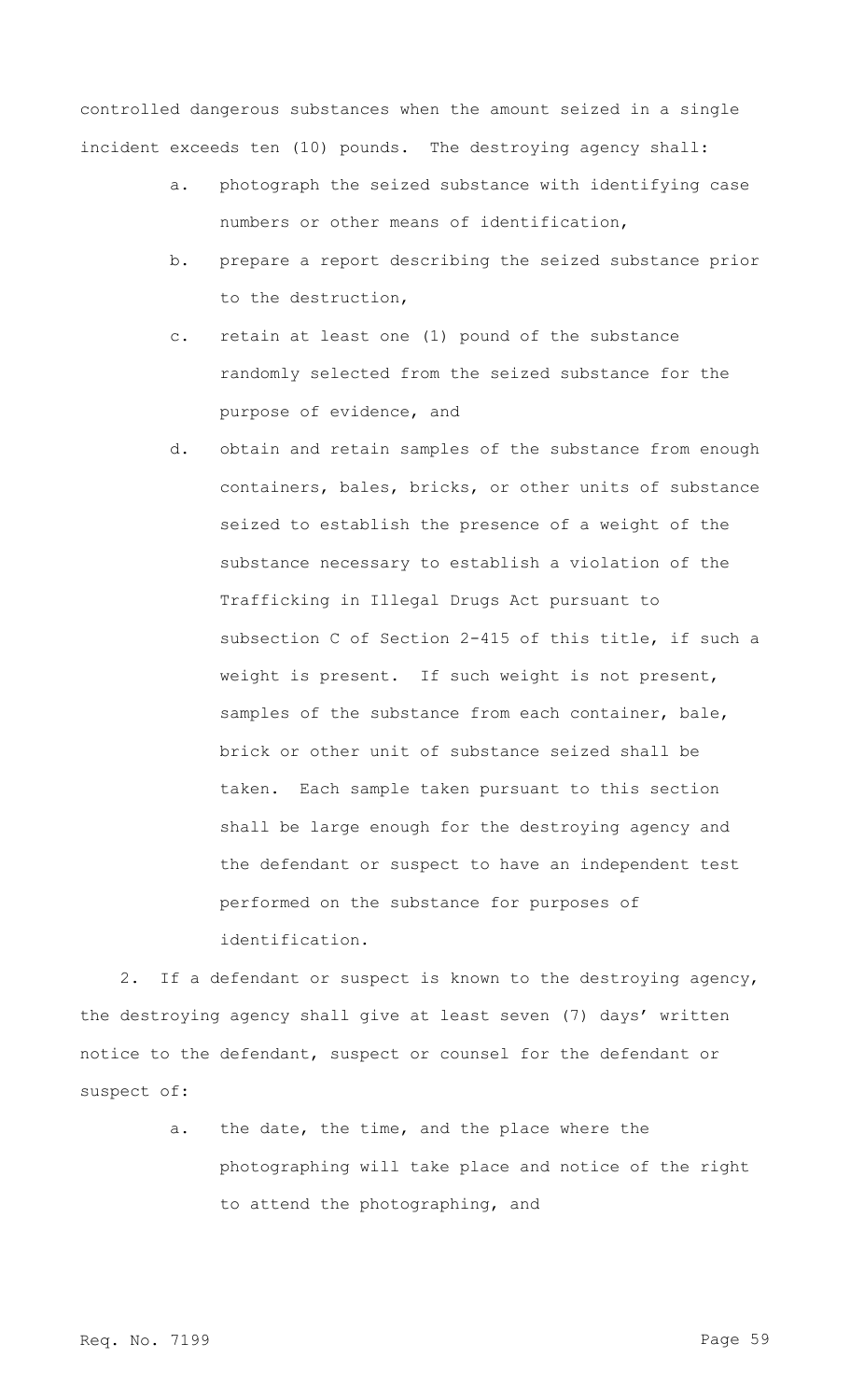b. the right to obtain samples of the controlled dangerous substance for independent testing and use as evidence.

3. The written notice shall also inform the defendant, suspect or counsel for the defendant or suspect that the destroying agency must be notified in writing within seven (7) days from receipt of the notice of the intent of the suspect or defendant to obtain random samples and make arrangements for the taking of samples. The samples for the defendant or suspect must be taken by a person licensed by the Drug Enforcement Administration. If the defendant or counsel for the defendant fails to notify the destroying agency in writing of an intent to obtain samples and fails to make arrangements for the taking of samples, a sample taken pursuant to subparagraph d of paragraph 1 of this subsection shall be made available upon request of the defendant or suspect.

The representative samples, the photographs, the reports, and the records made under this section and properly identified shall be admissible in any court or administrative proceeding for any purposes for which the seized substance itself would have been admissible.

C. All other property not otherwise provided for in the Uniform Controlled Dangerous Substances Act which has come into the possession of the Oklahoma State Bureau of Narcotics and Dangerous Drugs Control Investigation or a district attorney may be disposed of by order of the district court when no longer needed in connection with any litigation. If the owner of the property is unknown to the Bureau or district attorney, the Bureau shall hold the property for at least six (6) months prior to filing a petition for disposal with the district court except for laboratory equipment which may be forfeited when no longer needed in connection with litigation, unless the property is perishable. The Director or district attorney shall file a petition in the district court of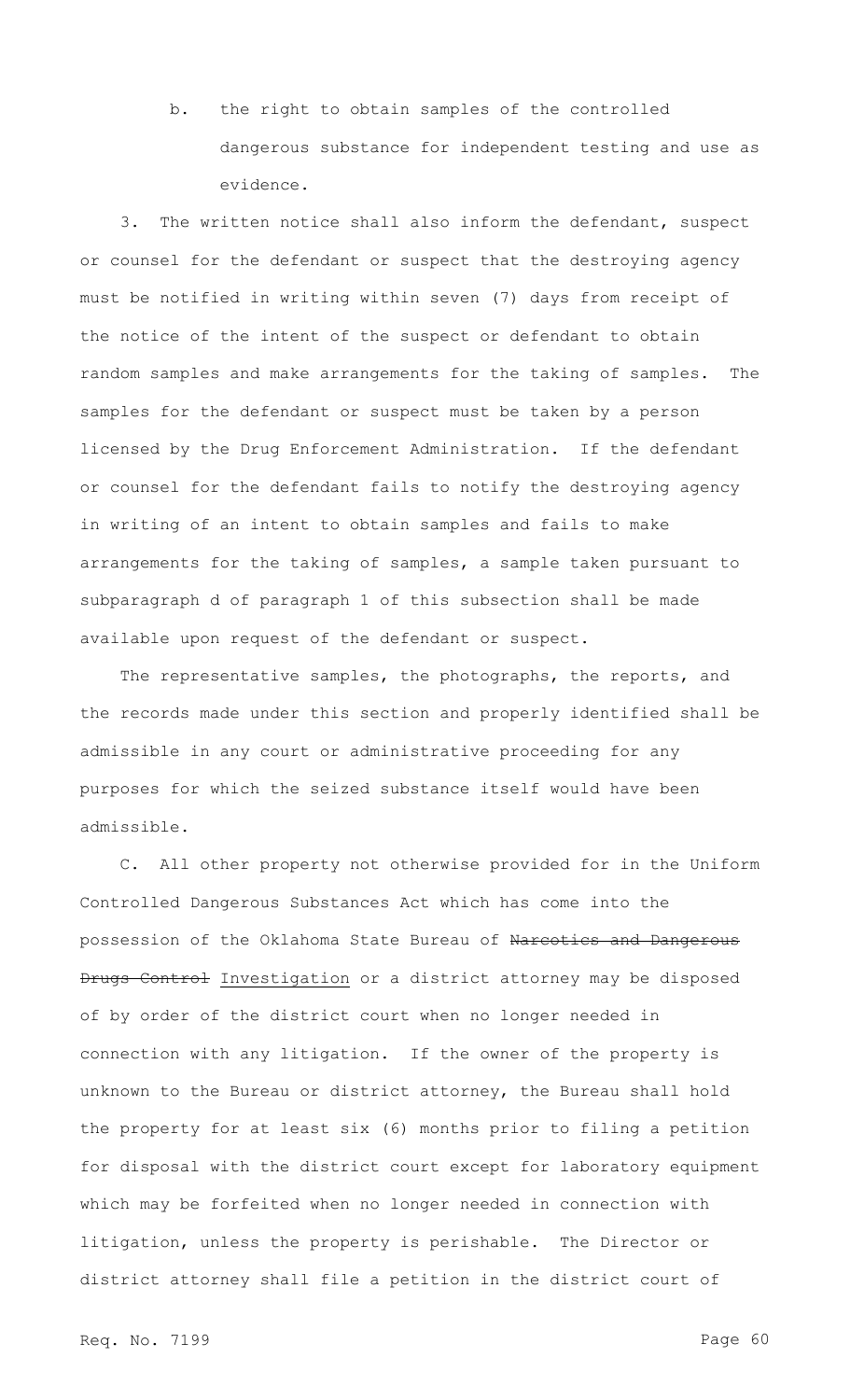Oklahoma County or in the case of a district attorney, the petition shall be filed in a county within the district attorney's jurisdiction requesting the authority to:

1. Conduct a sale of the property;

2. Convert title of the property to the Oklahoma State Bureau of Narcotics and Dangerous Drugs Control Investigation or to the district attorney's office for donation or transfer in accordance with subsection  $\pm$  H or K J of this section; or

3. Convert title of the property to the Oklahoma State Bureau of Narcotics and Dangerous Drugs Control Investigation for the purpose of leasing the property in accordance with subsection  $\overline{\theta}$  I of this section.

The Director or district attorney shall attach to the petition a list describing the property, including all identifying numbers and marks, if any, the date the property came into the possession of the Bureau or district attorney, and the name and address of the owner, if known. The notice of the hearing of the petition for the sale of the property, except laboratory equipment used in the processing, manufacturing or compounding of controlled dangerous substances in violation of the provisions of the Uniform Controlled Dangerous Substances Act, shall be given to every known owner, as set forth in the petition, by certified mail to the last-known address of the owner at least ten (10) days prior to the date of the hearing. Notice of a hearing on a petition for forfeiture or sale of laboratory equipment used in the processing, manufacturing or compounding of controlled dangerous substances in violation of the Uniform Controlled Dangerous Substances Act shall not be required. The notice shall contain a brief description of the property, and the location and date of the hearing. In addition, notice of the hearing shall be posted in three public places in the county, one such place being the county courthouse at the regular place assigned for the posting of legal notices. At the hearing, if no owner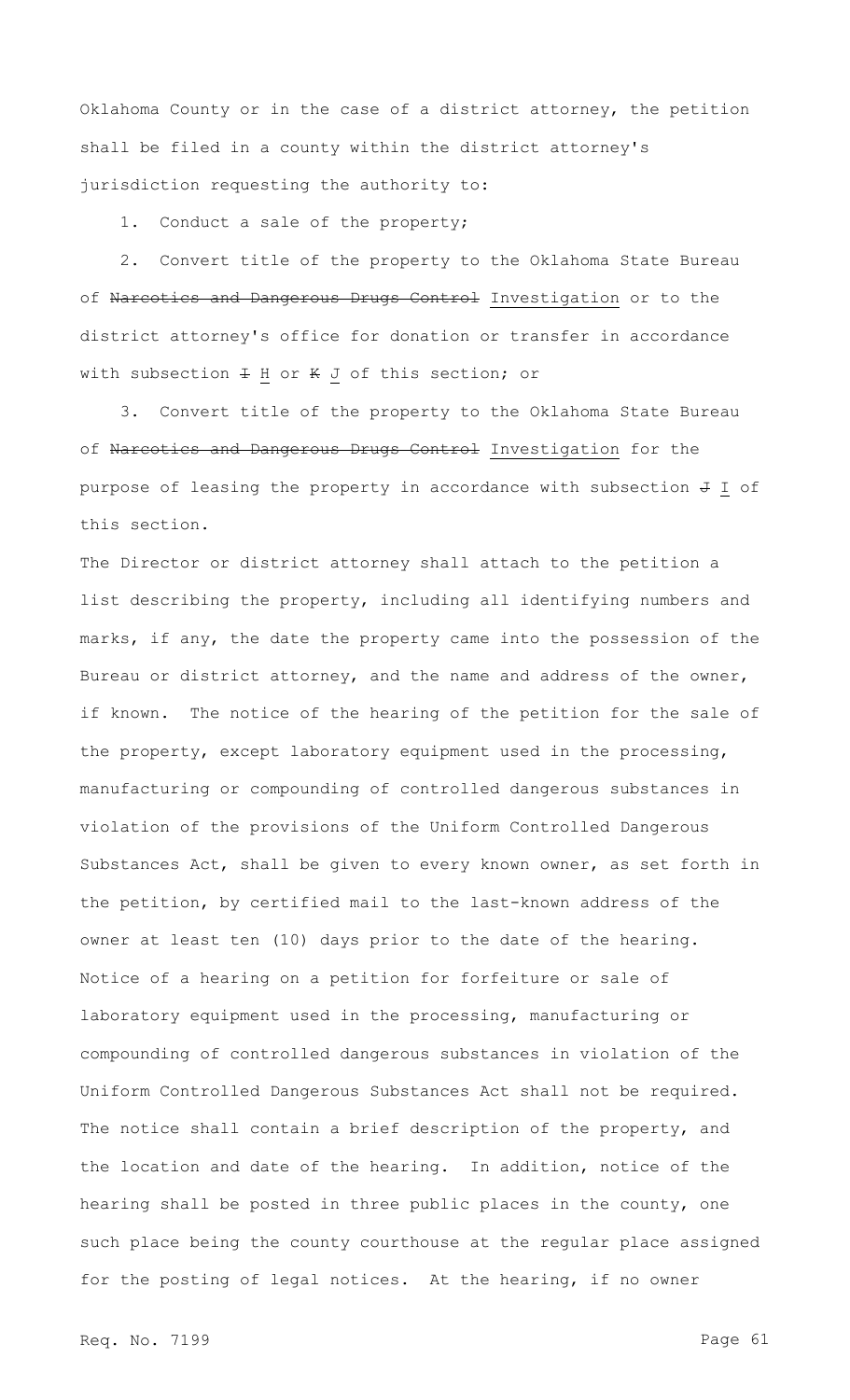appears and establishes ownership of the property, the court may enter an order authorizing the Director or district attorney to donate the property pursuant to subsection  $\pm$  H of this section, to sell the property at a public auction to the highest bidder, or to convert title of the property to the Oklahoma State Bureau of Narcotics and Dangerous Drugs Control Investigation for the purpose of leasing or transferring the property pursuant to subsection  $J$  I or K J of this section after at least ten (10) days' notice has been given by publication in one issue of a legal newspaper of the county. If the property is offered for sale at public auction and no bid is received that exceeds fifty percent (50%) of the value of the property, such value to be announced prior to the sale, the Director or district attorney may refuse to sell the item pursuant to any bid received. The Director or district attorney shall make a return of the sale and, when confirmed by the court, the order confirming the sale shall vest in the purchaser title to the property so purchased. The money received from the sale shall be used for the purpose of purchasing controlled dangerous substances to be used as evidence in narcotic cases and fees for informers, or employees and other associated expenses necessary to apprehend and convict violators of the laws of the State of Oklahoma regulating controlled dangerous substances. These funds shall be transferred to the agency special account established pursuant to Section 7.2 of Title 62 of the Oklahoma Statutes or the Bureau of Investigation Narcotics Revolving Fund or in the case of a district attorney, the revolving fund in that district for drug education and enforcement. The Director of the Oklahoma State Bureau of Narcotics and Dangerous Drugs Control Investigation and the Director of State Finance are hereby authorized and directed to promulgate in writing the necessary rules and regulations requiring strict accountability relative to the expenditure of the above funds. In the case of a district attorney, the accountability relative to the expenditure of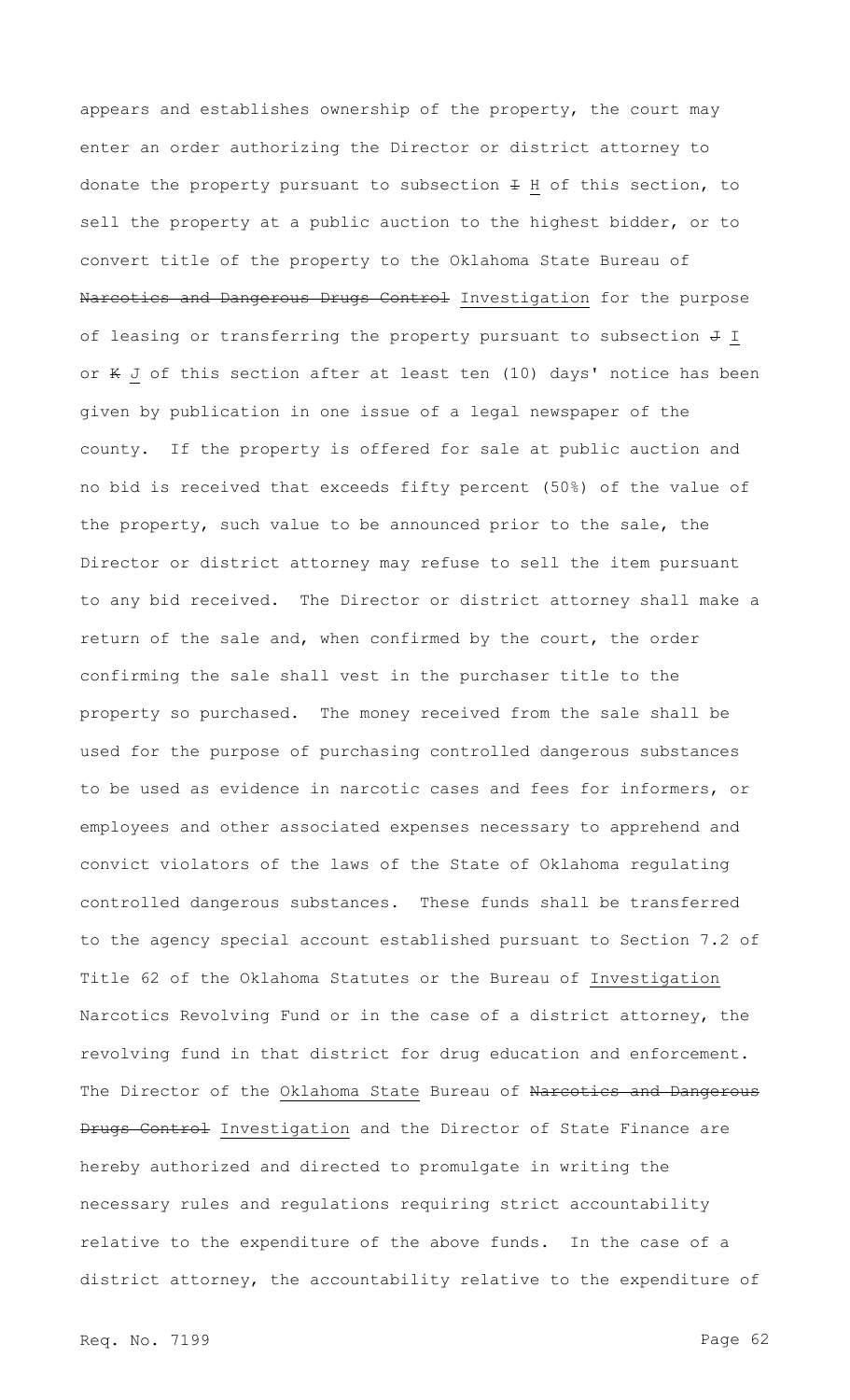the fund shall be according to rules already existing for county revolving funds.

D. At the request of the Department of Public Safety, the district attorney or a designee of the district attorney may conduct any forfeiture proceedings as described in Section 2-503 of this title on any property subject to forfeiture as described in subsection A, B, or C of Section 2-503 of this title. Except as provided in subsection A of this section, all other property not otherwise provided for in the Uniform Controlled Dangerous Substances Act which has come into the possession of the Oklahoma Department of Public Safety may be disposed of by order of the district court when no longer needed in connection with any litigation. If the owner of the property is unknown to the Department, the Department shall hold the property for at least six (6) months prior to filing a petition for disposal with the district court, unless the property is perishable. The Commissioner of Public Safety shall file a petition in the district court of Oklahoma County requesting the authority to conduct a sale of the property or to convert title of the property to the Oklahoma Department of Public Safety. The Commissioner of Public Safety shall attach to the petition a list describing the property, including all identifying numbers and marks, if any, the date the property came into the possession of the Department, and the name and address of the owner, if known. The notice of the hearing of the petition for the sale of the property shall be given to every known owner, as set forth in the petition, by certified mail to the last-known address of the owner and party in last possession if applicable, at least ten (10) days prior to the date of the hearing. The notice shall contain a brief description of the property, and the location and date of the hearing. In addition, notice of the hearing shall be posted in three public places in the county, one such place being the county courthouse at the regular place assigned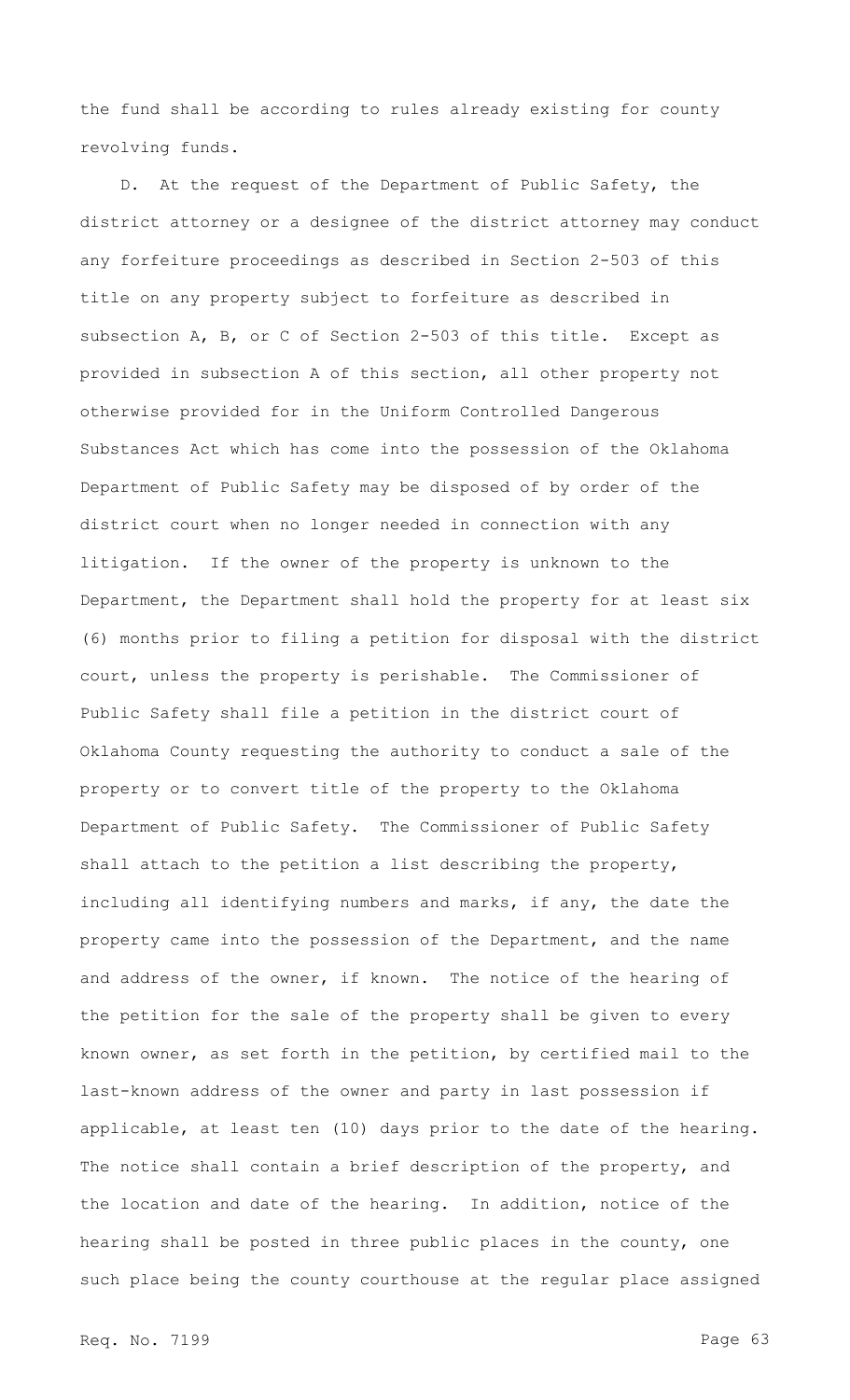for the posting of legal notices. At the hearing, if no owner appears and establishes ownership of the property, the court may enter an order authorizing the Commissioner of Public Safety to donate the property pursuant to subsection  $\pm$  H of this section, to sell the property to the highest bidder, or convert title of the property to the Oklahoma Department of Public Safety for the purpose of leasing or transferring the property pursuant to subsection  $J$  I or K J of this section after at least five (5) days' notice has been given by publication in one issue of a legal newspaper of the county. The Commissioner of Public Safety shall make a return of the sale and, when confirmed by the court, the order confirming the sale shall vest in the purchaser title to the property so purchased. The money received from the sale shall be deposited in the Department of Public Safety Revolving Fund and shall be expended for law enforcement purposes.

E. Except as provided in subsection A of this section, all other property not otherwise provided for in the Uniform Controlled Dangerous Substances Act which has come into the possession of the Alcoholic Beverage Laws Enforcement Commission may be disposed of by order of the district court when no longer needed in connection with any litigation. If the owner of the property is unknown to the Alcoholic Beverage Laws Enforcement Commission, the Commission shall hold the property for at least six (6) months prior to filing a petition for disposal with the district court, unless the property is perishable. The Director of the Alcoholic Beverage Laws Enforcement Commission shall file a petition in the district court of Oklahoma County requesting the authority to conduct a sale of the property or to convert title of the property to the Alcoholic Beverage Laws Enforcement Commission. The Director of the Alcoholic Beverage Laws Enforcement Commission shall attach to the petition a list describing the property, including all identifying numbers and marks, if any, the date the property came into the possession of the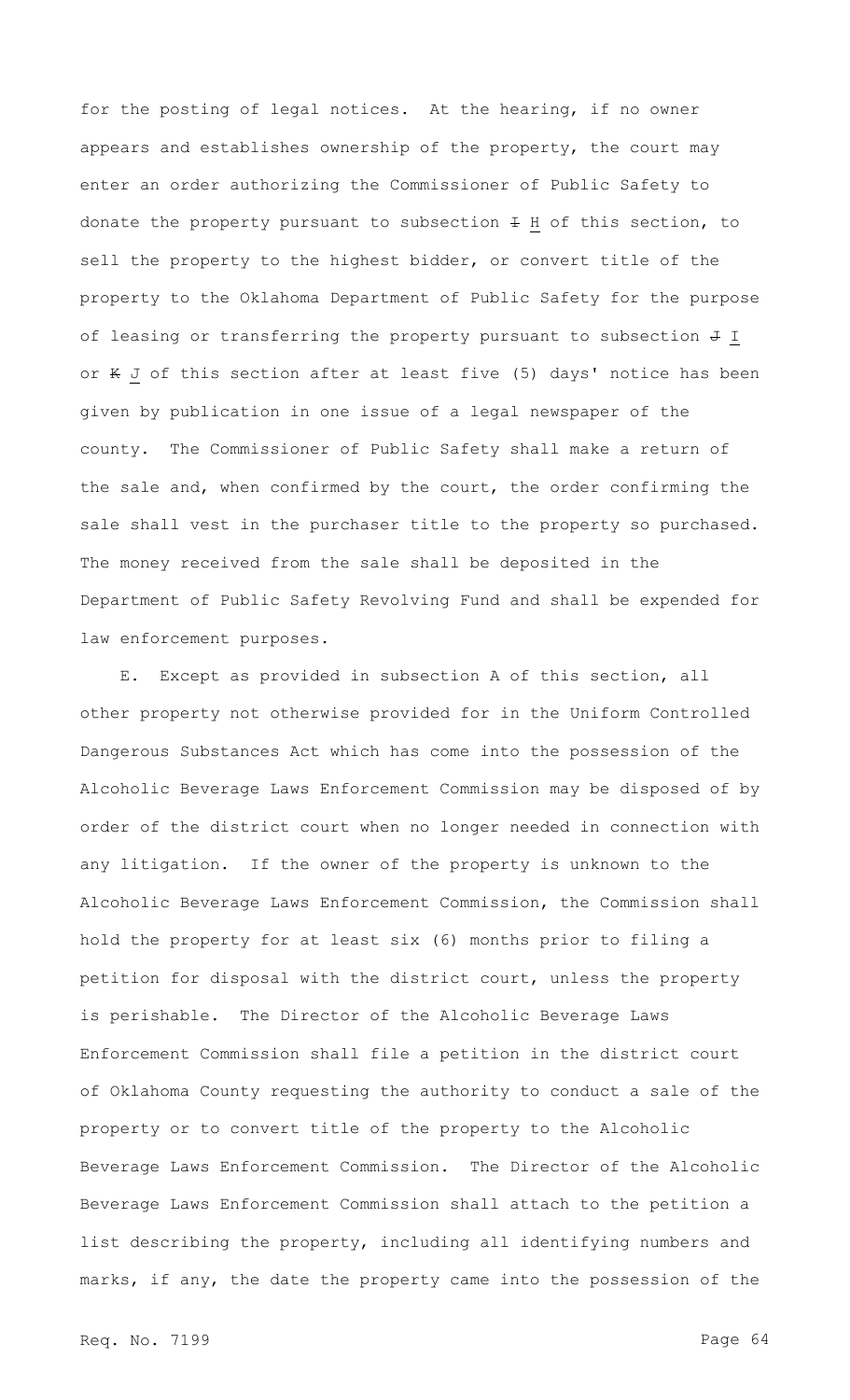Alcoholic Beverage Laws Enforcement Commission, and the name and address of the owner, if known. The notice of the hearing of the petition for the sale of the property shall be given to every known owner, as set forth in the petition, by certified mail to the last-known address of the owner at least ten (10) days prior to the date of the hearing. The notice shall contain a brief description of the property, and the location and date of the hearing. addition, notice of the hearing shall be posted in three public places in the county, one such place being the county courthouse at the regular place assigned for the posting of legal notices. At the hearing, if no owner appears and establishes ownership of the property, the court may enter an order authorizing the Director of the Alcoholic Beverage Laws Enforcement Commission to donate the property pursuant to subsection  $\pm$  H of this section or to sell the property to the highest bidder after at least five (5) days' notice has been given by publication in one issue of a legal newspaper of the county. The Director of the Alcoholic Beverage Laws Enforcement Commission shall make a return of the sale and, when confirmed by the court, the order confirming the sale shall vest in the purchaser title to the property so purchased. The money received from the sale shall be deposited in the General Revenue Fund of the state.

F. Except as provided in subsection A of this section, all other property not otherwise provided for in the Uniform Controlled Dangerous Substances Act which has come into the possession of the Oklahoma State Bureau of Investigation may be disposed of by order of the district court when no longer needed in connection with any litigation. If the owner of the property is unknown to the Bureau, the Bureau shall hold the property for at least six (6) months prior to filing a petition for disposal with the district court, unless the property is perishable. The Director of the Oklahoma State Bureau of Investigation shall file a petition in the district court of Oklahoma County requesting the authority to conduct a sale of the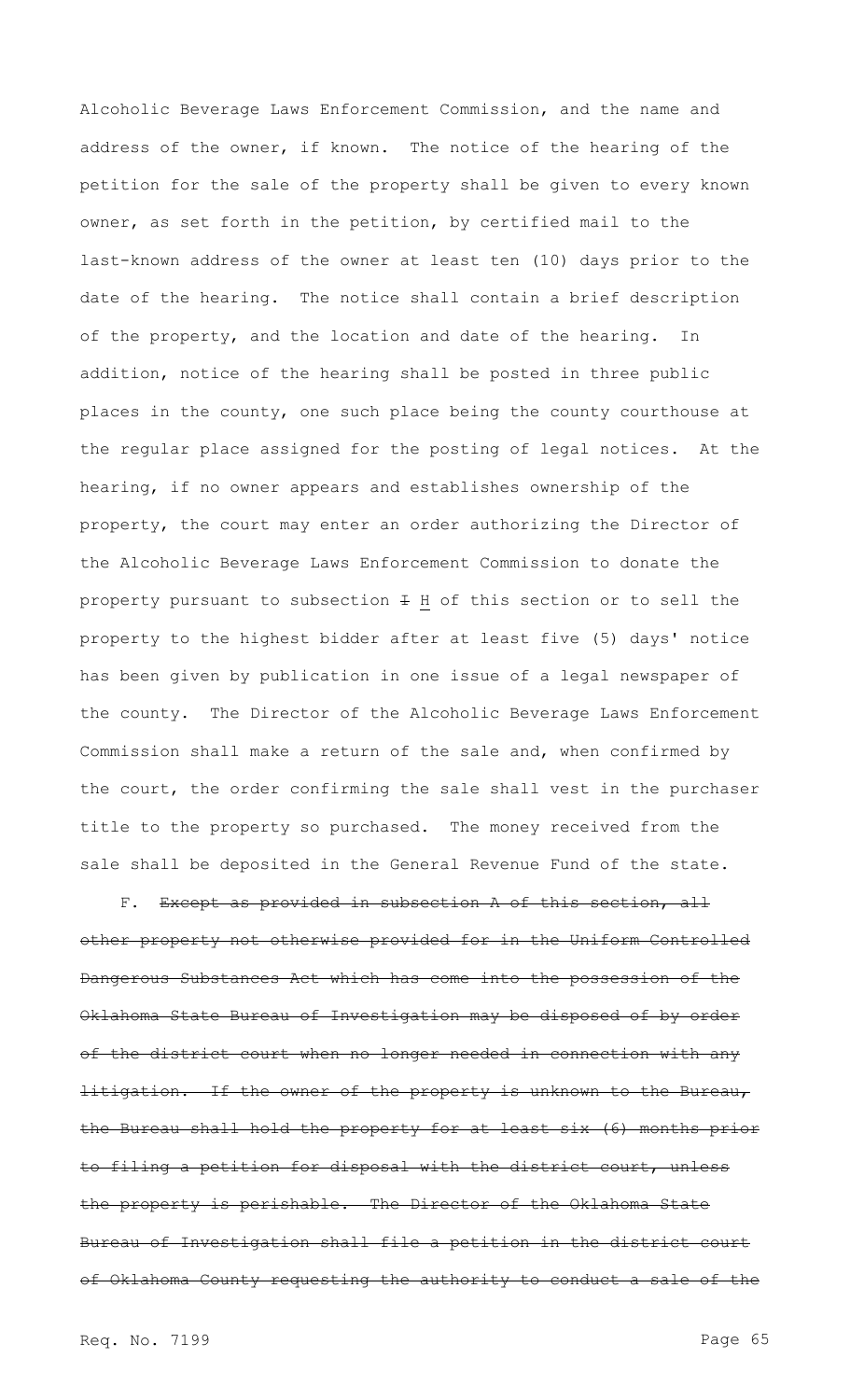property or to convert title of the property to the Oklahoma State Bureau of Investigation. The Director of the Oklahoma State Bureau of Investigation shall attach to the petition a list describing the property, including all identifying numbers and marks, if any, the date the property came into the possession of the Bureau, and the name and address of the owner, if known. The notice of the hearing of the petition for the sale of the property shall be given to every known owner, as set forth in the petition, by certified mail to the last-known address of the owner and party in last possession if applicable, at least ten (10) days prior to the date of the hearing. The notice shall contain a brief description of the property, and the location and date of the hearing. In addition, notice of the hearing shall be posted in three public places in the county, one such place being the county courthouse at the regular place assigned for the posting of legal notices. At the hearing, if no owner appears and establishes ownership of the property, the court may enter an order authorizing the Director of the Oklahoma State Bureau of Investigation to donate the property pursuant to subsection I of this section, to sell the property to the highest bidder, or convert title of the property to the Oklahoma State Bureau of Investigation for the purpose of leasing or transferring the property pursuant to subsection J or K of this section after at least five (5) days' notice has been given by publication in one issue of a legal newspaper of the county. The Director of the Oklahoma State Bureau of Investigation shall make a return of the sale and, when confirmed by the court, the order confirming the sale shall vest in the purchaser title to the property so purchased. The money received from the sale shall be deposited in the OSBI Revolving Fund and shall be expended for law enforcement purposes.

G. Except as provided in subsection A of this section, all other property not otherwise provided for in the Uniform Controlled Dangerous Substances Act which has come into the possession of the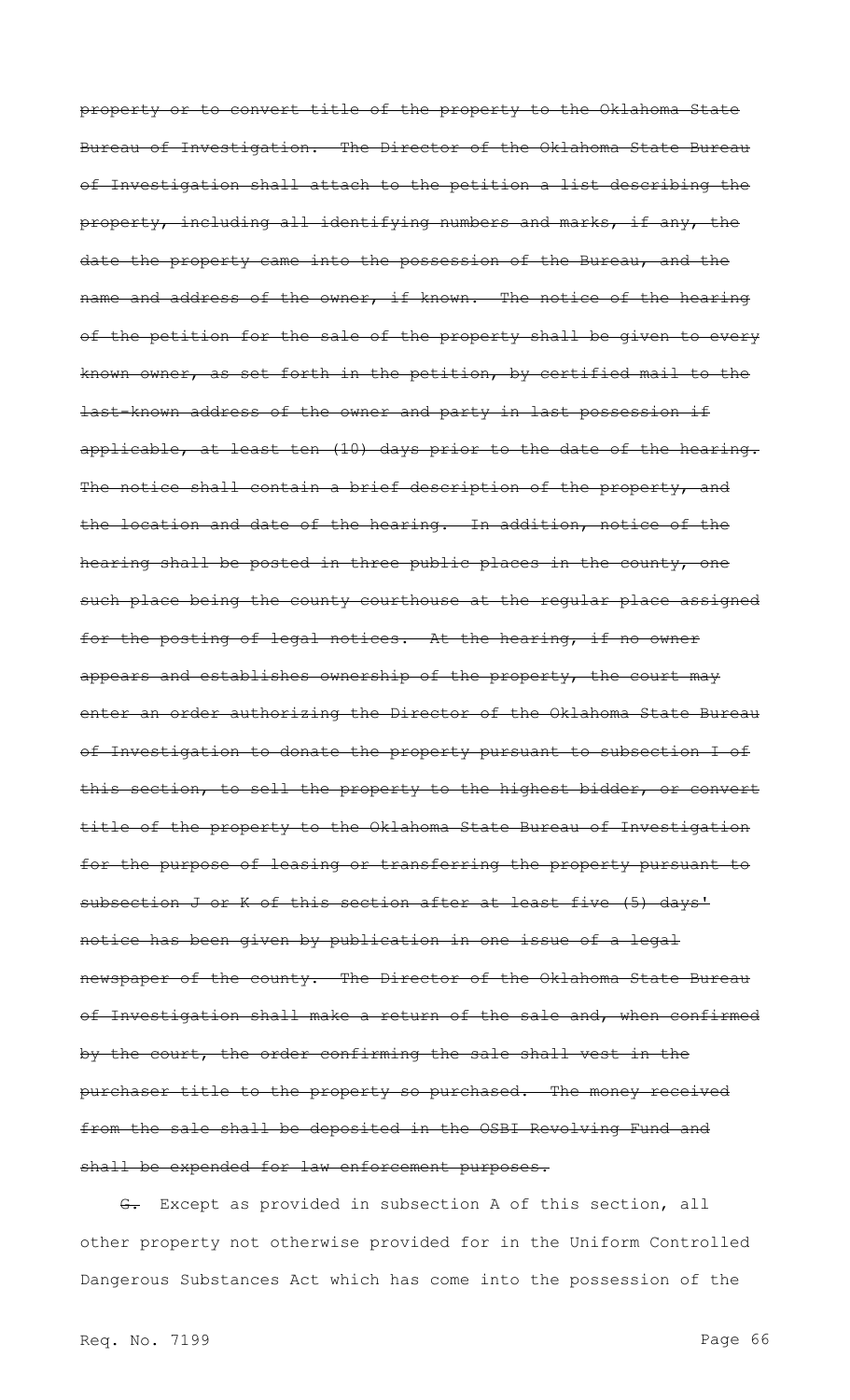Oklahoma Department of Corrections may be disposed of by order of the district court when no longer needed in connection with any litigation. If the owner of the property is unknown to the Department, the Department shall hold the property for at least six (6) months prior to filing a petition for disposal with the district court, unless the property is perishable. The Director of the Oklahoma Department of Corrections shall file a petition in the district court of the county of seizure requesting the authority to conduct a sale of the property or to convert title to the property to the Oklahoma Department of Corrections. The Director of the Oklahoma Department of Corrections shall attach to the petition a list describing the property, including all identifying numbers and marks, if any, the date the property came into possession of the Department and the name and address of the owner, if known. The notice of the hearing of the petition for the sale of the property shall be given to every known owner, as set forth in the petition, by certified mail to the last-known address of the owner and party in last possession if applicable, at least ten (10) days prior to the date of the hearing. The notice shall contain a brief description of the property and the location and date of the hearing. In addition, notice of the hearing shall be posted in three public places in the county, one such place being the county courthouse at the regular place assigned for the posting of legal notices. At the hearing, if no owner appears and establishes ownership of the property, the court may enter an order authorizing the Director of the Oklahoma Department of Corrections to donate the property pursuant to subsection  $\pm$  H of this section, to sell the property to the highest bidder or convert title of the property to the Oklahoma Department of Corrections after at least five (5) days' notice has been given by publication in one issue of a legal newspaper of the county. The Director of the Oklahoma Department of Corrections shall make a return of the sale and when confirmed by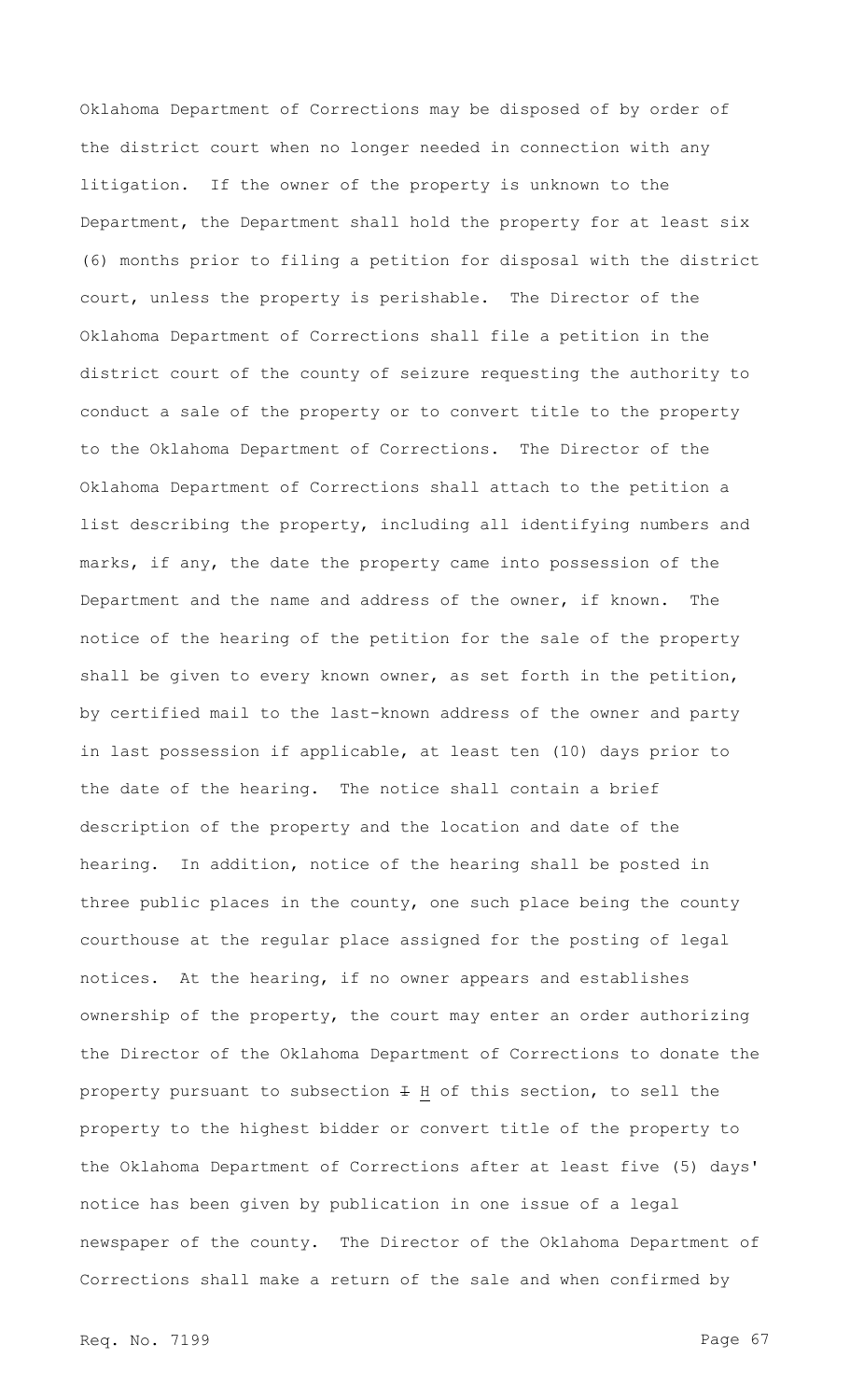the court, the order confirming the sale shall vest in the purchaser title to the property so purchased. Twenty-five percent (25%) of the money received from the sale shall be disbursed to a revolving fund in the office of the county treasurer of the county wherein the property was seized, said fund to be used as a revolving fund solely for enforcement of controlled dangerous substances laws, drug abuse prevention and drug abuse education. The remaining seventy-five percent (75%) shall be deposited in the Department of Corrections Revolving Fund to be expended for equipment for probation and parole officers and correctional officers.

H. G. Except as provided in subsection A of this section, all other property not otherwise provided for in the Uniform Controlled Dangerous Substances Act which has come into the possession of the Office of the Attorney General may be disposed of by order of the district court when no longer needed in connection with any litigation. If the owner of the property is unknown to the Office, the Office shall hold the property for at least six (6) months prior to filing a petition for disposal with the district court, unless the property is perishable. The Office of the Attorney General shall file a petition in the district court of Oklahoma County requesting the authority to conduct a sale of the property or to convert title of the property to the Office of the Attorney General. The Office of the Attorney General shall attach to the petition a list describing the property, including all identifying numbers and marks, if any, the date the property came into the possession of the Office, and the name and address of the owner, if known. The notice of the hearing of the petition for the sale of the property shall be given to every known owner, as set forth in the petition, by certified mail to the last-known address of the owner and party in last possession, if applicable, at least ten (10) days prior to the date of the hearing. The notice shall contain a brief description of the property and the location and date of the hearing. In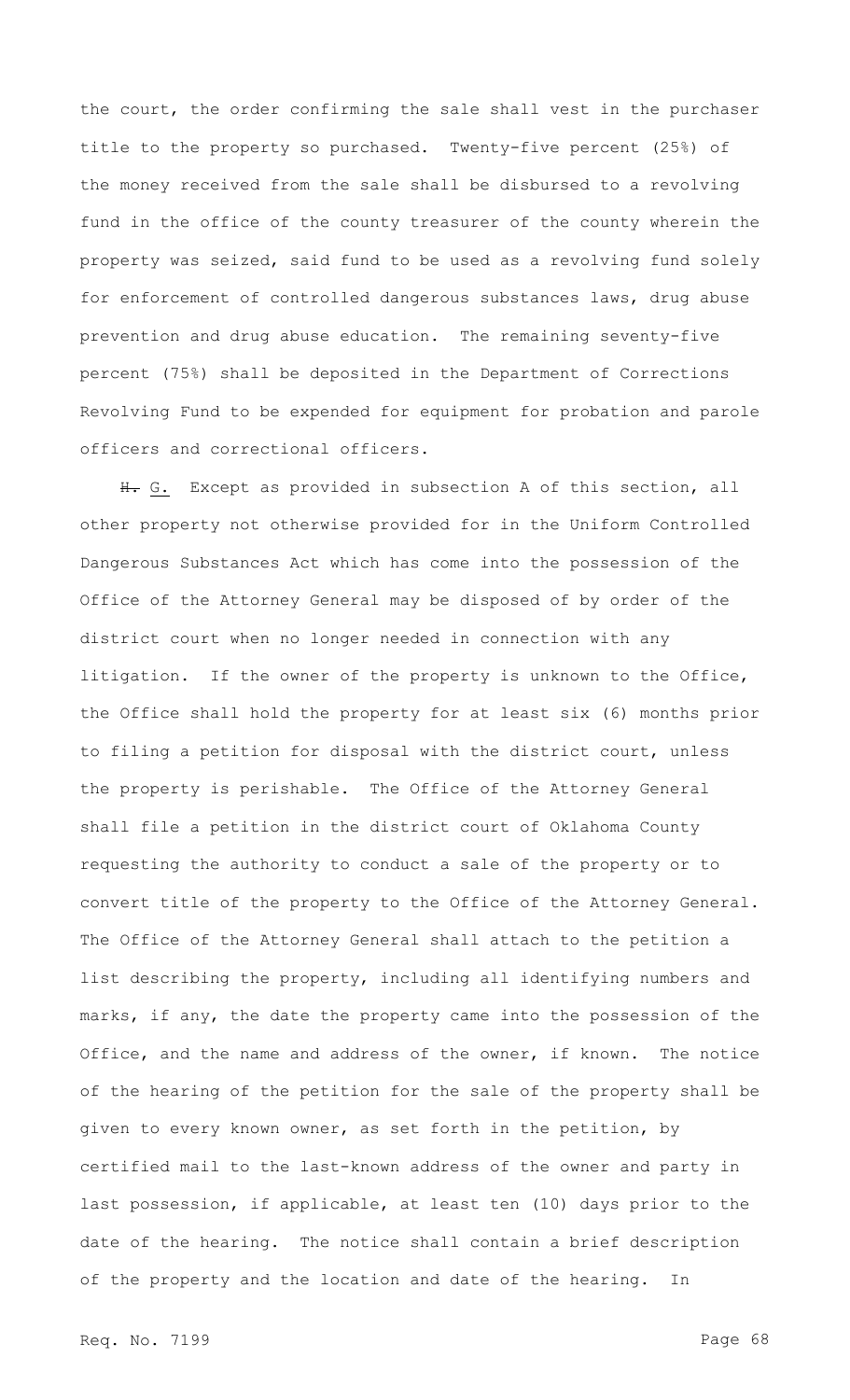addition, notice of the hearing shall be posted in three public places in the county, one such place being the county courthouse at the regular place assigned for the posting of legal notices. At the hearing, if no owner appears and establishes ownership of the property, the court may enter an order authorizing the Attorney General to donate the property pursuant to subsection  $\pm$  H of this section, to sell the property to the highest bidder, or convert title of the property to the Office of the Attorney General for the purpose of leasing or transferring the property pursuant to subsection  $J I$  or  $K J$  of this section after at least five (5) days' notice has been given by publication in one issue of a legal newspaper of the county. The Attorney General shall make a return of the sale and, when confirmed by the court, the order confirming the sale shall vest in the purchaser title to the property so purchased. The money received from the sale shall be deposited in the Attorney General Law Enforcement Revolving Fund and shall be expended for law enforcement purposes. The Office of the Attorney General may enter into agreements with municipal, county or state agencies to return to such an agency a percentage of proceeds of the sale of any property seized by the agency and forfeited under the provisions of this section.

I. H. Any property, including but not limited to uncontaminated laboratory equipment used in the processing, manufacturing or compounding of controlled dangerous substances in violation of the provisions of the Uniform Controlled Dangerous Substances Act, upon a court order, may be donated for classroom or laboratory use by the Oklahoma State Bureau of Narcotics and Dangerous Drugs Control Investigation, Oklahoma Department of Public Safety, district attorney, the Alcoholic Beverage Laws Enforcement Commission, the Oklahoma Department of Corrections, or the Office of the Attorney General to any public secondary school or technology center school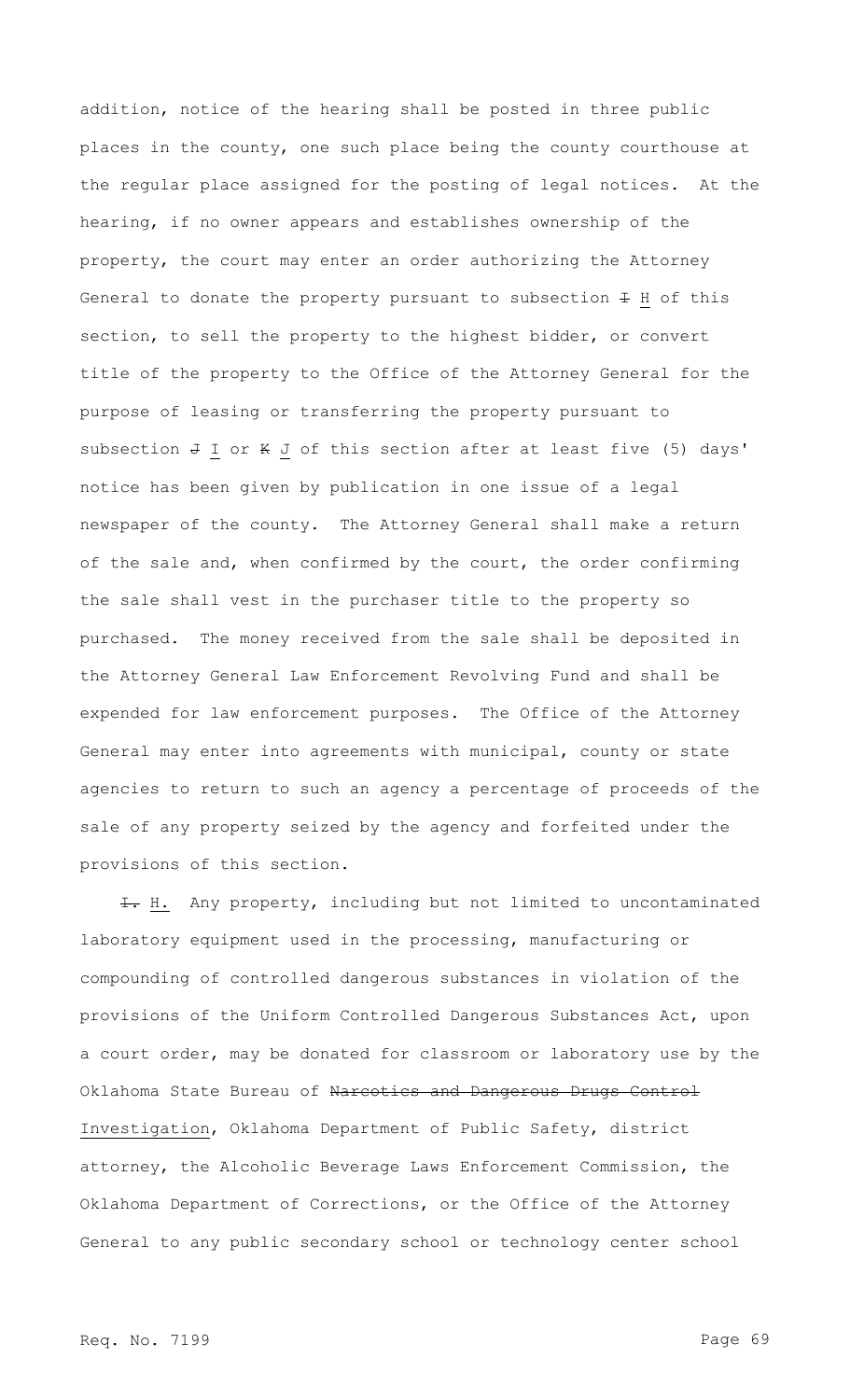in this state or any institution of higher education within The Oklahoma State System of Higher Education.

J. I. Any vehicle or firearm which has come into the possession and title vested in the Oklahoma State Bureau of Narcotics and Dangerous Drugs Control, the Oklahoma Department of Public Safety, the Oklahoma State Bureau of Investigation, or the Office of the Attorney General, may be offered for lease to any sheriff's office or police department in this state on an annual basis to assist with the enforcement of the provisions of the Uniform Controlled Dangerous Substances Act. Each agency shall promulgate rules, regulations and procedures for leasing vehicles and firearms. No fully automatic weapons will be subject to the leasing agreement. All firearms leased may be utilized only by C.L.E.E.T. certified officers who have received training in the type and class of weapon leased. Every lessee shall be required to submit an annual report to the leasing agency stating the condition of all leased property. A lease agreement may be renewed annually at the option of the leasing agency. Upon termination of a lease agreement, the property shall be returned to the leasing agency for sale or other disposition. All funds derived from lease agreements or other disposition of property no longer useful to law enforcement shall be deposited in the agency's revolving fund and shall be expended for law enforcement purposes.

K. J. Before disposing of any property pursuant to subsections C through F E of this section, the Oklahoma State Bureau of Narcotics and Dangerous Drugs Control, the Department of Public Safety, the Alcoholic Beverage Laws Enforcement Commission, the Oklahoma State Bureau of Investigation, the Office of the Attorney General, or a district attorney shall notify the Department of Corrections and the Oklahoma Department of Career and Technology Education of the identity of any such property in their possession. The Department of Corrections and the Oklahoma Department of Career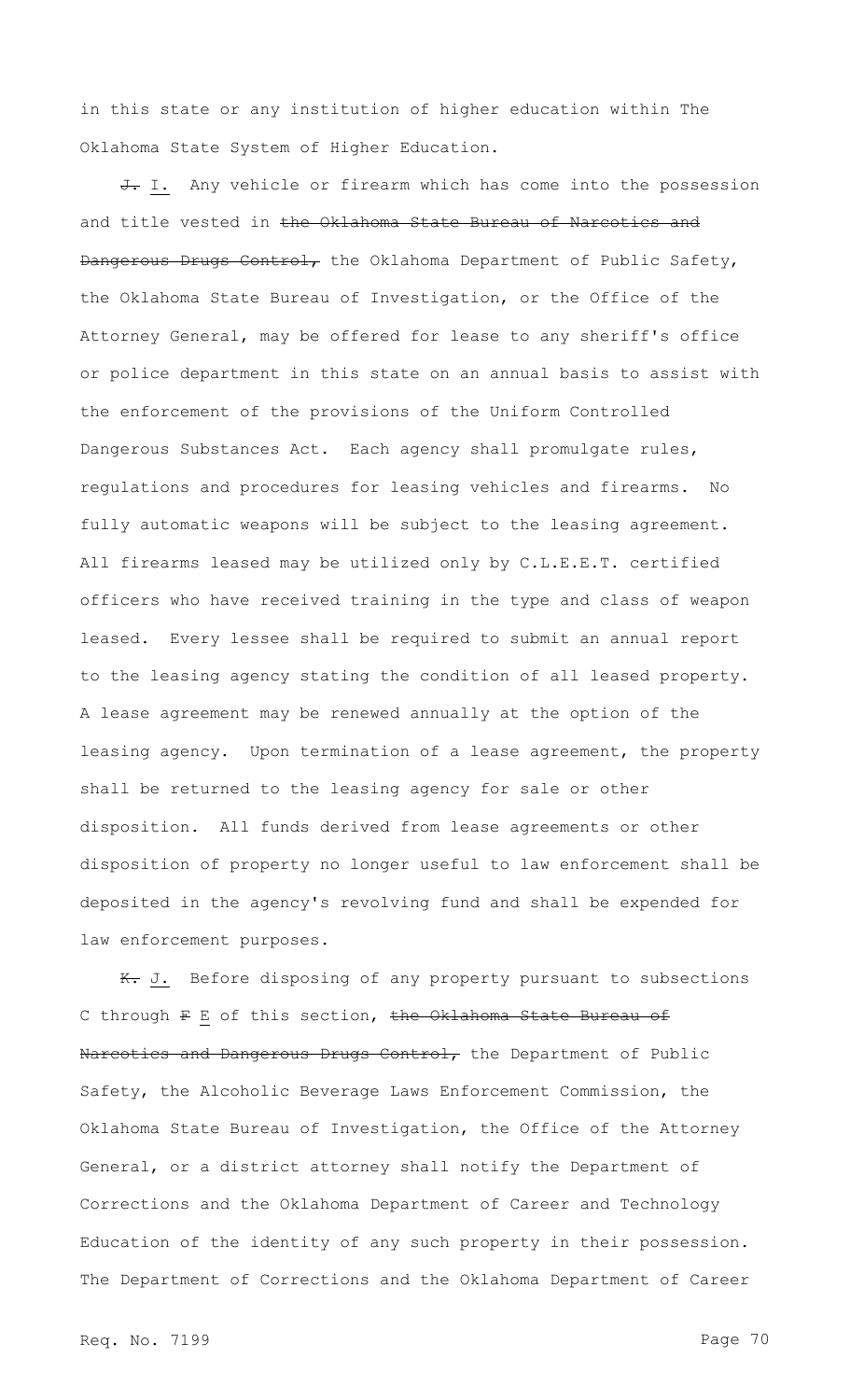and Technology Education must respond within ten (10) days of such notification, as to whether or not such property could be used in the operations or training programs of either agency. Upon receipt of the response, the agency or district attorney that issued the notification shall negotiate as to which agency will be entitled to the use of the property, the purpose of the use and the duration of such use. Upon return of the property, the property may be disposed of as otherwise provided in this section. The agencies and any district attorney that are parties to any transfer of property pursuant to this subsection shall enter into written agreements to carry out any such transfer of property. Any such agreement may also provide for the granting of title to any property being transferred as the parties deem appropriate.

SECTION 30. AMENDATORY 63 O.S. 2001, Section 2-509, is amended to read as follows:

Section 2-509. A. All species of plants from which controlled dangerous substances in Schedules I and II may be derived are hereby declared inimical to health and welfare of the public, and the intent of the Legislature is to control and eradicate these species of the plants in the State of Oklahoma.

B. It shall be unlawful for any person to cultivate or produce, or to knowingly permit the cultivation, production, or wild growing of any species of such plants, on any lands owned or controlled by such person, and it is hereby declared the duty of every such person to destroy all such plants found growing on lands owned or controlled by him.

C. 1. Whenever any peace officer of the state shall receive information that any species of any such plants has been found growing on any private lands in the State of Oklahoma, he shall notify the sheriff and county commissioners of the county wherein such plants are found growing. Within five (5) days of receipt of such notice, the county commissioners shall notify the owner or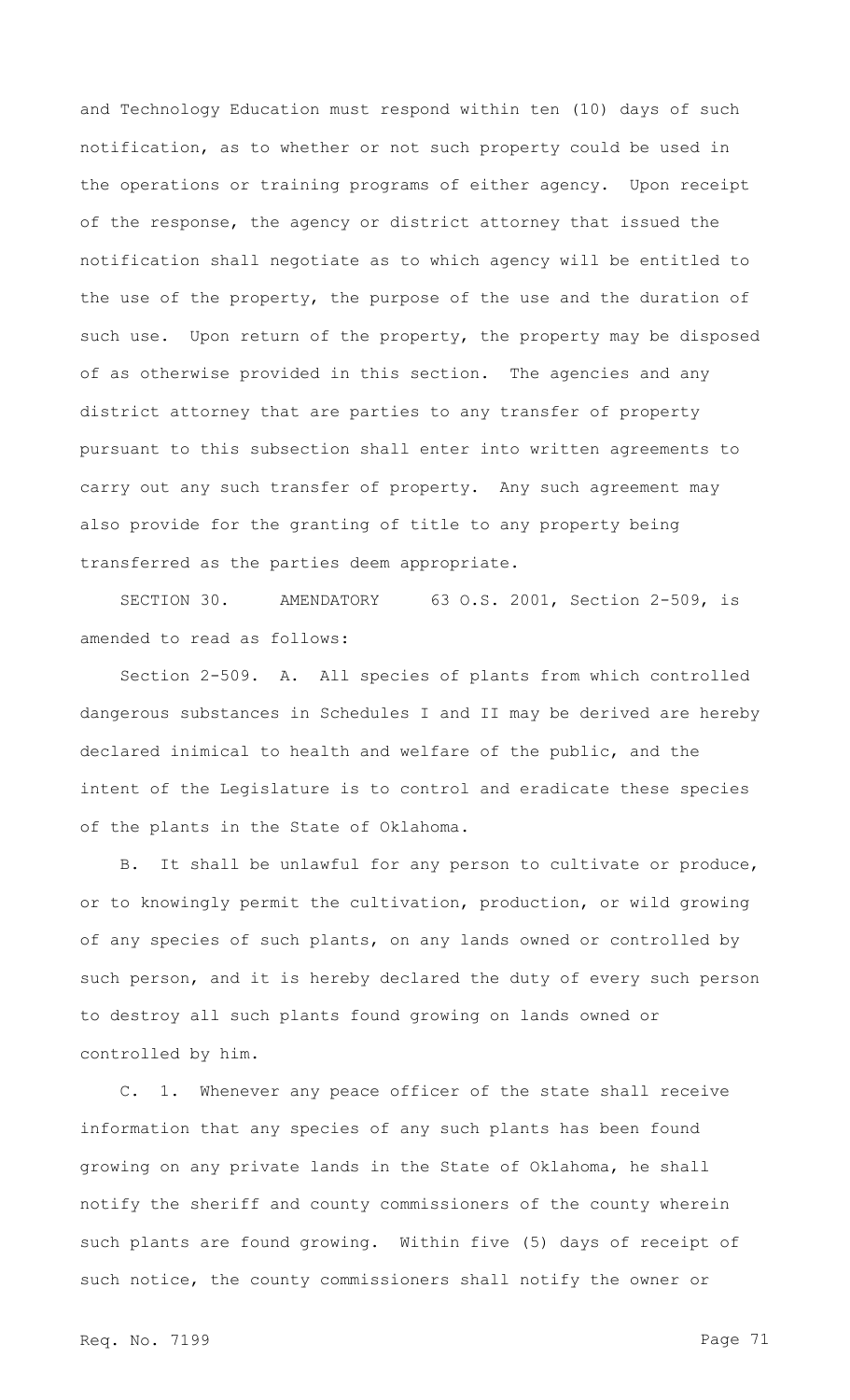person in possession of such lands that such plants have been found growing on the said lands and that the same must be destroyed or eradicated within fifteen (15) days. When the fifteen (15) days have elapsed, the reporting peace officer shall cause an investigation to be made of the aforesaid lands, and if any such plants be found growing thereon, the commissioners shall cause the same to be destroyed or eradicated by either cutting and burning or by applications of herbicides approved for such purpose by the Department of Agriculture in accordance with Section 2-505 of this title.

2. Whenever any such plants are destroyed or eradicated by order of the commissioners as provided herein, the cost of the same shall, if the work or labor be furnished by the commissioners, be taxed against the lands whereon the work was performed, and shall be a lien upon such land in all manner and respects as a lien of judgment, if the owner is charged with a violation of subsection B of this section. If the violation of subsection B of this section is by a person other than the owner of the land, without the knowledge of the owner, the costs shall be paid by the initiating law enforcement agency.

D. Knowingly violating the provisions of subsection B of this section is hereby declared, as to the owner, or person in possession of such lands, to be a felony and punishable as such by a fine not to exceed Fifty Thousand Dollars (\$50,000.00) and imprisonment in the State Penitentiary for not less than two (2) years nor more than life. The fine provided for in this subsection shall be in addition to other punishments provided by law and shall not be in lieu of other punishment. Any person convicted of a second or subsequent violation of subsection B of this section is punishable by a term of imprisonment twice that otherwise authorized and by twice the fine otherwise authorized. Any sentence shall not be subject to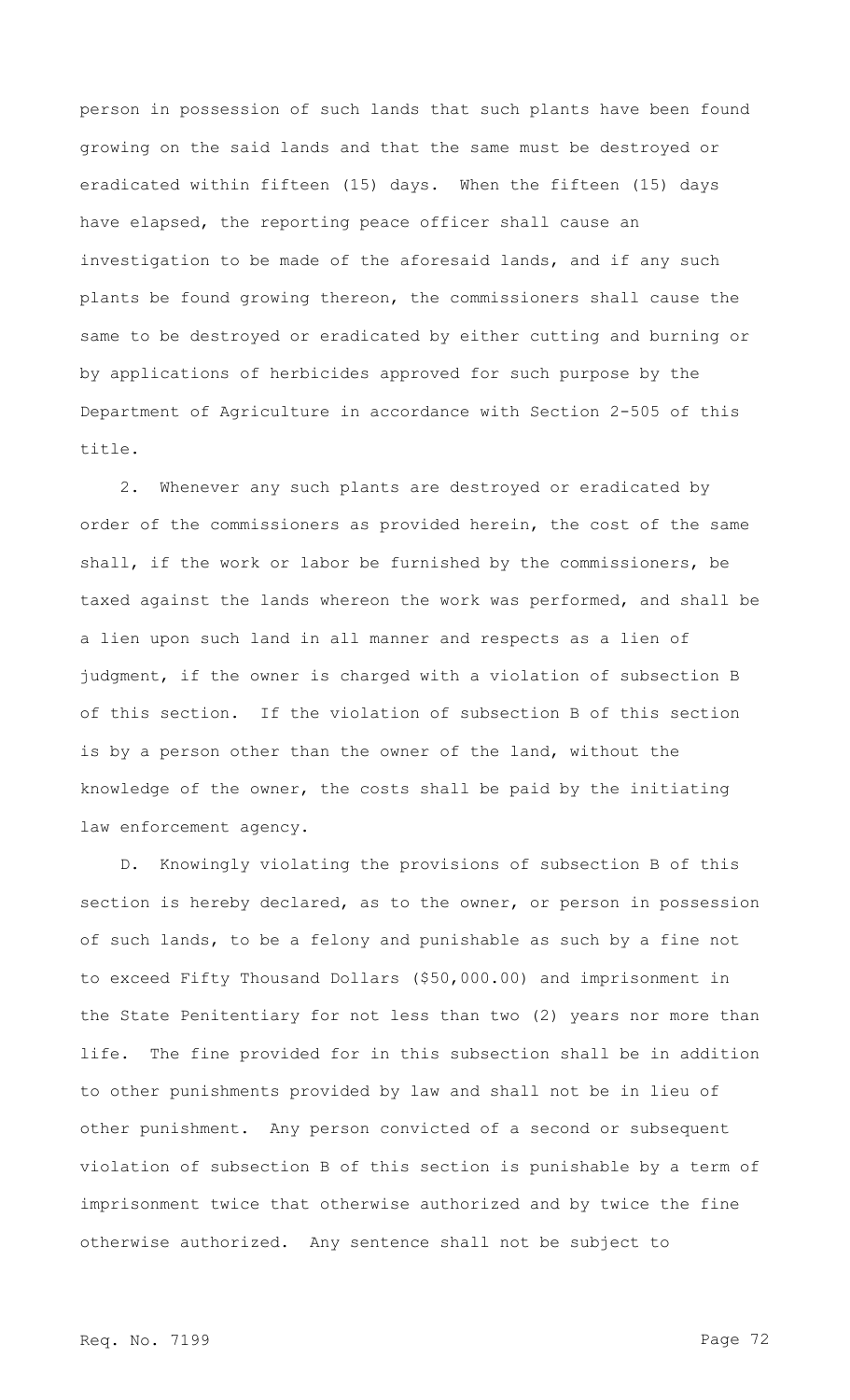statutory provisions for suspended sentences, deferred sentences, or probation, except when the conviction is for a first offense.

E. It shall be the duty of any peace officer of the State of Oklahoma who receives information of such plants growing in the State of Oklahoma, to make notice, in writing, to the Oklahoma State Bureau of Narcotics and Dangerous Drugs Control Investigation and the future destruction or eradication of the annual growth of such plants shall be supervised by the Oklahoma State Bureau of Narcotics and Dangerous Drugs Control Investigation. Any destruction or eradication of the annual growth of such plants supervised by the Bureau shall be by cutting and burning the same or by destruction and eradication through applications of herbicides approved for such purpose by the Department of Agriculture.

F. Any application of herbicides authorized by this section shall be made pursuant to the provisions of Section 2-505 of this title.

G. In lieu of the eradication procedures provided for in subsections B and C of this section, all species of plants from which controlled dangerous substances in Schedules I and II of the Uniform Controlled Dangerous Substances Act may be derived, may be disposed of pursuant to the provisions of subsection C of Section 2- 505 of this title.

SECTION 31. AMENDATORY 74 O.S. 2001, Section 18c, as amended by Section 4, Chapter 438, O.S.L. 2002 (63 O.S. Supp. 2003, Section 18c), is amended to read as follows:

Section 18c. A. 1. Except as otherwise provided by this subsection, no state officer, board or commission shall have authority to employ or appoint attorneys to advise or represent said officer, board or commission in any matter.

2. The provisions of this subsection shall not apply to the Corporation Commission, the Council on Law Enforcement Education and Training, the Consumer Credit Commission, the Board of Managers of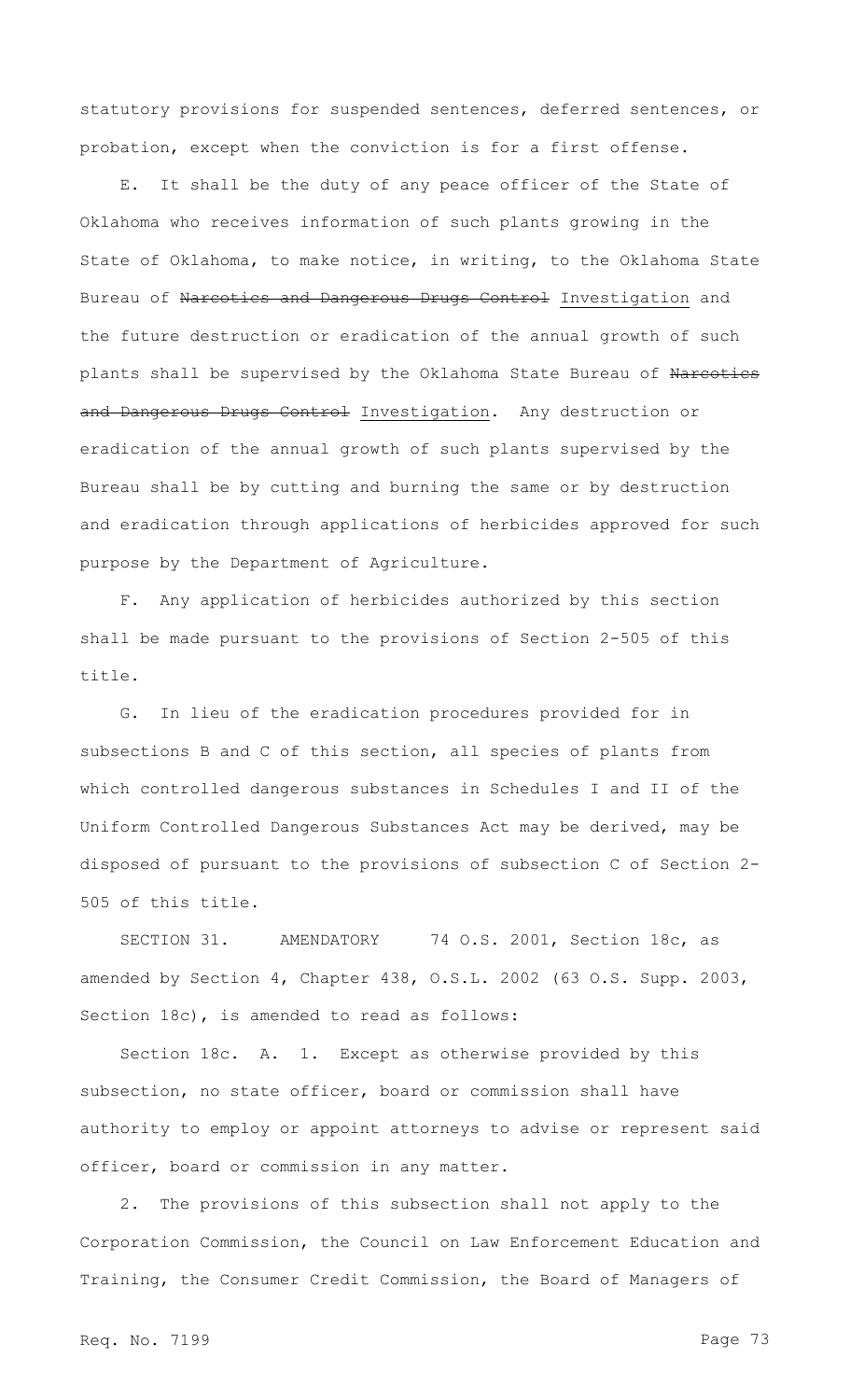the State Insurance Fund, the Oklahoma Tax Commission, the Commissioners of the Land Office, the Oklahoma Public Welfare Commission also known as the Commission for Human Services, the Board of Corrections, the Oklahoma Health Care Authority, the Department of Public Safety, the Oklahoma State Bureau of Narcotics and Dangerous Drugs Control Investigation, the Alcoholic Beverage Laws Enforcement Commission, the Transportation Commission, the Oklahoma Energy Resources Board, the Department of Central Services, the Oklahoma Merit Protection Commission, the Office of Personnel Management, the Oklahoma Water Resources Board, the Department of Labor, the State Department of Agriculture, the Northeast Oklahoma Public Facilities Authority, the Oklahoma Firefighters Pension and Retirement System, the Oklahoma Public Employees Retirement System, the Uniform Retirement System for Justices and Judges and the Office of Juvenile Affairs.

3. The provisions of paragraph 2 of this subsection shall not be construed to authorize the Office of Juvenile Affairs to employ any attorneys that are not specifically authorized by law.

4. All the legal duties of such officer, board or commission shall devolve upon and are hereby vested in the Attorney General; provided that:

- a. the Governor shall have authority to employ special counsel to protect the rights or interest of the state as provided in Section 6 of this title, and
- b. liquidation agents of banks shall have the authority to employ local counsel, with the consent of the Bank Commissioner and the Attorney General and the approval of the district court.

B. At the request of any state officer, board or commission, except the Corporation Commission, the Board of Managers of the CompSource Oklahoma, Oklahoma Tax Commission and the Commissioners of the Land Office, the Grand River Dam Authority, the Oklahoma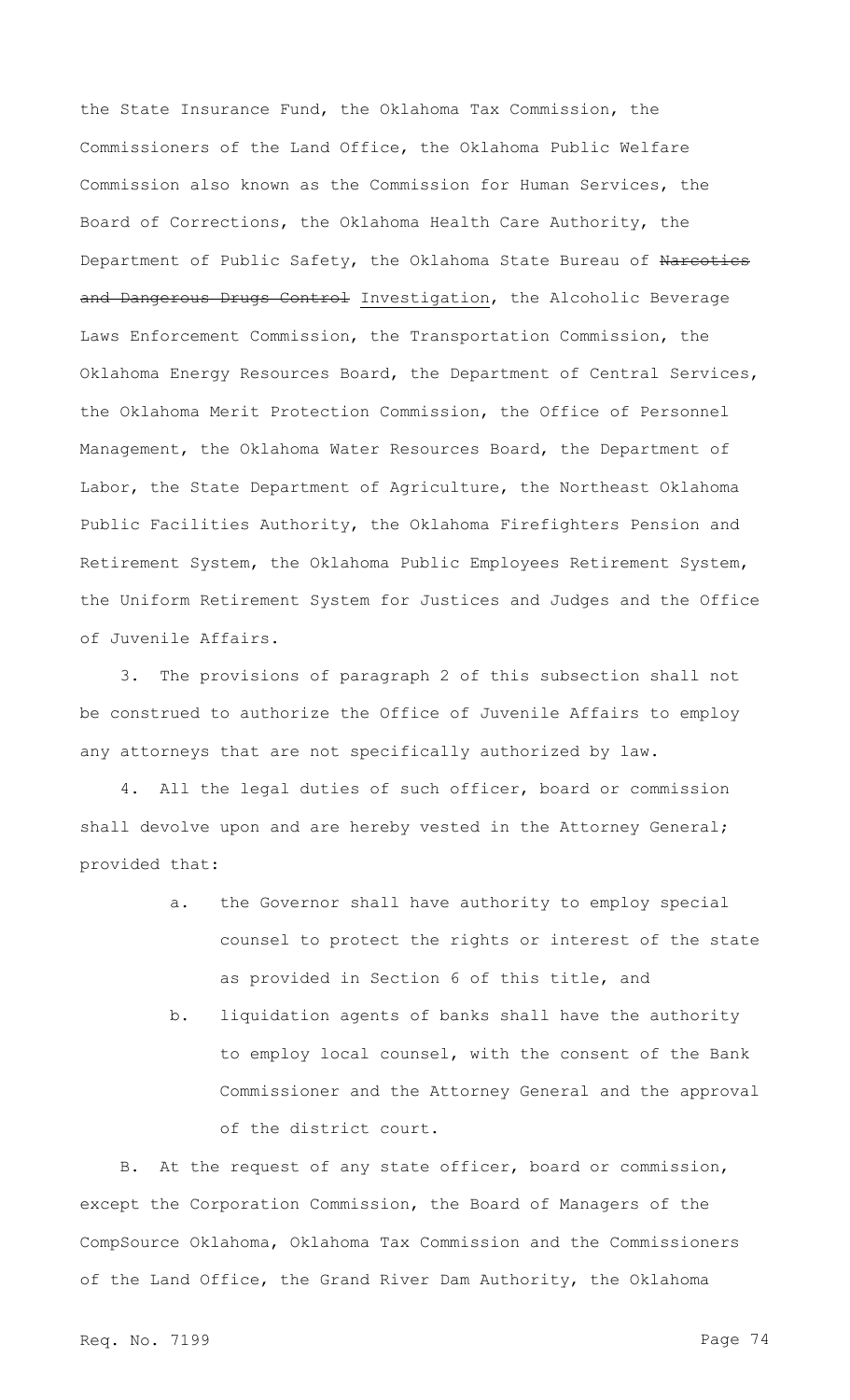State Bureau of Narcotics and Dangerous Drugs Control Investigation, the Alcoholic Beverage Laws Enforcement Commission, the Oklahoma Firefighters Pension and Retirement System, the Oklahoma Public Employees Retirement System, the Uniform Retirement System for Justices and Judges and the Interstate Oil and Gas Compact Commission, the Attorney General shall defend any action in which they may be sued in their official capacity. At the request of any such state officer, board or commission, the Attorney General shall have authority to institute suits in the name of the State of Oklahoma on their relation, if after investigation the Attorney General is convinced there is sufficient legal merit to justify the action.

C. Any officer, board, or commission which has the authority to employ or appoint attorneys may request that the Attorney General defend any action arising pursuant to the provisions of the Governmental Tort Claims Act.

D. Nothing in this section shall be construed to repeal or affect the provisions of the statutes of this state pertaining to attorneys and legal advisors of the several commissions and departments of state specified in subsection B of this section, and all acts and parts of acts pertaining thereto shall be and remain in full force and effect.

SECTION 32. AMENDATORY 74 O.S. 2001, Section 840-5.5, as last amended by Section 1, Chapter 382, O.S.L. 2003 (74 O.S. Supp. 2003, Section 840-5.5), is amended to read as follows:

Section 840-5.5 A. The following offices, positions, and personnel shall be in the unclassified service and shall not be placed under the classified service:

1. Persons chosen by popular vote or appointment to fill an elective office, and their employees, except the employees of the Corporation Commission, the State Department of Education and the Department of Labor;

Req. No. 7199 **Page 75**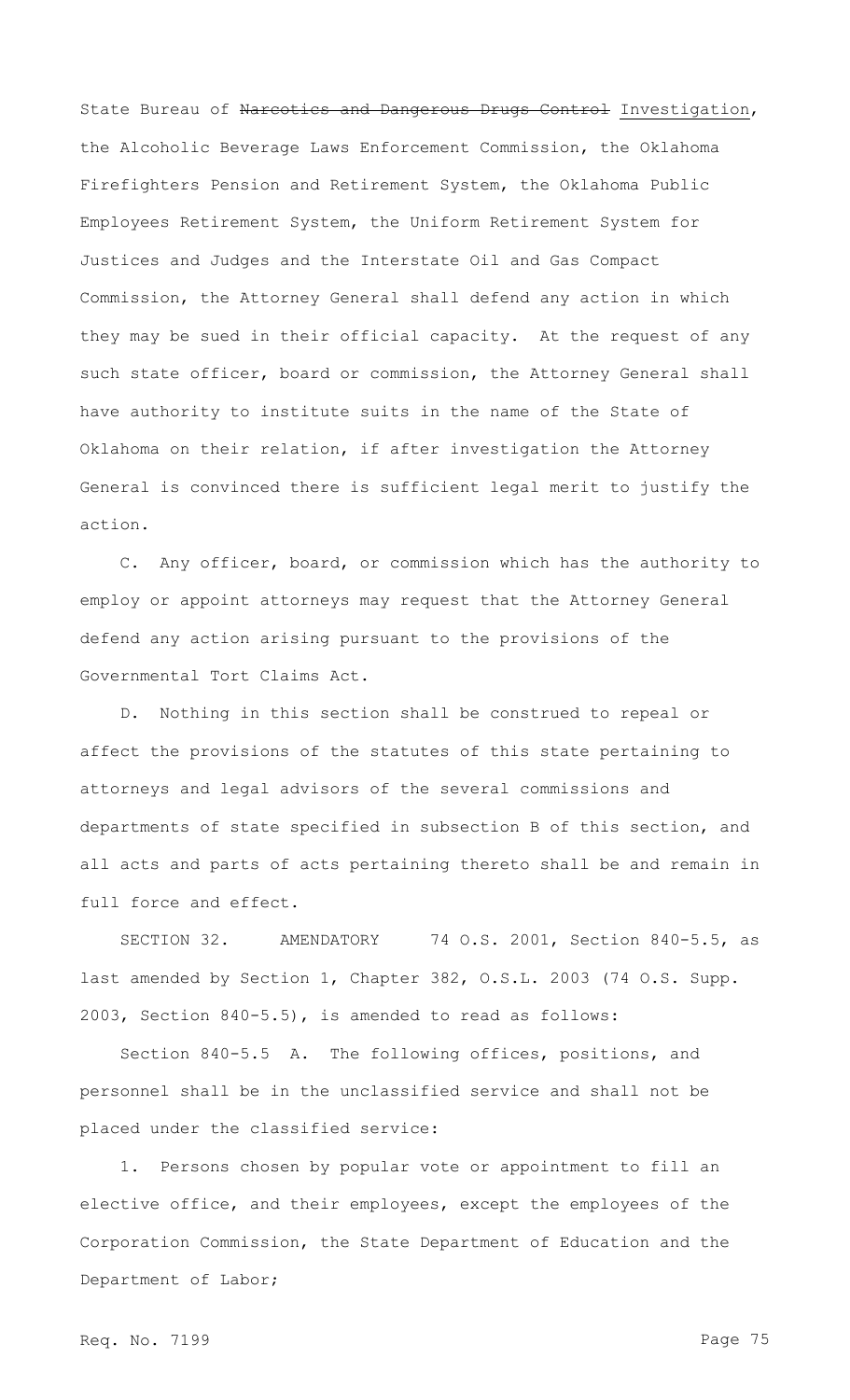2. Members of boards and commissions, and heads of agencies; also one principal assistant or deputy and one executive secretary for each state agency;

3. All judges, elected or appointed, and their employees;

4. Persons employed with one-time, limited duration, federal or other grant funding that is not continuing or indefinitely renewable. The length of the unclassified employment shall not exceed the period of time for which that specific federal funding is provided;

5. All officers and employees of The Oklahoma State System of Higher Education, State Board of Education and Oklahoma Department of Career and Technology Education;

6. Persons employed in a professional or scientific capacity to make or conduct a temporary and special inquiry, investigation, or examination on behalf of the Legislature or a committee thereof or by authority of the Governor. These appointments and authorizations shall terminate on the first day of the regular legislative session immediately following the appointment, if not terminated earlier. However, nothing in this paragraph shall prevent the reauthorization and reappointment of any such person. Any such appointment shall be funded from the budget of the appointing authority;

7. Election officials and employees;

8. Temporary employees employed to work less than one thousand (1,000) hours in any twelve-month period and seasonal employees employed pursuant to Section 1806.1 of this title who work less than one thousand two hundred (1,200) hours in any twelve-month period. This category of employees may include persons employed on an intermittent, provisional, seasonal, temporary or emergency basis;

9. Department of Public Safety employees occupying the following offices or positions:

a. two administrative aides to the Commissioner,

b. executive secretaries to the Commissioner,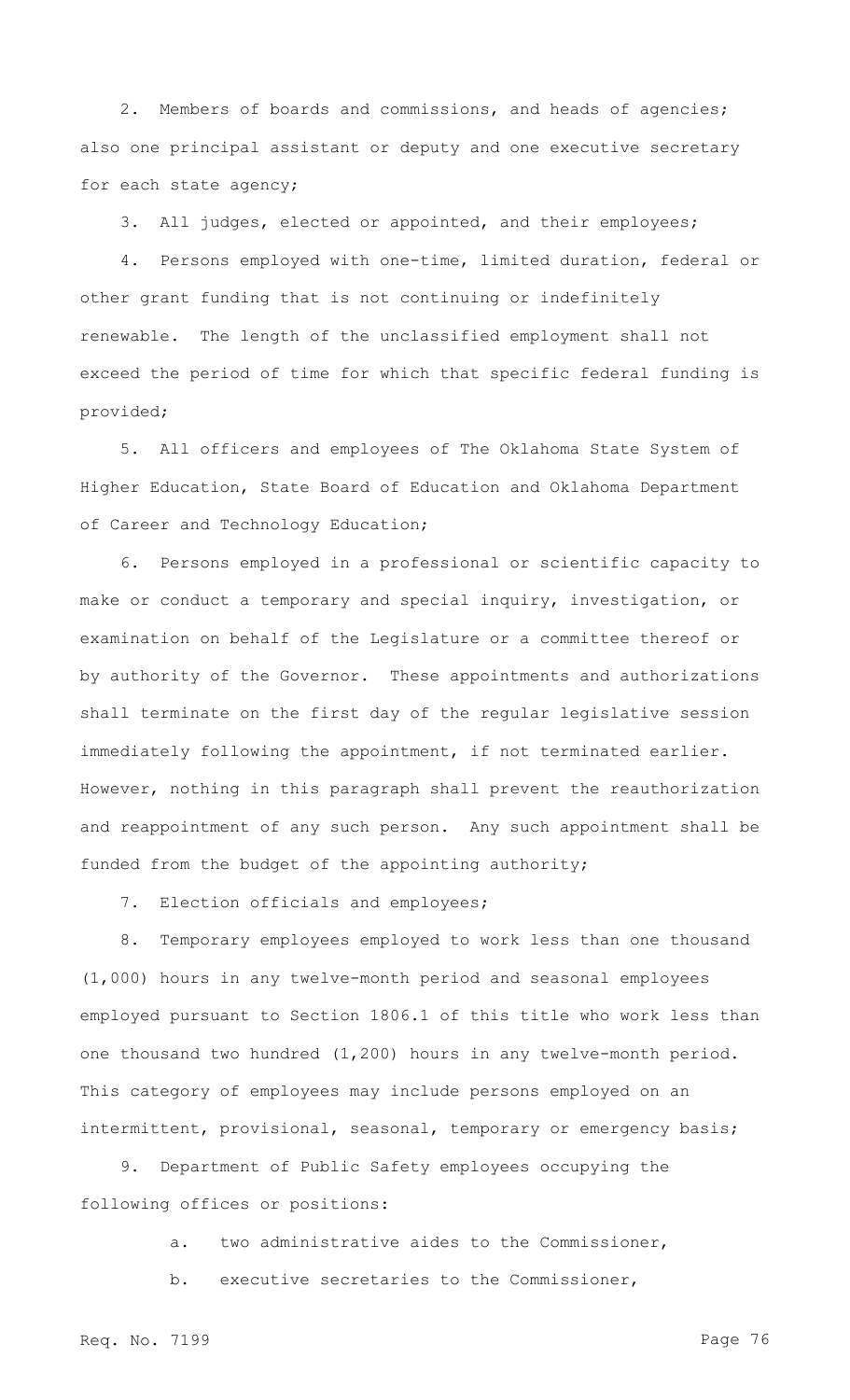- c. the Governor's representative of the Oklahoma Highway Safety Office who shall be appointed by the Governor,
- d. Highway Patrol Colonel,
- e. Highway Patrol Lieutenant Colonel,
- f. Highway Patrol Major,
- g. Director of Finance,
- h. noncommissioned pilots,
- i. Information Systems Administrator,
- j. Law Enforcement Telecommunications System Specialist,
- k. Law Enforcement Programs Administrator,
- l. Civil Rights Administrator,
- m. Budget Analyst,
- n. Comptroller,
- o. Law Enforcement Highway Patrol Administrator, and
- p. a maximum of seven positions for the purpose of administering the Oklahoma Police Corps Program, within full-time employee limitations of the Department, employed with federal funding that is continuing or indefinitely renewable. The authorization for such positions shall be terminated if the federal funding for positions is discontinued;

10. Professional trainees only during the prescribed length of their course of training or extension study;

11. Students who are employed on a part-time basis, which shall be seventy-five percent (75%) of a normal forty-hour work week or thirty (30) hours per week, or less, or on a full-time basis if the employment is pursuant to a cooperative education program such as that provided for under Title I IV-D of the Higher Education Act of 1965 (20 U.S.C. 1087a-1087c), as amended, and who are regularly enrolled in:

> a. an institution of higher learning within The Oklahoma State System of Higher Education,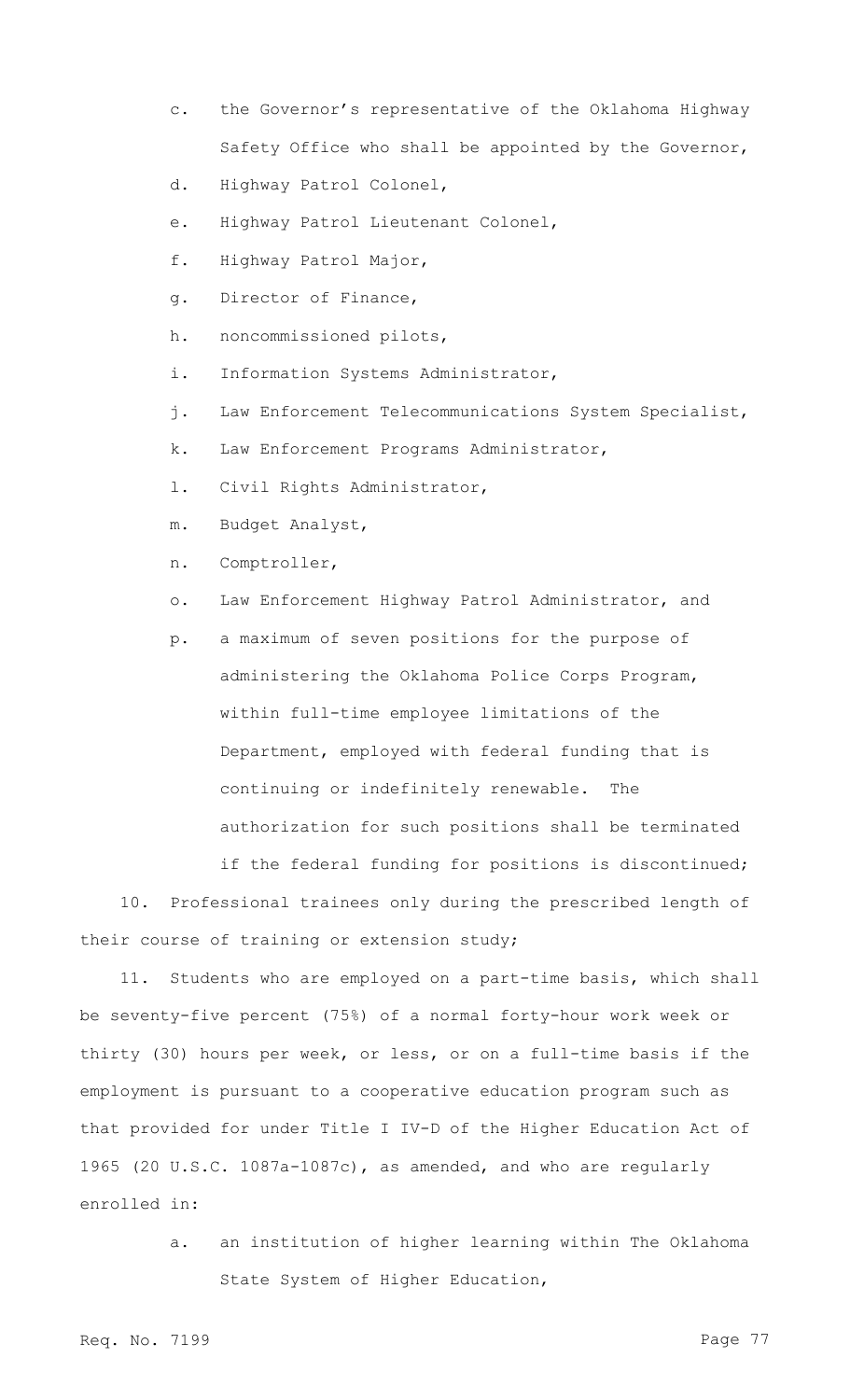- b. an institution of higher learning qualified to become coordinated with The Oklahoma State System of Higher Education. For purposes of this section, a student shall be considered a regularly enrolled student if the student is enrolled in a minimum of five (5) hours of accredited graduate courses or a minimum of ten (10) hours of accredited undergraduate courses, provided, however, the student shall only be required to be enrolled in a minimum of six (6) hours of accredited undergraduate courses during the summer, or
- c. high school students regularly enrolled in a high school in Oklahoma and regularly attending classes during such time of enrollment;

12. The spouses of personnel who are employed on a part-time basis to assist or work as a relief for their spouses in the Oklahoma Tourism and Recreation Department;

13. Service substitute attendants who are needed to replace museum and site attendants who are unavoidably absent. Service substitutes may work as part-time or full-time relief for absentees for a period of not more than four (4) weeks per year in the Oklahoma Historical Society sites and museums; such substitutes will not count towards the agency's full-time-equivalent (FTE) employee limit;

14. Employees of the House of Representatives, the State Senate, or the Legislative Service Bureau;

15. Corporation Commission personnel occupying the following offices and positions:

- a. Administrative aides, and executive secretaries to the Commissioners,
- b. Directors of all the divisions, personnel managers and comptrollers,

c. General Counsel,

Req. No. 7199 **Page 78**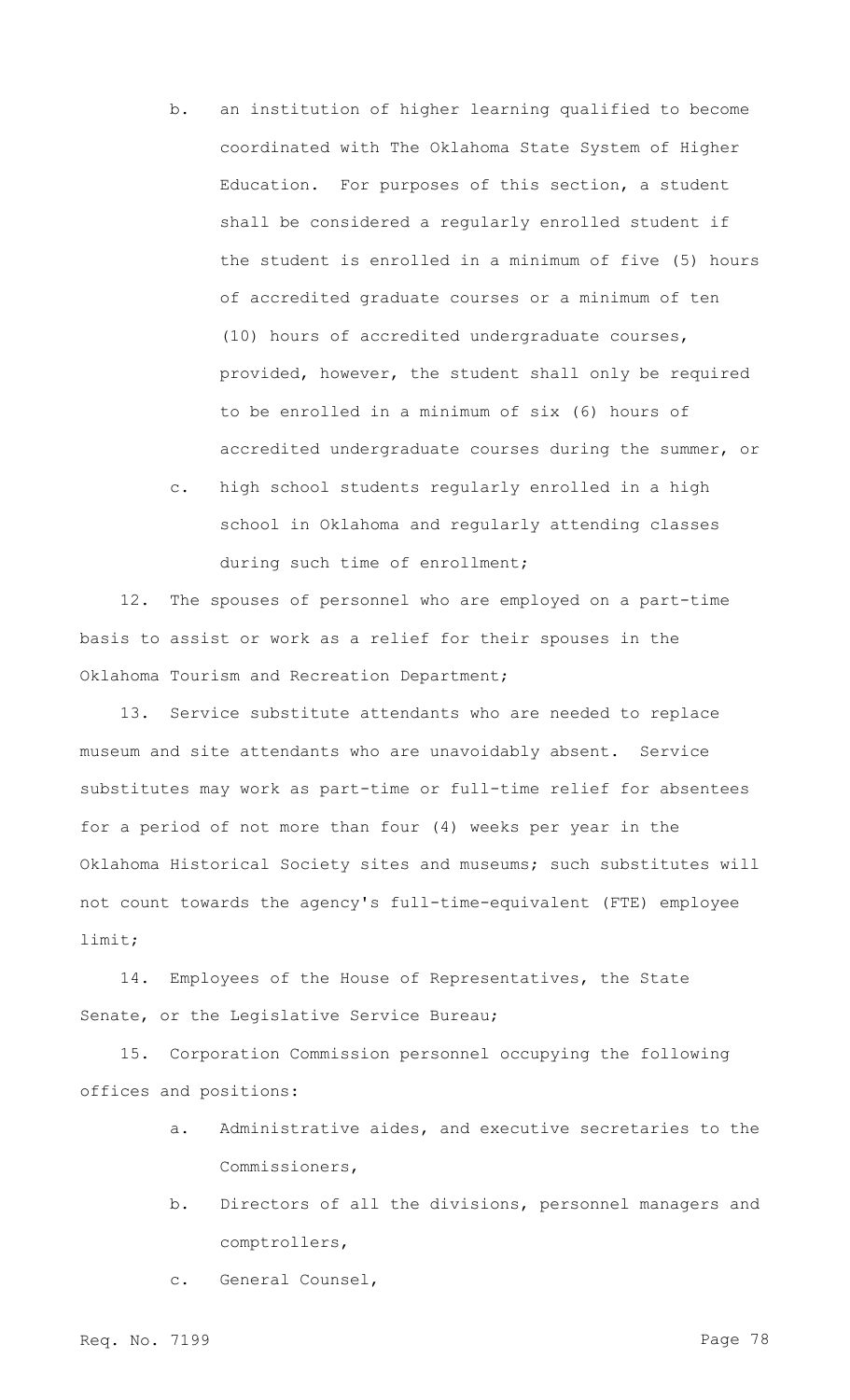- d. Public Utility Division Chief Engineer,
- e. Public Utility Division Chief Accountant,
- f. Public Utility Division Chief Economist,
- g. Public Utility Division Deputy Director,
- h. Secretary of the Commission,
- i. Deputy Conservation Director,
- j. Manager of Pollution Abatement,
- k. Manager of Field Operations,
- l. Manager of Technical Services,
- m. Public Utility Division Chief of Telecommunications, and
- n. Director of Information Services;

16. At the option of the employing agency, the Supervisor, Director, or Educational Coordinator in any other state agency having a primary responsibility to coordinate educational programs operated for children in state institutions;

17. Bill Willis Community Mental Health and Substance Abuse Center personnel occupying the following offices and positions:

- a. Director of Facility,
- b. Deputy Director for Administration,
- c. Clinical Services Director,
- d. Executive Secretary to Director, and
- e. Directors or Heads of Departments or Services;

18. Office of State Finance personnel occupying the following offices and positions:

- a. State Comptroller,
- b. Information Services Division Manager,
- c. Network Manager,
- d. Network Technician,
- e. Employees of the Budget Division, and
- f. Employees of the Research Division;

19. Employees of the Oklahoma Development Finance Authority;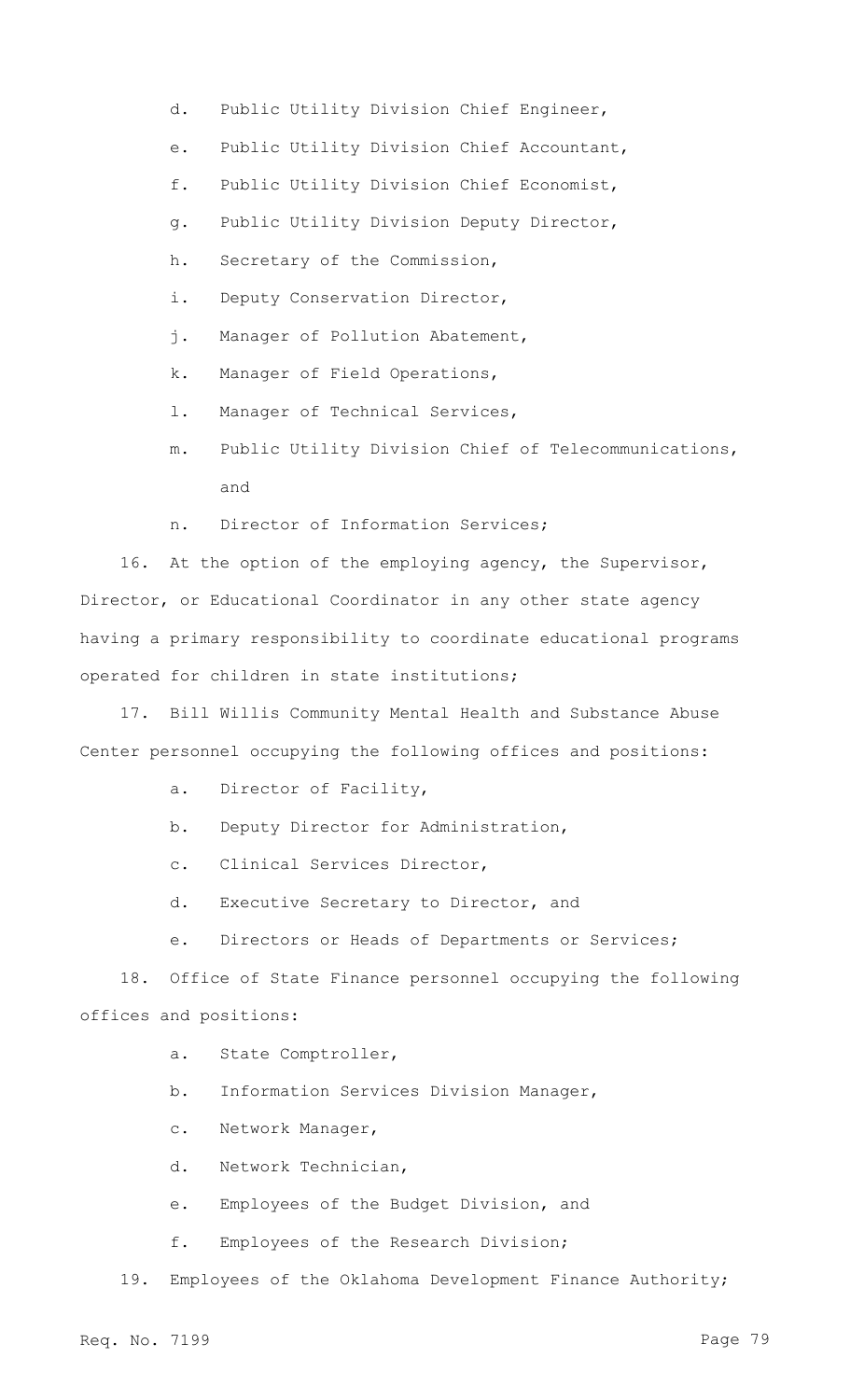20. Those positions so specified in the annual business plan of the Oklahoma Department of Commerce;

21. Those positions so specified in the annual business plan of the Oklahoma Center for the Advancement of Science and Technology;

22. The following positions and employees of the Oklahoma School of Science and Mathematics:

- a. positions for which the annual salary is Twenty-four Thousand One Hundred Ninety-three Dollars (\$24,193.00) or more, as determined by the Office of Personnel Management, provided no position shall become unclassified because of any change in salary or grade while it is occupied by a classified employee,
- b. positions requiring certification by the State Department of Education, and
- c. positions and employees authorized to be in the unclassified service of the state elsewhere in this section or in subsection B of this section;

23. Office of Personnel Management employees occupying the following positions:

- a. the Carl Albert Internship Program Coordinator, and
- b. one Administrative Assistant;

24. Department of Labor personnel occupying the following offices and positions:

- a. two Deputy Commissioners,
- b. Executive Secretary to the Commissioner,
- c. Chief of Staff, and
- d. two Administrative Assistants;

25. The State Bond Advisor and his or her employees;

26. The Oklahoma Employment Security Commission employees occupying the following positions:

a. Associate Director,

b. Secretary to the Associate Director, and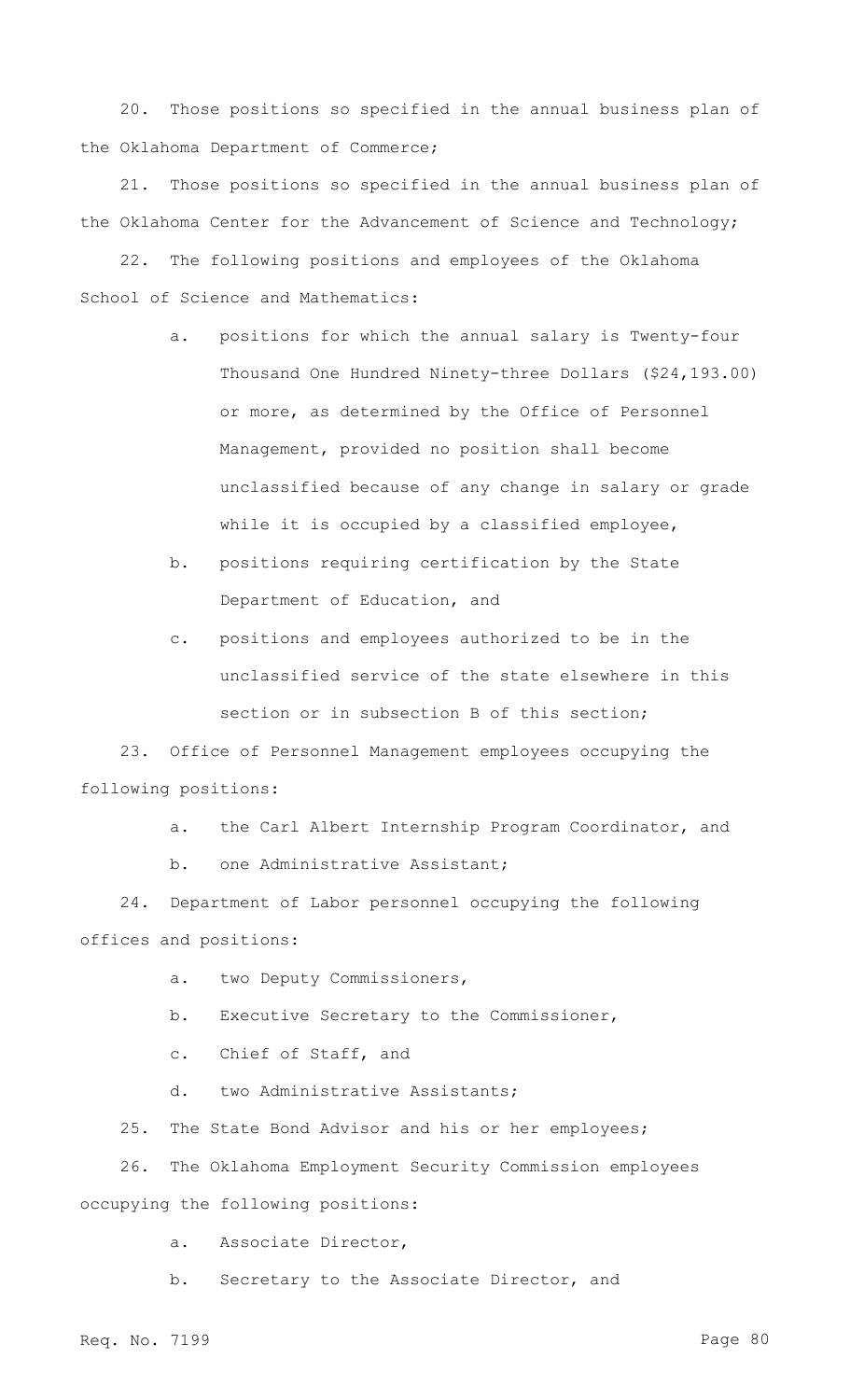c. Assistant to the Executive Director;

27. Oklahoma Human Rights Commission personnel occupying the position of Administrative Assistant;

28. The officers and employees of the State Banking Department;

29. Officers and employees of the University Hospitals Authority except personnel in the state classified service pursuant to Section 3211 of Title 63 of the Oklahoma Statutes and members of the University Hospitals Authority Model Personnel System created pursuant to subsection E of Section 3211 of Title 63 of the Oklahoma Statutes or as otherwise provided for in Section 3213.2 of Title 63 of the Oklahoma Statutes;

30. Alcoholic Beverage Laws Enforcement Commission employees occupying the following positions:

- a. three Administrative Service Assistant positions, however, employees in such positions who are in the unclassified service on the effective date of this act may make an election to be in the classified service without a loss in salary by September 1, 2003, and
- b. the Deputy Director position in addition to the one authorized by paragraph 2 of this subsection;

31. The Oklahoma State Bureau of Investigation employees occupying the following positions:

- a. five assistant directors,
- b. two special investigators,
- c. one information representative,
- d. one federally funded physical evidence technician,
- e. four federally funded laboratory analysts,

f. one Data Base Administrator,

- g. two Data Processing Branch Managers,
- h. four Senior Data Processing Applications Specialists,
- i. a total of three positions from the following classes: Senior Data Processing Systems Specialists, Data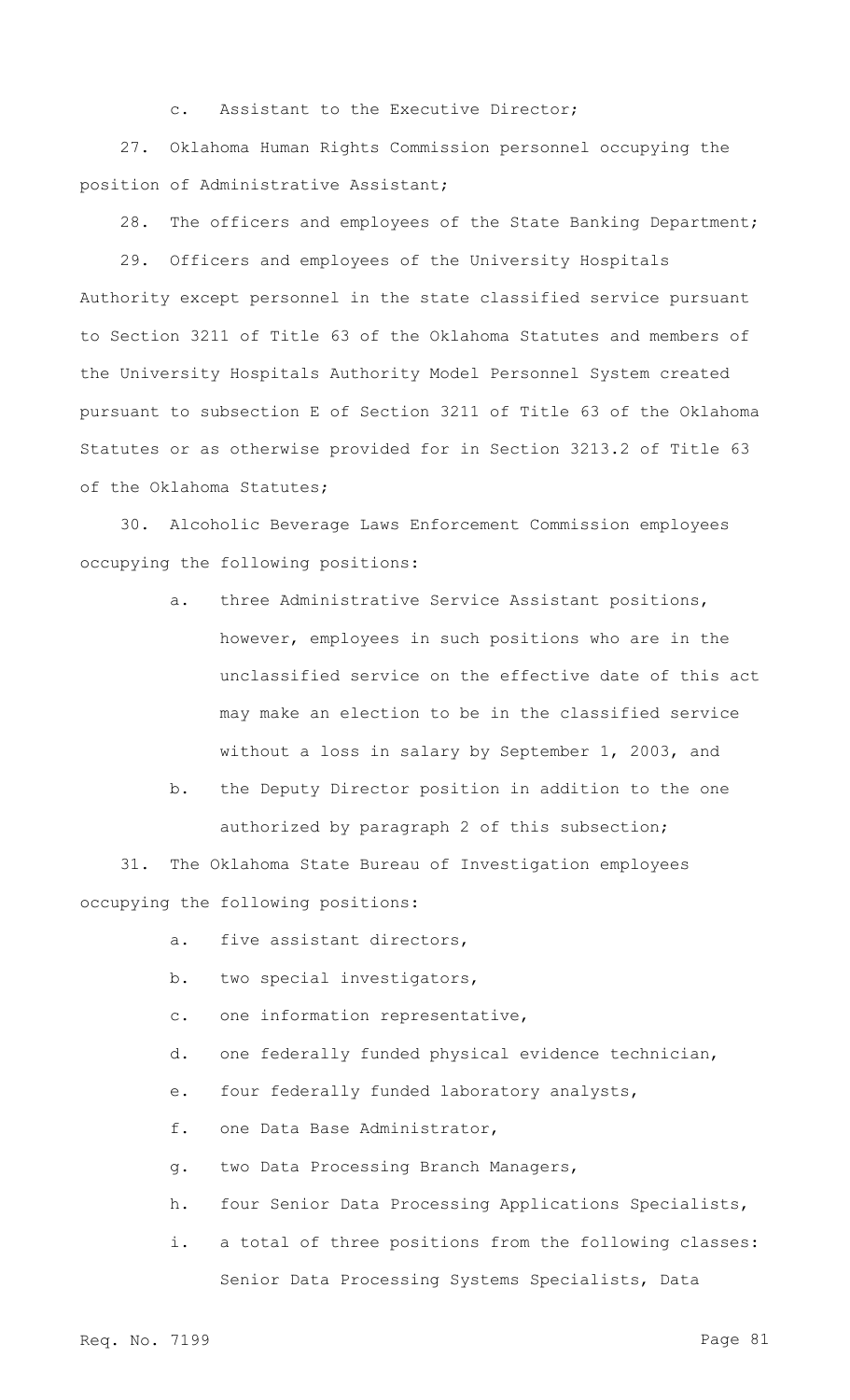Processing Applications Specialists, or Data Processing Systems Specialists,

- j. one Senior Computer Services Technician, or Computer Services Technician,
- k. one Senior Computer Services Coordinator, or Computer Services Coordinator, and
- l. one executive secretary in addition to the one authorized pursuant to paragraph 2 of this subsection,
- m. six narcotics agent positions and three typist clerk/Spanish transcriptionists, including a typist clerk supervisor/Spanish transcriptionist, provided, authorization for such positions shall be terminated if the federal funding for the positions is discontinued,
- n. one fiscal officer for duties pursuant to the Uniform Controlled Dangerous Substances Act,
- o. one full-time programmer for duties pursuant to the Uniform Controlled Dangerous Substances Act, and
- p. one full-time network engineer for duties pursuant to the Uniform Controlled Dangerous Substances Act;
- 32. The Department of Transportation, the following positions:
	- a. Director of the Oklahoma Aeronautics Commission,
	- b. five Department of Transportation Assistant Director positions,
	- c. eight field division engineer positions, and
	- d. one pilot position;

33. Commissioners of the Land Office employees occupying the following positions:

- a. Director of the Investments Division,
- b. Assistant Director of the Investments Division, and
- c. one Administrative Assistant;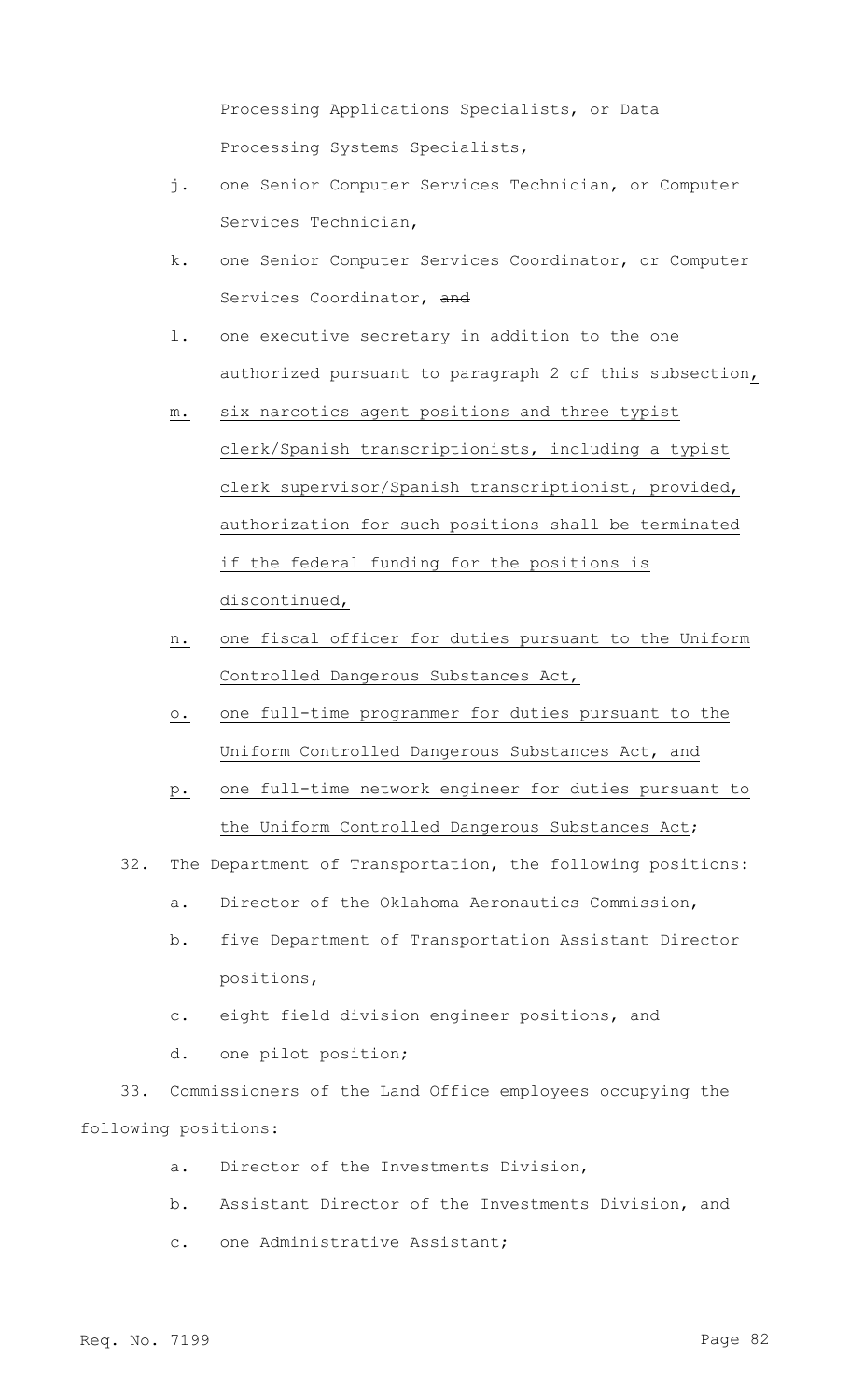34. Within the Oklahoma State Bureau of Narcotics and Dangerous Drugs Control Commission, the following positions:

- a. six Narcotics Agent positions and three Typist Clerk/Spanish transcriptionists, including a Typist Clerk Supervisor/Spanish transcriptionist, provided, authorization for such positions shall be terminated if the federal funding for the positions is discontinued,
- b. one executive secretary in addition to the one authorized pursuant to paragraph 2 of this subsection,
- c. one fiscal officer,
- d. one full-time Programmer, and

## e. one full-time Network Engineer;

35. The Military Department of the State of Oklahoma is authorized such unclassified employees within full-time employee limitations to work in any of the Department of Defense directed youth programs, the State of Oklahoma Juvenile Justice youth programs, those persons reimbursed from Armory Board or Billeting Fund accounts, and skilled trade positions;

36. 35. Within the Oklahoma Commission on Children and Youth the following unclassified positions:

- a. one Oversight Specialist and one Community Development Planner,
- b. one State Plan Grant Coordinator, provided authorization for the position shall be terminated when federal support for the position by the United States Department of Education Early Intervention Program is discontinued, and
- c. one executive secretary in addition to the one authorized pursuant to paragraph 2 of this subsection;

37. 36. The following positions and employees of the Department of Central Services:

Req. No. 7199 Page 83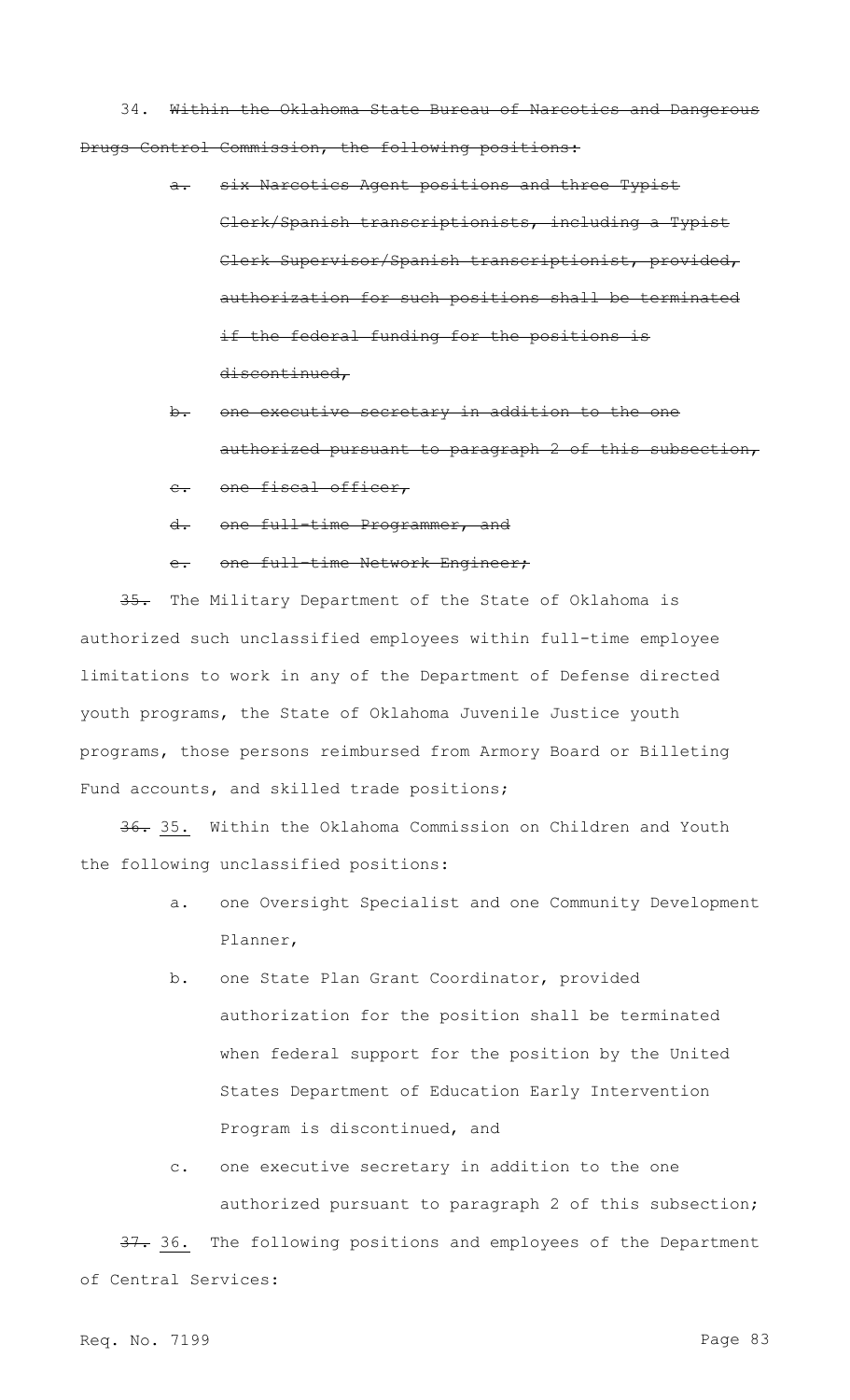- a. one Executive Secretary in addition to the Executive Secretary authorized by paragraph 2 of this subsection,
- b. the Director of Central Purchasing,
- c. one Alternate Fuels Administrator,
- d. one Director of Special Projects,
- e. three postauditors,
- f. four high-technology contracting officers,
- g. one Executive Assistant to the Purchasing Director,
- h. one Contracts Manager,
- i. one Associate Director,
- j. one specialized HiTech/Food Contracting Officer, and
- k. one State Use Contracting Officer;

38. 37. Four Water Quality Specialists, and four Water Resources Division Chiefs within the Oklahoma Water Resources Board;

39. 38. J.D. McCarty Center for Children with Developmental Disabilities personnel occupying the following offices and positions:

- a. Physical Therapists,
- b. Physical Therapist Assistants,
- c. Occupational Therapists,
- d. Certified Occupational Therapist Aides, and
- e. Speech Pathologists;

40. 39. The Development Officer and the Director of the State Museum of History within the Oklahoma Historical Society;

41. 40. Oklahoma Department of Agriculture, Food, and Forestry personnel occupying the following positions:

- a. one Executive Secretary in addition to the Executive Secretary authorized by paragraph 2 of this subsection and one Executive Assistant,
- b. eighteen Agricultural Marketing Coordinator III positions,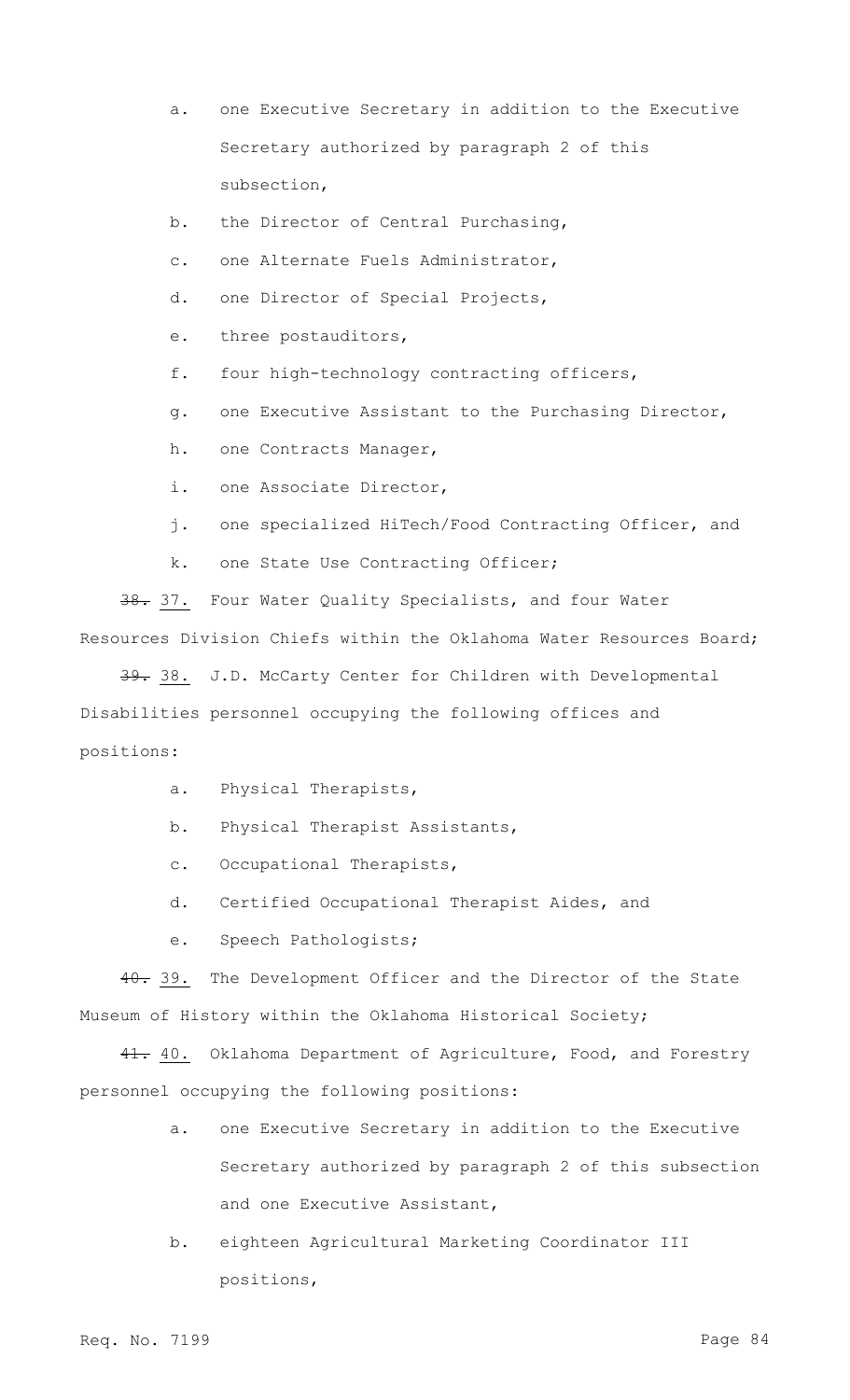- c. temporary fire suppression personnel, regardless of the number of hours worked, who are employed by the Oklahoma Department of Agriculture, Food, and Forestry during the period of October 1 through May 31 in any fiscal year; provided, however, notwithstanding the provisions of any other section of law, the hours worked by such employees shall not entitle such employees to any benefits received by full-time employees,
- d. one Administrator for Human Resources,
- e. one Director of Administrative Services,
- f. one Water Quality Consumer Complaint Coordinator,
- g. one hydrologist position,
- h. Public Information Office Director,
- i. Market Development Services Director,
- j. Legal Services Director,
- k. Animal Industry Services Director,
- l. Water Quality Services Director,
- m. Forestry Services Director,
- n. Plant Industry and Consumer Services Director,
- o. one Grants Administrator position,
- p. Director of Laboratory Services,
- q. Chief of Communications,
- r. Public Information Manager,
- s. Inventory/Supply Officer,
- t. five Agriculture Field Inspector positions assigned the responsibility for conducting inspections and audits of agricultural grain storage warehouses. All other Agriculture Field Inspector positions and employees of the Oklahoma Department of Agriculture, Food, and Forestry shall be classified and subject to the provisions of the Merit System of Personnel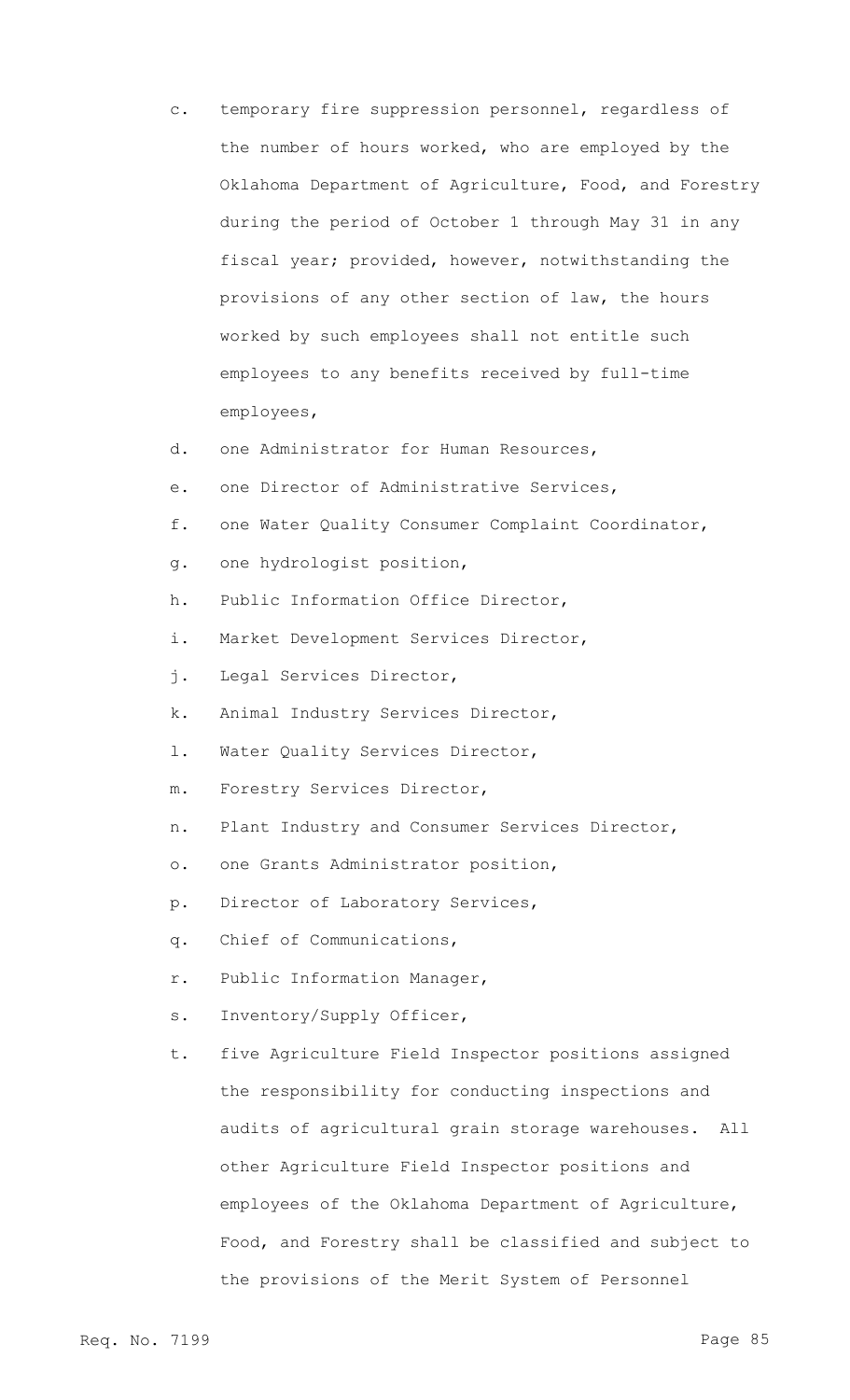Administration. On November 1, 2002, all other unclassified Agriculture Field Inspectors shall be given status in the classified service as provided in Section 840-4.2 of this title,

u. Rural Fire Coordinator,

v. Poultry Coordinator,

w. Food Safety Division Director, and

x. one Mammal Control Officer;

42. 41. The Contracts Administrator within the Oklahoma State Employees Benefits Council;

43. 42. The Development Officer within the Oklahoma Department of Libraries;

44. 43. Oklahoma Real Estate Commission personnel occupying the following offices and positions:

a. Educational Program Director, and

b. Data Processing Manager;

45. 44. A Chief Consumer Credit Examiner for the Department of Consumer Credit;

46. 45. All officers and employees of the Oklahoma Capitol Complex and Centennial Commemoration Commission;

47. 46. All officers and employees of the Oklahoma Motor Vehicle Commission;

48. 47. One Museum Archivist of The Will Rogers Memorial Commission;

49. 48. One Fire Protection Engineer of the Office of the State Fire Marshal; and

50. 49. Acting incumbents employed pursuant to Section 209 of Title 44 or Section 48 of Title 72 of the Oklahoma Statutes who shall not be included in any limitation on full-time equivalency imposed by law on an agency.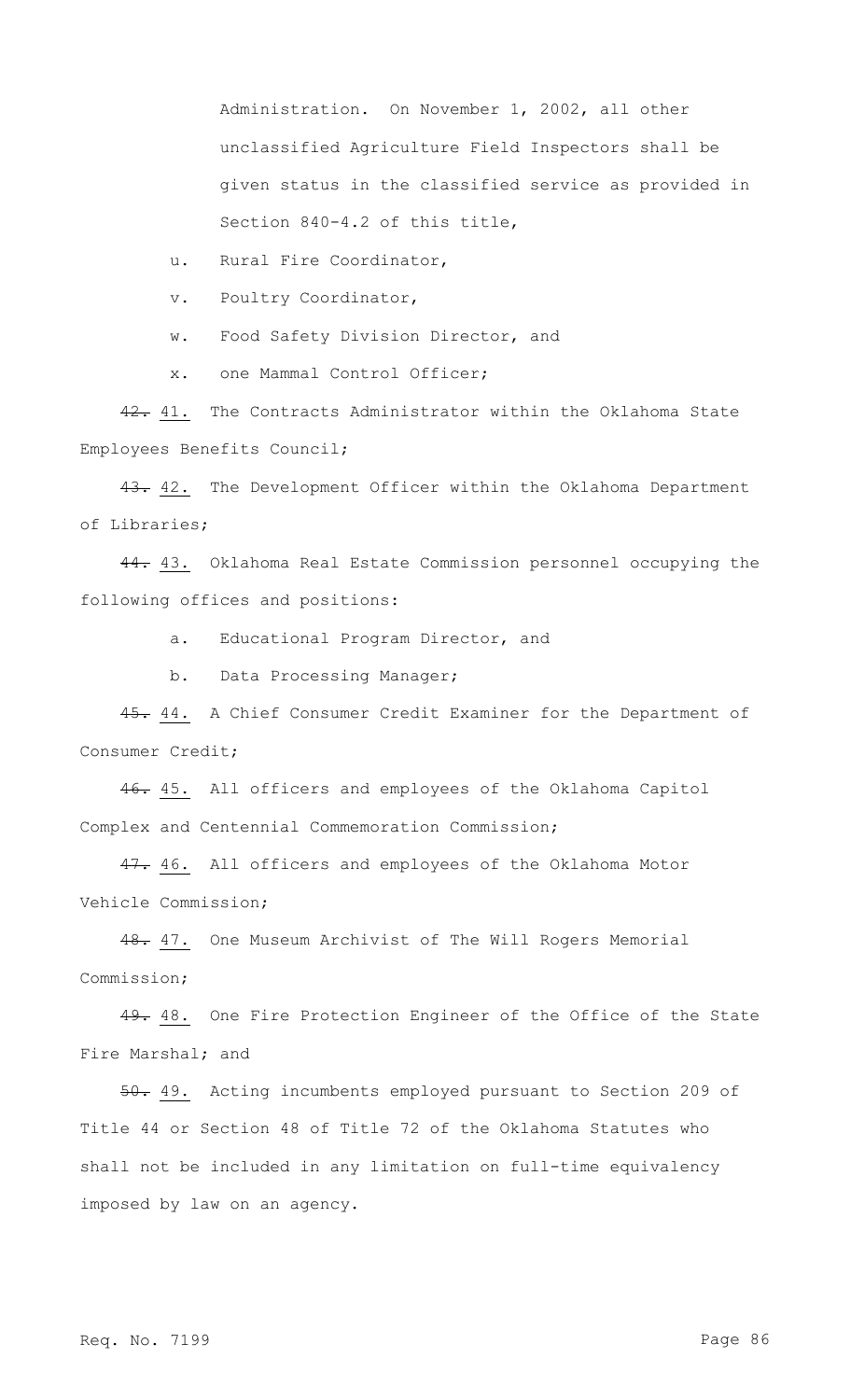B. If an agency has the authority to employ personnel in the following offices and positions, the appointing authority shall have the discretion to appoint personnel to the unclassified service:

1. Licensed medical doctors, osteopathic physicians, dentists, and psychologists;

2. Certified public accountants;

3. Licensed attorneys;

4. Licensed veterinarians; and

5. Licensed pharmacists.

C. Effective July 1, 1996, authorization for unclassified offices, positions, or personnel contained in a bill or joint resolution shall terminate June 30 of the ensuing fiscal year after the authorization unless the authorization is codified in the Oklahoma Statutes or the termination is otherwise provided in the legislation.

D. The appointing authority of agencies participating in the statewide information systems project may establish unclassified positions and appoint unclassified employees to the project as needed. Additional unclassified positions may be established, if required, to appoint an unclassified employee to perform the duties of a permanent classified employee who is temporarily absent from a classified position as a result of assignment to this project. All unclassified appointments under this authority shall expire no later than December 31, 2005, and all unclassified positions established to support the project shall be abolished. Both the positions and appointments resulting from this authority shall be exempt from any agency FTE limitations and any limits imposed on the number of unclassified positions authorized. Permanent classified employees may request a leave of absence from classified status and accept an unclassified appointment and compensation with the same agency under the provisions of this subsection; provided, the leave shall expire no later than December 31, 2005. Employees accepting the